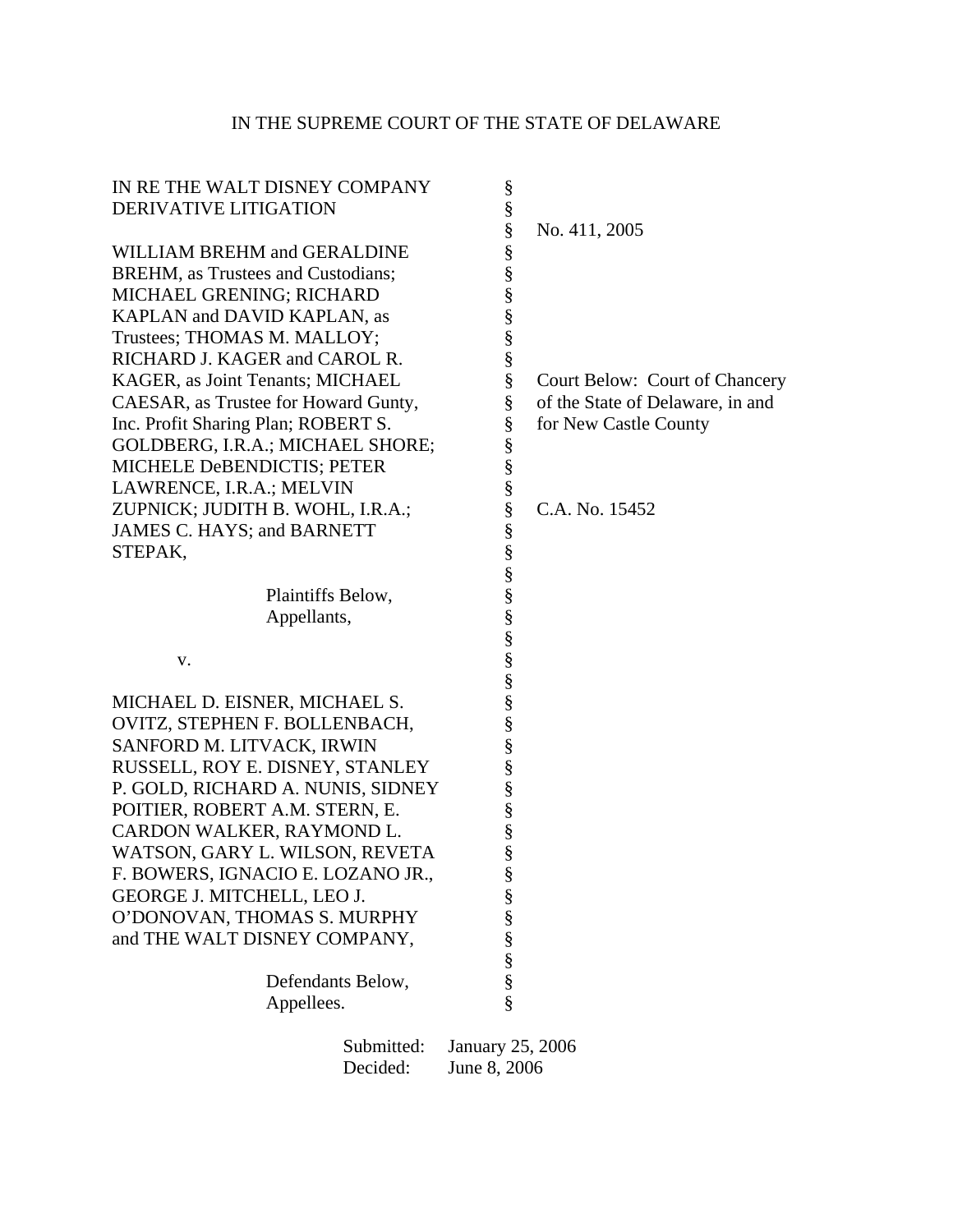Before **STEELE**, Chief Justice, **HOLLAND, BERGER, JACOBS** and **RIDGELY**, Justices, constituting the Court *en Banc.*

Upon appeal from the Court of Chancery. **AFFIRMED**.

 Joseph A. Rosenthal and Norman M. Monhait, Esquires, of Rosenthal, Monhait, Gross & Goddess, P.A., Wilmington, Delaware; Seth D. Rigrodsky, Esquire, of Milberg Weiss Bershad & Schulman LLP, Wilmington, Delaware; Of Counsel: Steven G. Schulman (argued), Joshua H. Vinik, Jennifer K. Hirsh, John B. Rediker and Laura H. Gundersheim, Esquires, of Milberg Weiss Bershad & Schulman LLP, New York, New York; for Appellants.

 Lawrence C. Ashby, Richard D. Heins and Philip Trainer, Jr., Esquires, of Ashby & Geddes, P.A., Wilmington, Delaware; Of Counsel: Gary P. Naftalis (argued), Michael S. Oberman, Paul H. Schoeman and Shoshana Menu, Esquires, of Kramer Levin Naftalis & Frankel, LLP, New York, New York; for Appellee Eisner.

 David C. McBride and Christian Douglas Wright, Esquires, of Young Conaway Stargatt & Taylor, LLP, Wilmington, Delaware; Of Counsel: Mark H. Epstein (argued), Bart H. Williams and Jason L. Haas, Esquires, of Munger, Tolles & Olson LLP, Los Angeles, California; for Appellee Ovitz.

 Jesse A. Finkelstein, Gregory P. Williams (argued), Anne C. Foster, Lisa A. Schmidt, Evan O. Williford, and Michael R. Robinson, Esquires, of Richards, Layton & Finger, P.A., Wilmington, Delaware; for Appellees Bollenbach, Russell, Nunis, Poitier, Stern, Walker, Watson, Wilson, Bowers, Lozano, Mitchell, O'Donovan, and Murphy.

 Robert K. Payson, Stephen C. Norman and Kevin R. Shannon, Esquires, of Potter Anderson & Corroon LLP, Wilmington, Delaware; for Appellee Litvack.

 A. Gilchrist Sparks, III and S. Mark Hurd, Esquires, of Morris, Nichols, Arsht & Tunnell, Wilmington, Delaware; Of Counsel: Stephen D. Alexander and Susan C. Chun, Esquires, of Bingham McCutchen LLP, Los Angeles, California; for Appellees Disney and Gold.

 Andre G. Bouchard and Joel Friedlander, Esquires, of Bouchard Margules & Friedlander, Wilmington, Delaware; for Appellee The Walt Disney Company.

**JACOBS**, Justice: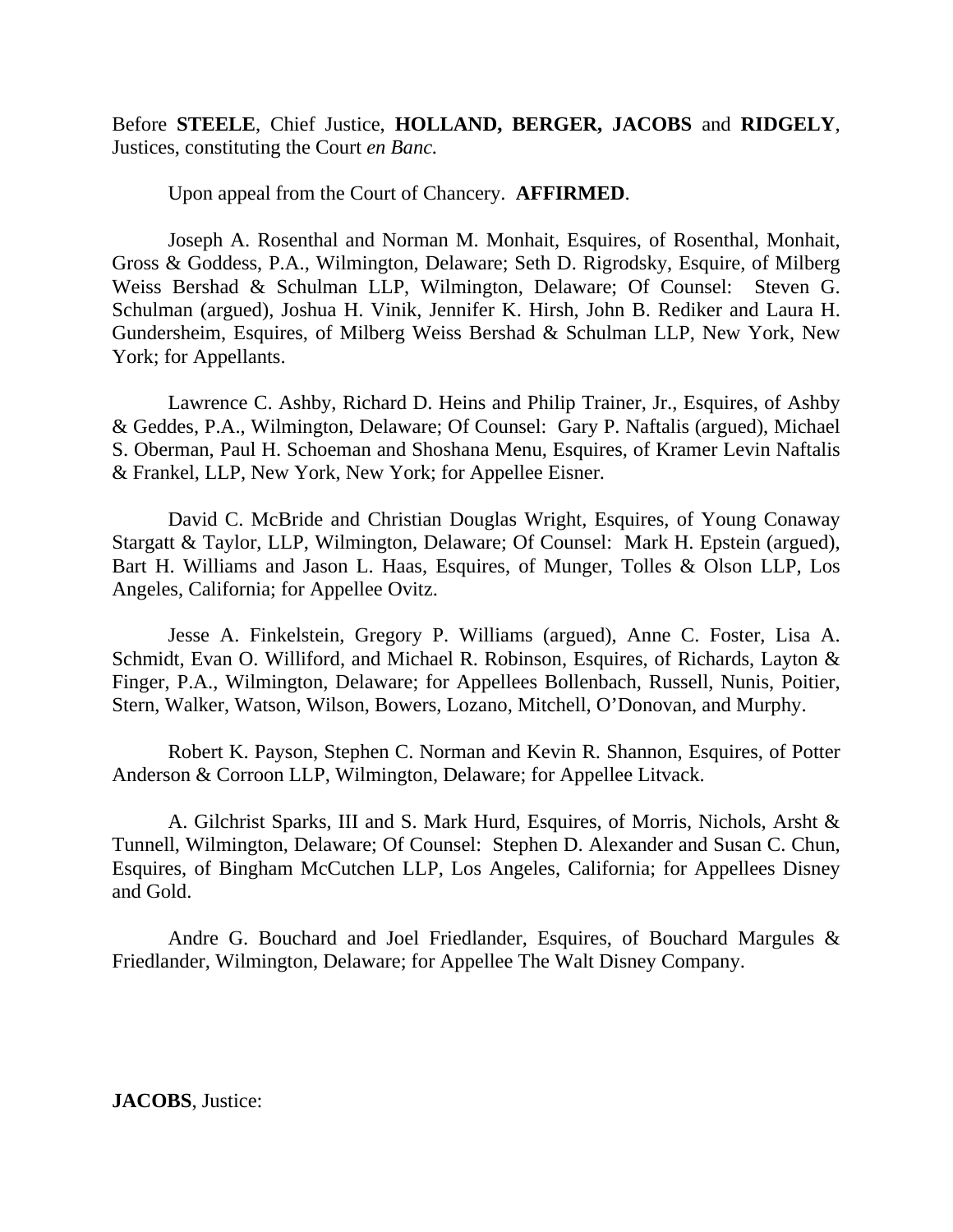In August 1995, Michael Ovitz ("Ovitz") and The Walt Disney Company ("Disney" or the "Company") entered into an employment agreement under which Ovitz would serve as President of Disney for five years. In December 1996, only fourteen months after he commenced employment, Ovitz was terminated without cause, resulting in a severance payout to Ovitz valued at approximately \$130 million.

 In January 1997, several Disney shareholders brought derivative actions in the Court of Chancery, on behalf of Disney, against Ovitz and the directors of Disney who served at the time of the events complained of (the "Disney defendants"). The plaintiffs claimed that the \$130 million severance payout was the product of fiduciary duty and contractual breaches by Ovitz, and breaches of fiduciary duty by the Disney defendants, and a waste of assets. After the disposition of several pretrial motions and an appeal to this Court,  $\mu$  the case was tried before the Chancellor over 37 days between October 20, 2004 and January 19, 2005. In August 2005, the Chancellor handed down a well-crafted 174 page

 1 The Court of Chancery dismissed the original complaint in 2000. *In re The Walt Disney Co. Derivative Litig.*, 731 A.2d 244 (Del. Ch. 1998). On appeal, this Court affirmed the dismissal in part and reversed it in part, remanding the case to the Court of Chancery and granting the plaintiffs leave to replead. *Brehm v. Eisner*, 746 A.2d 244 (Del. 2000). The plaintiffs filed their second amended complaint in January 2002, and in May 2003, the Court of Chancery denied the defendants' motion to dismiss that complaint, ruling that a complete factual record was needed to determine whether the defendant directors had breached their fiduciary duties. *In re The Walt Disney Co. Derivative Litig.*, 825 A.2d 275 (Del. Ch. 2003). After extensive discovery Ovitz moved for summary judgment. That motion was granted in part and denied in part in September 2004. *In re Walt Disney Co. Derivative Litig.*, 2004 WL 2050138 (Del. Ch. Sept. 10, 2004). Thereafter, the case was scheduled for trial.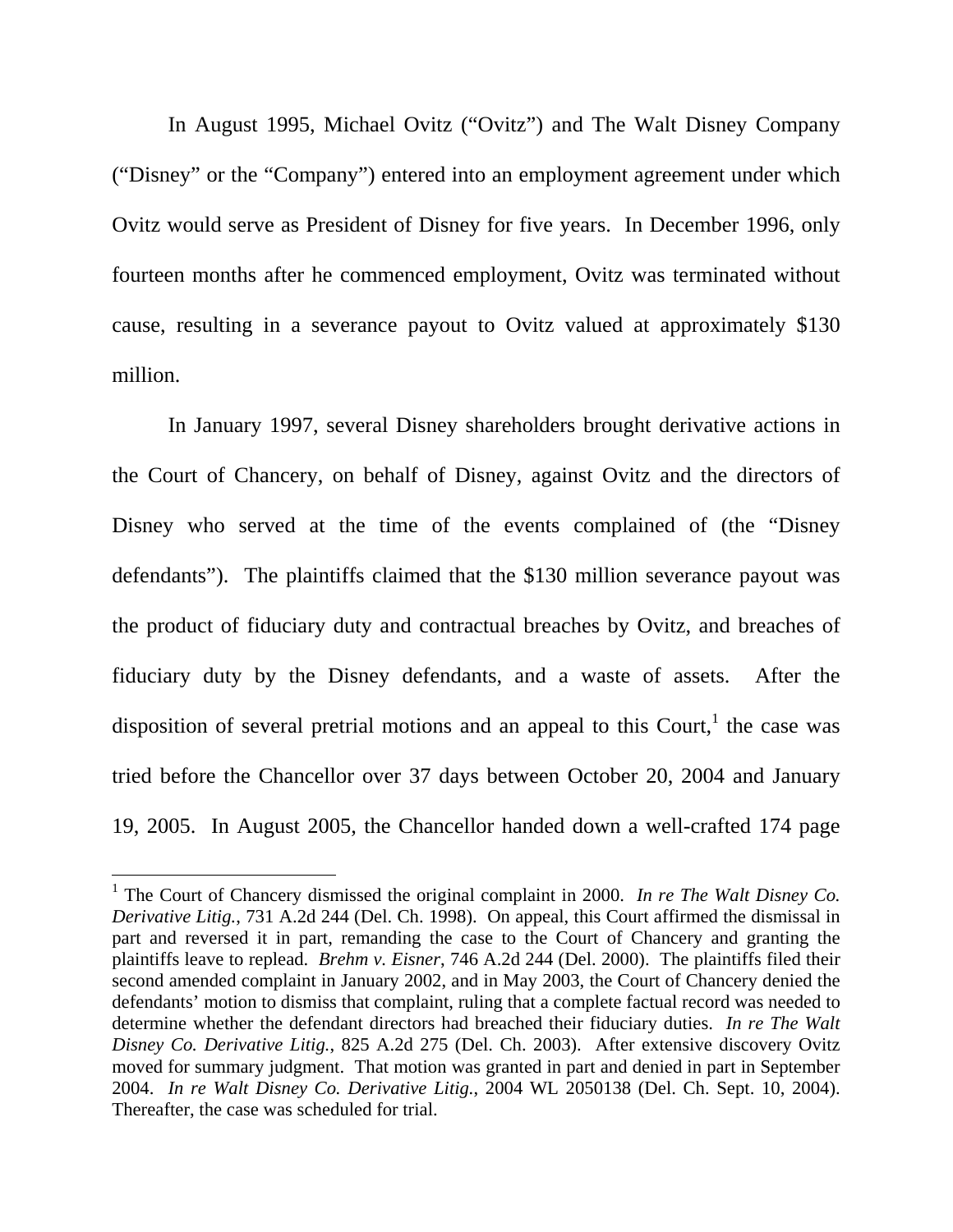Opinion and Order, determining that "the director defendants did not breach their fiduciary duties or commit waste." <sup>2</sup> The Court entered judgment in favor of all defendants on all claims alleged in the amended complaint.

 The plaintiffs have appealed from that judgment, claiming that the Court of Chancery committed multitudinous errors. We conclude, for the reasons that follow, that the Chancellor's factual findings and legal rulings were correct and not erroneous in any respect. Accordingly, the judgment entered by the Court of Chancery will be affirmed.

### **I***. THE FACTS*

We next summarize the facts as found by the Court of Chancery that are material to the issues presented on this appeal.<sup>3</sup> The critical events flow from what turned out to be an unfortunate hiring decision at Disney, a company that for over half a century has been one of America's leading film and entertainment enterprises.

In 1994 Disney lost in a tragic helicopter crash its President and Chief Operating Officer, Frank Wells, who together with Michael Eisner, Disney's Chairman and Chief Executive Officer, had enjoyed remarkable success at the

<sup>2</sup> *In re The Walt Disney Company Derivative Litig.*, 2005 WL 20566651, at \*1 (Del. Ch. Aug. 9, 2005); \_\_\_A.2d \_\_\_ (Del. 2005) (cited throughout this Opinion as "Post-trial Op.").

 $3$  The facts recited herein are a skeletal summary of over 100 pages of factual findings contained in the Court of Chancery's Post-trial Opinion, *supra* at note 2. Except where noted, those findings are uncontroverted.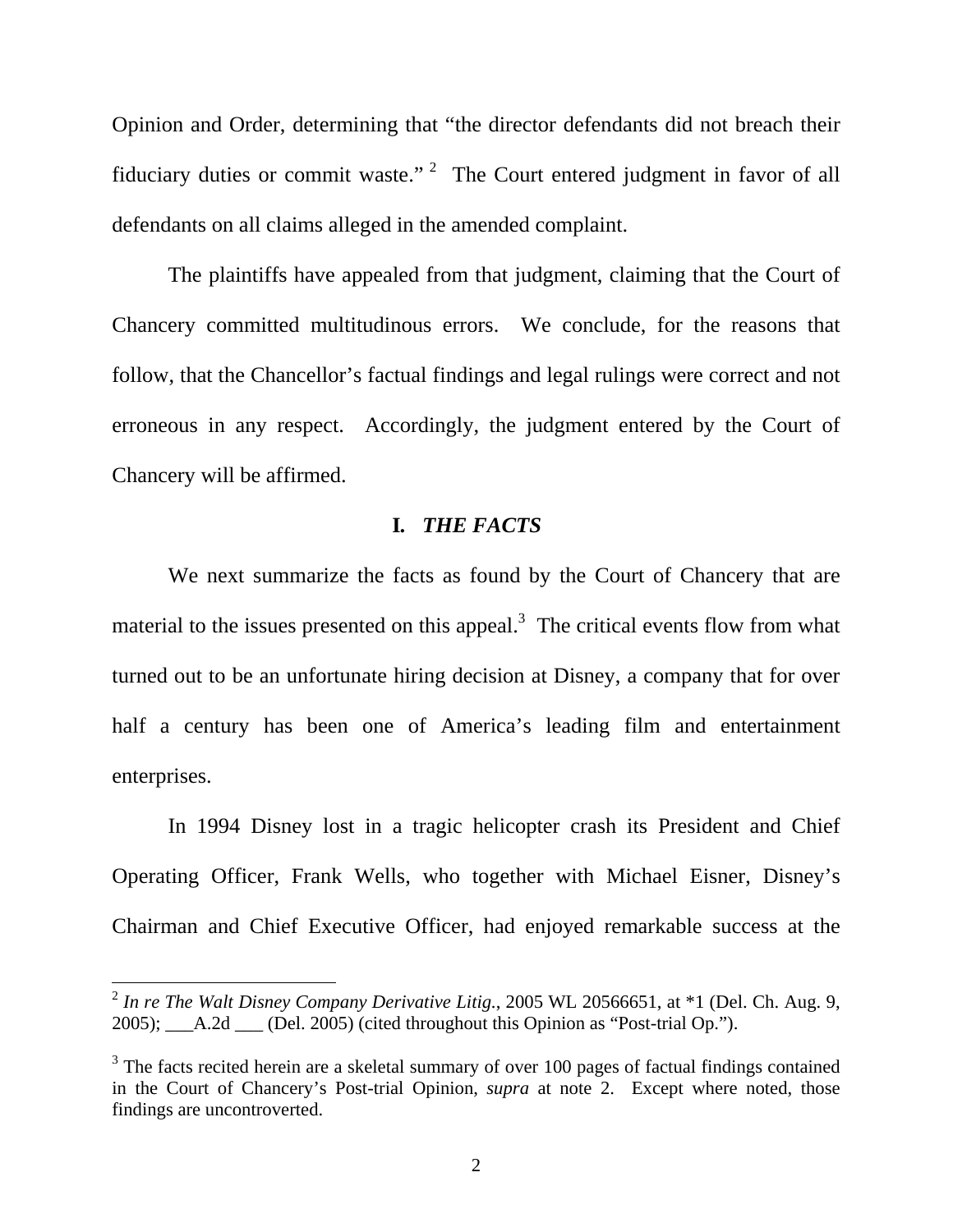Company's helm. Eisner temporarily assumed Disney's presidency, but only three months later, heart disease required Eisner to undergo quadruple bypass surgery. Those two events persuaded Eisner and Disney's board of directors that the time had come to identify a successor to Eisner.

Eisner's prime candidate for the position was Michael Ovitz, who was the leading partner and one of the founders of Creative Artists Agency ("CAA"), the premier talent agency whose business model had reshaped the entire industry. By 1995, CAA had 550 employees and a roster of about 1400 of Hollywood's top actors, directors, writers, and musicians. That roster generated about \$150 million in annual revenues and an annual income of over \$20 million for Ovitz, who was regarded as one of the most powerful figures in Hollywood.

Eisner and Ovitz had enjoyed a social and professional relationship that spanned nearly 25 years. Although in the past the two men had casually discussed possibly working together, in 1995, when Ovitz began negotiations to leave CAA and join Music Corporation of America ("MCA"), Eisner became seriously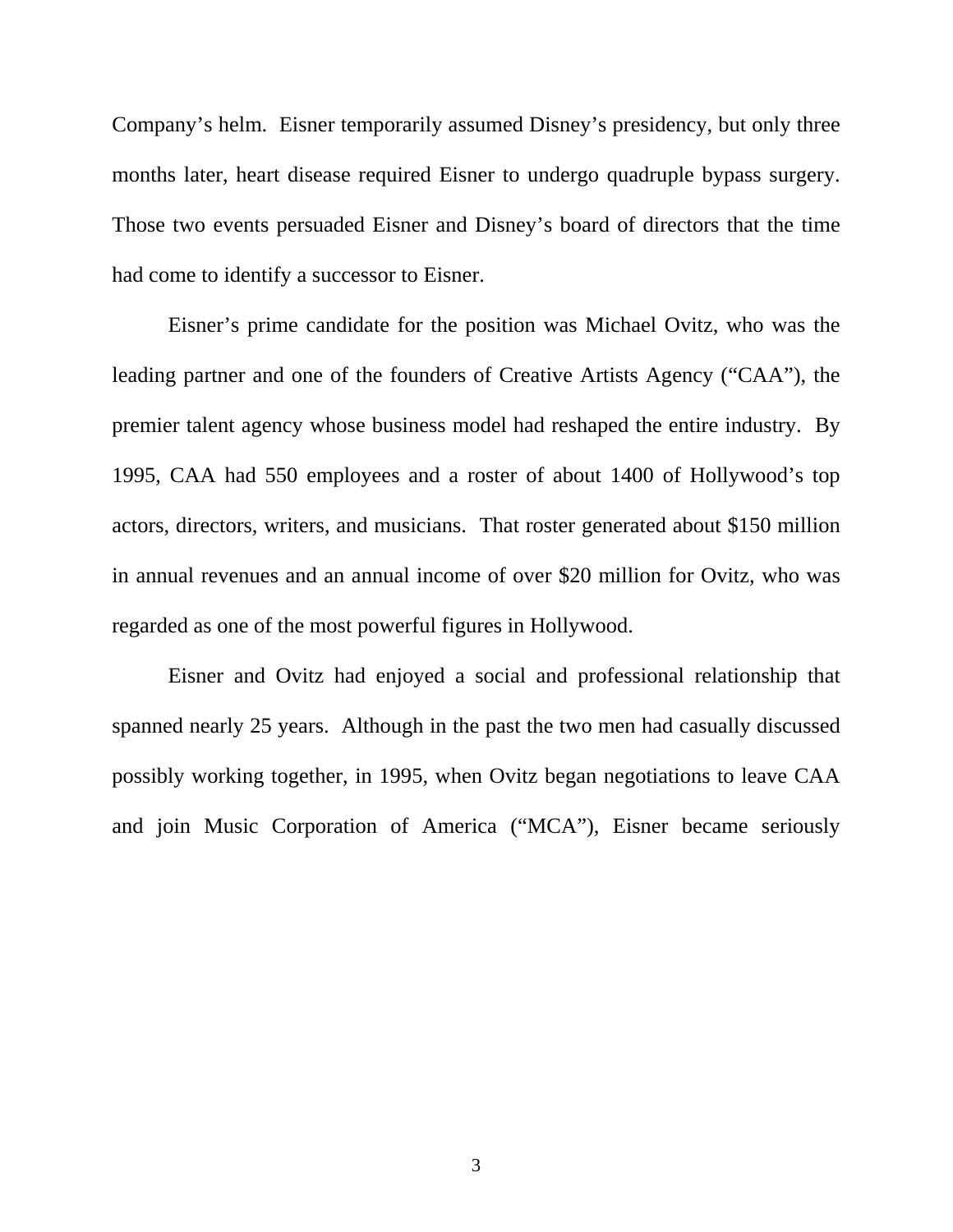interested in recruiting Ovitz to join Disney. Eisner shared that desire with Disney's board members on an individual basis. $4$ 

#### **A. Negotiation Of The Ovitz Employment Agreement**

Eisner and Irwin Russell, who was a Disney director and chairman of the compensation committee, first approached Ovitz about joining Disney. Their initial negotiations were unproductive, however, because at that time MCA had made Ovitz an offer that Disney could not match. The MCA-Ovitz negotiations eventually fell apart, and Ovitz returned to CAA in mid-1995. Business continued as usual, until Ovitz discovered that Ron Meyer, his close friend and the number two executive at CAA, was leaving CAA to join MCA. That news devastated Ovitz, who concluded that to remain with the company he and Meyer had built together was no longer palatable. At that point Ovitz became receptive to the idea of joining Disney. Eisner learned of these developments and re-commenced negotiations with Ovitz in earnest. By mid-July 1995, those negotiations were in full swing.

<sup>&</sup>lt;sup>4</sup> The Disney board of directors at that time and at the time the Ovitz Employment Agreement was approved (the "old board") consisted of Eisner, Roy E. Disney, Stanley P. Gold, Sanford M. Litvack, Richard A. Nunis, Sidney Poitier, Irwin E. Russell, Robert A.M. Stern, E. Cardon Walker, Raymond L. Watson, Gary L. Wilson, Reveta F. Bowers, Ignacio E. Lozano, Jr., George J. Mitchell, and Stephen F. Bollenbach. The board of directors at the time Ovitz was terminated as President of Disney (the "new board") consisted of the persons listed above (other than Bollenbach), plus Leo J. O'Donovan and Thomas S. Murphy. Neither O'Donovan nor Murphy served on the old board.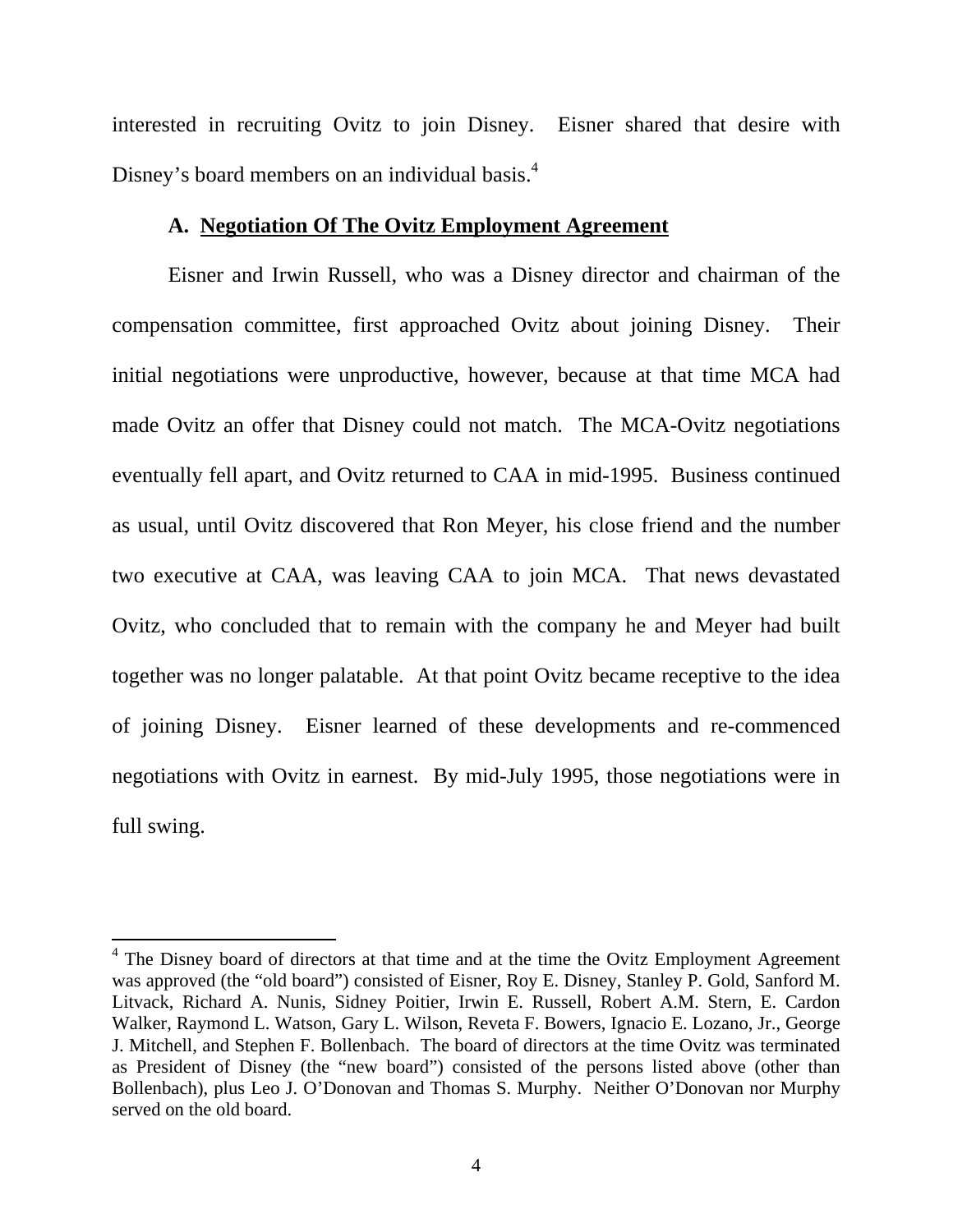Both Russell and Eisner negotiated with Ovitz, over separate issues and concerns. From his talks with Eisner, Ovitz gathered that Disney needed his skills and experience to remedy Disney's current weaknesses, which Ovitz identified as poor talent relationships and stagnant foreign growth. Seeking assurances from Eisner that Ovitz's vision for Disney was shared, at some point during the negotiations Ovitz came to believe that he and Eisner would run Disney, and would work together in a relation akin to that of junior and senior partner. Unfortunately, Ovitz's belief was mistaken, as Eisner had a radically different view of what their respective roles at Disney should be.

Russell assumed the lead in negotiating the financial terms of the Ovitz employment contract. In the course of negotiations, Russell learned from Ovitz's attorney, Bob Goldman, that Ovitz owned 55% of CAA and earned approximately \$20 to \$25 million a year from that company. From the beginning Ovitz made it clear that he would not give up his 55% interest in CAA without "downside protection." Considerable negotiation then ensued over downside protection issues. During the summer of 1995, the parties agreed to a draft version of Ovitz's employment agreement (the "OEA") modeled after Eisner's and the late Mr. Wells' employment contracts. As described by the Chancellor, the draft agreement included the following terms: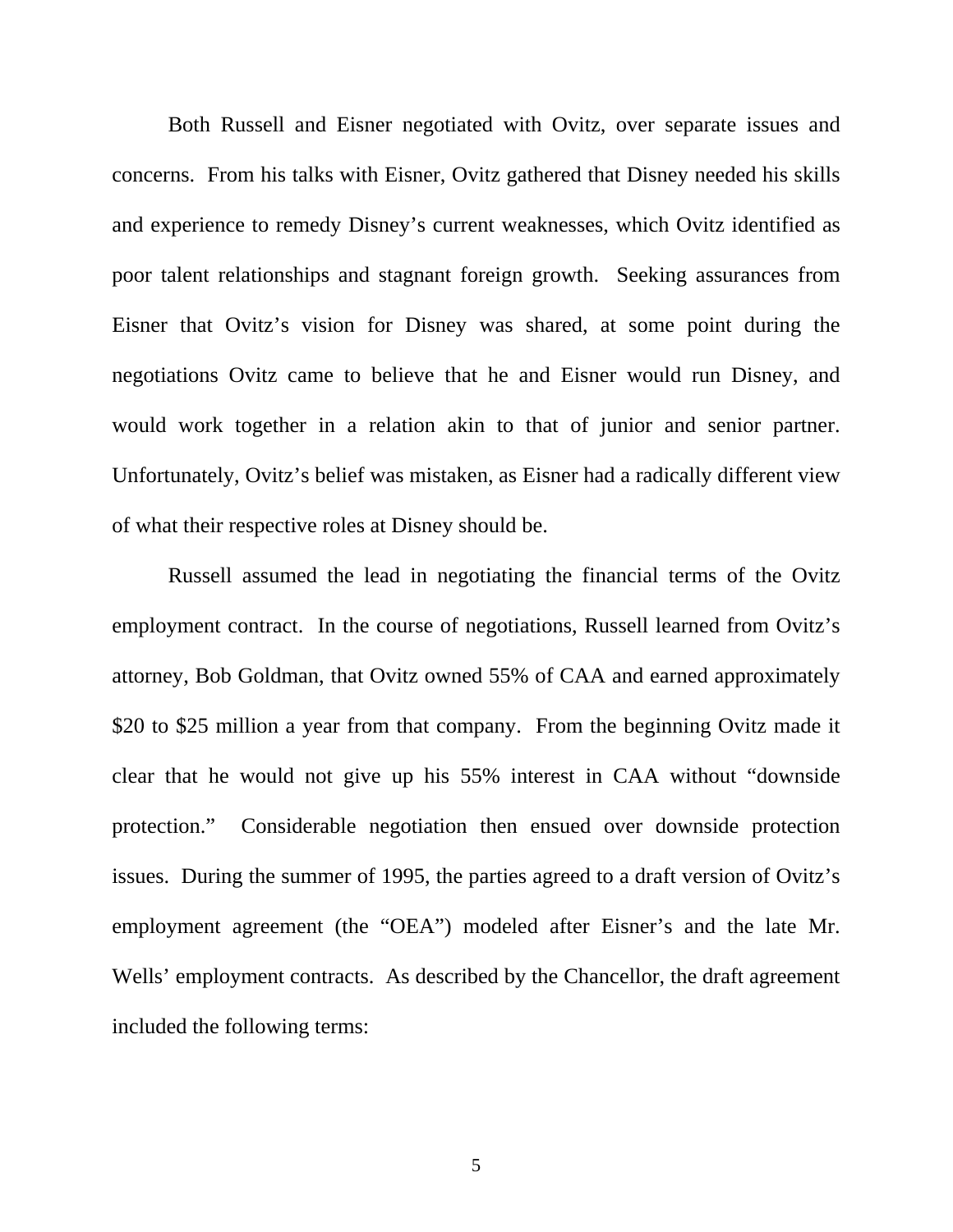Under the proposed OEA, Ovitz would receive a five-year contract with two tranches of options. The first tranche consisted of three million options vesting in equal parts in the third, fourth, and fifth years, and if the value of those options at the end of the five years had not appreciated to \$50 million, Disney would make up the difference. The second tranche consisted of two million options that would vest immediately if Disney and Ovitz opted to renew the contract.

The proposed OEA sought to protect both parties in the event that Ovitz's employment ended prematurely, and provided that absent defined causes, neither party could terminate the agreement without penalty. If Ovitz, for example, walked away, for any reason other than those permitted under the OEA, he would forfeit any benefits remaining under the OEA and could be enjoined from working for a competitor. Likewise, if Disney fired Ovitz for any reason other than gross negligence or malfeasance, Ovitz would be entitled to a nonfault payment (Non-Fault Termination or "NFT"), which consisted of his remaining salary, \$7.5 million a year for unaccrued bonuses, the immediate vesting of his first tranche of options and a \$10 million cash out payment for the second tranche of options.<sup>5</sup>

 As the basic terms of the OEA were crystallizing, Russell prepared and gave Ovitz and Eisner a "case study" to explain those terms. In that study, Russell also expressed his concern that the negotiated terms represented an extraordinary level of executive compensation. Russell acknowledged, however, that Ovitz was an "exceptional corporate executive" and "highly successful and unique entrepreneur" who merited "downside protection and upside opportunity." <sup>6</sup> Both would be required to enable Ovitz to adjust to the reduced cash compensation he would receive from a public company, in contrast to the greater cash distributions and

 5 Post-trial Op. at \*6 (footnote omitted).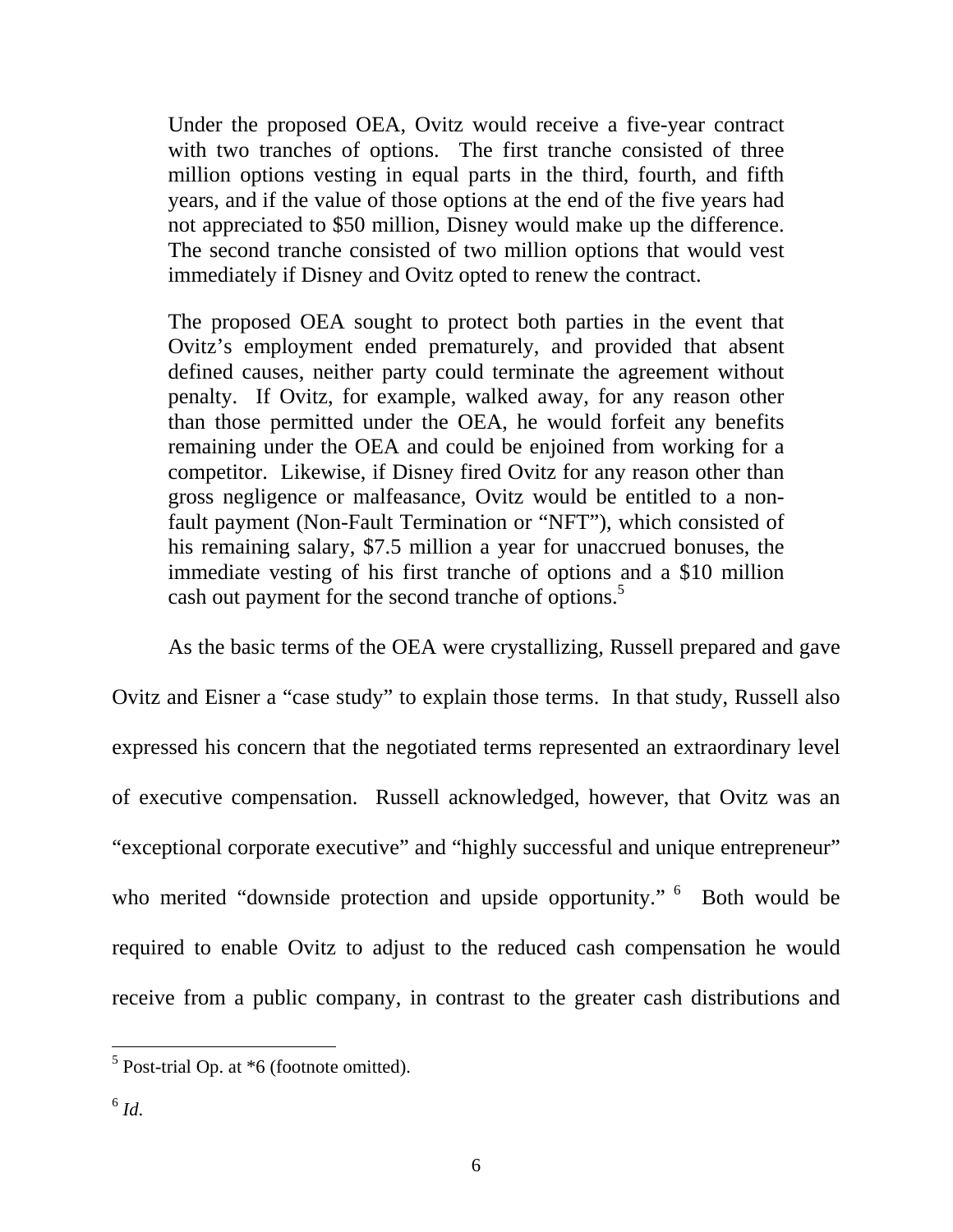other perquisites more typically available from a privately held business. But, Russell did caution that Ovitz's salary would be at the top level for any corporate officer and significantly above that of the Disney CEO. Moreover, the stock options granted under the OEA would exceed the standards applied within Disney and corporate America and would "raise very strong criticism."<sup>7</sup> Russell shared this original case study only with Eisner and Ovitz. He also recommended another, additional study of this issue.

 To assist in evaluating the financial terms of the OEA, Russell recruited Graef Crystal, an executive compensation consultant, and Raymond Watson, a member of Disney's compensation committee and a past Disney board chairman who had helped structure Wells' and Eisner's compensation packages. Before the three met, Crystal prepared a comprehensive executive compensation database to accept various inputs and to conduct Black-Scholes analyses to output a range of values for the options.<sup>8</sup> Watson also prepared similar computations on spreadsheets, but without using the Black-Scholes method.

On August 10, Russell, Watson and Crystal met. They discussed and generated a set of values using different and various inputs and assumptions, accounting for different numbers of options, vesting periods, and potential

 $^7$  *Id.* 

<sup>&</sup>lt;sup>8</sup> The Black-Scholes method is a formula for option valuation that is widely used and accepted in the industry and by regulators.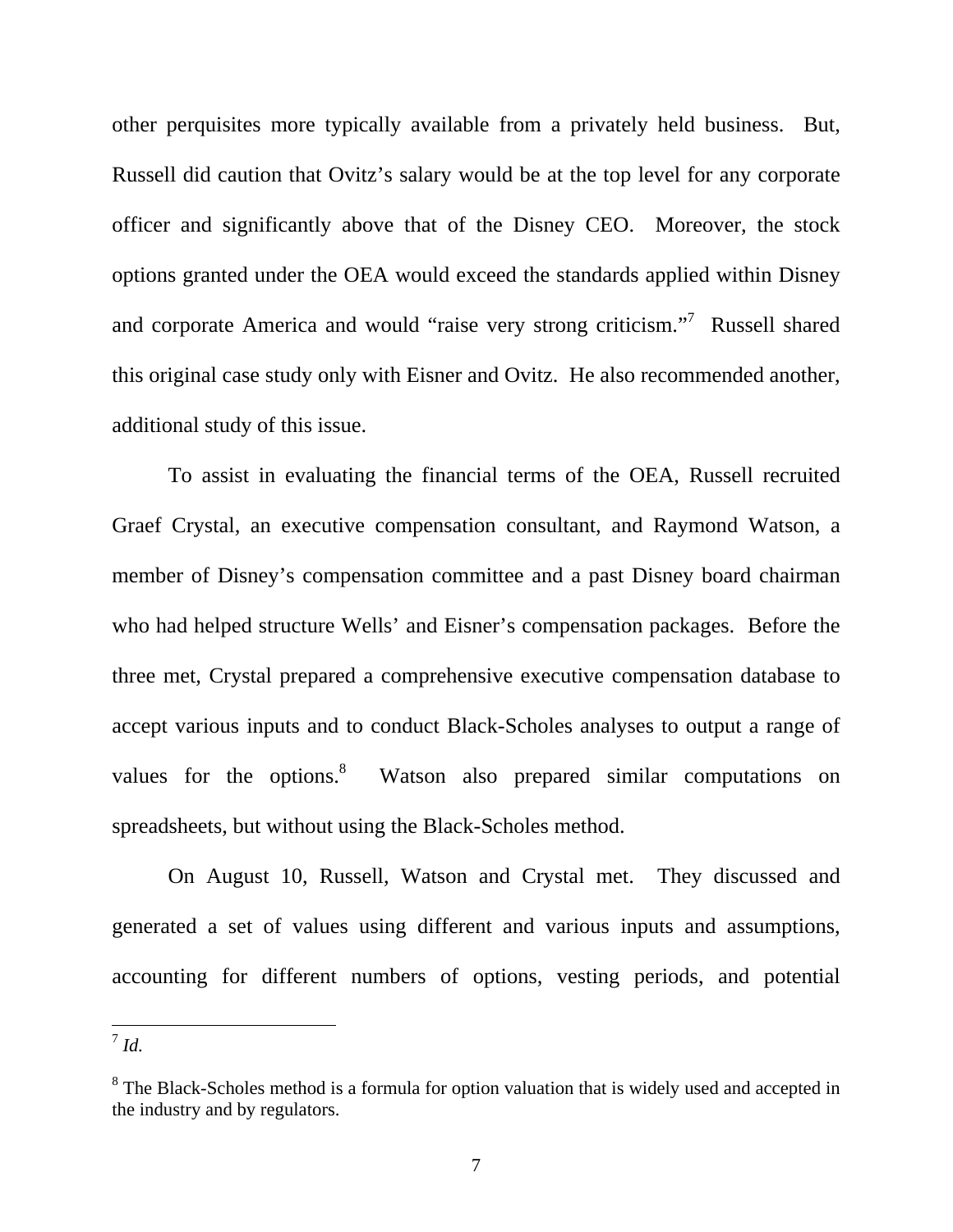proceeds of option exercises at various times and prices. After discussing their conclusions, they agreed that Crystal would memorialize his findings and fax them to Russell. Two days later, Crystal faxed to Russell a memorandum concluding that the OEA would provide Ovitz with approximately \$23.6 million per year for the first five years, or \$23.9 million a year over seven years if Ovitz exercised a two year renewal option. Those sums, Crystal opined, would approximate Ovitz's current annual compensation at CAA.

During a telephone conference that same evening, Russell, Watson and Crystal discussed Crystal's memorandum and its assumptions. Their discussion generated additional questions that prompted Russell to ask Crystal to revise his memorandum to resolve certain ambiguities in the current draft of the employment agreement. But, rather than address the points Russell highlighted, Crystal faxed to Russell a new letter that expressed Crystal's concern about the OEA's \$50 million option appreciation guarantee. Crystal's concern, based on his understanding of the current draft of the OEA, was that Ovitz could hold the first tranche of options, wait out the five-year term, collect the \$50 million guarantee, and then exercise the in-the-money options and receive an additional windfall. Crystal was philosophically opposed to a pay package that would give Ovitz the best of both worlds—low risk and high return.

<sup>&</sup>lt;sup>9</sup> In a later, revised memorandum, Crystal estimated that the two additional years would increase the value of the entire OEA to \$24.1 million per year.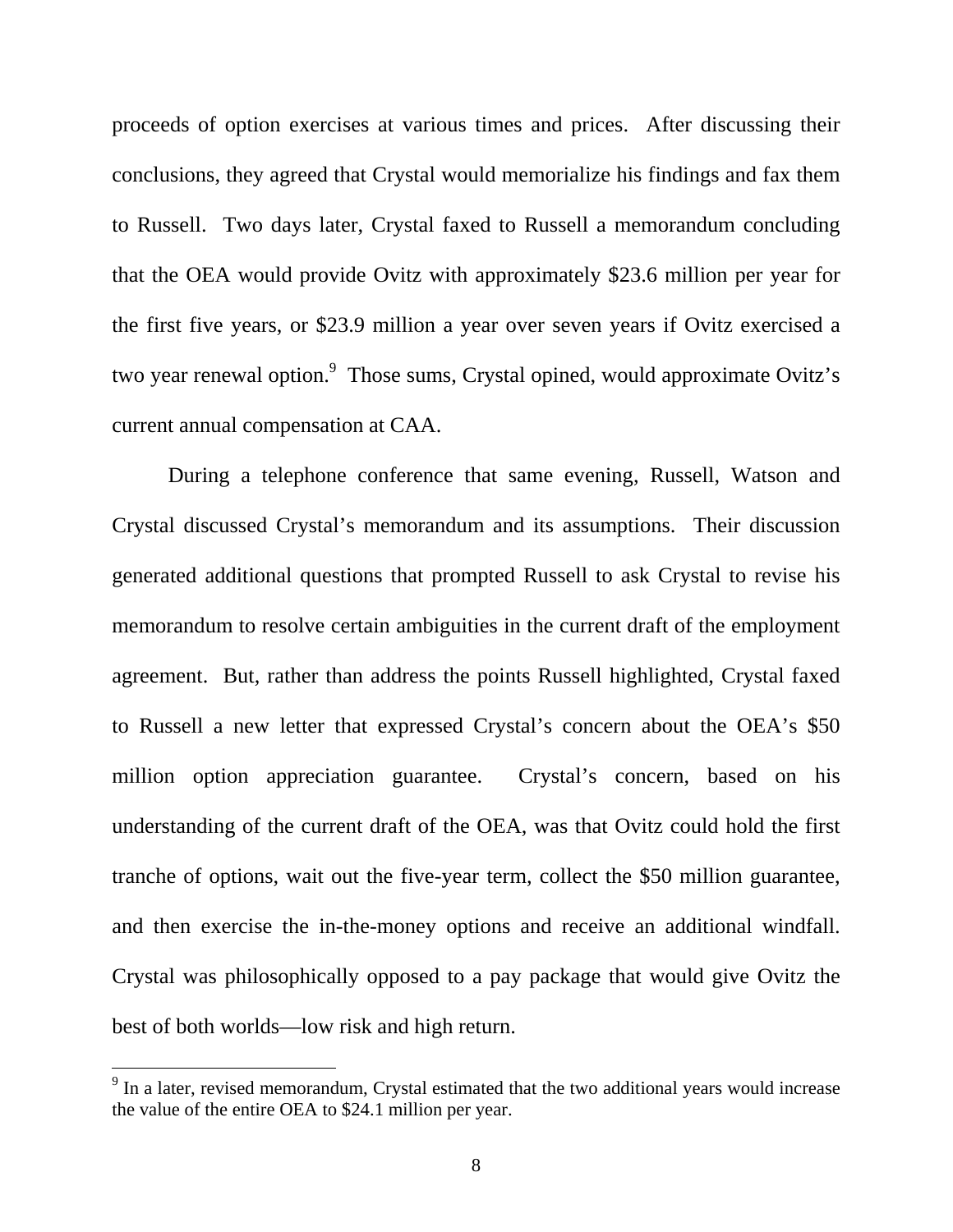Addressing Crystal's concerns, Russell made clear that the guarantee would not function as Crystal believed it might. Crystal then revised his original letter, adjusting the value of the OEA (assuming a two year renewal) to \$24.1 million per year. Up to that point, only three Disney directors—Eisner, Russell and Watson knew the status of the negotiations with Ovitz and the terms of the draft OEA.

While Russell, Watson and Crystal were finalizing their analysis of the OEA, Eisner and Ovitz reached a separate agreement. Eisner told Ovitz that: (1) the number of options would be reduced from a single grant of five million to two separate grants, the first being three million options for the first five years and the second consisting of two million more options if the contract was renewed; and (2) Ovitz would join Disney only as President, not as a co-CEO with Eisner. After deliberating, Ovitz accepted those terms, and that evening Ovitz, Eisner, Sid Bass<sup>10</sup> and their families celebrated Ovitz's decision to join Disney.

Unfortunately, the celebratory mood was premature. The next day, August 13, Eisner met with Ovitz, Russell, Sanford Litvack (an Executive Vice President and Disney's General Counsel), and Stephen Bollenbach (Disney's Chief Financial Officer) to discuss the decision to hire Ovitz. Litvack and Bollenbach were unhappy with that decision, and voiced concerns that Ovitz would disrupt the cohesion that existed between Eisner, Litvack and Bollenbach. Litvack and

 $10$  Sid Bass was one of Disney's largest individual shareholders.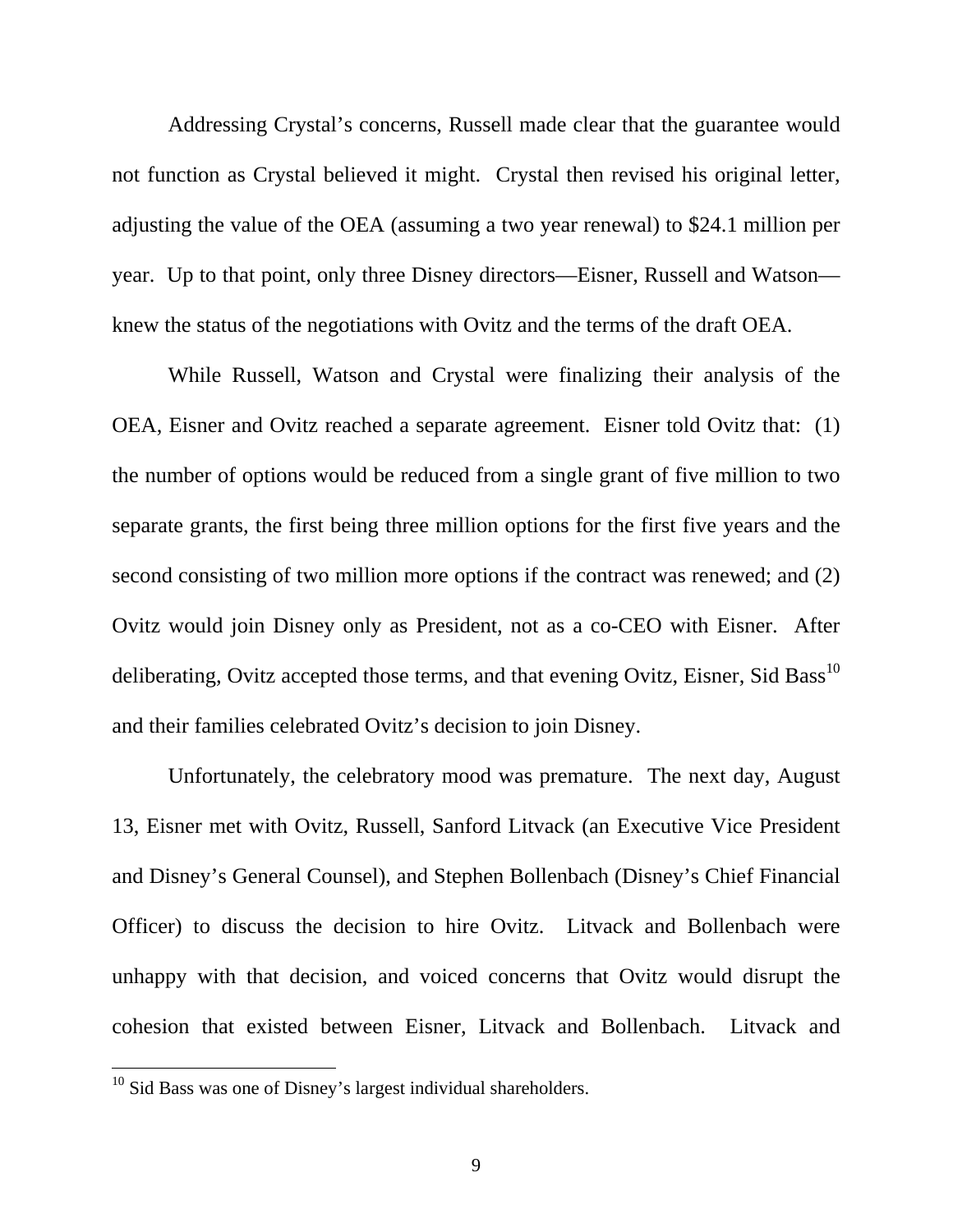Bollenbach were emphatic that they would not report to Ovitz, but would continue to report to Eisner.<sup>11</sup> Despite Ovitz's concern about his "shrinking authority" as Disney's future President, Eisner was able to provide sufficient reassurance so that ultimately Ovitz acceded to Litvack's and Bollenbach's terms.

On August 14, Eisner and Ovitz signed a letter agreement (the "OLA"), which outlined the basic terms of Ovitz's employment, and stated that the agreement (which would ultimately be embodied in a formal contract) was subject to approval by Disney's compensation committee and board of directors. Russell called Sidney Poitier, a Disney director and compensation committee member, to inform Poitier of the OLA and its terms. Poitier believed that hiring Ovitz was a good idea because of Ovitz's reputation and experience. Watson called Ignacio Lozano, another Disney director and compensation committee member, who felt that Ovitz would successfully adapt from a private company environment to Disney's public company culture. Eisner also contacted each of the other board

 $11$  In its Opinion, the Court of Chancery was skeptical of Litvack's and Bollenbach's stated reasons for not wanting to report to Ovitz. The Court perceived that Litvack's resistance to Ovitz stemmed in part from his resentment at not being selected to be Disney's President, a post he coveted; and that Bollenbach's emphasis on the importance of being part of a cohesive trio was "disingenuous," since Bollenbach had been with the Company for only three months before learning of the Ovitz negotiations. Post-trial Op. at \*8.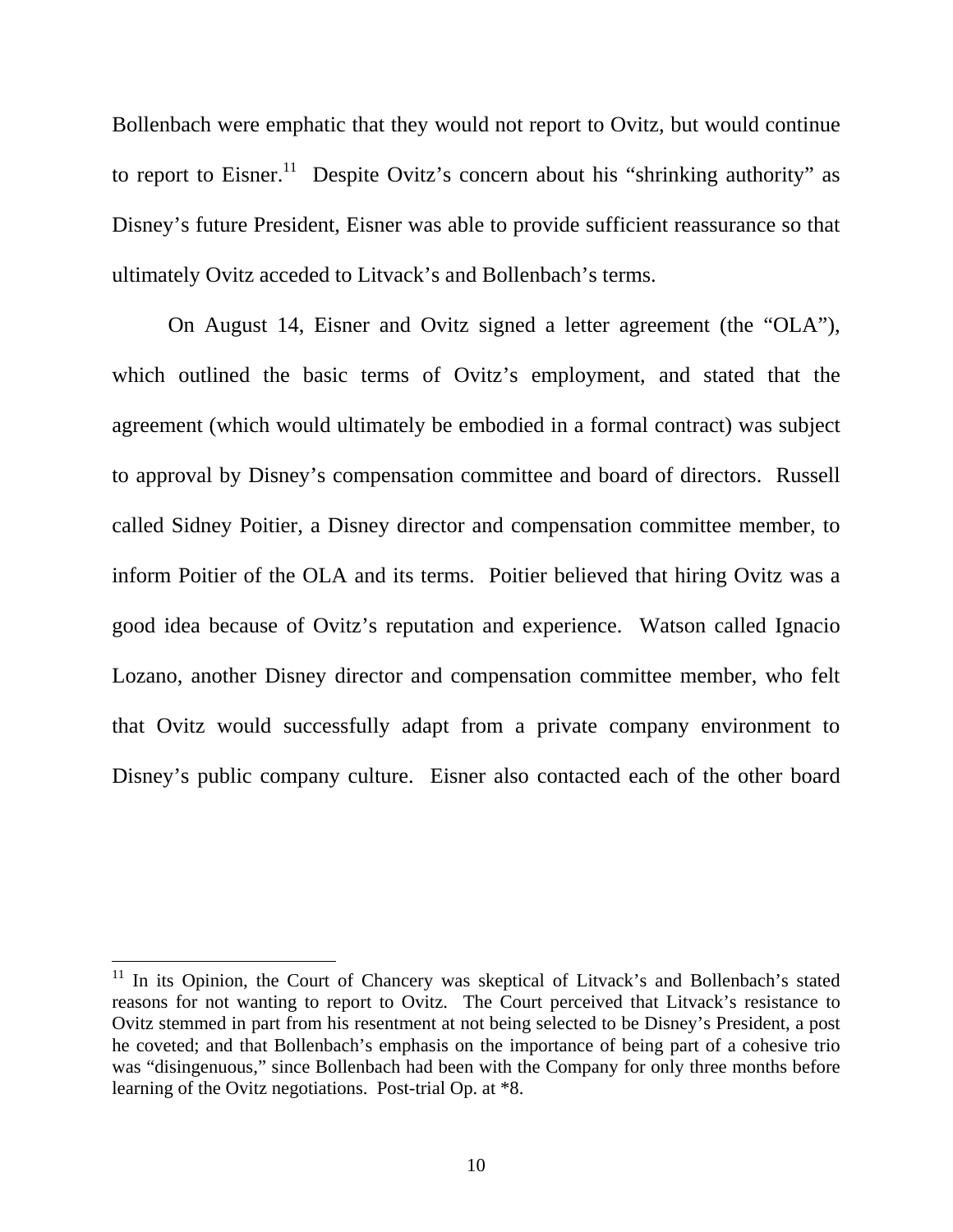members by phone to inform them of the impending new hire, and to explain his friendship with Ovitz and Ovitz's qualifications.<sup>12</sup>

That same day, a press release made the news of Ovitz's hiring public. The reaction was extremely positive: Disney was applauded for the decision, and Disney's stock price rose 4.4 % in a single day, thereby increasing Disney's market capitalization by over \$1 billion.

Once the OLA was signed, Joseph Santaniello, a Vice President and counsel in Disney's legal department, began to embody in a draft OEA the terms that Russell and Goldman had agreed upon and had been memorialized in the OLA. In the process, Santaniello concluded that the \$50 million guarantee created negative tax implications for Disney, because it might not be deductible. Concluding that the guarantee should be eliminated, Russell initiated discussions on how to compensate Ovitz for this change. What resulted were several amendments to the OEA to replace the back-end guarantee. The (to-be-eliminated) \$50 million guarantee would be replaced by: (i) a reduction in the option strike price from

 $12$  The appellants contend the trial court erred in finding that Eisner had made phone calls to the remaining board members, because there was no evidence that Eisner discussed the details of the OEA with those directors, and there was no contemporaneous documentary evidence of the content or the subject of those calls. The Court of Chancery, however, had sufficient evidence from which to make that finding. Directors Eisner, Gold, Bollenbach, Mitchell, Nunis, Lozano, and Stern testified that those conversations took place, and Eisner's telephone log corroborated that testimony. Post-Trial Op. at n. 72. At bottom, the appellants are claiming that the Chancellor should have disbelieved Eisner's testimony. That is a credibility determination based on testimony that the Chancellor, as the finder of fact, was entitled to make and that this Court will approve on review. *Levitt v. Bouvier,* 287 A.2d 671, 673 (Del. 1972); *Alabama By-Products v. Neal*, 588 A.2d 255, 259 (Del. 1991).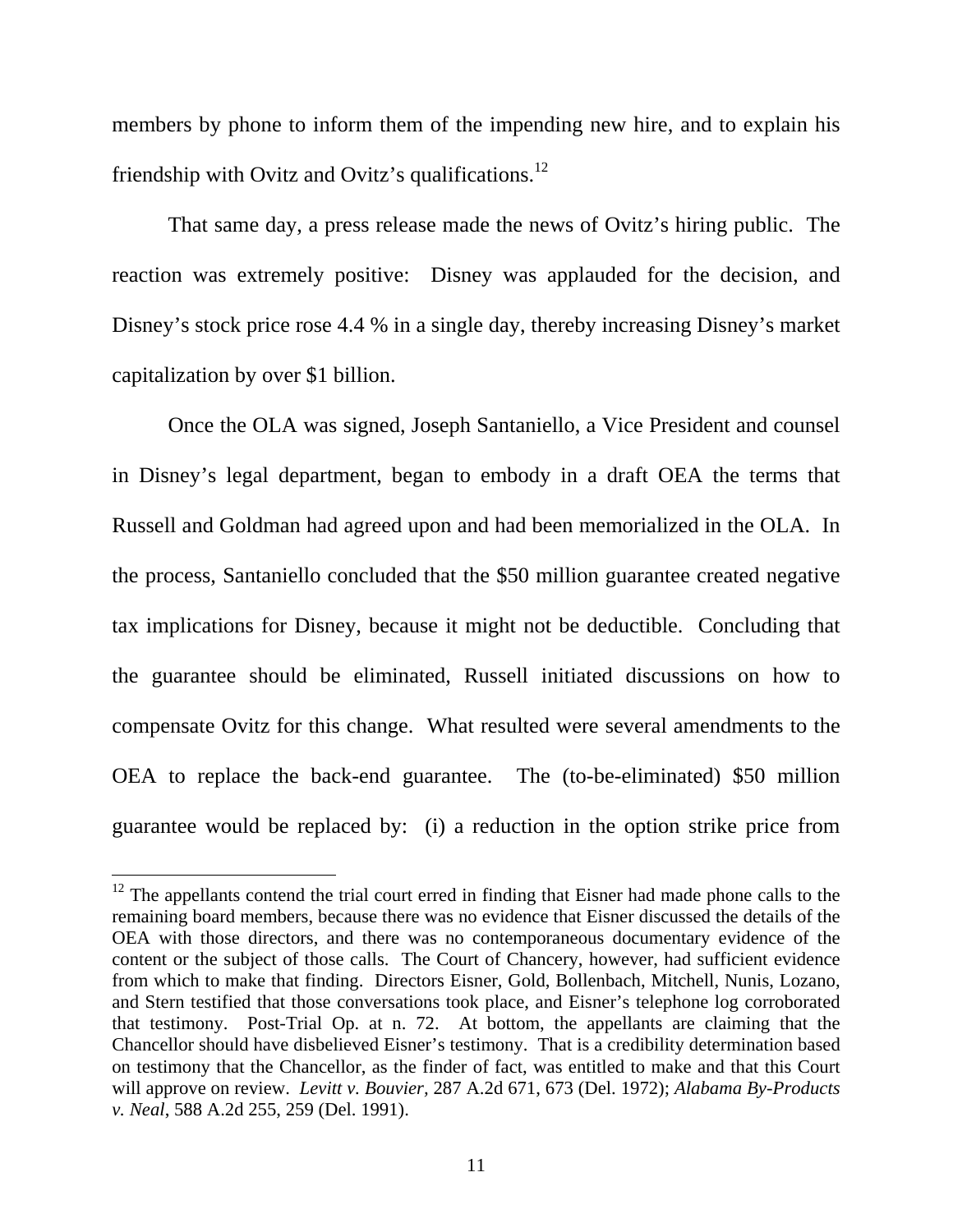115% to 100% of the Company's stock price on the day of the grant for the two million options that would become exercisable in the sixth and seventh year of Ovitz's employment; (ii) a \$10 million severance payment if the Company did not renew Ovitz's contract; and (iii) an alteration of the renewal option to provide for a five-year extension, a \$1.25 million annual salary, the same bonus structure as the first five years of the contract, and a grant of three million additional options. To assess the potential consequences of the proposed changes, Watson worked with Russell and Crystal, who applied the Black-Scholes method to evaluate the extended exercisability features of the options. Watson also generated his own separate analysis.

On September 26, 1995, the Disney compensation committee (which consisted of Messrs. Russell, Watson, Poitier and Lozano) met for one hour to consider, among other agenda items, the proposed terms of the OEA. A term sheet was distributed at the meeting, although a draft of the OEA was not. The topics discussed were historical comparables, such as Eisner's and Wells' option grants, and also the factors that Russell, Watson and Crystal had considered in setting the size of the option grants and the termination provisions of the contract. Watson testified that he provided the compensation committee with the spreadsheet analysis that he had performed in August, and discussed his findings with the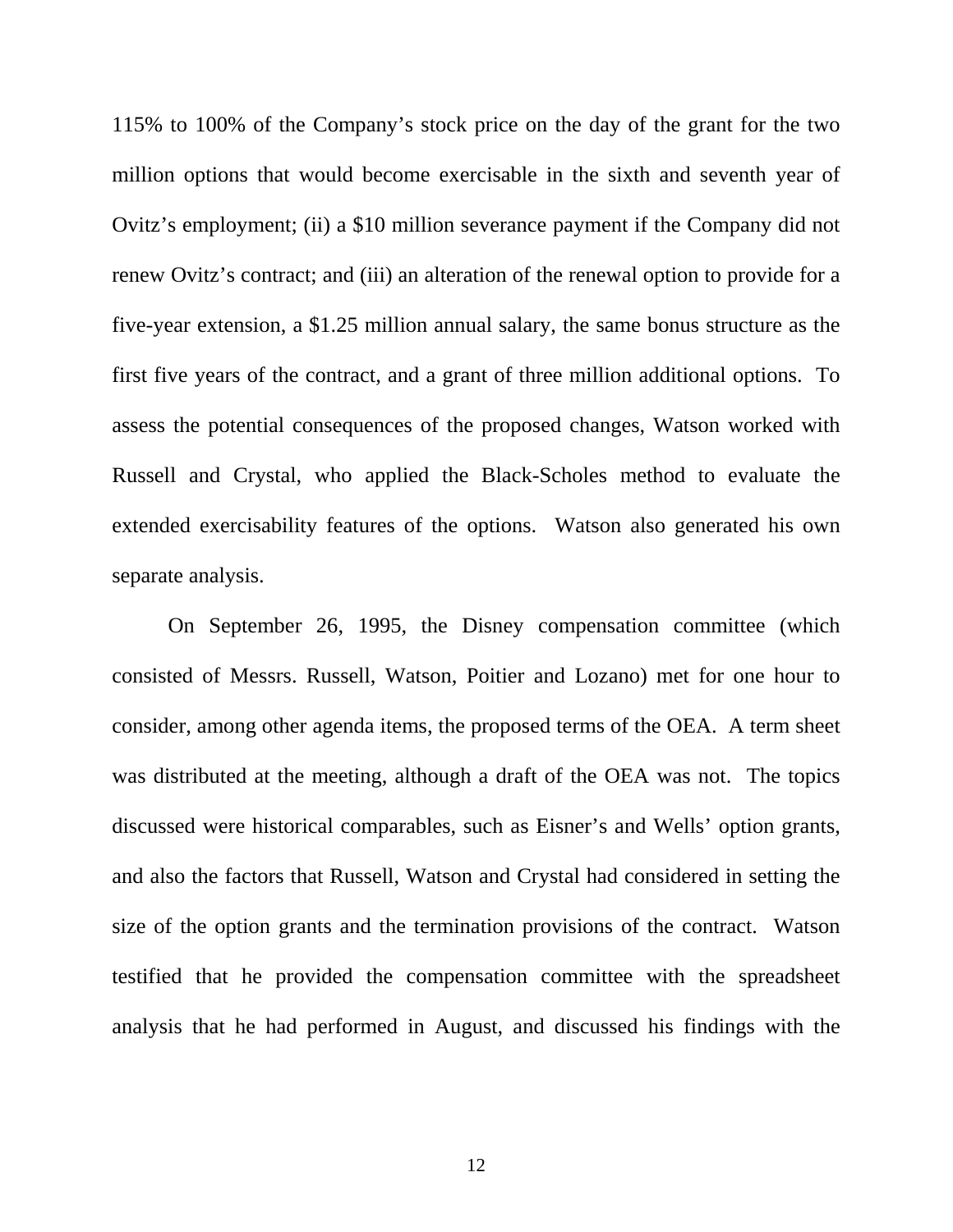committee.<sup>13</sup> Crystal did not attend the meeting, although he was available by telephone to respond to questions if needed, but no one from the committee called. After Russell's and Watson's presentations, Litvack also responded to substantive questions. At trial Poitier and Lozano testified that they believed they had received sufficient information from Russell's and Watson's presentations to exercise their judgment in the best interests of the Company. The committee voted unanimously to approve the OEA terms, subject to "reasonable further negotiations within the framework of the terms and conditions" described in the OEA.

Immediately after the compensation committee meeting, the Disney board met in executive session. The board was told about the reporting structure to which Ovitz had agreed, but the initial negative reaction of Litvack and Bollenbach to the hiring was not recounted. Eisner led the discussion relating to Ovitz, and Watson then explained his analysis, and both Watson and Russell responded to questions from the board. After further deliberation, the board voted unanimously to elect Ovitz as President.

At its September 26, 1995 meeting, the compensation committee determined that it would delay the formal grant of Ovitz's stock options until further issues

 $13$  In their Opening Brief, the appellants emphasize that during their trial testimony, neither Poitier nor Lozano could recall seeing Watson's spreadsheets at the September 26th meeting, and the meeting minutes did not indicate any discussion about the cost of a NFT payout. The Court of Chancery found that Poitier's and Lozano's lack of recollection on that point was more likely the result of the nine years that had passed since the meeting, and credited Watson's testimony that he had distributed the spreadsheets. Post-trial Op. at \*9, n. 82.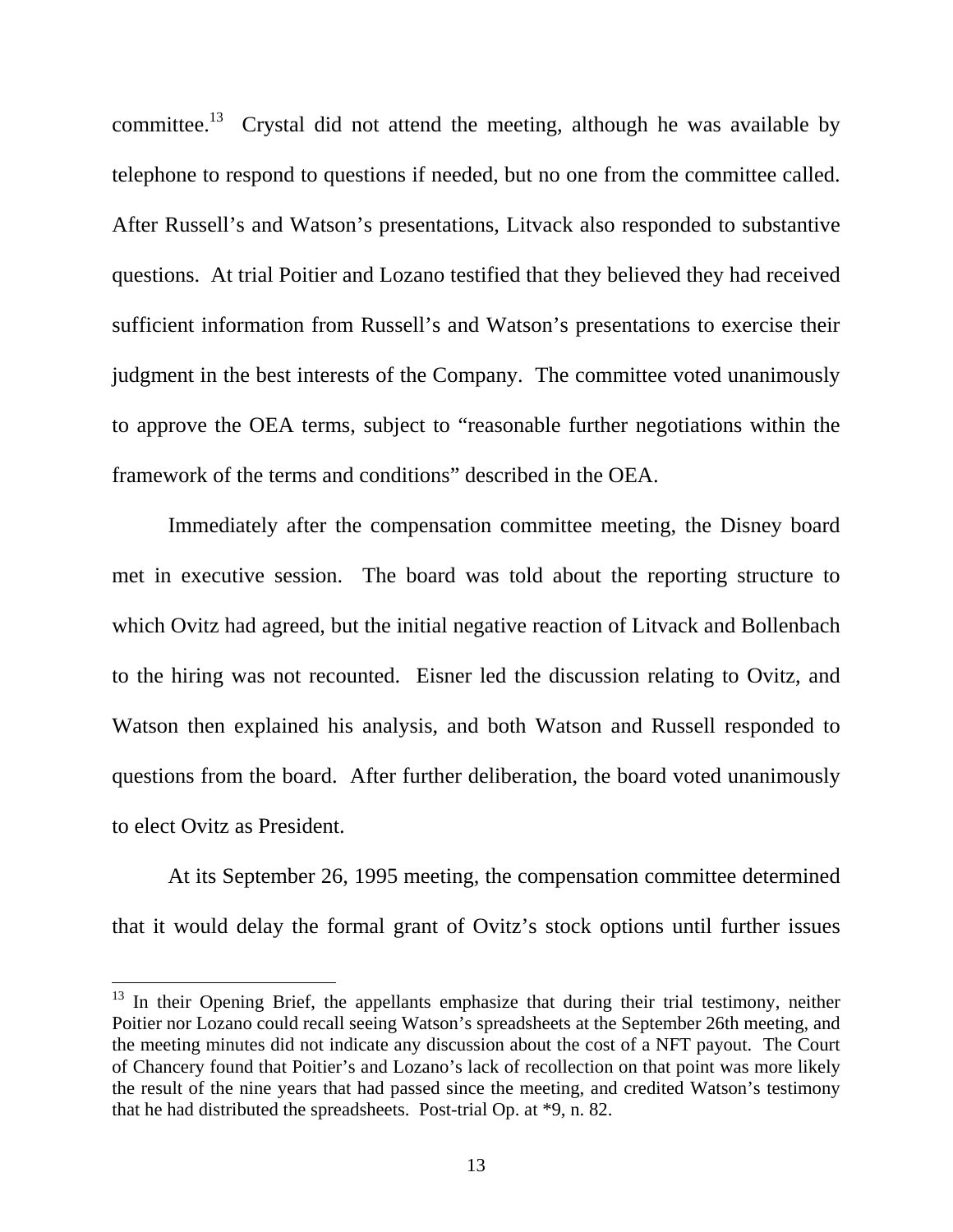between Ovitz and the Company were resolved. That was done, and the committee met again, on October 16, 1995, to discuss stock option-related issues. The committee approved amendments to the Walt Disney Company 1990 Stock Incentive Plan (the "1990 Plan"), and also approved a new plan, known as the Walt Disney 1995 Stock Incentive Plan (the "1995 Plan"). Both plans were subject to further approval by the full board of directors and the shareholders. Both the amendment to the 1990 Plan and the Stock Option Agreement provided that in the event of a non-fault termination ("NFT"), Ovitz's options would be exercisable until the later of September 30, 2002 or twenty-four months after termination, but in no event later than October 16, 2005. After approving those Plans, the committee unanimously approved the terms of the OEA and the award of Ovitz's options under the 1990 Plan.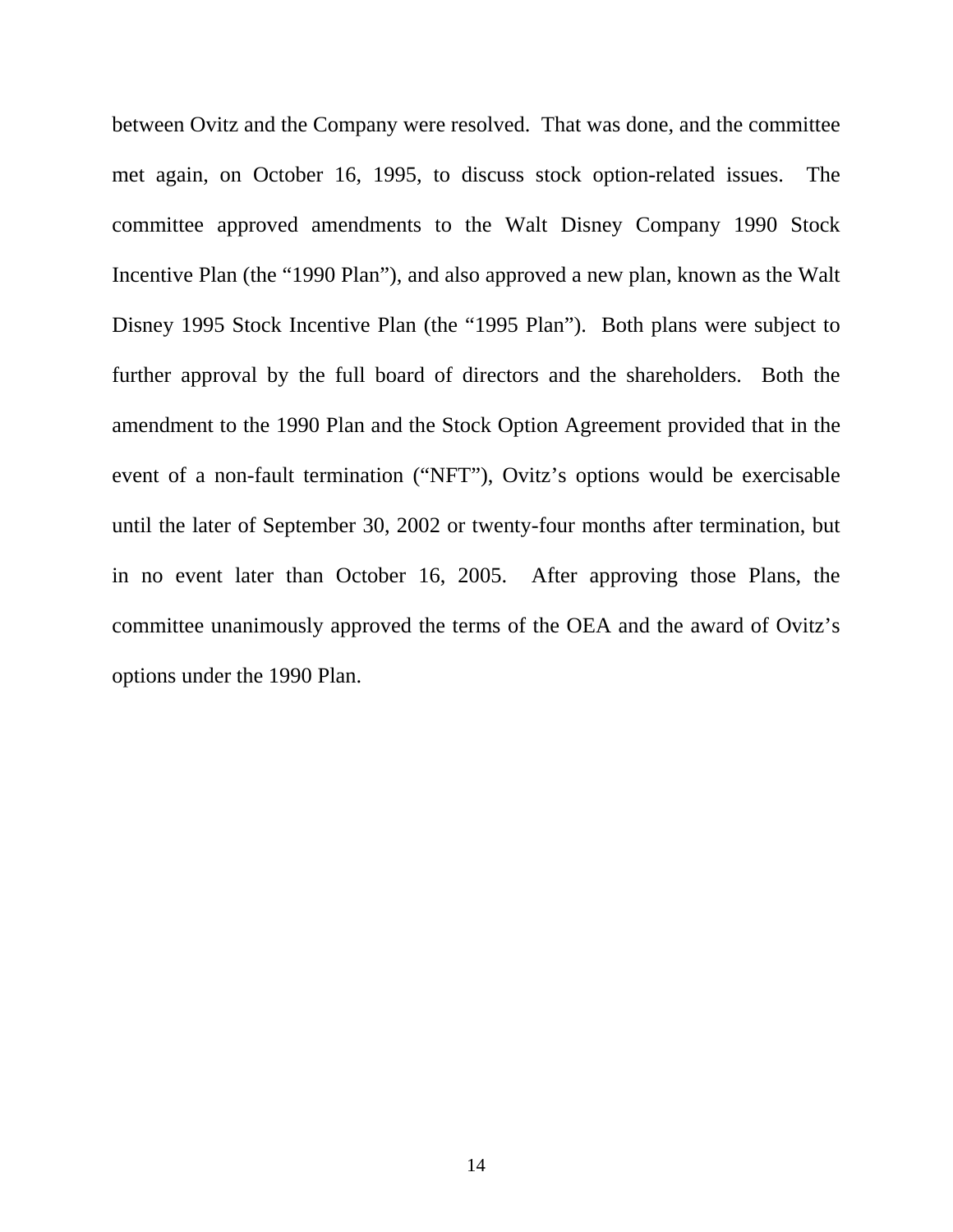### **B. Ovitz's Performance As President of Disney**

Ovitz's tenure as President of the Walt Disney Company officially began on October 1, 1995, the date that the OEA was executed.<sup>14</sup> When Ovitz took office, the initial reaction was optimistic, and Ovitz did make some positive contributions while serving as President of the Company.<sup>15</sup> By the fall of 1996, however, it had become clear that Ovitz was "a poor fit with his fellow executives."16 By then the Disney directors were discussing that the disconnect between Ovitz and the Company was likely irreparable and that Ovitz would have to be terminated.

 $\overline{a}$ <sup>14</sup> The appellants contend, as a factual matter, that Ovitz became the "*de facto*" President of Disney before October 1, 1995, and as a result, owed fiduciary duties to Ovitz before his official start date. The appellants assert that "Ovitz's substantial contacts with third parties and his receipt of confidential Disney information before October 1<sup>st</sup> show that Eisner and Disney had already vested him with at least apparent authority prior to his formal investiture in office." (Appellants' Opening Br. at 46-47). Appellants base this contention upon (i) Ovitz having played a role in the design and construction of his new office at Disney in August 1995; (ii) Ovitz being furnished internal documents during that summer; (iii) Ovitz having met with third parties on Disney's behalf in relation to a deal Disney was considering with the NFL; and (iv) Ovitz having submitted requests for reimbursement for business related expenses during the pre-October 1 period. The Court of Chancery's findings undermine that contention. The Chancellor found that Ovitz's authority over the construction project was "minimal at best" (Post-trial Op. at \*12); that the pre-October 1 work that he performed at Disney was in preparation for his tenure there and made his request for reimbursement of expenses related to Disney "appropriate and reasonable" (*Id*. at n. 133); and that any work Ovitz did on Disney's behalf with respect to the NFL was evidence of "Ovitz's good faith efforts to benefit the Company and bring himself up to speed…."(*Id.* at \*12).

<sup>&</sup>lt;sup>15</sup> As the Chancellor found, Ovitz made the successful recommendation to construct the gate to Disney's California Adventure Park across from the main gate to Disneyland. He was also able to recruit Geraldine Laybourne, founder of the children's cable channel, Nickelodeon, as well as overhaul ABC's Saturday morning lineup. Ovitz brought Tim Allen back to work after Allen walked off the set of Home Improvement following a disagreement; he also helped retain several animators that Jeffrey Katzenberg was trying to recruit to his new company, Dreamworks; and Ovitz also helped in handling relationships with talent.

 $16$  Post-trial Op. at  $*11$ .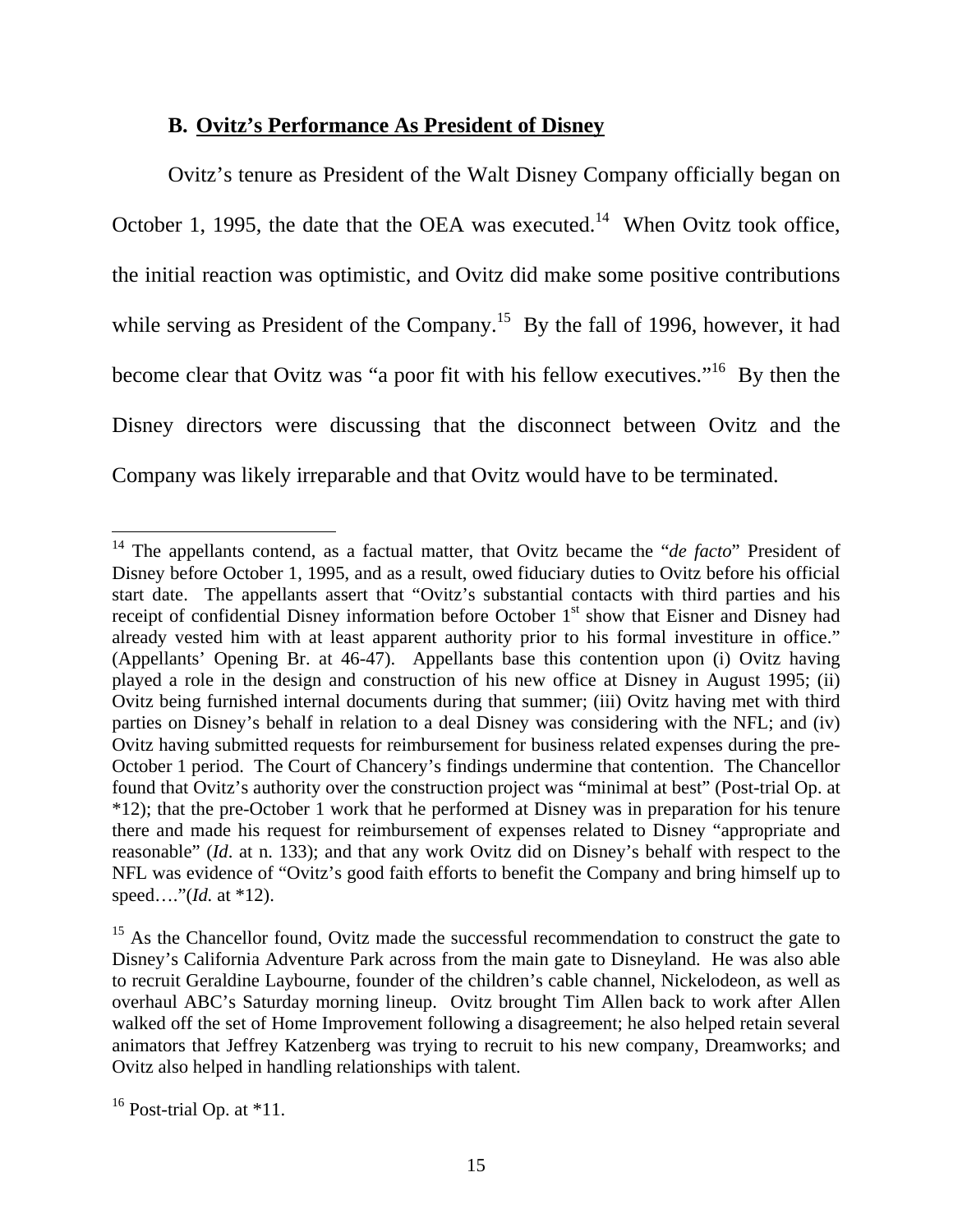The Court of Chancery identified three competing theories as to why Ovitz

did not succeed:

First, plaintiffs argue that Ovitz failed to follow Eisner's directives, especially in regard to acquisitions, and that generally, Ovitz did very little. Second, Ovitz contends Eisner's micromanaging prevented Ovitz from having the authority necessary to make the changes that Ovitz thought were appropriate. In addition, Ovitz believes he was not given enough time for his efforts to bear fruit. Third, the remaining defendants simply posit that Ovitz failed to transition from a private to a public company, from the "sell side to the buy side," and otherwise did not adapt to the Company culture or fit in with other executives. In the end, however, it makes no difference why Ovitz was not as successful as his reputation would have led many to expect, so long as he was not grossly negligent or malfeasant.<sup>17</sup>

Although the plaintiffs attempted to show that Ovitz acted improperly (*i.e.*,

with gross negligence or malfeasance) while in office, the Chancellor found that the trial record did not support those accusations.<sup>18</sup> Rejecting the plaintiffs' first factual claim that Ovitz was insubordinate, the Court found that although many of Ovitz's efforts failed to produce results, that was because his efforts often reflected a philosophy opposite to "that held by Eisner, Iger, and Roth."19 That difference

 $17$  Post-trial Op. at  $*14$  (footnotes omitted).

 $18$  *Id.* at \*12.

<sup>&</sup>lt;sup>19</sup> *Id.* at \*14 (The surname references are to Robert Iger, President of ABC, and Joe Roth, head of the Disney Studio).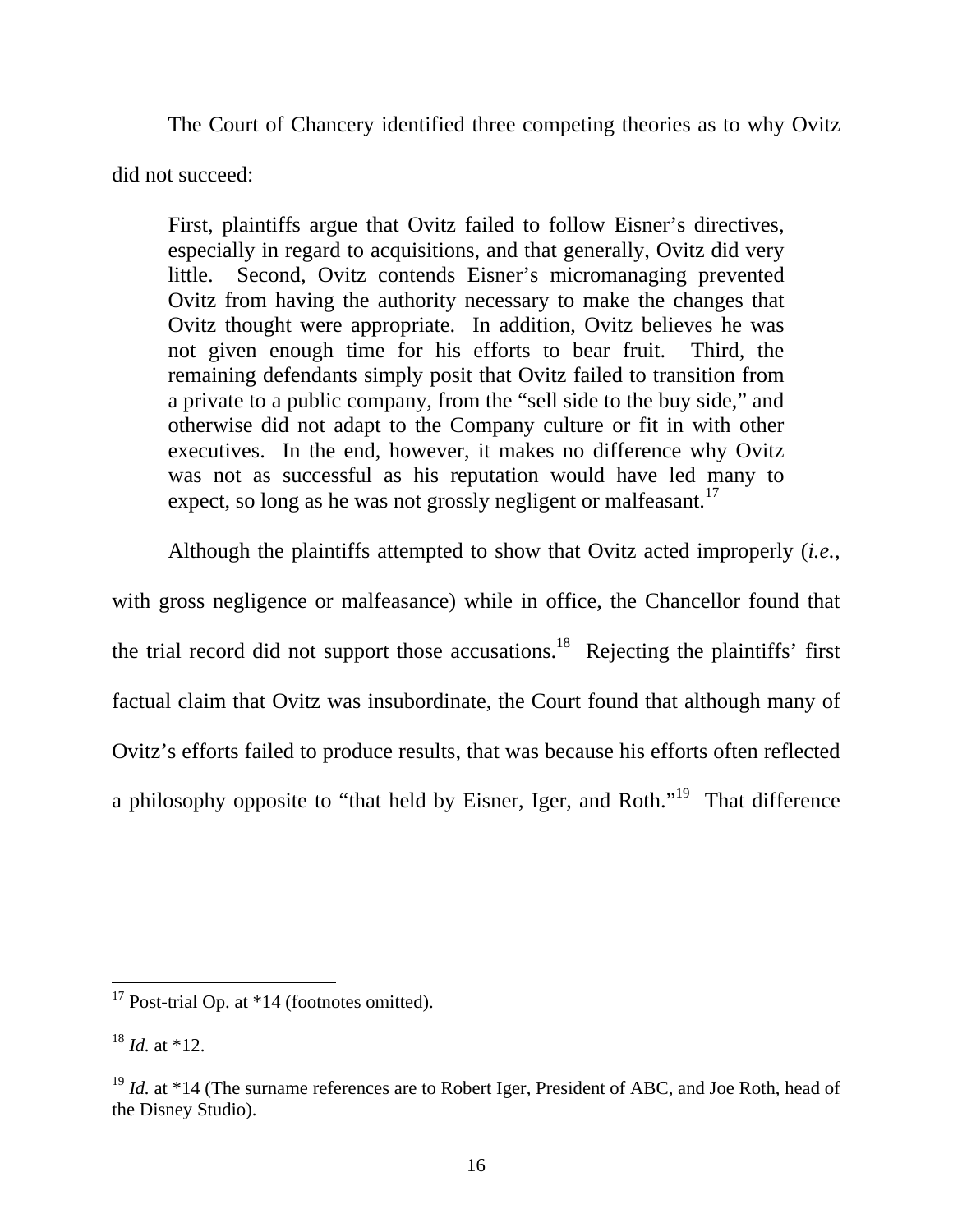did not mean, however, "that Ovitz intentionally failed to follow Eisner's directives or that [Ovitz] was insubordinate. $"^{20}$ 

The Chancellor also rejected the appellants' second claim—that Ovitz was a habitual liar. The Court found no evidence that Ovitz ever told a material falsehood or made any false or misleading disclosures during his tenure at Disney.<sup>21</sup> Lastly, the Chancellor found that the record did not support, and often contradicted, the appellants' third claim—that Ovitz had violated the Company's policies relating to expenses and to reporting gifts he received while President of Disney. $^{22}$ 

Nonetheless, Ovitz's relationship with the Disney executives did continue to deteriorate through September 1996. In mid-September, Litvack, with Eisner's approval, told Ovitz that he was not working out at Disney and that he should start looking for a graceful exit from Disney and a new job. Litvack reported this conversation to Eisner, who sent Litvack back to Ovitz to make it clear that Eisner no longer wanted Ovitz at Disney and that Ovitz should seriously consider other opportunities, including one then developing at Sony. Ovitz responded by telling

<sup>&</sup>lt;sup>20</sup> Id. ("But different does not mean wrong. Total agreement within an organization is often a far greater threat than diversity of opinion. Unfortunately, the philosophical divide between Eisner and Ovitz was greater than both believed.…").

 $^{21}$  *Id.* at \*14-15.

 $^{22}$  *Id.* at \*16.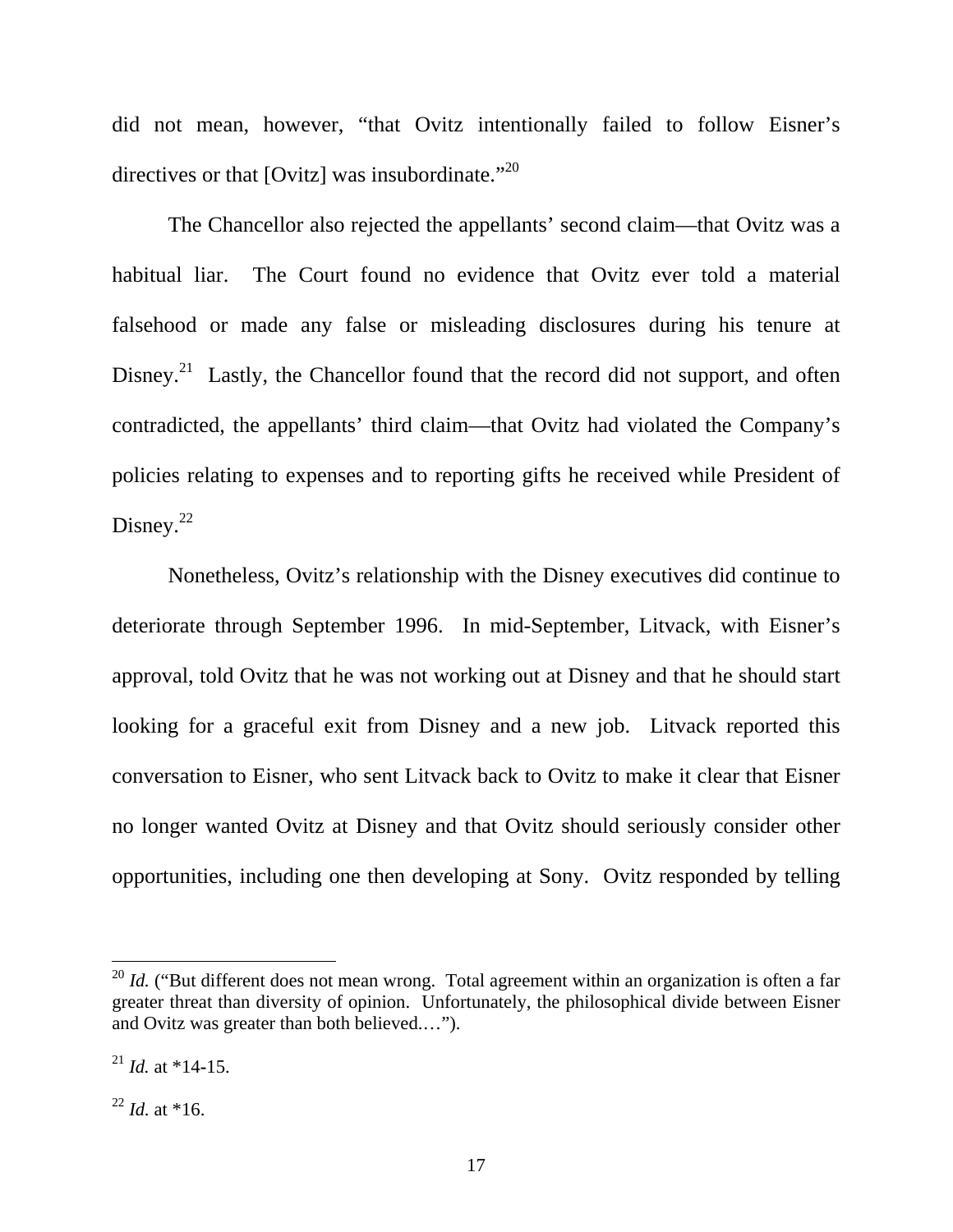Litvack that he was not leaving and that if Eisner wanted him to leave Disney, Eisner could tell him that to his face.

On September 30, 1996, the Disney board met. During an executive session of that meeting, and in small group discussions where Ovitz was not present, Eisner told the other board members of the continuing problems with Ovitz's performance. On October 1, Eisner wrote a letter to Russell and Watson detailing Eisner's mounting difficulties with Ovitz, including Eisner's lack of trust of Ovitz and Ovitz's failures to adapt to Disney's culture and to alleviate Eisner's workload. Eisner's goal in writing this letter was to prevent Ovitz from succeeding him at Disney. Because of that purpose, the Chancellor found that the letter contained "a good deal of hyperbole to help Eisner 'unsell' Ovitz as his successor."23 Neither that letter nor its contents were shared with other members of the board.

Those interchanges set the stage for Ovitz's eventual termination as Disney's President.

#### **C. Ovitz's Termination At Disney**

After the discussions between Litvack and Ovitz, Eisner and Ovitz met several times. During those meetings they discussed Ovitz's future, including Ovitz's employment prospects at Sony. Eisner believed that because Ovitz had a good, longstanding relationship with many Sony senior executives, Sony would be

 $23$  Post-trial Op. at  $*19$ .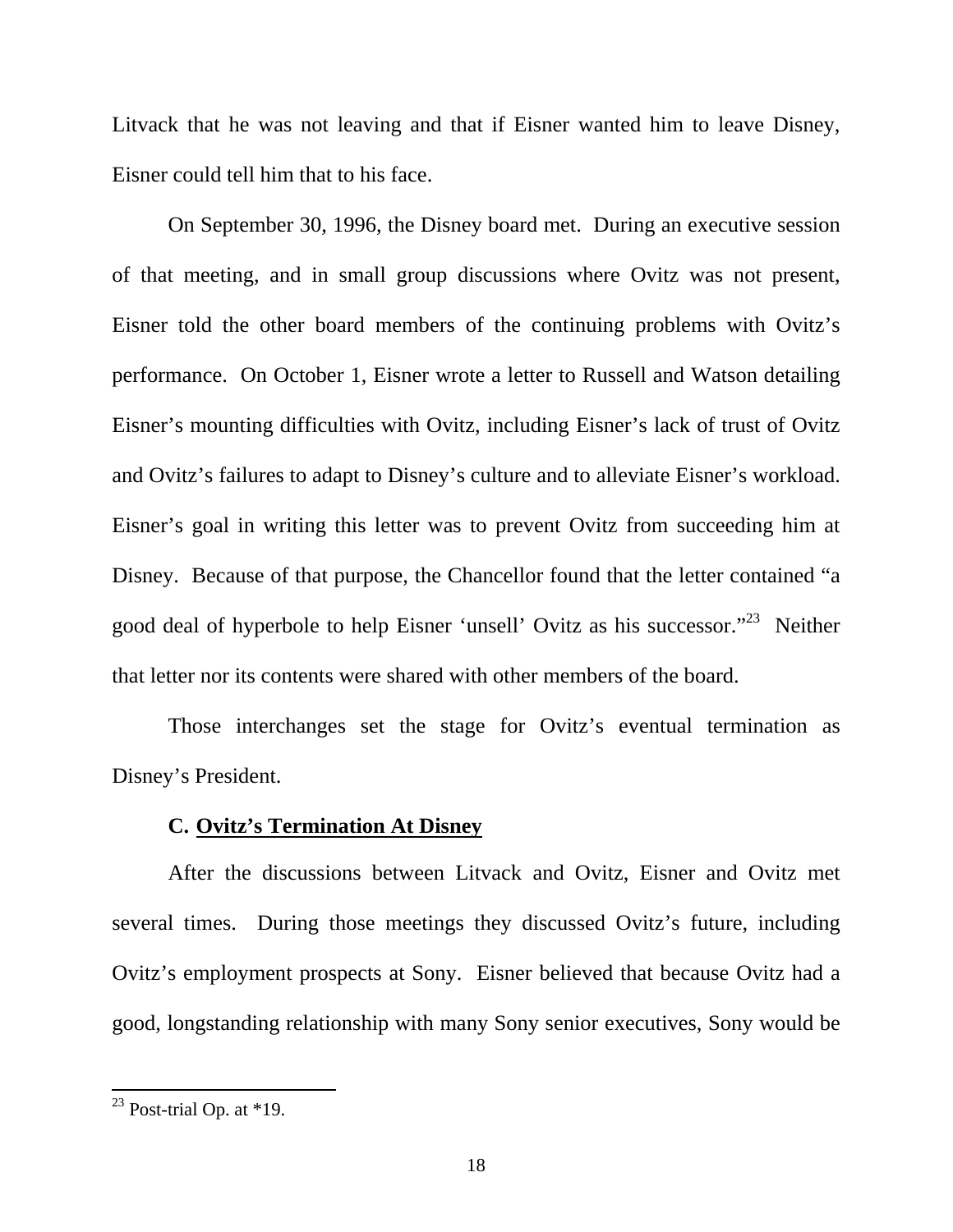willing to take Ovitz in "trade" from Disney. Eisner favored such a trade, which would not only remove Ovitz from Disney, but also would relieve Disney of any obligation to pay Ovitz under the OEA. Thereafter, in October 1996, Ovitz, with Eisner's permission, entered into negotiations with Sony. Those negotiations did not prove fruitful, however. On November 1, Ovitz wrote a letter to Eisner notifying him that the Sony negotiations had ended, and that Ovitz had decided to recommit himself to Disney with a greater dedication of his own energies and an increased appreciation of the Disney organization.

In response to this unwelcome news, Eisner wrote (but never sent) a letter to Ovitz on November 11, in which Eisner attempted to make it clear that Ovitz was no longer welcome at Disney.<sup>24</sup> Instead of sending that letter, Eisner met with Ovitz personally on November 13, and discussed much of what the letter contained. Eisner left that meeting believing that "Ovitz just would not listen to what he was trying to tell him and instead, Ovitz insisted that he would stay at Disney, going so far as to state that he would chain himself to his desk.<sup> $25$ </sup>

During this period Eisner was also working with Litvack to explore whether they could terminate Ovitz under the OEA for cause. If so, Disney would not owe Ovitz the NFT payment. From the very beginning, Litvack advised Eisner that he

 $^{24}$  As with his October 1 letter, Eisner did not share this letter or its contents with the board. The only director to receive the November 11 letter was Russell, who also did not share it with the other board members.

<sup>&</sup>lt;sup>25</sup> Post-trial Op. at  $*19$  (footnote omitted).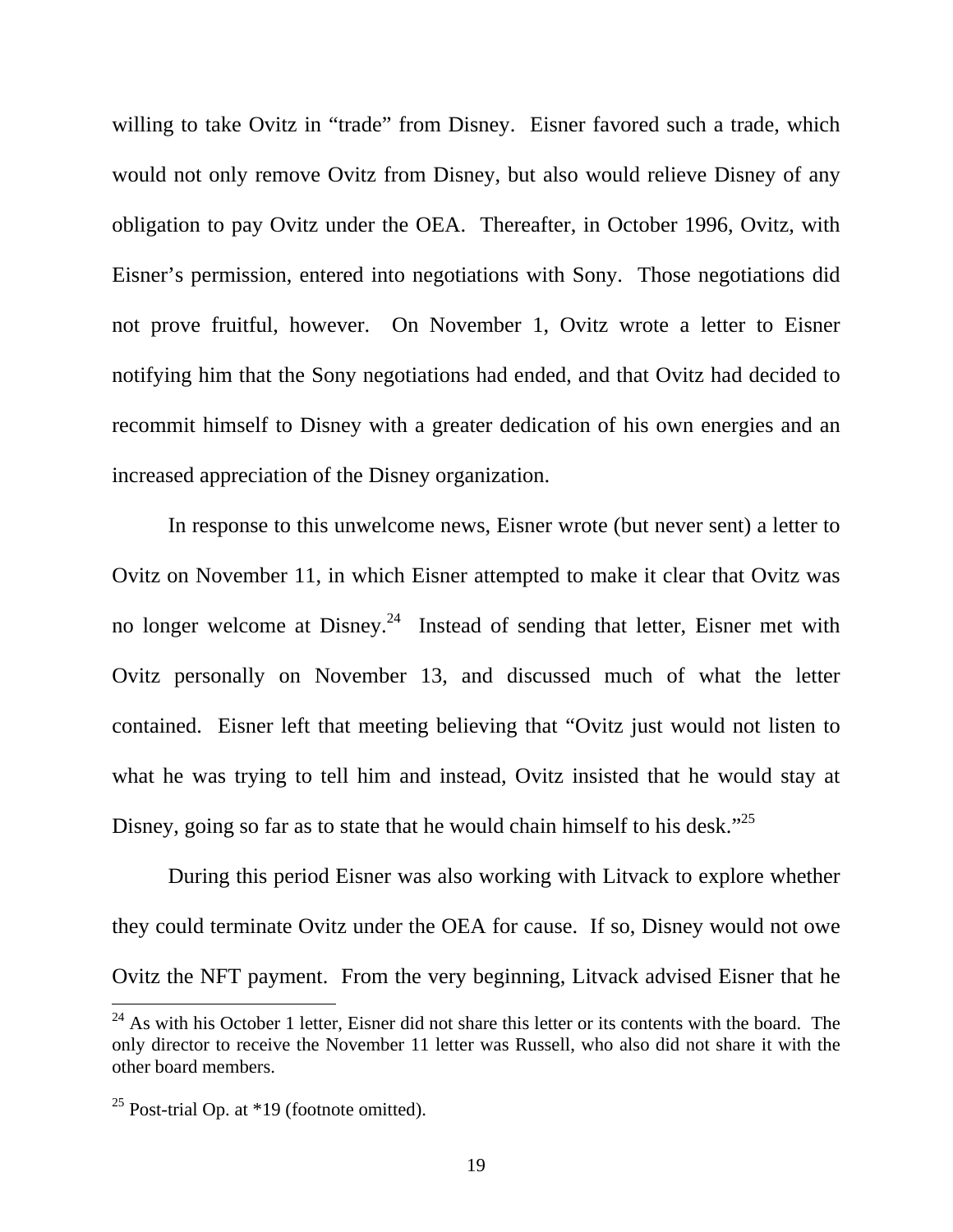did not believe there was cause to terminate Ovitz under the OEA. Litvack's advice never changed.

At the end of November 1996, Eisner again asked Litvack if Disney had cause to fire Ovitz and thereby avoid the costly NFT payment. Litvack proceeded to examine that issue more carefully. He studied the OEA, refreshed himself on the meaning of "gross negligence" and "malfeasance," and reviewed all the facts concerning Ovitz's performance of which he was aware. Litvack also consulted Val Cohen, co-head of Disney's litigation department and Joseph Santaniello, in Disney's legal department. Cohen and Santaniello both concurred in Litvack's conclusion that no basis existed to terminate Ovitz for cause. Litvack did not personally conduct any legal research or request an outside opinion on the issue, because he believed that it "was not a close question, and in fact, Litvack described it as 'a no brainer."<sup>26</sup> Eisner testified that after Litvack notified Eisner that he did not believe cause existed, Eisner "checked with almost anybody that [he] could find that had a legal degree, and there was just no light in that possibility. It was a total dead end from day one."<sup>27</sup> Although the Chancellor was critical of Litvack and Eisner for lacking sufficient documentation to support his conclusion and the work they did to arrive at that conclusion, the Court found that Eisner and Litvack

<sup>26</sup> *Id.* at 20.

<sup>27</sup> *Id.*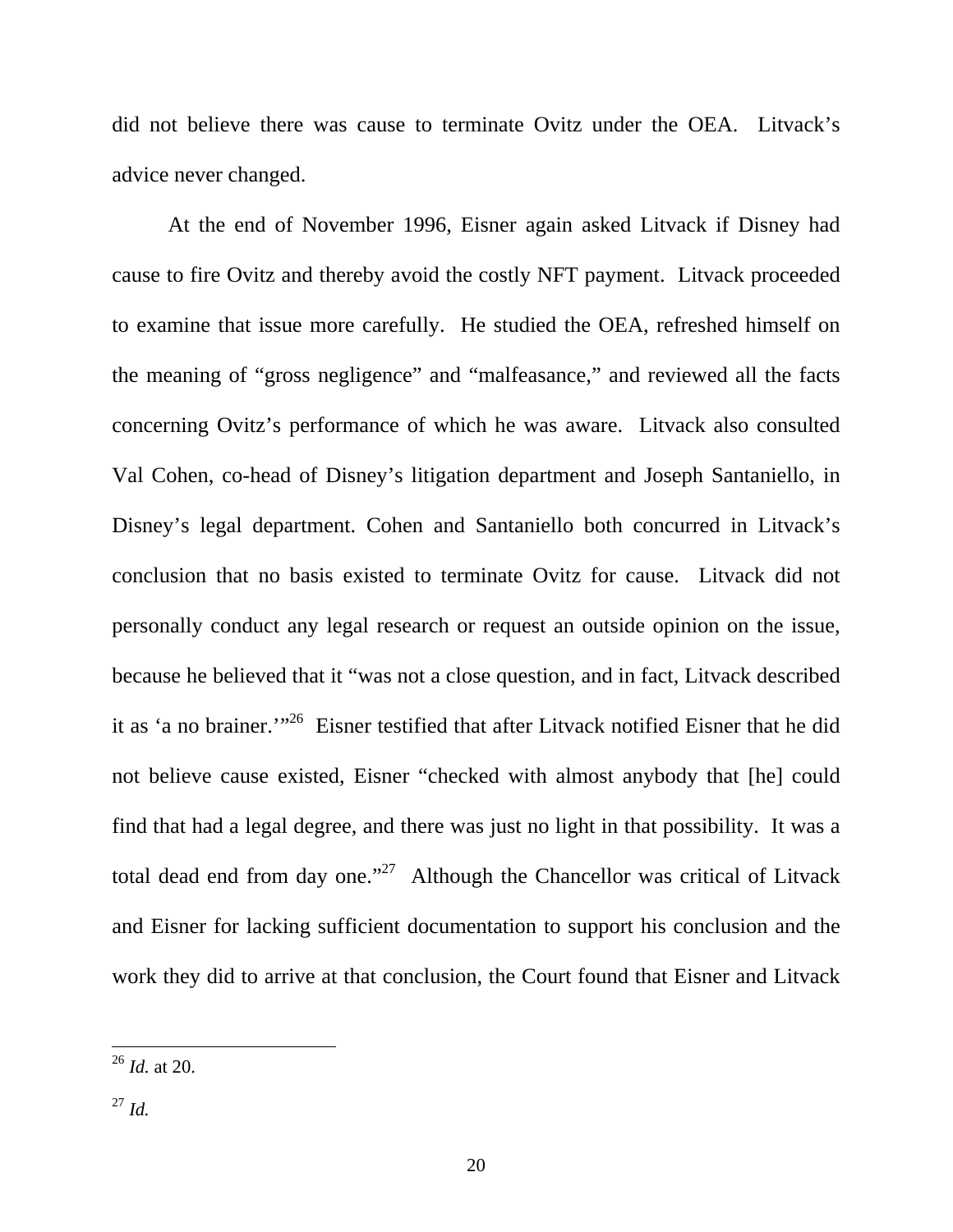"did in fact make a concerted effort to determine if Ovitz could be terminated for cause, and that despite these efforts, they were unable to manufacture the desired result."28

Litvack also believed that it would be inappropriate, unethical and a bad idea to attempt to coerce Ovitz (by threatening a for-cause termination) into negotiating for a smaller NFT package than the OEA provided. The reason was that when pressed by Ovitz's attorneys, Disney would have to admit that in fact there was no cause, which could subject Disney to a wrongful termination lawsuit. Litvack believed that attempting to avoid legitimate contractual obligations would harm Disney's reputation as an honest business partner and would affect its future business dealings.

The Disney board next met on November 25. By then the board knew Ovitz was going to be fired, yet the only action recorded in the minutes concerning Ovitz was his renomination to a new three-year term on the board. Although that action was somewhat bizarre given the circumstances, Stanley Gold, a Disney director, testified that because Ovitz was present at that meeting, it would have been a "public hanging" not to renominate him. $2^9$  An executive session took place after

 $^{28}$  *Id.* The Chancellor found Litvack's testimony on this issue especially persuasive because "[i]n light of the hostile relationship between Litvack and Ovitz, I believe that if Litvack thought it were possible to avoid paying Ovitz the NFT payment, that out of pure ill-will, Litvack would have tried almost anything to avoid the payment." *Id*. at \*20, n. 269.

<sup>29</sup> *Id*. at \*21.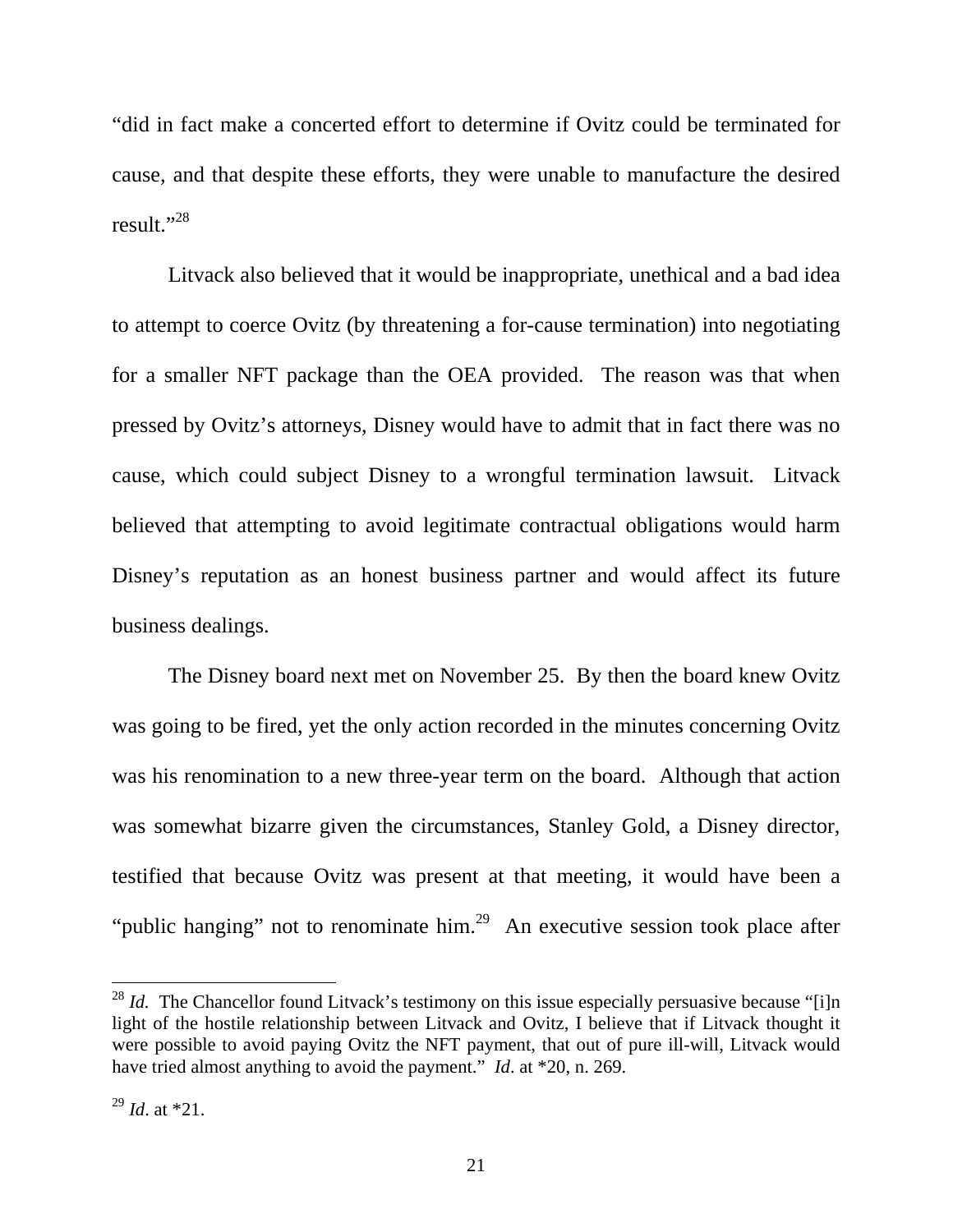the board meeting, from which Ovitz was excluded. At that session, Eisner informed the directors who were present that he intended to fire Ovitz by year's end, and that he had asked Gary Wilson, a board member and friend of Ovitz, to speak with Ovitz while Wilson and Ovitz were together on vacation during the upcoming Thanksgiving holiday.<sup>30</sup>

Shortly after the November 25 board meeting and executive session, the Ovitz and Wilson families left on their yacht for a Thanksgiving trip to the British Virgin Islands. Ovitz hoped that if he could manage to survive at Disney until Christmas, he could fix everything with Disney and make his problems go away. Wilson quickly dispelled that illusion, informing Ovitz that Eisner wanted Ovitz out of the Company. At that point Ovitz first began to realize how serious his situation at Disney had become. Reporting back his conversation with Ovitz, Wilson told Eisner that Ovitz was a "loyal friend and devastating enemy,"<sup>31</sup> and he advised Eisner to "be reasonable and magnanimous, both financially and publicly, so Ovitz could save face."<sup>32</sup>

After returning from the Thanksgiving trip, Ovitz met with Eisner on December 3, to discuss his termination. Ovitz asked for several concessions, all of

 $30$  The Court of Chancery found that at least Eisner, Gold, Bowers, Watson, and Stern were present at that executive session. The Court also found that the record was in conflict as to whether any details of the NFT and the termination for cause question were discussed.

 $31$  *Id.* at 22.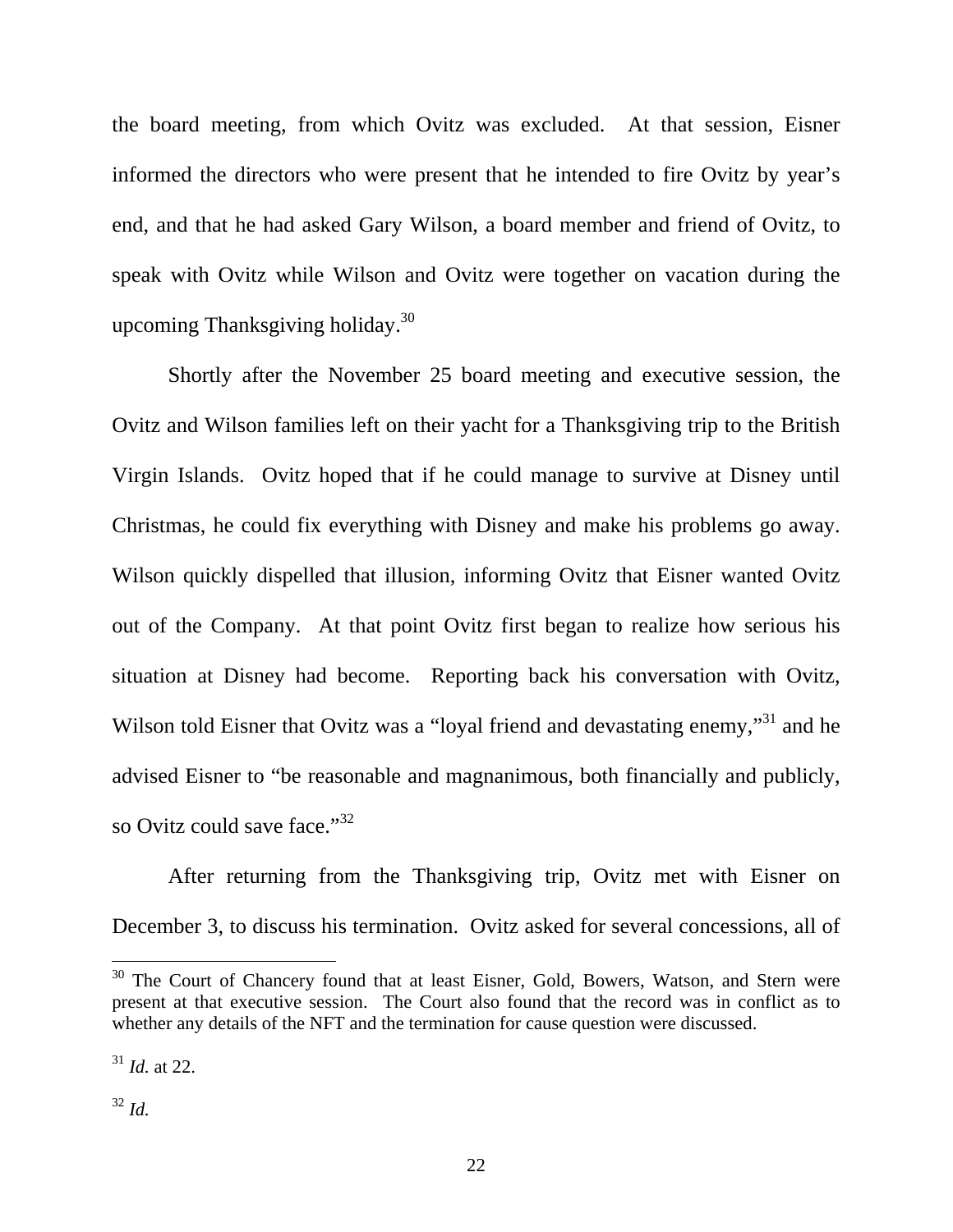which Eisner ultimately rejected. Eisner told Ovitz that all he would receive was what he had contracted for in the OEA.

On December 10, the Executive Performance Plan Committee met to consider annual bonuses for Disney's most highly compensated executive officers. At that meeting, Russell informed those in attendance<sup>33</sup> that Ovitz was going to be terminated, but without cause.<sup>34</sup>

On December 11, Eisner met with Ovitz to agree on the wording of a press release to announce the termination, and to inform Ovitz that he would not receive any of the additional items that he requested. By that time it had already been decided that Ovitz would be terminated without cause and that he would receive his contractual NFT payment, but nothing more. Eisner and Ovitz agreed that neither Ovitz nor Disney would disparage each other in the press, and that the separation was to be undertaken with dignity and respect for both sides. After his December 11 meeting with Eisner, Ovitz never returned to Disney.

Ovitz's termination was memorialized in a letter, dated December 12, 1996, that Litvack signed on Eisner's instruction. The board was not shown the letter,

 $33$  In attendance at that meeting were its members, Gold, Lozano, Poitier and Russell, although Poitier and Lozano attended by phone. Also in attendance were Eisner, Watson, Litvack, Santaniello, and another staff member, Marsha Reed.

 $34$  The committee members also awarded a \$7.5 million bonus to Ovitz for his services performed during fiscal year 1996, despite Ovitz's poor performance and the fact that the bonuses were discretionary. That bonus was later rescinded after more deliberate consideration, following Ovitz's termination.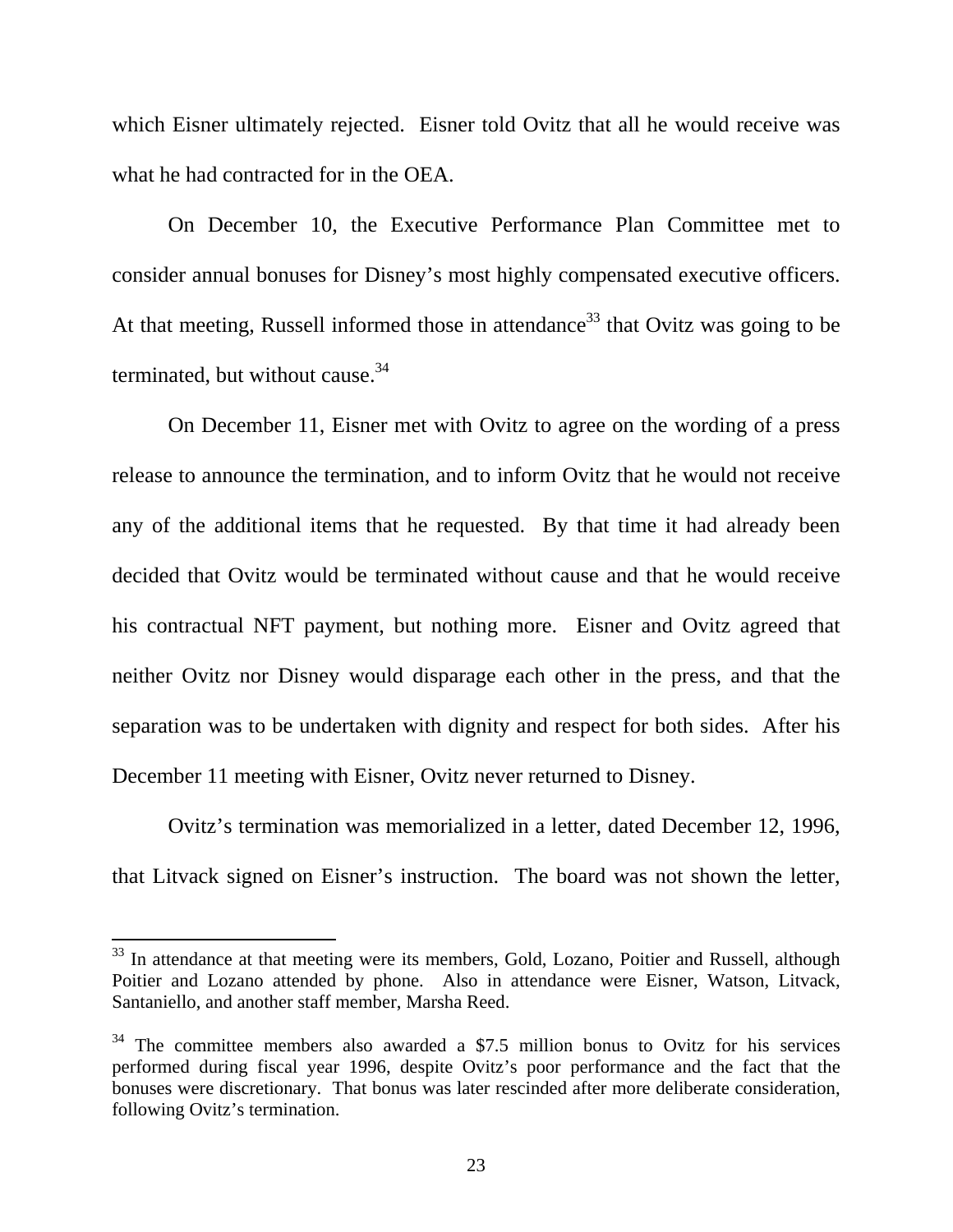nor did it meet to approve its terms. A press release announcing Ovitz's termination was issued that same day. Before the press release was issued, Eisner attempted to contact each of the board members by telephone to notify them that Ovitz had been officially terminated. None of the board members at that time, or at any other time, objected to Ovitz's termination, and most, if not all, of them thought it was the appropriate step for Eisner to take.<sup>35</sup> Although the board did not meet to vote on the termination, the Chancellor found that most, if not all, of the Disney directors trusted Eisner's and Litvack's conclusion that there was no cause to terminate Ovitz, and that Ovitz should be terminated without cause even though that involved making the costly NFT payment.<sup>36</sup>

A December 27, 1996 letter from Litvack to Ovitz, which Ovitz signed, memorialized the termination, accelerated Ovitz's departure date from January 31, 1997 to December 31, 1996, and informed Ovitz that he would receive roughly \$38 million in cash and that the first tranche of three million options would vest immediately. By the terms of that letter agreement, Ovitz's tenure as an executive and a director of Disney officially ended on December 27, 1996. Shortly

<sup>35</sup> Post-trial Op. at \*24 & n. 325, 326.

<sup>&</sup>lt;sup>36</sup> *Id.* at \*25 & n. 332. Although neither the board nor the compensation committee voted on the matter, many directors believed that Eisner had the power to fire Ovitz on his own, and that he did not need to convene a board meeting to do so. Other directors believed that if a meeting was required to terminate Ovitz, then Litvack, as corporate counsel, would have so advised them and would have made sure that a meeting was called. Litvack believed that Eisner had the power to fire Ovitz on his own accord, and that no meeting was called, because it was unnecessary and because all the directors were up to speed and in agreement that Ovitz should be terminated.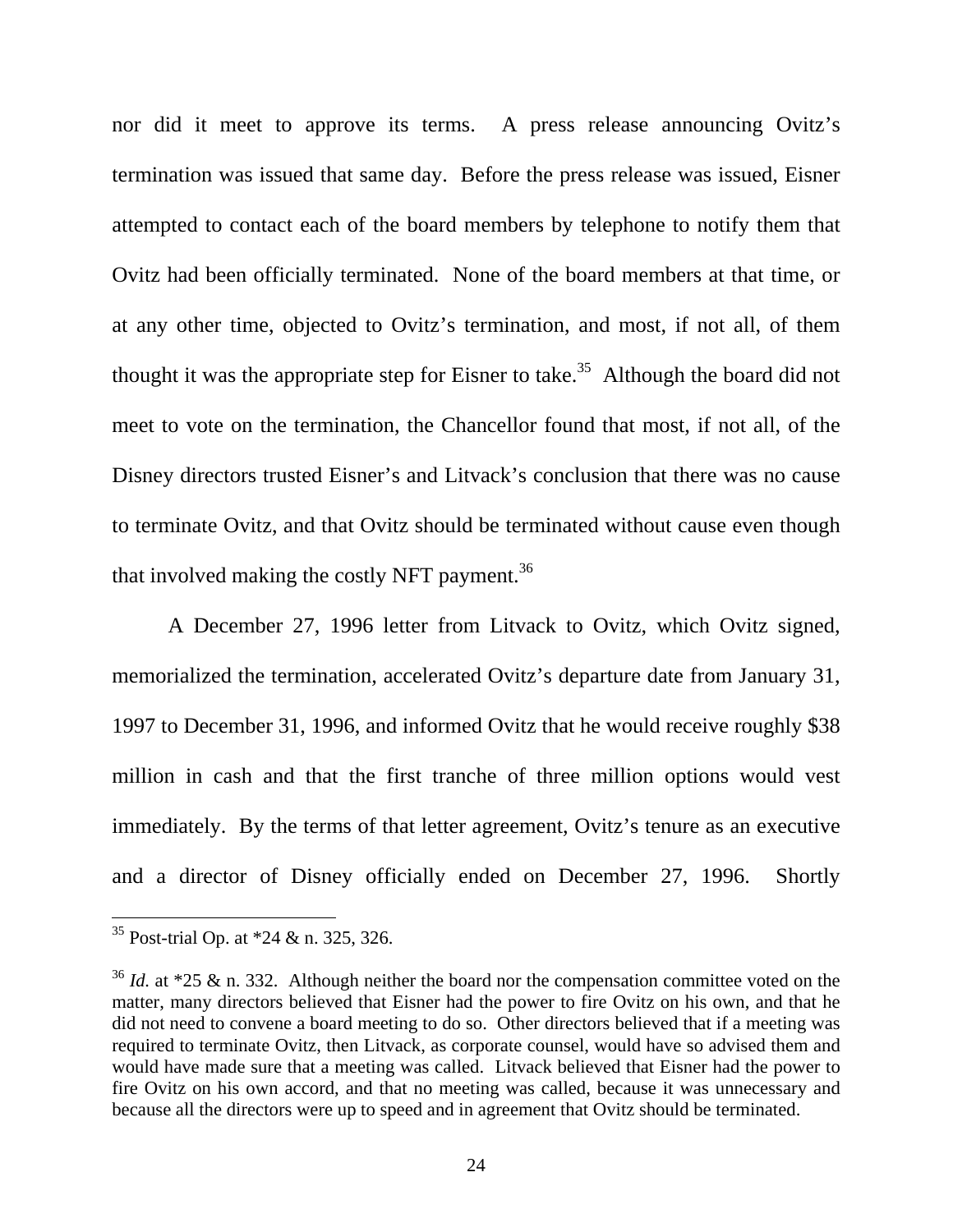thereafter, Disney paid Ovitz what was owed under the OEA for an NFT, minus a holdback of \$1 million pending final settlement of Ovitz's accounts. One month after Disney paid Ovitz, the plaintiffs filed this action.

#### **II***. SUMMARY OF APPELLANTS' CLAIMS OF ERROR*

As noted earlier, the Court of Chancery rejected all of the plaintiffappellants' claims on the merits and entered judgment in favor of the defendantappellees on all counts. On appeal, the appellants claim that the adverse judgment rests upon multiple erroneous rulings and should be reversed, because the 1995 decision to approve the OEA and the 1996 decision to terminate Ovitz on a nonfault basis, resulted from various breaches of fiduciary duty by Ovitz and the Disney directors.

The appellants' claims of error are most easily analyzed in two separate groupings: (1) the claims against the Disney defendants and (2) the claims against Ovitz. The first category encompasses the claims that the Disney defendants breached their fiduciary duties to act with due care and in good faith by (1) approving the OEA, and specifically, its NFT provisions; and (2) approving the NFT severance payment to Ovitz upon his termination—a payment that is also claimed to constitute corporate waste. It is notable that the appellants do *not* contend that the Disney defendants are directly liable as a consequence of those fiduciary duty breaches. Rather, appellants' core argument is indirect, *i.e*., that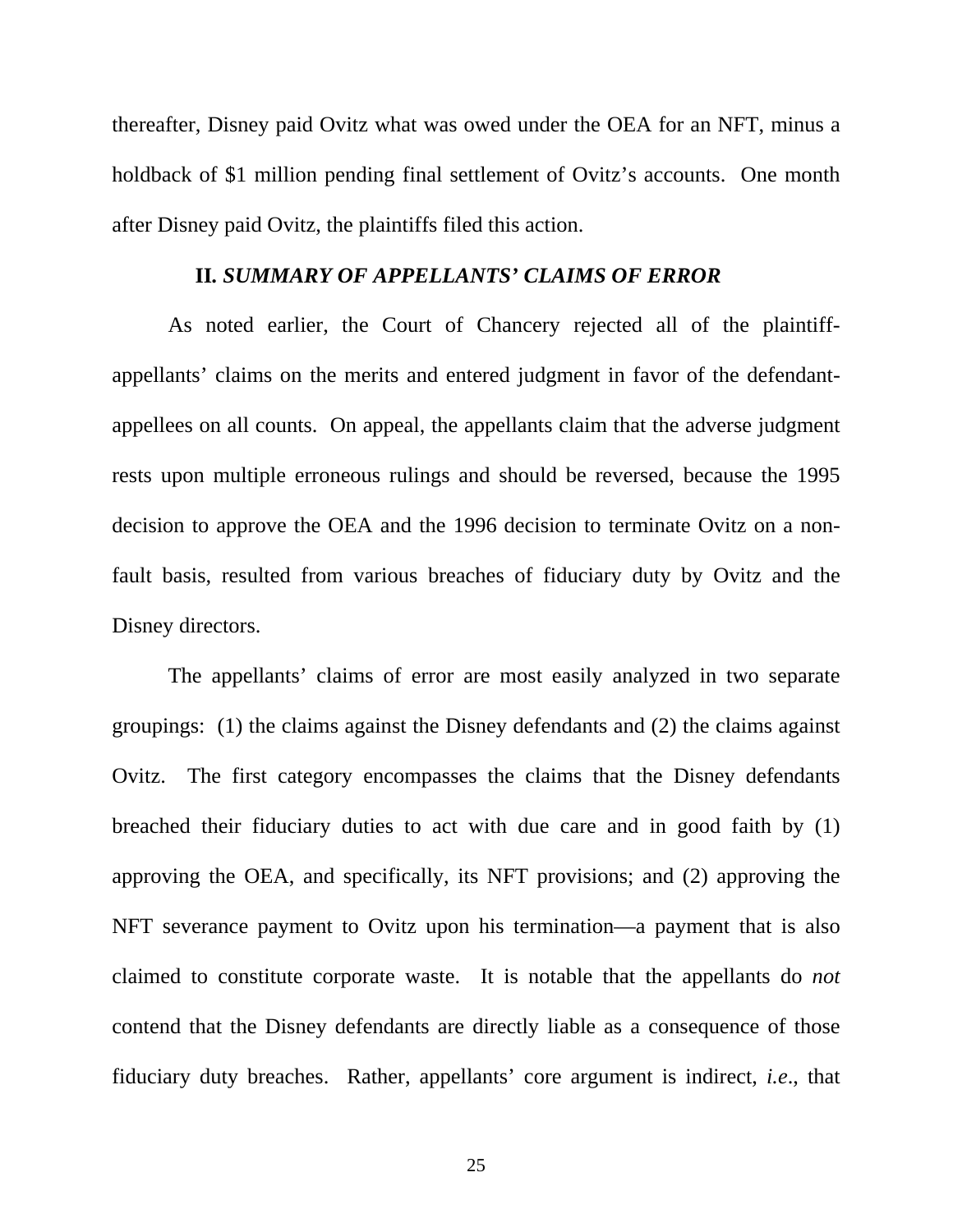those breaches of fiduciary duty deprive the Disney defendants of the protection of business judgment review, and require them to shoulder the burden of establishing that their acts were entirely fair to Disney. That burden, the appellants contend, the Disney defendants failed to carry.<sup>37</sup> The appellants claim that by ruling that the Disney defendants did not breach their fiduciary duty to act with due care or in good faith, the Court of Chancery committed reversible error in numerous respects.<sup>38</sup> Alternatively, the appellants claim that even if the business judgment presumptions apply, the Disney defendants are nonetheless liable, because the NFT

 $37$  The plaintiff-appellants appear to have structured their liability claim in this indirect way because Article Eleventh of the Disney Certificate of Incorporation contains an exculpatory provision modeled upon 8 *Del. C.* § 102 (b)(7). That provision precludes a money damages remedy against the Disney directors for adjudicated breaches of their duty of care. For that reason the plaintiffs are asserting their due care claim as the basis for shifting the standard of review from business judgment to entire fairness, rather than as a basis for direct liability. Presumably for the sake of consistency the appellants are utilizing their good faith fiduciary claim in a like manner.

<sup>&</sup>lt;sup>38</sup> These claims are asserted against the Disney defendants in their capacity as directors. The appellants also advance, as an alternative claim, an argument that Disney defendants Eisner, Litvack and Russell, are liable in their separate capacity as officers who, unlike directors, are not protected by the business judgment rule or the exculpatory provision of the Disney charter. That alternative argument is procedurally barred, because it was not fairly presented to the Court of Chancery. SUP. CT. R. 8. Indeed, the Chancellor noted in his Post-trial Opinion that the application of the business judgment to Eisner and Litvack was not contested, and that the "parties essentially treat both officers and directors as comparable fiduciaries, that is, subject to the same fiduciary duties and standards of substantive review." Post-trial Op. at \*50, n. 588. To the extent the argument is advanced against Russell, it also is not grounded in fact, because Russell was not an officer of Disney.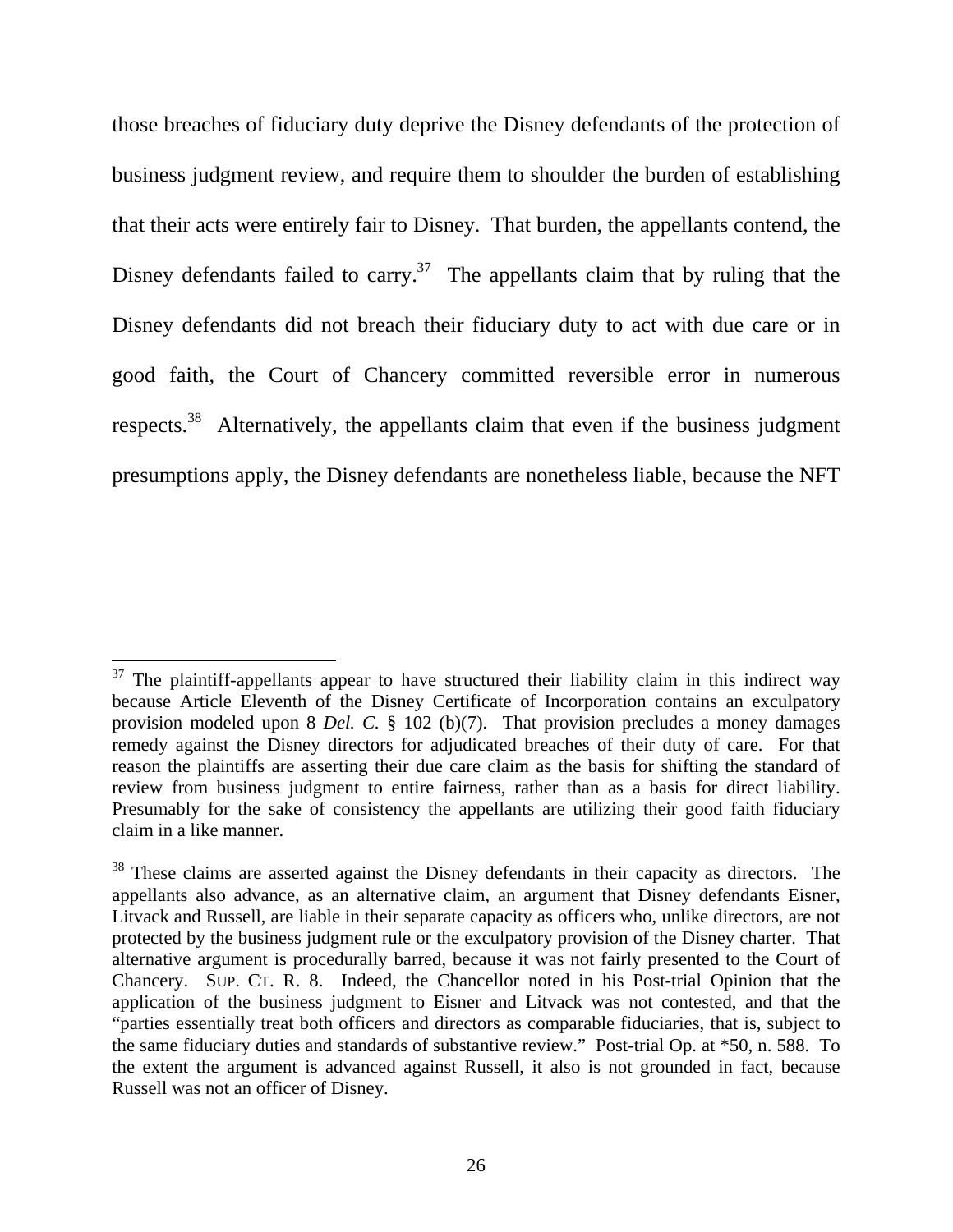payout constituted corporate waste and the Court of Chancery erred in concluding otherwise.<sup>39</sup>

Falling into the second category are the claims being advanced against Ovitz. Appellants claim that Ovitz breached his fiduciary duties of care and loyalty to Disney by (i) negotiating for and accepting the NFT severance provisions of the OEA, and (ii) negotiating a full NFT payout in connection with his termination.<sup>40</sup> The appellants' position is that by concluding that Ovitz breached no fiduciary duty owed to Disney, the Court of Chancery reversibly erred in several respects.

In this Opinion we address these two groups of claims in reverse order. In Part III, we analyze the claims relating to Ovitz. In Part IV, we address the claims asserted against the Disney defendants.

 $39$  "When a plaintiff fails to rebut the presumption of the business judgment rule, she is not entitled to any remedy, be it legal or equitable, unless the transaction constitutes waste." Posttrial Op. at \*31 (citing *In re J.P. Stevens & Co., Inc. S'holders Litig.*, 542 A.2d 770, 780 (Del. Ch. 1988)).

<sup>&</sup>lt;sup>40</sup> The claims against Ovitz, unlike those asserted against the Disney defendants, appear to be advanced as the basis for holding Ovitz liable directly, as distinguished from being used indirectly as a vehicle to shift the standard of review from business judgment to entire fairness. We use the qualifying term "appear," because we cannot ascertain with clarity, either from the appellants' briefs in this Court or in the Court of Chancery, the precise character of their liability argument. In the end, however, it does not matter, because our affirmance of the Chancellor's rulings render irrelevant the issue of whether appellants are asserting a claim of liability directly as a consequence of a breach of Ovitz's duty of loyalty and/or good faith, or indirectly as a consequence of his failure to prove the entire fairness of his actions.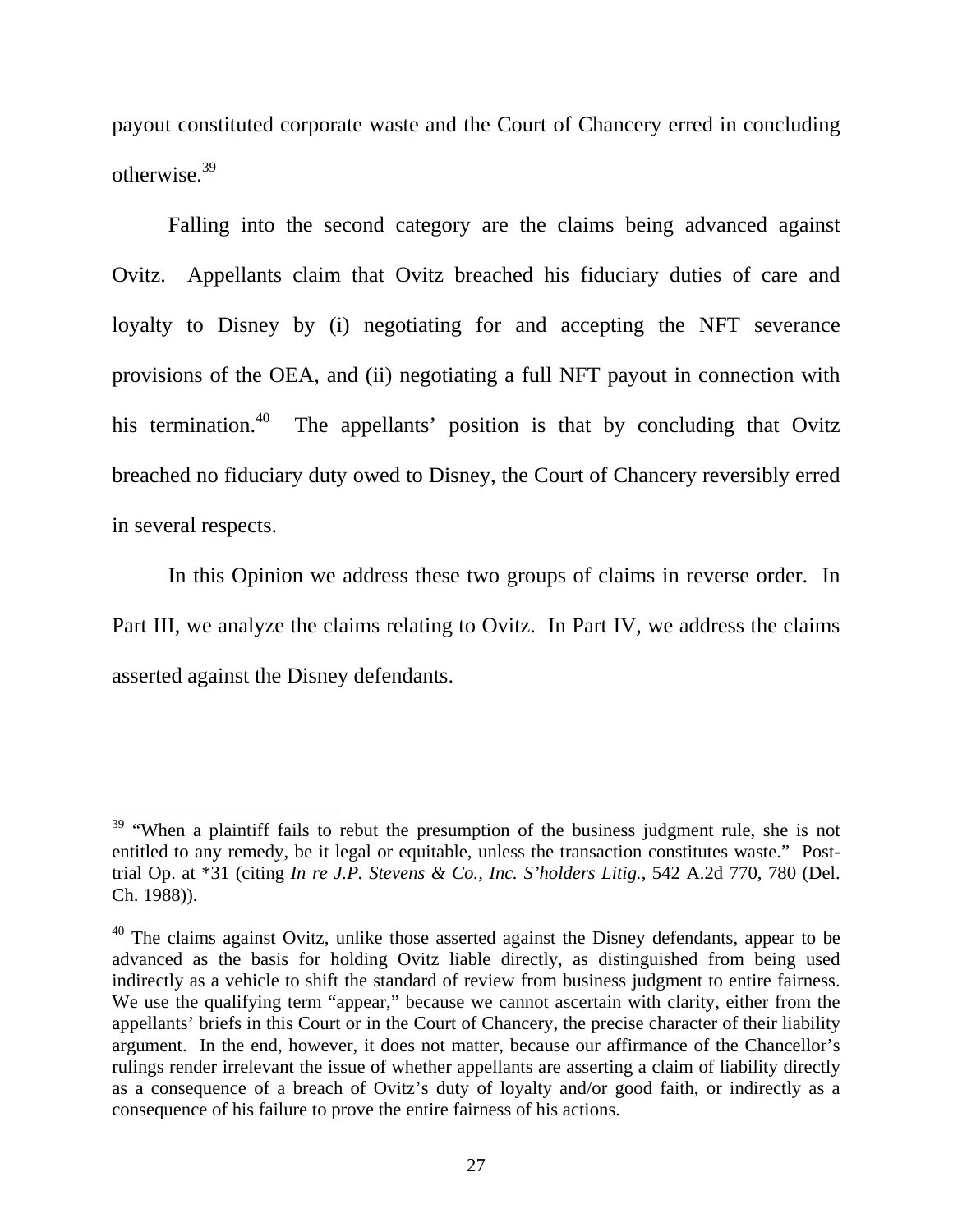#### **III***.**THE CLAIMS AGAINST OVITZ*

The appellants argue that the Chancellor erroneously rejected their claims against Ovitz on two distinct grounds. We analyze them separately.

## **A. Claims Based Upon Ovitz's Conduct Before Assuming Office At Disney**

First, appellants contend that the Court of Chancery erred by dismissing their claim, as a summary judgment matter, that Ovitz had breached his fiduciary duties to Disney by negotiating and entering into the OEA. On summary judgment the Chancellor determined that Ovitz had breached no fiduciary duty to Disney, because Ovitz did not become a fiduciary until he formally assumed office on October 1, 1995, by which time the essential terms of the NFT provision had been negotiated. Therefore, the Court of Chancery held, Ovitz's pre-October 1 conduct was not constrained by any fiduciary duty standard.

That ruling was erroneous, appellants argue, because even though Ovitz did not formally assume the title of President until October 1, 1995, he became a *de facto* fiduciary before then. As a result, the entire OEA negotiation process became subject to a fiduciary review standard. That conclusion is compelled, appellants urge, because Ovitz's substantial contacts with third parties, and his receipt of confidential Disney information and request for reimbursement of expenses before October 1, prove that Eisner and Disney had already vested Ovitz with at least apparent authority before his formal investiture in office. Therefore,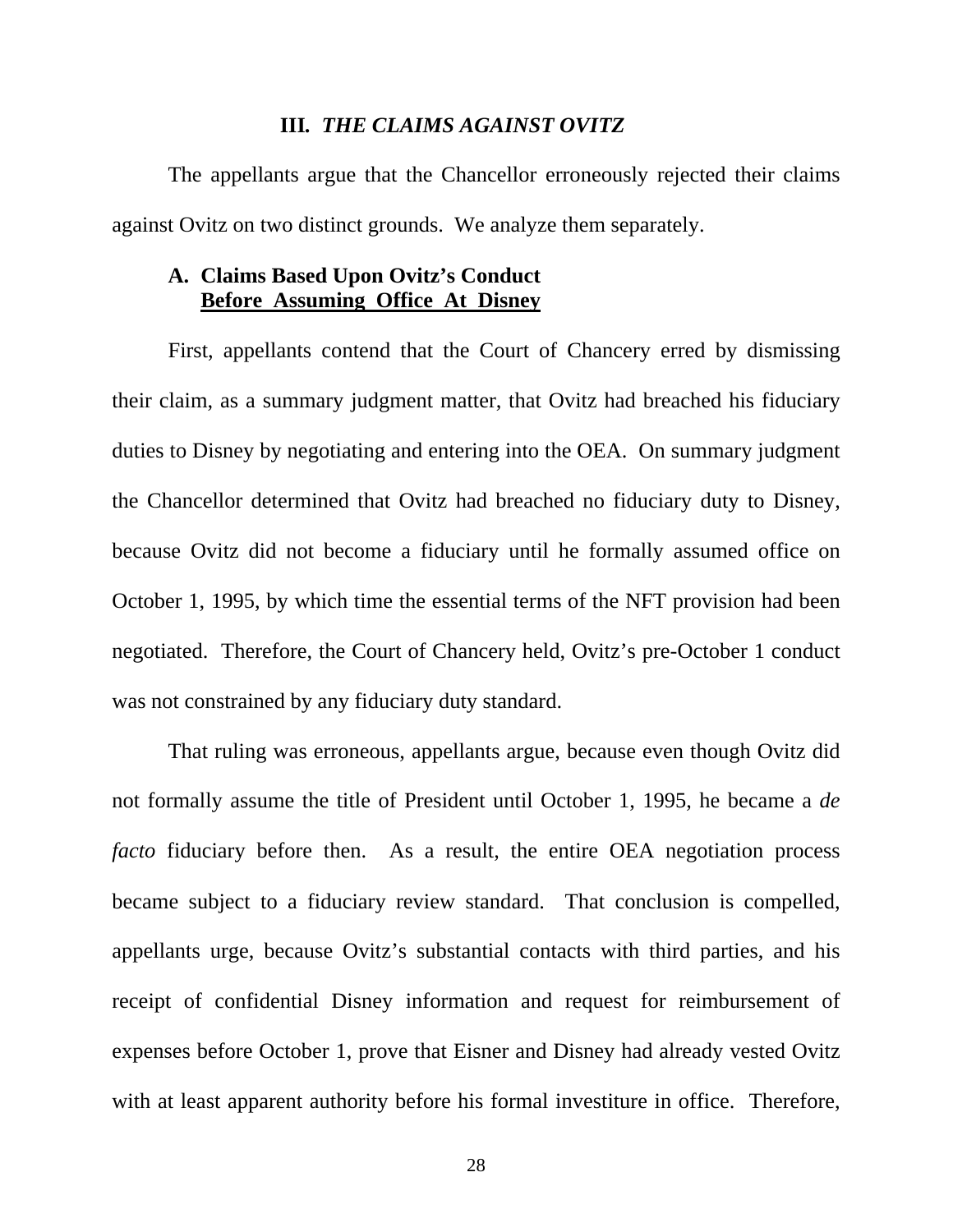summary judgment was inappropriate, not only for those reasons but also because before summary judgment was granted, Ovitz failed to produce his work files that would have established his *de facto* status. Lastly, appellants contend that even if Ovitz was not a fiduciary until October 1, he is still liable for negotiating the NFT provisions because the OEA was considerably revised after October 1 and did not become final until December 1995. At the very least, issues of fact concerning those revisions should have precluded summary judgment.

On appeal from a decision granting summary judgment, this Court reviews the entire record to determine whether the Chancellor's findings are clearly supported by the record and whether the conclusions drawn from those findings are the product of an orderly and logical reasoning process.<sup>41</sup> This Court does not draw its own conclusions with respect to those facts unless the record shows that the trial court's findings are clearly wrong and justice so requires.<sup>42</sup> Whether the Chancellor correctly formulated the legal standard for determining if Ovitz owed a fiduciary duty to Disney during the OEA negotiations presents a question of law that this Court reviews *de novo.*43 Under any and all of these standards of review,

<sup>41</sup> *Dutra De Amorim v. Norment*, 460 A.2d 511, 514 (Del. 1983) (citing *Levitt v. Bouvier*, 287 A.2d 671, 673 (Del. 1972)).

<sup>42</sup> *Fiduciary Trust Co. v. Fiduciary Trust Co.*, 445 A.2d 927, 930 (Del. 1982).

<sup>43</sup> *Cede & Co. v. Technicolor, Inc.*, 634 A.2d 345, 360 (Del. 1993).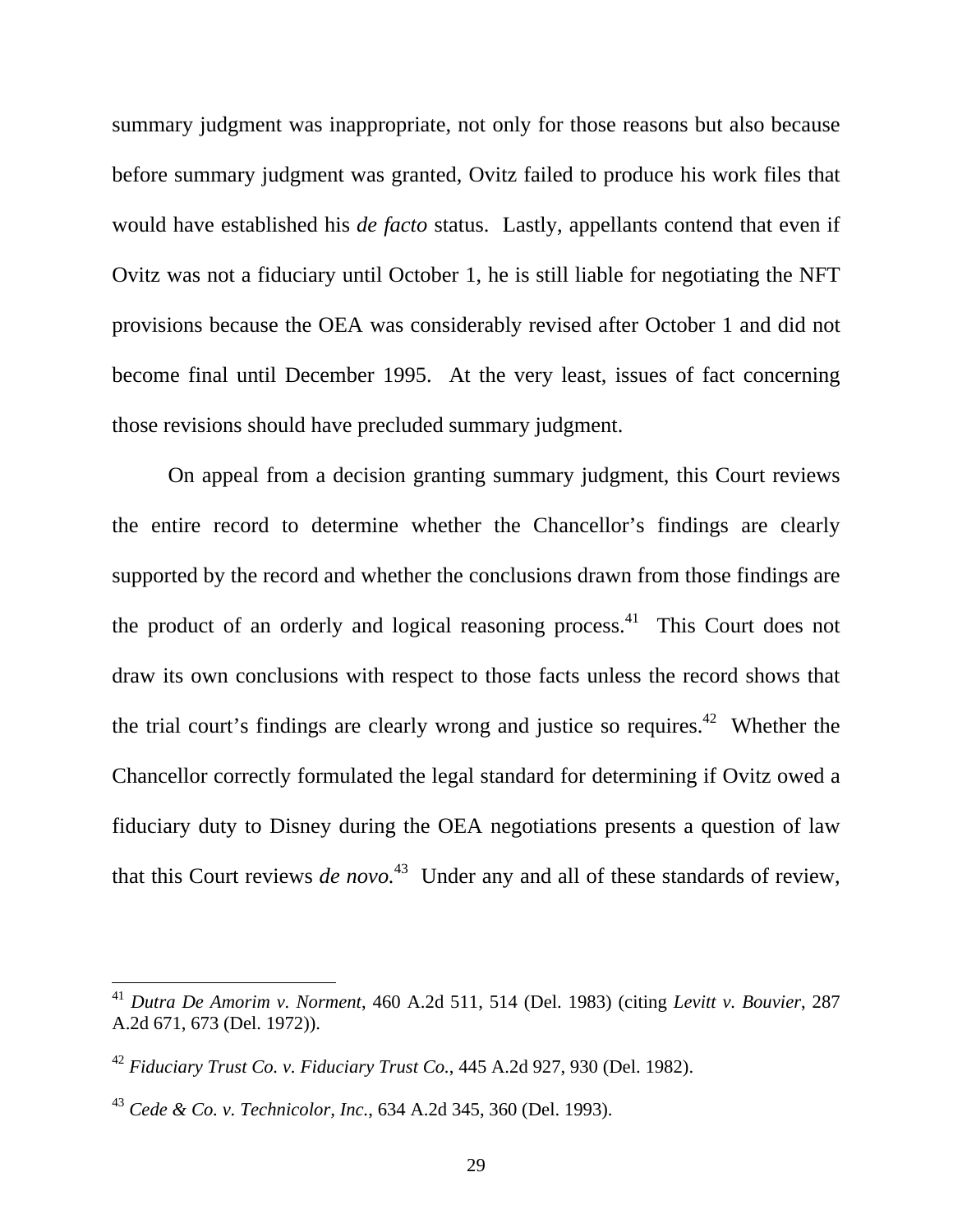the appellants have failed to persuade us that the Chancellor committed any error of fact or law.

As a threshold matter, the appellants' *de facto* fiduciary argument is procedurally barred, because it was never fairly presented to the Court of Chancery. Only questions fairly presented to the trial court are properly before this Court for review.<sup>44</sup> In the Court of Chancery the appellants, as plaintiffs, never opposed the Ovitz motion for summary judgment on the ground that Ovitz was a *de facto* officer, nor did they move for reconsideration of the summary judgment motion after they received (post-summary judgment) the documents they contend should have been produced to them earlier.<sup>45</sup>

In any event, the *de facto* officer argument lacks merit, both legally and factually. A *de facto* officer is one who actually assumes possession of an office under the claim and color of an election or appointment and who is actually discharging the duties of that office, but for some legal reason lacks *de jure* legal

<sup>44</sup> SUP. CT. R. 8.

<sup>&</sup>lt;sup>45</sup> Four months elapsed between the summary judgment decision and the end of trial, yet the plaintiffs never sought reconsideration of the summary judgment motion on the basis of the evidence produced after the motion was decided.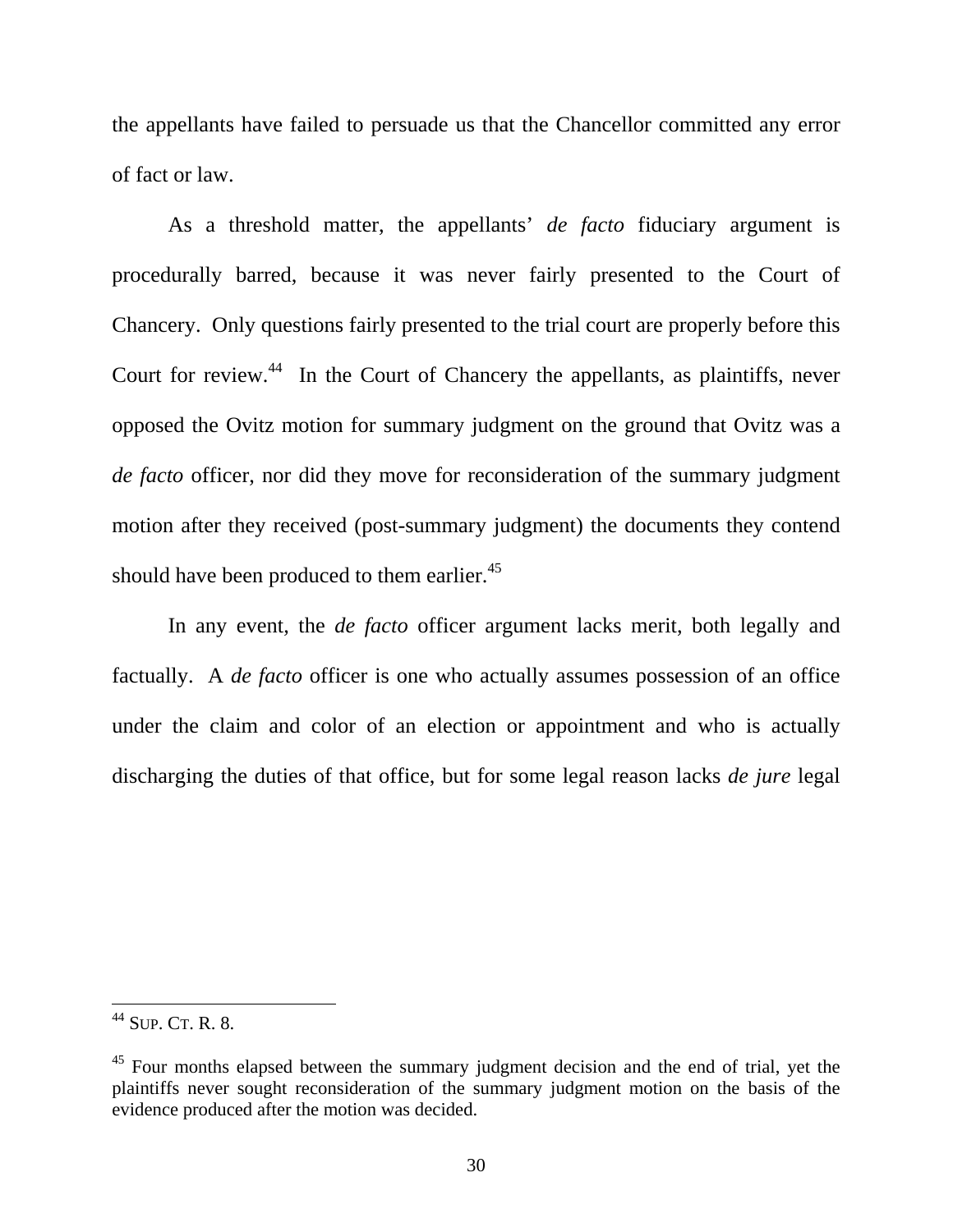title to that office.<sup>46</sup> Here, Ovitz did not assume, or purport to assume, the duties of the Disney presidency before October 1, 1995. In his post-trial Opinion, the Chancellor found as fact that all of Ovitz's pre-October 1 conduct upon which appellants rely to establish *de facto* officer status, represented Ovitz's preparations to assume the duties of President after he was formally in office.<sup>47</sup> The record amply supports those findings.

 Similarly unavailing is the appellants' alternative argument that even if Ovitz did not become a fiduciary until October 1, his negotiation of the OEA must nonetheless be measured by fiduciary standards, because the OEA did not become final until December 1995, and because between October 1 and December 1995, substantial redrafting of the OEA had occurred. This argument lacks merit because the critical terms of Ovitz's employment that are at issue in this lawsuit were found to have been agreed to before Ovitz assumed office on October 1. The Chancellor

<sup>46</sup> WILLIAM MEADE FLETCHER, FLETCHER CYCLOPEDIA OF THE LAW OF PRIVATE CORPORATIONS § 374 (perm. ed., rev. vol. 1998) ("FLETCHER"); *see also State ex rel. James v. Schorr*, 65 A.2d 810, 817 (Del. 1948); *Rudnitsky v. Rudnitsky*, 2000 Del. Ch. LEXIS 165, \*21 (Nov. 14, 2000) ("It is an established principle of Delaware law that apparent authority cannot be asserted by a party who knew, at the time of the transaction, that the agent lacked actual authority.")

<sup>47</sup> *See* discussion *supra* at p. 15, note 14.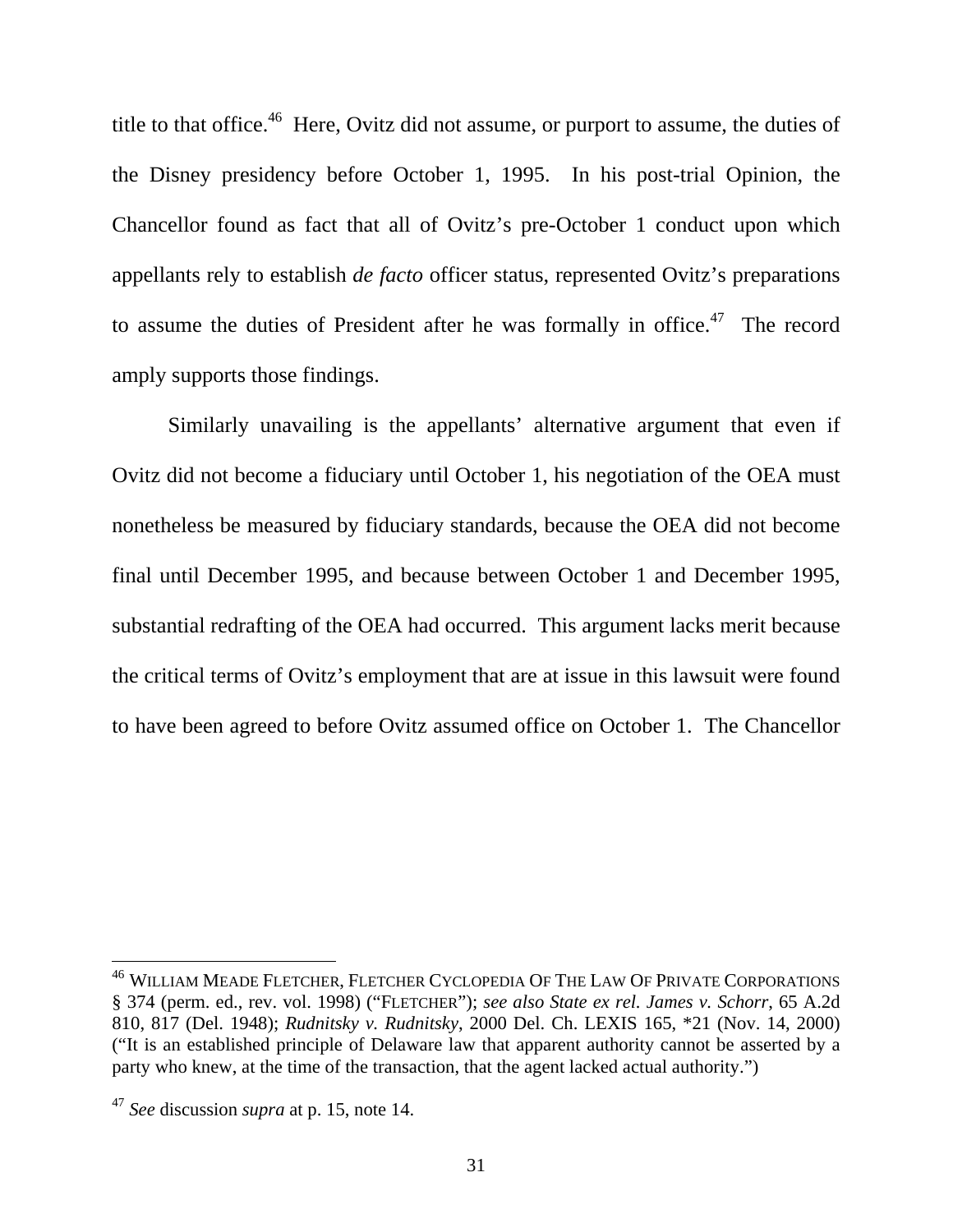further found that any changes negotiated after October 1 were not material. The appellants have not shown that those findings are clearly wrong.<sup>48</sup>

# **B. Claims Based Upon Ovitz's Conduct During His Termination As President**

 $\overline{a}$ 

The appellants' second claim is that the Court of Chancery erroneously concluded that Ovitz breached no fiduciary duty, including his duty of loyalty, by receiving the NFT payment upon his termination as President of Disney. The Chancellor found:

Ovitz did not breach his fiduciary duty of loyalty by receiving the NFT payment because he played no part in the decisions: (1) to be terminated and (2) that the termination would not be for cause under the OEA. Ovitz did possess fiduciary duties as a director and officer while these decisions were made, but by not improperly interjecting himself into the corporation's decisionmaking process nor manipulating that process, he did not breach the fiduciary duties he possessed in that unique circumstance. Furthermore, Ovitz did not "engage" in a transaction with the corporation—rather, the corporation imposed an unwanted transaction upon him.

Once Ovitz was terminated without cause (as a result of decisions made entirely without input or influence from Ovitz), he was contractually entitled, without any negotiation or action on his part, to

 $48$  The only evidence the appellants cite to support the claimed material change to the OEA is the assertion that after October 1, a "major rewrite of Section 10" occurred. (Appellants' Opening Br. at 47.) The rewrite of that section was not material, however. It only changed the terms that Disney must meet to make a "qualifying offer" to renew the OEA for a second term—from specific thresholds to a general requirement that Disney must make a "reasonable" offer. That change was not material to the issues presented in this lawsuit, and was not a critical term of the OEA.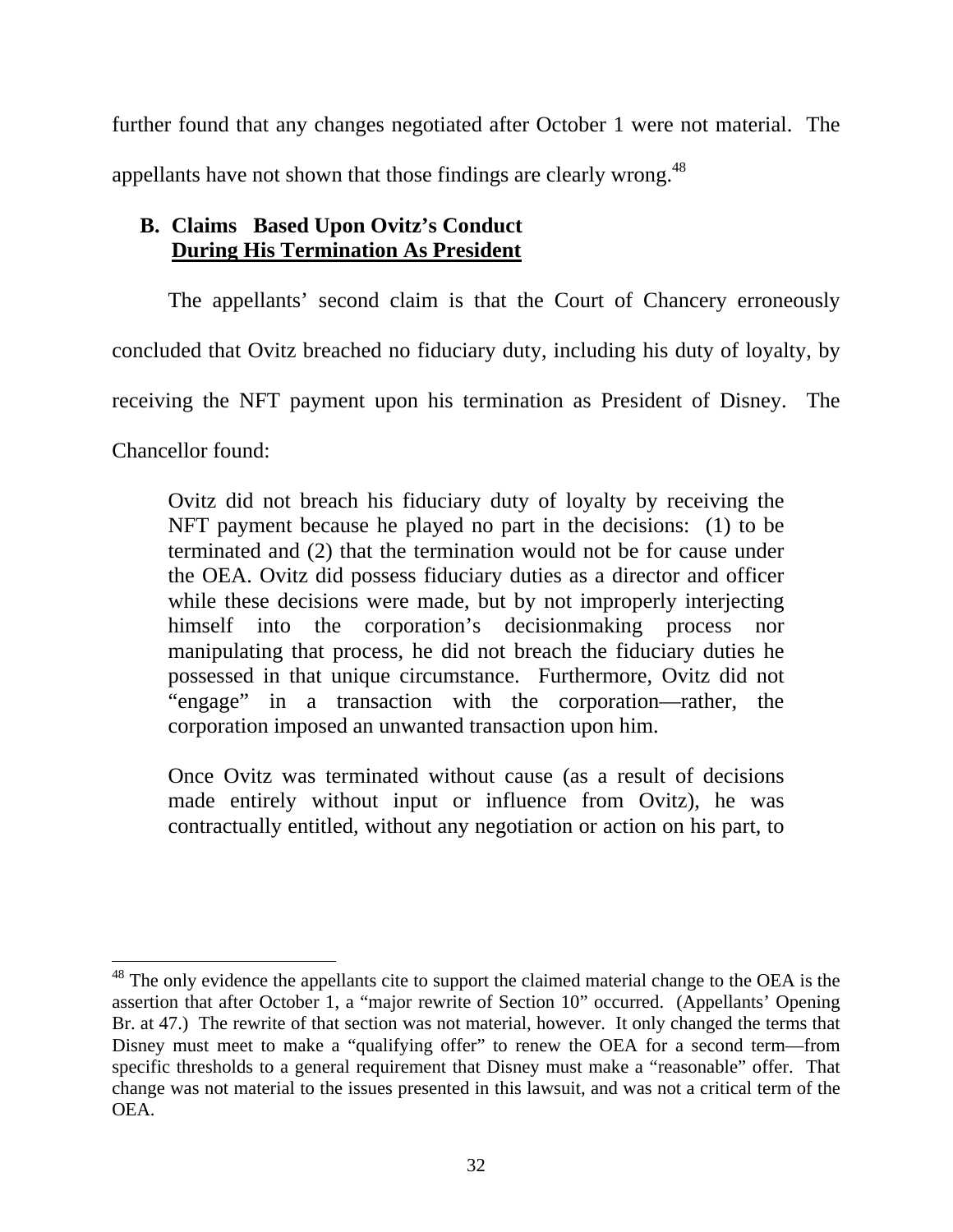receive the benefits provided by the OEA for a termination without cause, benefits for which he negotiated at arm's length *before*  becoming a fiduciary.<sup>49</sup>

 The appellants claim that these findings are reversible error, because the contemporaneous evidence shows that Ovitz was not fired but, rather, acted to "settle out his contract."50 In those circumstances, appellants urge, Ovitz had a fiduciary duty to convene a board meeting to consider terminating him for cause a duty that he failed to observe.

These arguments amount essentially to an attack upon the trial court's factual findings. To the extent those findings turn on determinations of the credibility of live witness testimony and the acceptance or rejection of particular items of testimony, those findings will be upheld.<sup>51</sup> To the extent the challenged factual findings do not turn on the credibility of live witnesses, this Court will accept those findings if they are supported by the evidence and are the product of an orderly and logical reasoning process.<sup>52</sup> And, insofar as this claim of error

 $49$  Post-trial Op. at  $*37-38$  (italics in original, footnotes omitted).

<sup>50</sup> Appellants' Opening Br. at 47.

<sup>51</sup> *Levitt v. Bouvier*, 287 A.2d 671, 673 (Del. 1972).

<sup>52</sup> *Id.*; *see also Hudak v. Procek*, 806 A.2d 140, 151 n.28 (Del. 2002) (The Chancellor is "the sole judge of the credibility of live witness testimony.").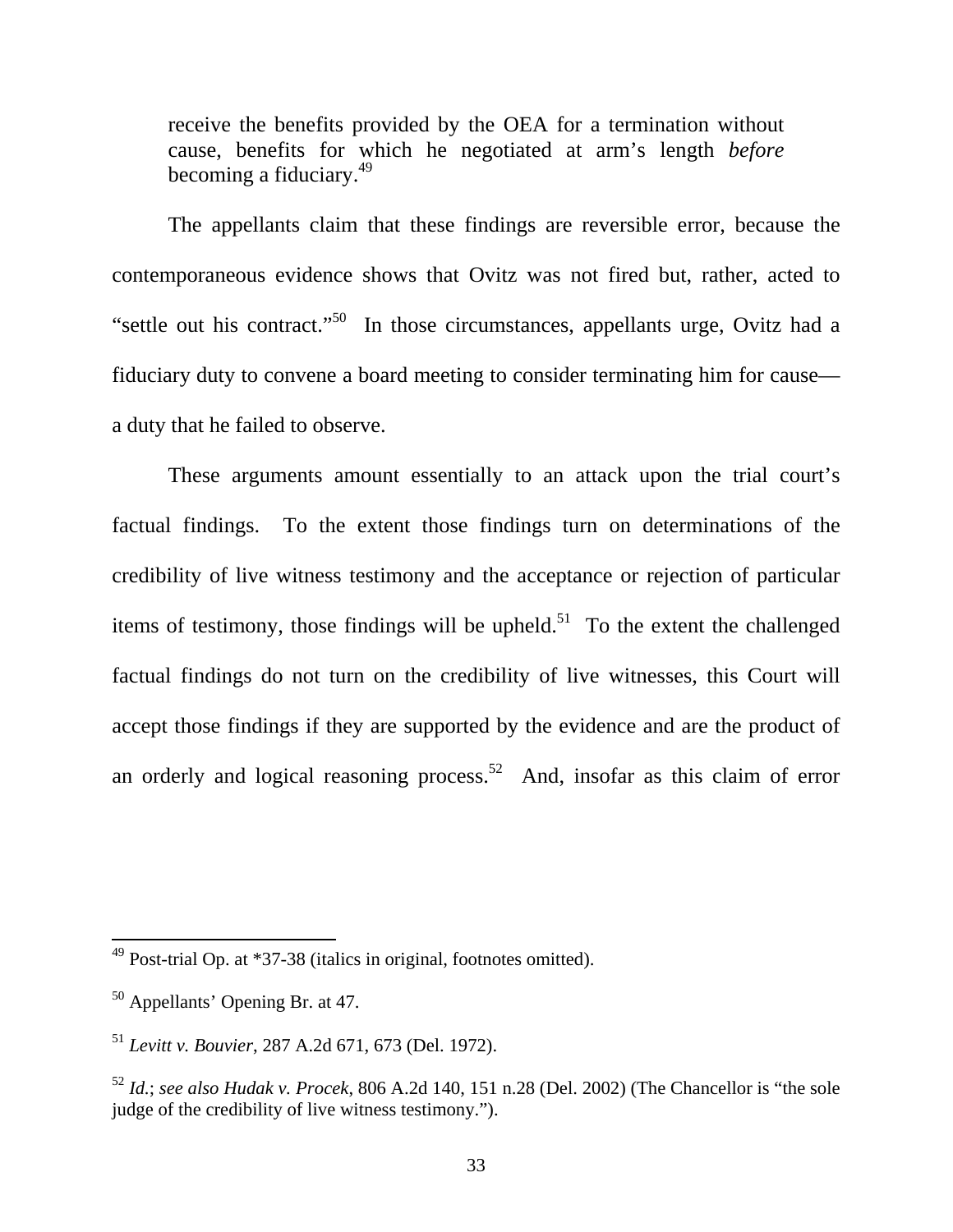challenges the Chancellor's legal rulings, we review those rulings *de novo*. 53 The appellants' arguments fail to pass muster under any of these standards.

The record establishes overwhelmingly that Ovitz did not leave Disney voluntarily. Nor did Ovitz arrange beforehand with Eisner to structure his departure as a termination without cause. To be sure, the evidence upon which the appellants rely does show that Ovitz fought being forced out every step of the way, but in the end, Ovitz had no choice but to accept the inevitable. As the trial court found, "Ovitz did not 'engage' in a transaction with the corporation—rather, the corporation imposed an unwanted transaction upon him."<sup>54</sup> Every witness with personal knowledge of the events confirmed the unilateral, involuntary nature of Ovitz's termination in credible and colorful detail. The Chancellor credited the testimony of those witnesses, and the appellants have not shown that the Court exercised its fact finding powers inappropriately.

Nor is there any basis to overturn the Court of Chancery's finding that Ovitz played no role in the directors' decision to terminate him without cause. At trial the plaintiff-appellants attempted to prove that Ovitz had colluded with Eisner and others to obtain an NFT payment to which he was not entitled. The Chancellor found the facts to be otherwise, and ample evidence supports that finding. The

<sup>53</sup> *Hudak*, 806 A.2d at 150.

<sup>54</sup> Post-trial Op. at \*37.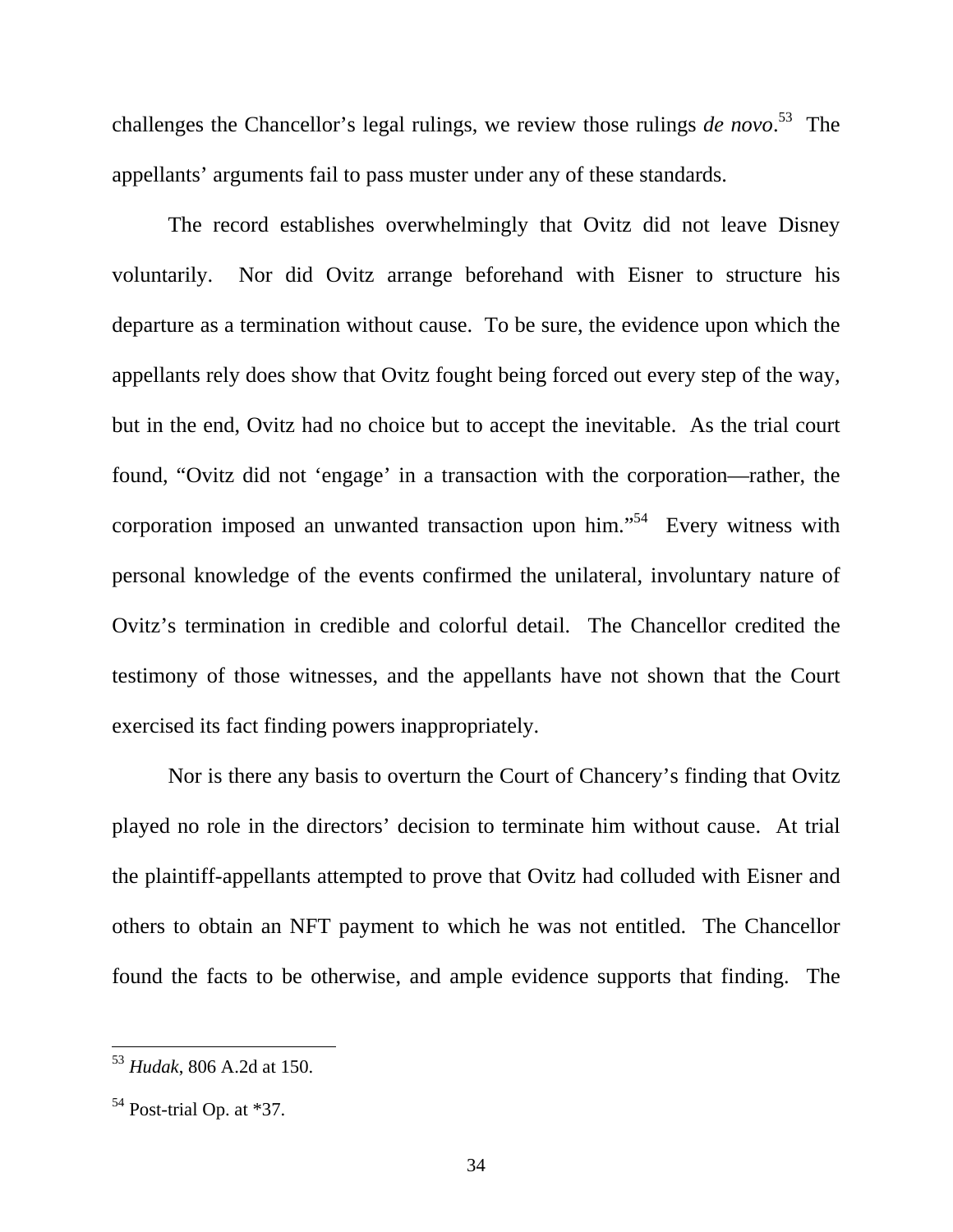record shows that the discussions between Eisner and Litvack as to the nature of the termination took place outside of Ovitz's presence and knowledge. At no point before this litigation was Ovitz ever told that Disney had even considered a forcause termination a possibility. And, it is undisputed that Ovitz made no attempt to influence the board during that process.<sup>55</sup>

That brings us to the appellants' final Ovitz-related claim, which is that Ovitz breached a fiduciary duty to Disney by not convening a meeting of the Disney board to consider terminating him for cause. That argument is defective both legally and factually. The appellants cite no authority recognizing such a duty in these circumstances. That comes as no surprise, given the Chancellor's affirmation of Litvack's legal conclusion that no board action was required to terminate Ovitz and that no basis existed to terminate him for cause.<sup>56</sup> The argument also fails factually because Ovitz never knew that a termination for cause was being considered. As the Court of Chancery stated:

<sup>&</sup>lt;sup>55</sup> The only negotiation in which Ovitz engaged with Disney concerned how the NFT would work and what, if anything, Ovitz would receive in addition to the NFT. The trial court found, however, and the appellants do not contest, that Disney rejected all of Ovitz's requests and gave him only what he was entitled to receive under his contract.

<sup>56</sup> Post-trial Op. at \*38-39, 48-49. For the reasons more fully set forth in Section V, *infra,* of this Opinion, we uphold these determinations.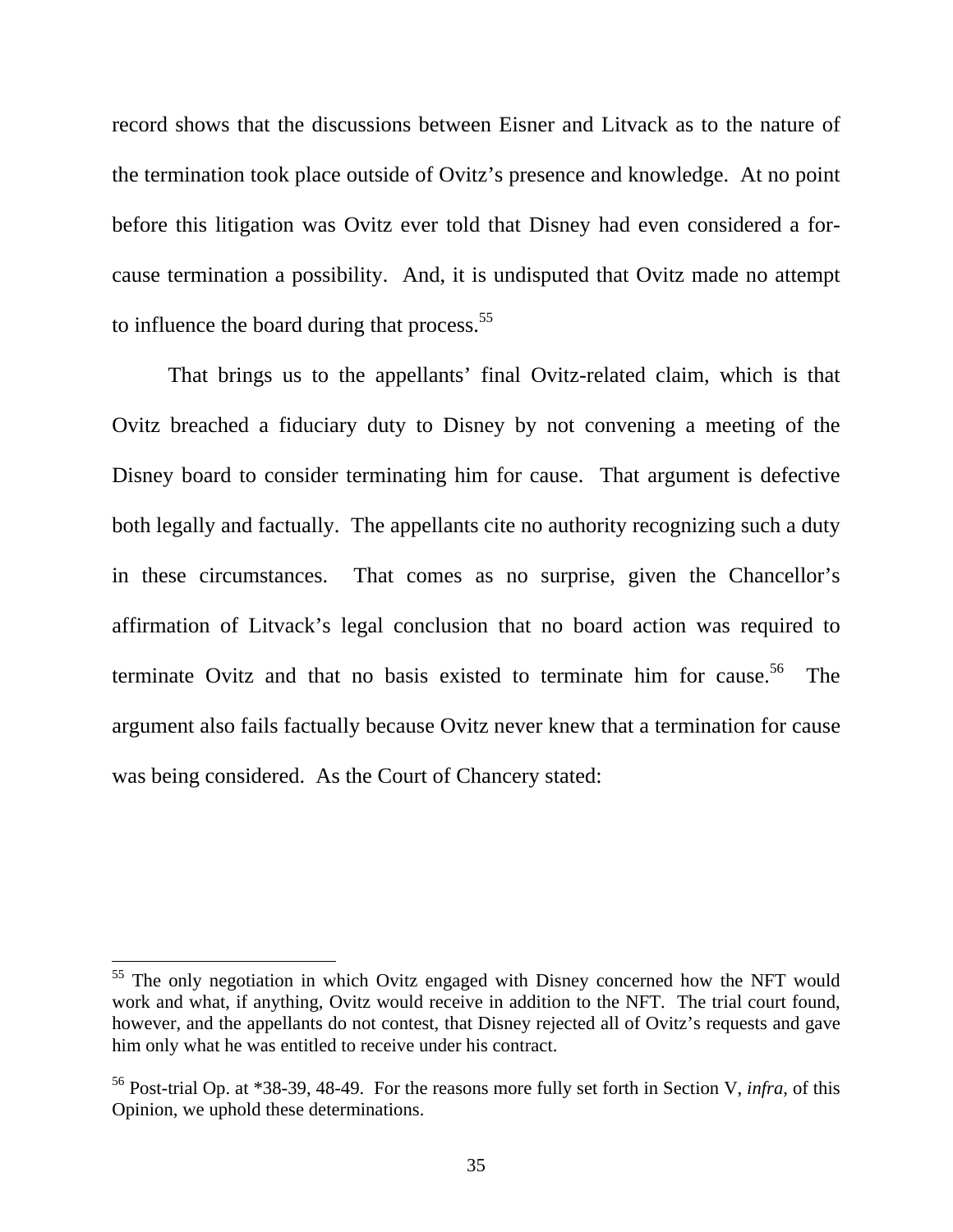No reasonably prudent fiduciary in Ovitz's position would have unilaterally determined to call a board meeting to force the corporation's chief executive officer to reconsider his termination and the terms thereof, with that reconsideration for the benefit of shareholders and potentially to Ovitz's detriment.

Furthermore, having just been terminated, no reasonably prudent fiduciary in Ovitz's shoes would have insisted on a board meeting to discuss and ratify his termination after being terminated by the corporation's *chief executive officer* (with guidance and assistance from the Company's general counsel). Just as Delaware law does not require directors-to-be to comply with their fiduciary duties, former directors owe no fiduciary duties, and after December 27, 1996, Ovitz could not breach a duty he no longer had.<sup>57</sup>

The Court of Chancery determined that Ovitz did not breach any fiduciary

duty that he owed to Disney when negotiating for, or when receiving severance payments under, the non-fault termination clause of the OEA. The Court made no

error in arriving at that determination and we uphold it.<sup>58</sup>

# **IV.** *THE CLAIMS AGAINST THE DISNEY DEFENDANTS*

We next turn to the claims of error that relate to the Disney defendants. Those claims are subdivisible into two groups: (A) claims arising out of the approval of the OEA and of Ovitz's election as President; and (B) claims arising

<sup>57</sup>*Id*. at \*38 (italics in original, footnotes omitted).

<sup>&</sup>lt;sup>58</sup> That determination stands independent of, and without regard to, whether the OEA and the NFT payout were properly approved, constituted a waste of assets or were otherwise the product of a breach of fiduciary duty by the Disney defendants. The appellants claim that the approval of the OEA and the NFT payout to Ovitz were legally improper on all these grounds. Those claims are addressed in Parts IV and V of this Opinion.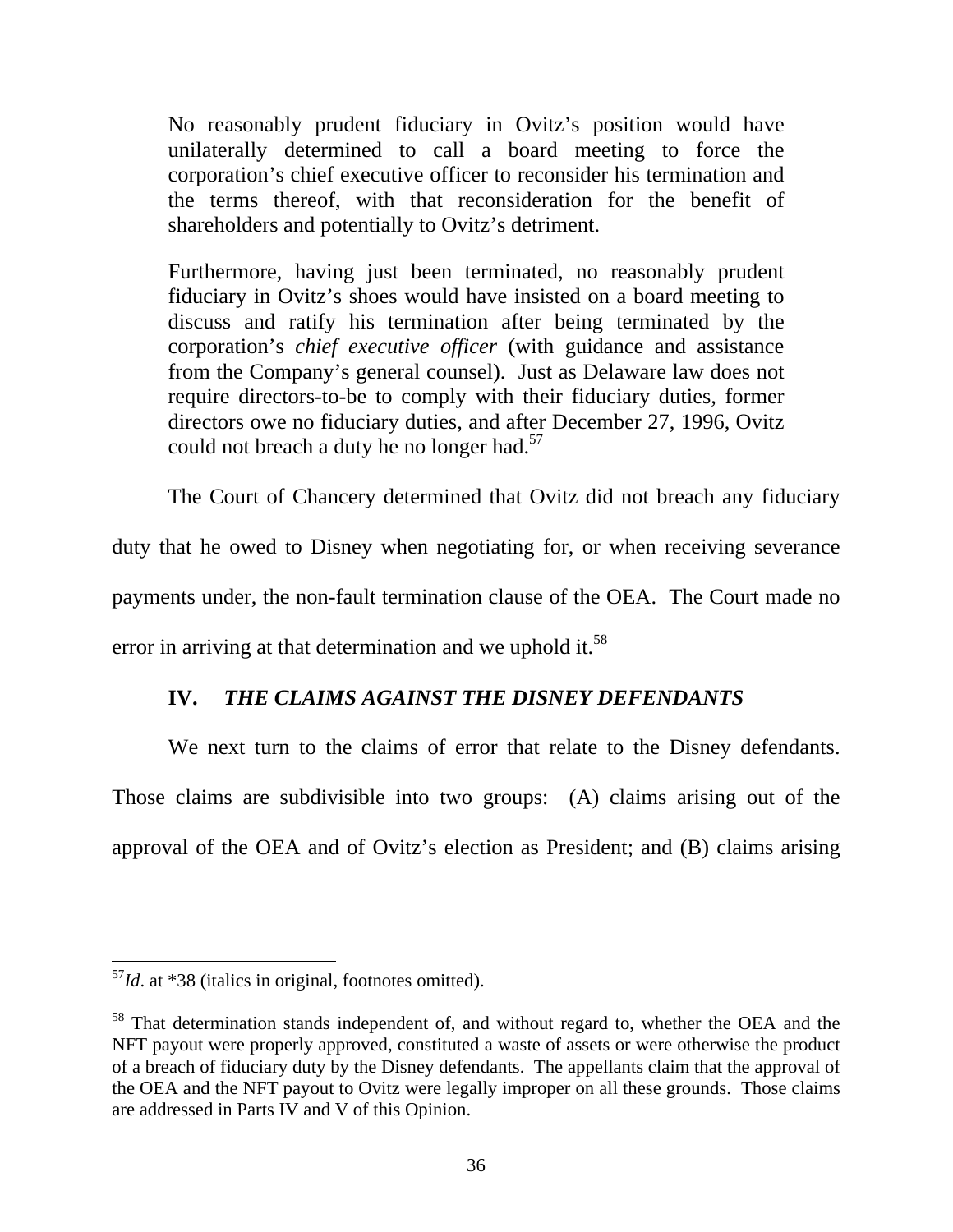out of the NFT severance payment to Ovitz upon his termination. We address separately those two categories and the issues that they generate.

## **A. Claims Arising From The Approval Of The OEA And Ovitz's Election As President**

As earlier noted, the appellants' core argument in the trial court was that the Disney defendants' approval of the OEA and election of Ovitz as President were not entitled to business judgment rule protection, because those actions were either grossly negligent or not performed in good faith. The Court of Chancery rejected these arguments, and held that the appellants had failed to prove that the Disney defendants had breached any fiduciary duty.

For clarity of presentation we address the claimed errors relating to the fiduciary duty of care rulings separately from those that relate to the directors' fiduciary duty to act in good faith.

#### 1. *The Due Care Determinations*

The plaintiff-appellants advance five contentions to support their claim that the Chancellor reversibly erred by concluding that the plaintiffs had failed to establish a violation of the Disney defendants' duty of care. The appellants claim that the Chancellor erred by: (1) treating as distinct questions whether the plaintiffs had established by a preponderance of the evidence either gross negligence or a lack of good faith; (2) ruling that the old board was not required to approve the OEA; (3) determining whether the old board had breached its duty of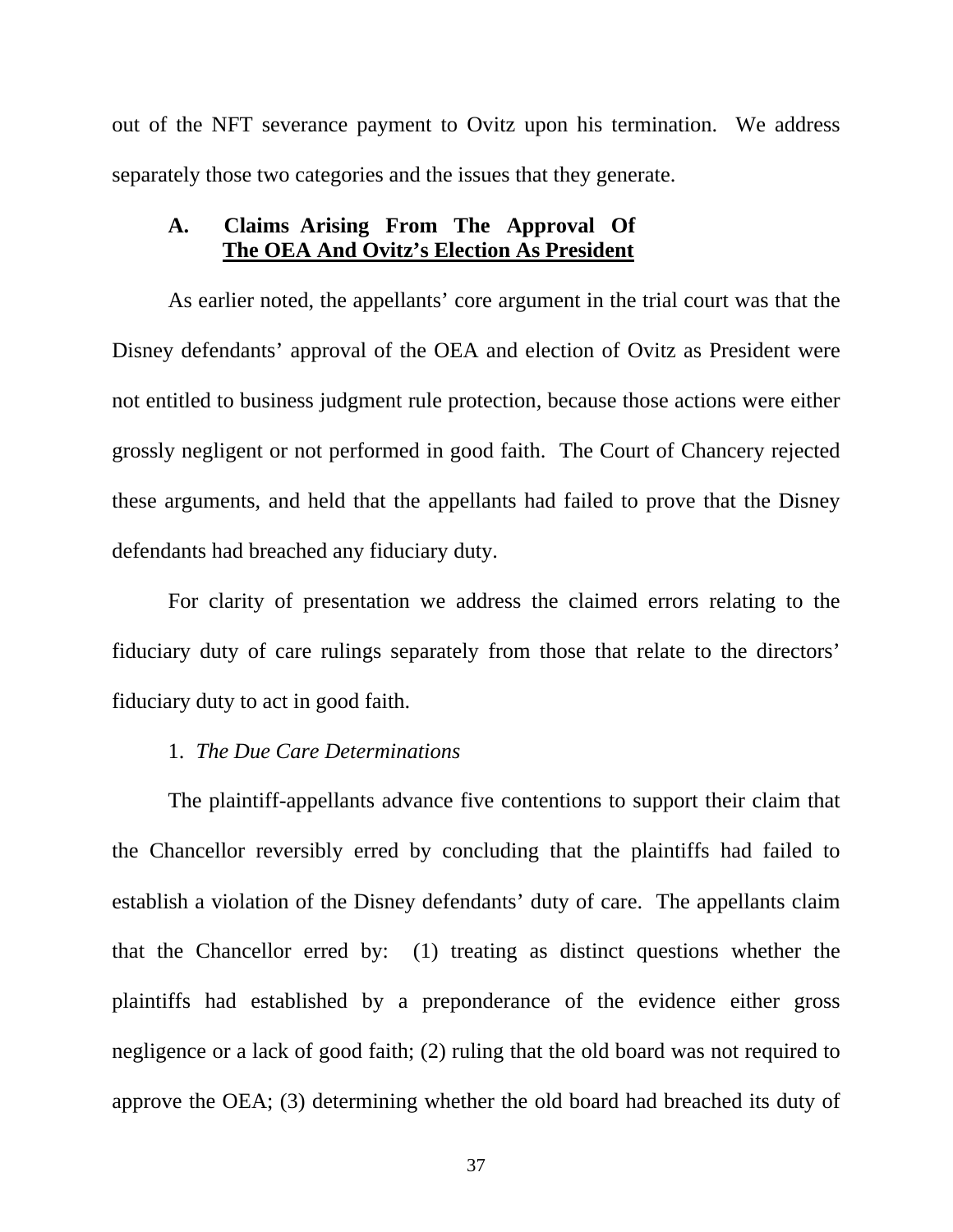care on a director-by-director basis rather than collectively; (4) concluding that the compensation committee members did not breach their duty of care in approving the NFT provisions of the OEA; and (5) holding that the remaining members of the old board (*i.e.*, the directors who were not members of the compensation committee) had not breached their duty of care in electing Ovitz as Disney's President.

To the extent that these claims attack legal rulings of the Court of Chancery we review them *de novo*.<sup>59</sup> To the extent they attack the Court's factual findings, those findings will be upheld where they are based on the Chancellor's assessment of live testimony.60 The issue these claims present is whether the Court of Chancery legally (and reversibly) erred in one or more of the foregoing respects. We conclude that the Chancellor committed no error.

## (a) TREATING DUE CARE AND BAD FAITH AS SEPARATE GROUNDS FOR DENYING BUSINESS JUDGMENT RULE REVIEW

 This argument is best understood against the backdrop of the presumptions that cloak director action being reviewed under the business judgment standard. Our law presumes that "in making a business decision the directors of a corporation acted on an informed basis, in good faith, and in the honest belief that

<sup>59</sup> *Hudak*, 806 A.2d at 150.

<sup>60</sup> *Levitt*, 287 A.2d at 673.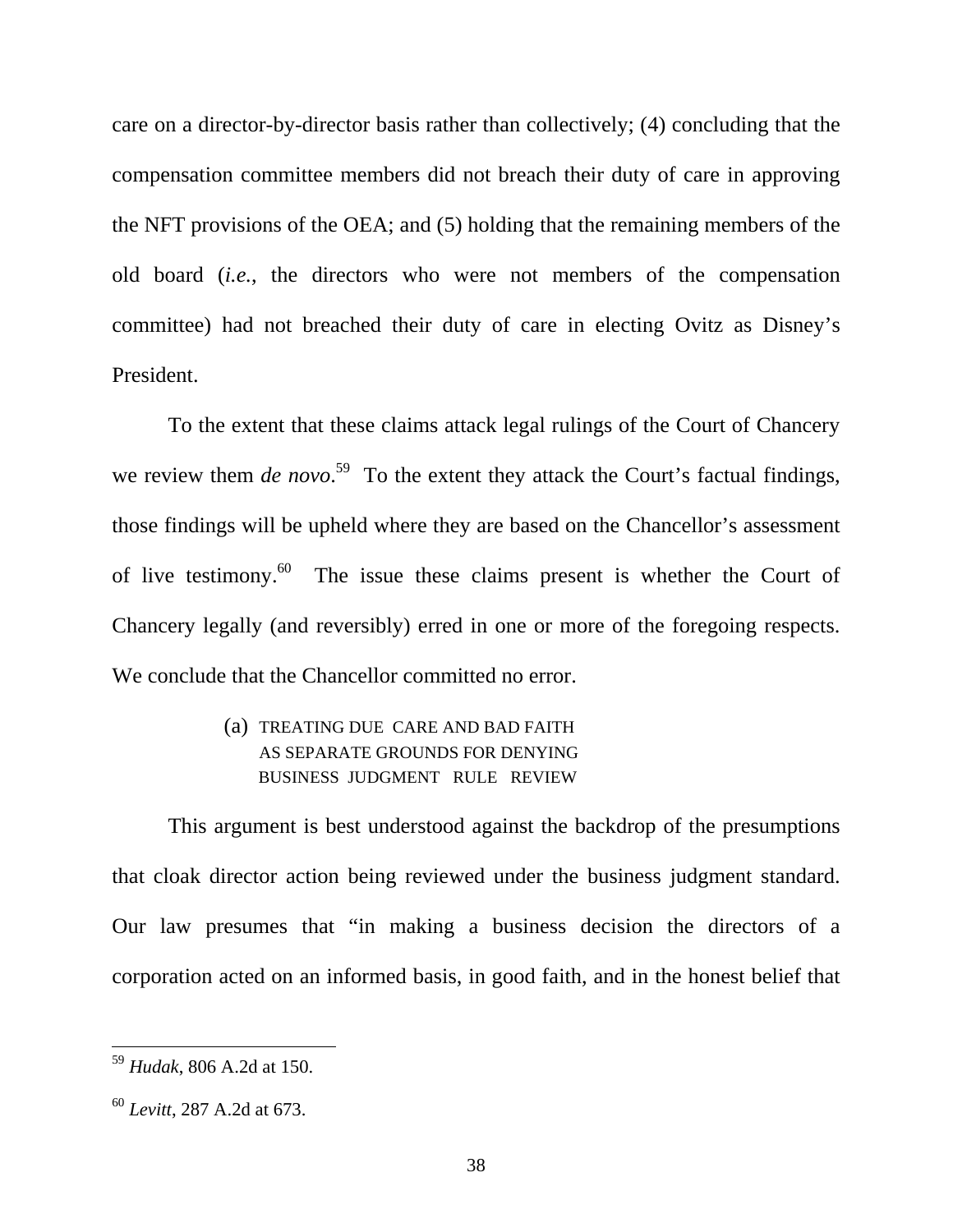the action taken was in the best interests of the company."61 Those presumptions can be rebutted if the plaintiff shows that the directors breached their fiduciary duty of care or of loyalty or acted in bad faith. If that is shown, the burden then shifts to the director defendants to demonstrate that the challenged act or transaction was entirely fair to the corporation and its shareholders. $62$ 

Because no duty of loyalty claim was asserted against the Disney defendants, the only way to rebut the business judgment rule presumptions would be to show that the Disney defendants had either breached their duty of care or had not acted in good faith. At trial, the plaintiff-appellants attempted to establish both grounds, but the Chancellor determined that the plaintiffs had failed to prove either.

 The appellants' first claim is that the Chancellor erroneously (i) failed to make a "threshold determination" of gross negligence, and (ii) "conflated" the appellants' burden to rebut the business judgment presumptions, with an analysis of whether the directors' conduct fell within the 8 *Del. C.* § 102(b)(7) provision that precludes exculpation of directors from monetary liability "for acts or omissions not in good faith." The argument runs as follows: *Emerald Partners v.* 

<sup>61</sup> *Aronson v. Lewis*, 473 A.2d 805, 812 (Del. 1984).

<sup>62</sup> *Emerald Partners v. Berlin*, 787 A.2d 85, 91 (Del. 2001); *Brehm v. Eisner*, 746 A.2d 244, 264 n. 66 (Del. 2000) ("Thus, directors' decisions will be respected by courts unless the directors are interested or lack independence relative to the decision, do not act in good faith, act in a manner that cannot be attributed to a rational business purpose or reach their decision by a grossly negligent process that includes the failure to consider all material facts reasonably available.").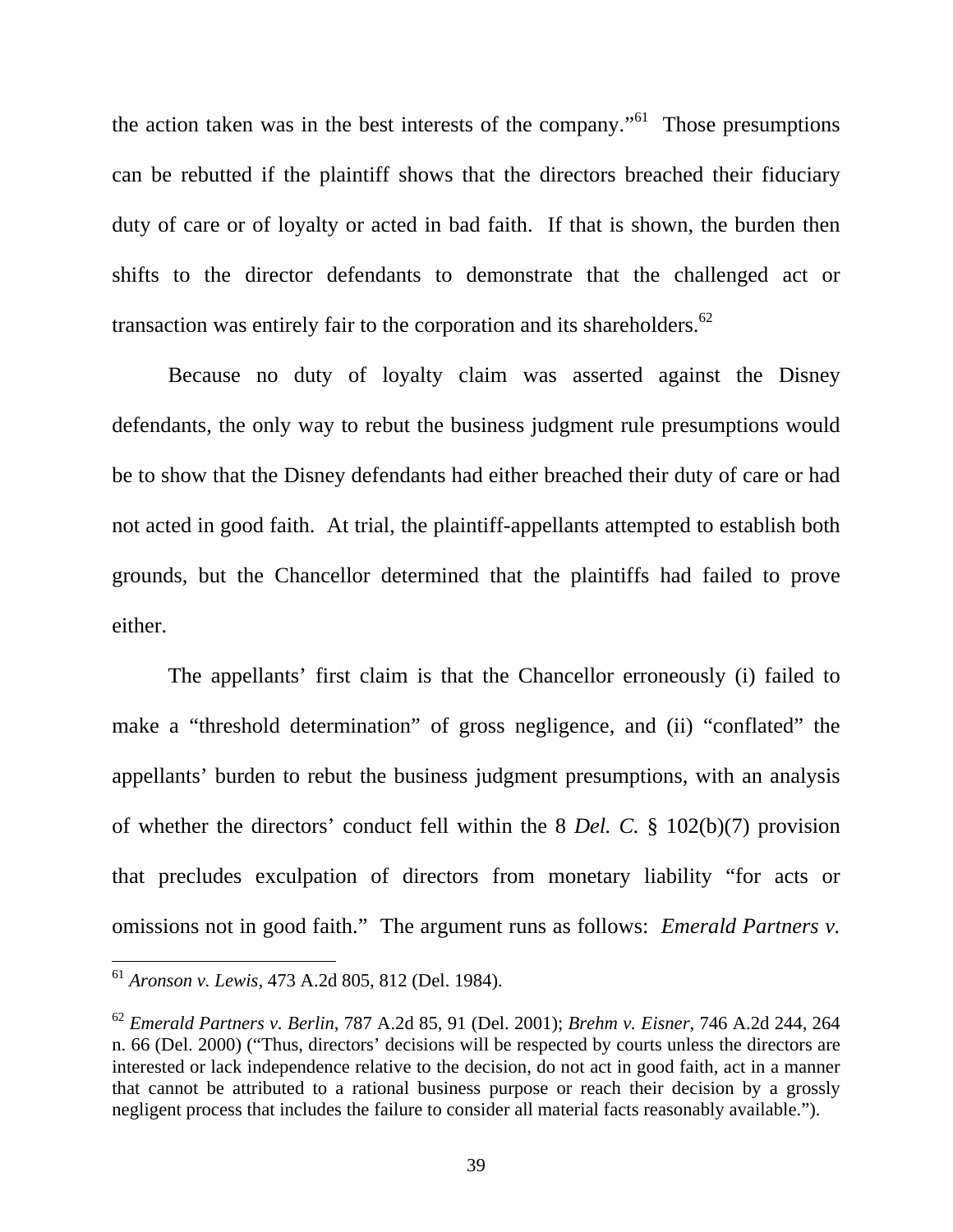*Berlin*<sup>63</sup> required the Chancellor first to determine whether the business judgment rule presumptions were rebutted based upon a showing that the board violated its duty of care, *i.e.*, acted with gross negligence. If gross negligence were established, the burden would shift to the directors to establish that the OEA was entirely fair. Only if the directors failed to meet that burden could the trial court then address the directors' Section 102(b)(7) exculpation defense, including the statutory exception for acts not in good faith.

 This argument lacks merit. To make the argument the appellants must ignore the distinction between (i) a determination of bad faith for the threshold purpose of rebutting the business judgment rule presumptions, and (ii) a bad faith determination for purposes of evaluating the availability of charter-authorized exculpation from monetary damage liability after liability has been established. Our law clearly permits a judicial assessment of director good faith for that former purpose.64 Nothing in *Emerald Partners* requires the Court of Chancery to consider only evidence of lack of due care (*i.e.* gross negligence) in determining whether the business judgment rule presumptions have been rebutted.

Even if the trial court's analytical approach were improper, the appellants have failed to demonstrate any prejudice. The Chancellor's determinations of due

<sup>&</sup>lt;sup>63</sup> 787 A.2d 85, 93 (Del. 2001).

<sup>64</sup> *Id.* at 91.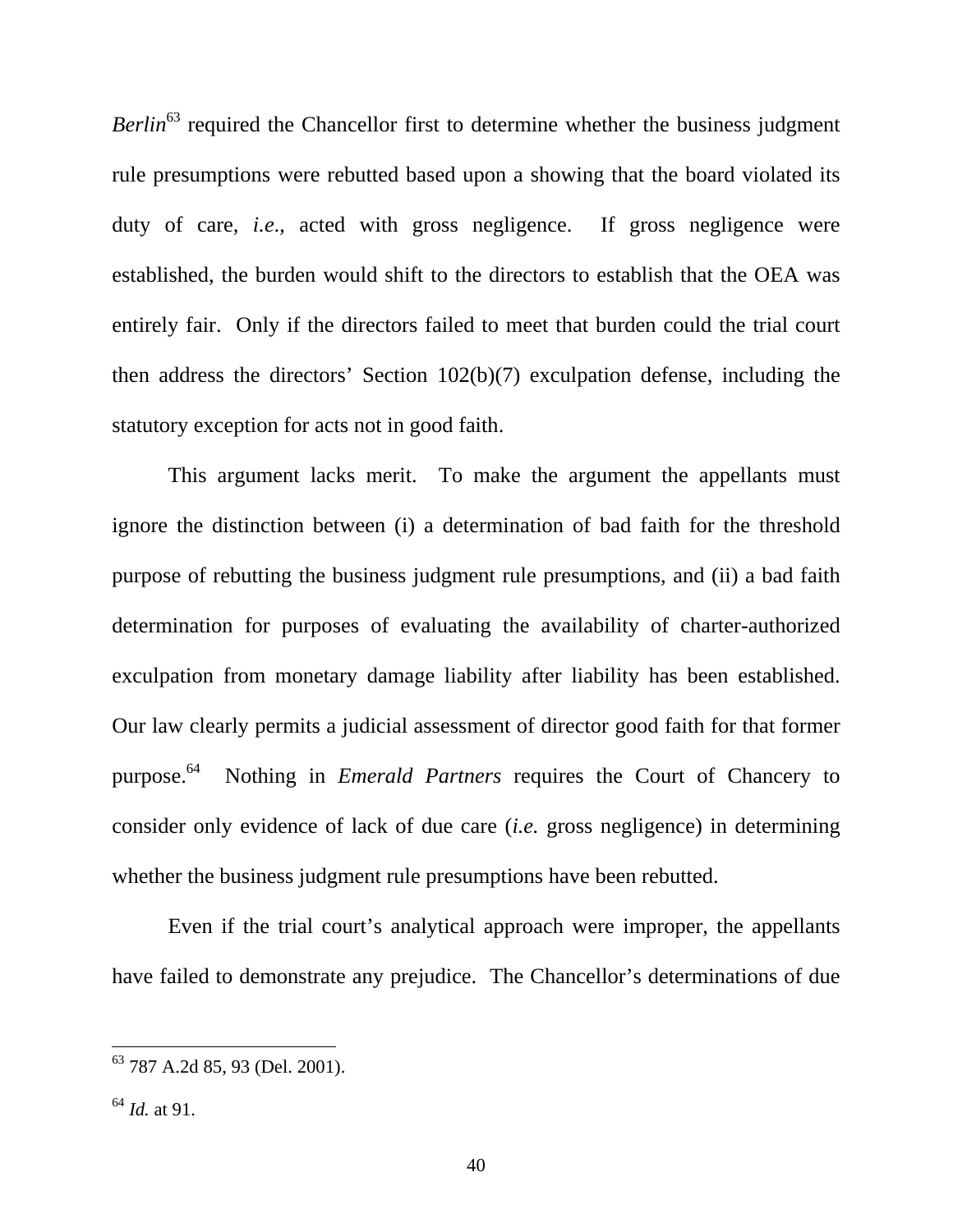care and good faith were analytically distinct and were separately conducted, even though both were done for the purpose of deciding whether to apply the business judgment standard of review. Nowhere have the appellants shown that the result would have been any different had the Chancellor proceeded in the manner that they now advocate.

#### (b) RULING THAT THE FULL DISNEY BOARD WAS NOT REQUIRED TO CONSIDER AND APPROVE THE OEA

The appellants next challenge the Court of Chancery's determination that the full Disney board was not required to consider and approve the OEA, because the Company's governing instruments allocated that decision to the compensation committee.<sup>65</sup> This challenge also cannot survive scrutiny.

As the Chancellor found, under the Company's governing documents the board of directors was responsible for selecting the corporation's officers, but under the compensation committee charter, the committee was responsible for establishing and approving the salaries, together with benefits and stock options, of the Company's CEO and President.<sup>66</sup> The compensation committee also had the charter-imposed duty to "approve employment contracts, or contracts at will" for "all corporate officers who are members of the Board of Directors regardless of

 $65$  Post-trial Op. at  $*42$ , 47.

<sup>66</sup> *Id.* at \*42, 44.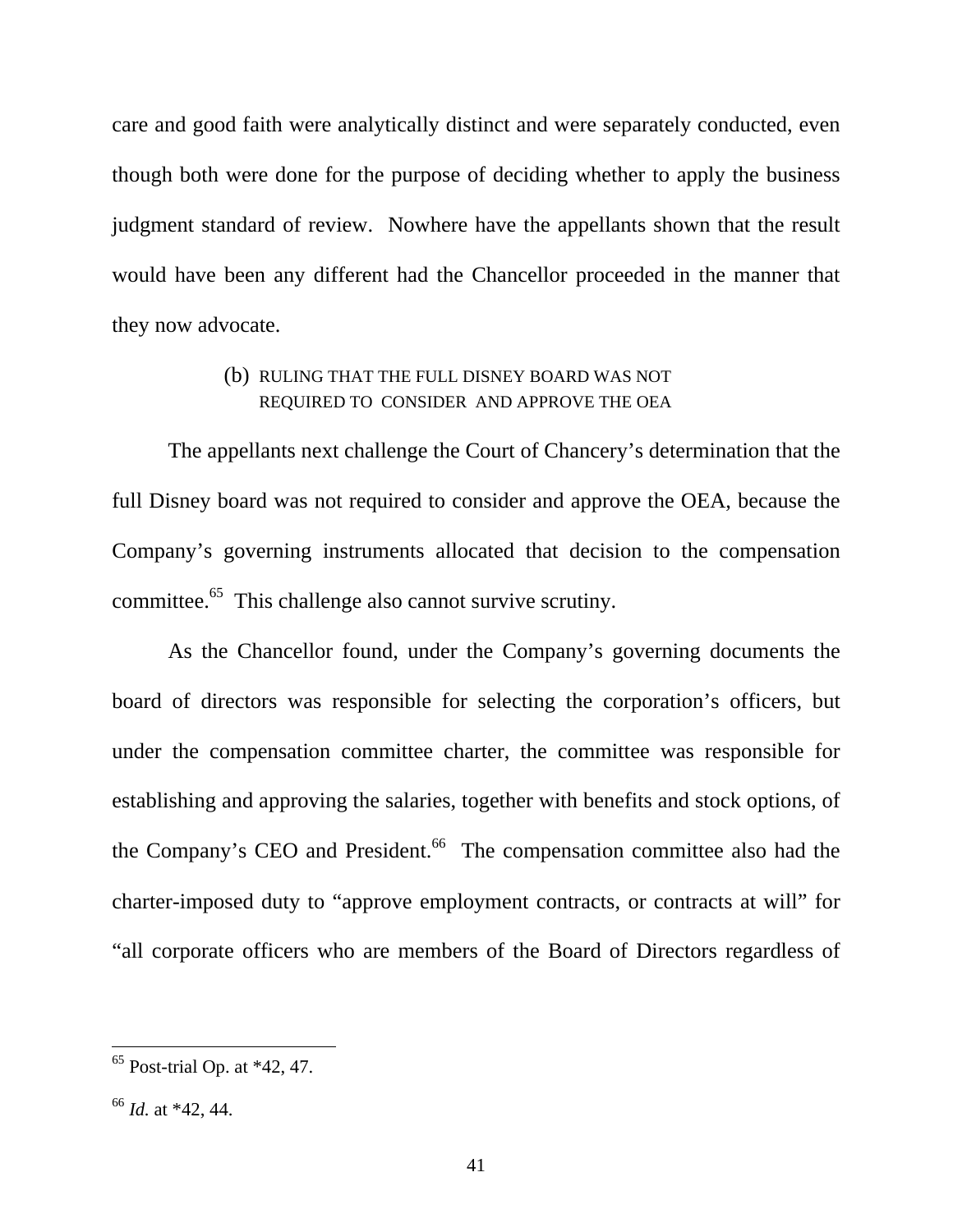salary."<sup>67</sup> That is exactly what occurred here. The full board ultimately selected Ovitz as President,<sup>68</sup> and the compensation committee considered and ultimately approved the OEA, which embodied the terms of Ovitz's employment, including his compensation.

The Delaware General Corporation Law (DGCL) expressly empowers a board of directors to appoint committees and to delegate to them a broad range of responsibilities,<sup>69</sup> which may include setting executive compensation. Nothing in the DGCL mandates that the entire board must make those decisions. At Disney, the responsibility to consider and approve executive compensation was allocated to the compensation committee, as distinguished from the full board. The Chancellor's ruling—that executive compensation was to be fixed by the compensation committee—is legally correct.

The appellants base their contrary argument upon their reading of this Court's opinion in *Brehm v. Eisner*. 70 A "central holding" of *Brehm*, which the appellants claim is the "law of the case," is that the Disney board had a duty to approve the OEA because of its materiality. The appellants misread *Brehm*. There, in upholding a dismissal of the complaint in a procedural setting where the

<sup>67</sup> *Id.* at \*42.

<sup>68</sup> *Id.* at \*47.

<sup>69 8</sup> *Del. C.* § 141(c).

<sup>70 746</sup> A.2d 244, 259 (Del. 2000).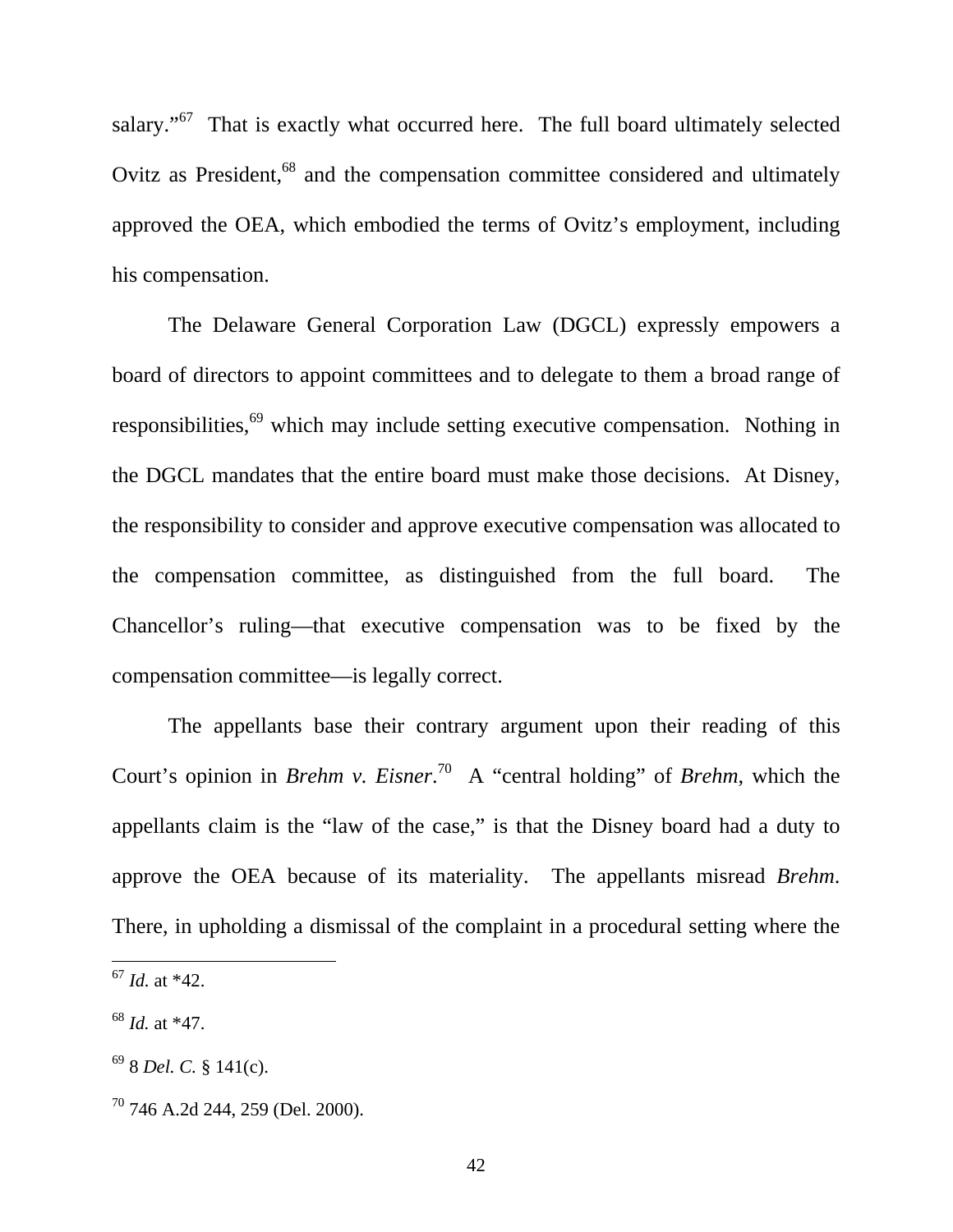complaint's well-pled allegations must be taken as true, we observed that "in this case the economic exposure of the corporation to the payout scenarios of the Ovitz contract was material, particularly given its large size, for purposes of the directors' decision-making process."<sup>71</sup> Contrary to the appellant's position, that observation is not the law of the case, because in *Brehm* this Court was not addressing, and did not have before it, the question of whether it was the exclusive province of the full board (as distinguished from a committee of the board) to approve the terms of the contract. That issue did not arise until the trial, during which a complete record was made. Therefore, in deciding the issue of which body—the full board or the compensation committee—was empowered to approve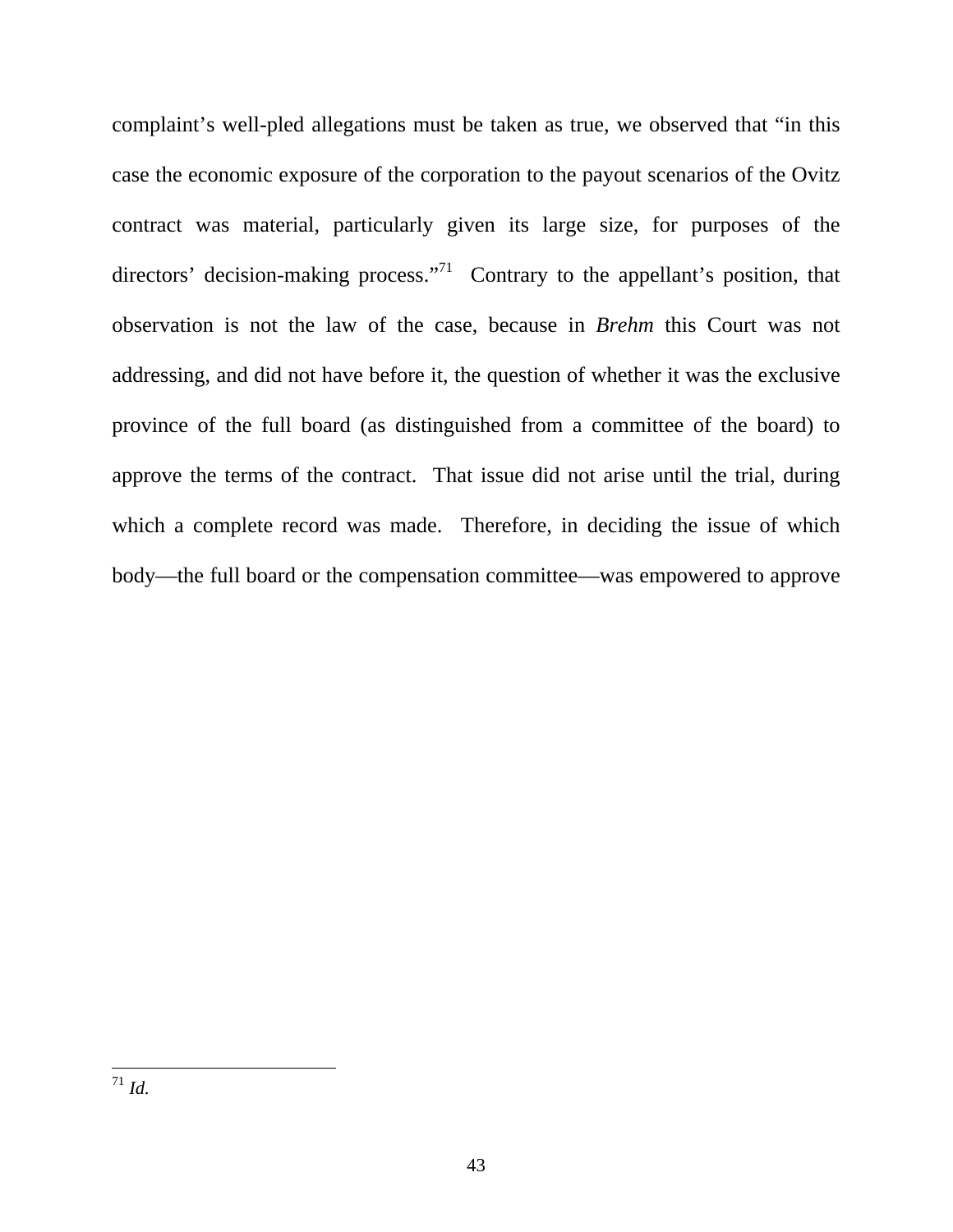the OEA, the Chancellor was not constrained by any pronouncement made in *Brehm*. 72

## (c) WHETHER THE BOARD MEMBERS' OBSERVANCE OF THEIR DUTY OF CARE SHOULD HAVE BEEN DETERMINED ON A DIRECTOR-BY-DIRECTOR BASIS OR COLLECTIVELY

 In the Court of Chancery the appellants argued that the board had failed to exercise due care, using a director-by-director, rather than a collective analysis. In this Court, however, the appellants argue that the Chancellor erred in following that very approach. In an about-face, the appellants now claim that in determining whether the board breached its duty of care, the Chancellor was legally required to evaluate the actions of the old board collectively.

We reject this argument, without reaching its merits, for two separate reasons. To begin with, the argument is precluded by Rule 8 of this Court, which

<sup>&</sup>lt;sup>72</sup> The only arguably tenable "law of the case" contention might read *Brehm* to hold that the size of the NFT payout would be material to a decision maker, whether the decision maker is the full board or the compensation committee. Indeed, the appellants appear to suggest that argument in attacking as erroneous the Chancellor's determination that, even though the amount of the NFT payout was quite large, it was immaterial given the Company's size (\$19 billion in revenues and over \$3 billion in operating revenues) and the large amounts budgeted for a single feature film. *See* Post-trial Op. at \*44, n. 532. If that is appellants' argument, it also reads too much into the *Brehm* decision, because our observation was based upon the facts as alleged in the complaint, not the facts as found by the Chancellor based upon a complete trial record. This argument also ignores our admonition therein that "[o]ne must also keep in mind that the size of executive compensation for a large public company in the current environment often involves huge numbers. This is particularly true in the entertainment industry where the enormous revenues from one 'hit' movie or enormous losses from a 'flop' place in perspective the compensation of executives whose genius or misjudgment, as the case may be, have contributed to the 'hit' or 'flop.'" 746 A.2d at 259, n. 49 (internal citations omitted). In any event, the materiality or immateriality of the NFT payout, whether viewed from an *ex ante* or *ex post* perspective, is not legally germane to our analysis of the claims presented on this appeal, or to the result we reach here. For that reason we do not decide the issue of the materiality of the NFT payout.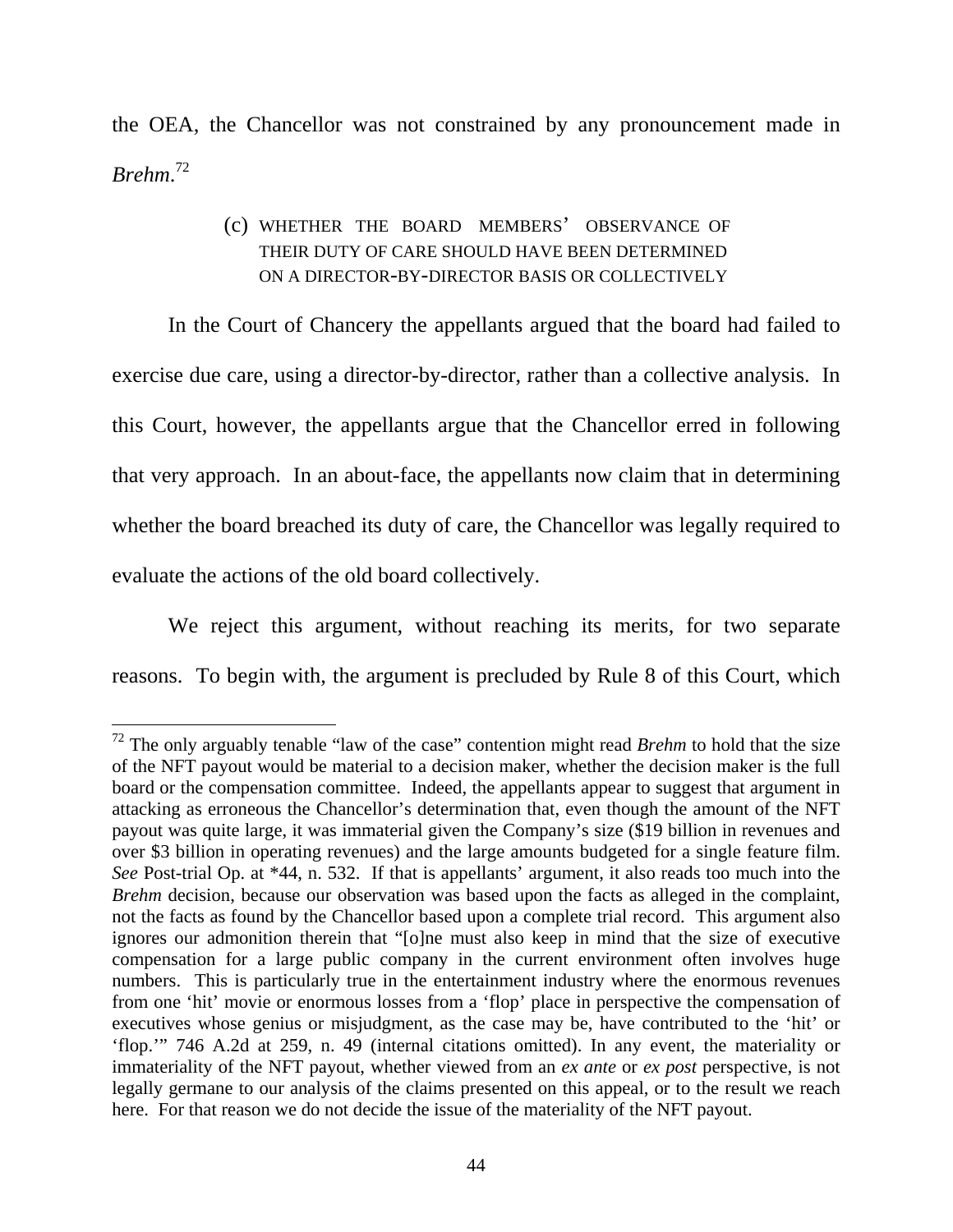provides that arguments not fairly presented to the trial court will not be considered by this Court.<sup>73</sup> The appellants' "individual vs. collective" argument goes beyond being not fairly presented. It borders on being unfairly presented, since the appellants are taking the trial court to task for adopting the very analytical approach that they themselves used in presenting their position.

 The argument also fails because nowhere do appellants identify how this supposed error caused them any prejudice. The Chancellor viewed the conduct of each director individually, and found that no director had breached his or her fiduciary duty of care (as members of the full board) in electing Ovitz as President or (as members of the compensation committee) in determining Ovitz's compensation. If, as appellants now argue, a due care analysis of the board's conduct must be made collectively, it is incumbent upon them to show how such a collective analysis would yield a different result. The appellants' failure to do that dooms their argument on this basis as well.

#### (d) HOLDING THAT THE COMPENSATION COMMITTEE MEMBERS DID NOT FAIL TO EXERCISE DUE CARE IN APPROVING THE OEA

The appellants next challenge the Chancellor's determination that although the compensation committee's decision-making process fell far short of corporate governance "best practices," the committee members breached no duty of care in considering and approving the NFT terms of the OEA. That conclusion is

 $^{73}$  SUP. CT. R. 8.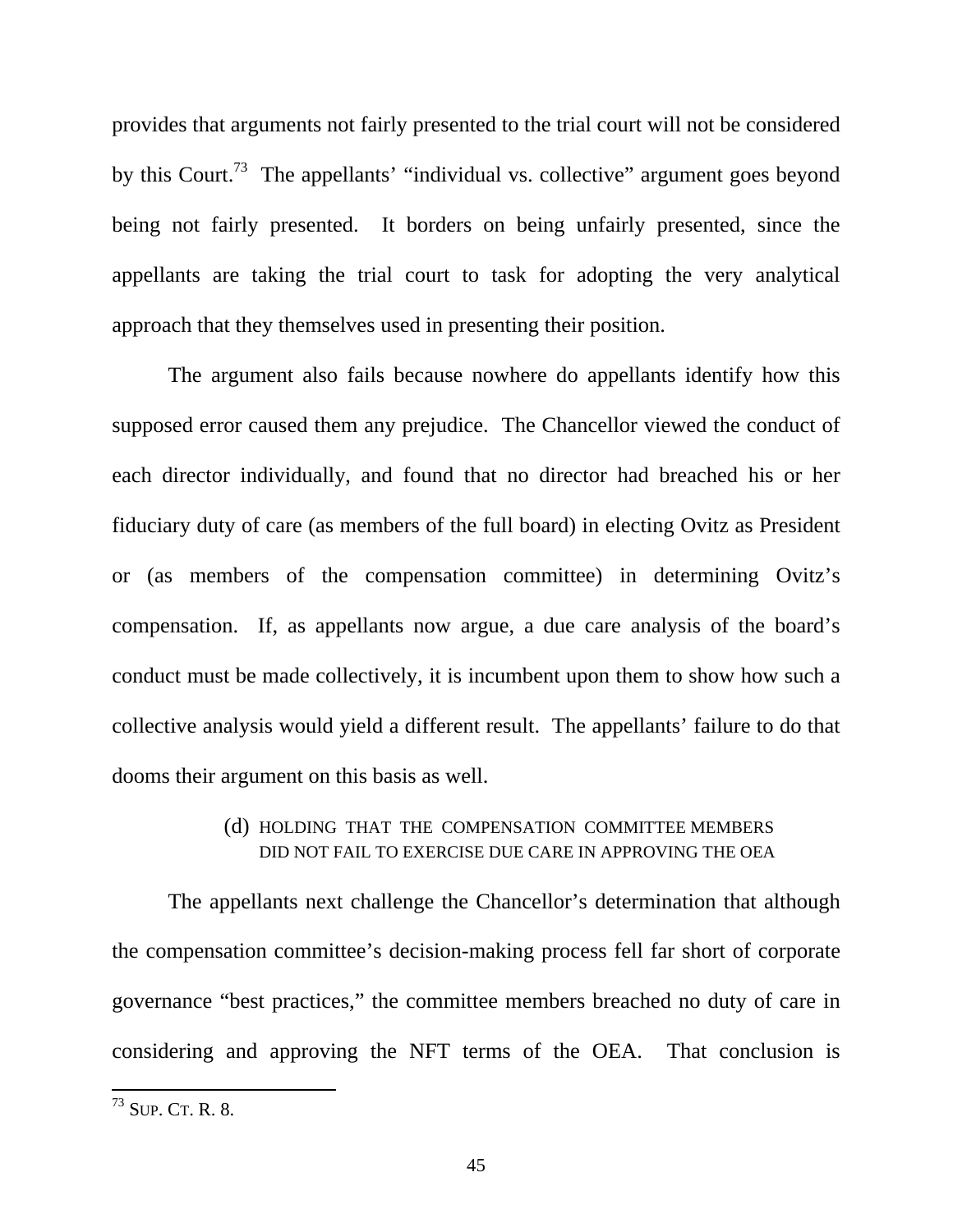reversible error, the appellants claim, because the record establishes that the compensation committee members did not properly inform themselves of the material facts and, hence, were grossly negligent in approving the NFT provisions of the OEA.

The appellants advance five reasons why a reversal is compelled: (i) not all committee members reviewed a draft of the OEA; (ii) the minutes of the September 26, 1995 compensation committee meeting do not recite any discussion of the grounds for which Ovitz could receive a non-fault termination; (iii) the committee members did not consider any comparable employment agreements or the economic impact of extending the exercisability of the options being granted to Ovitz; (iv) Crystal did not attend the September 26, 1995 committee meeting, nor was his letter distributed to or discussed with Poitier and Lozano; and (v) Poitier and Lozano did not review the spreadsheets generated by Watson. These contentions amount essentially to an attack upon underlying factual findings that will be upheld where they result from the Chancellor's assessment of live testimony.74

Although the appellants have balkanized their due care claim into several fragmented parts, the overall thrust of that claim is that the compensation committee approved the OEA with NFT provisions that could potentially result in

<sup>74</sup> *Levitt v. Bouvier,* 287 A.2d 671, 673 (Del. 1972).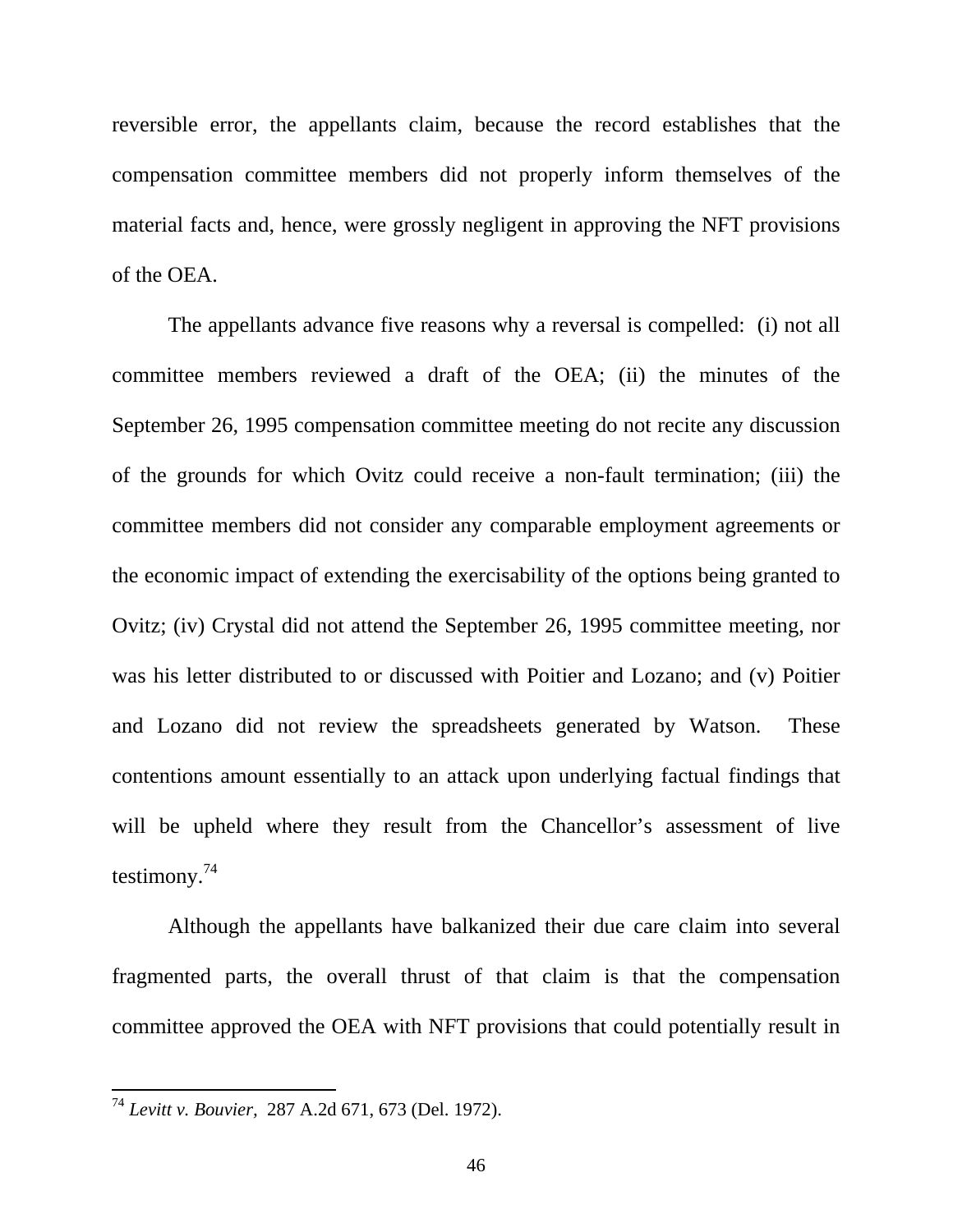an enormous payout, without informing themselves of what the full magnitude of that payout could be. Rejecting that claim, the Court of Chancery found that the compensation committee members were adequately informed. The issue thus becomes whether that finding is supported by the evidence of record.<sup>75</sup> We conclude that it is.

In our view, a helpful approach is to compare what actually happened here to what would have occurred had the committee followed a "best practices" (or "best case") scenario, from a process standpoint. In a "best case" scenario, all committee members would have received, before or at the committee's first meeting on September 26, 1995, a spreadsheet or similar document prepared by (or with the assistance of) a compensation expert (in this case, Graef Crystal). Making different, alternative assumptions, the spreadsheet would disclose the amounts that Ovitz could receive under the OEA in each circumstance that might foreseeably arise. One variable in that matrix of possibilities would be the cost to Disney of a non-fault termination for each of the five years of the initial term of the OEA. The contents of the spreadsheet would be explained to the committee members, either by the expert who prepared it or by a fellow committee member similarly knowledgeable about the subject. That spreadsheet, which ultimately would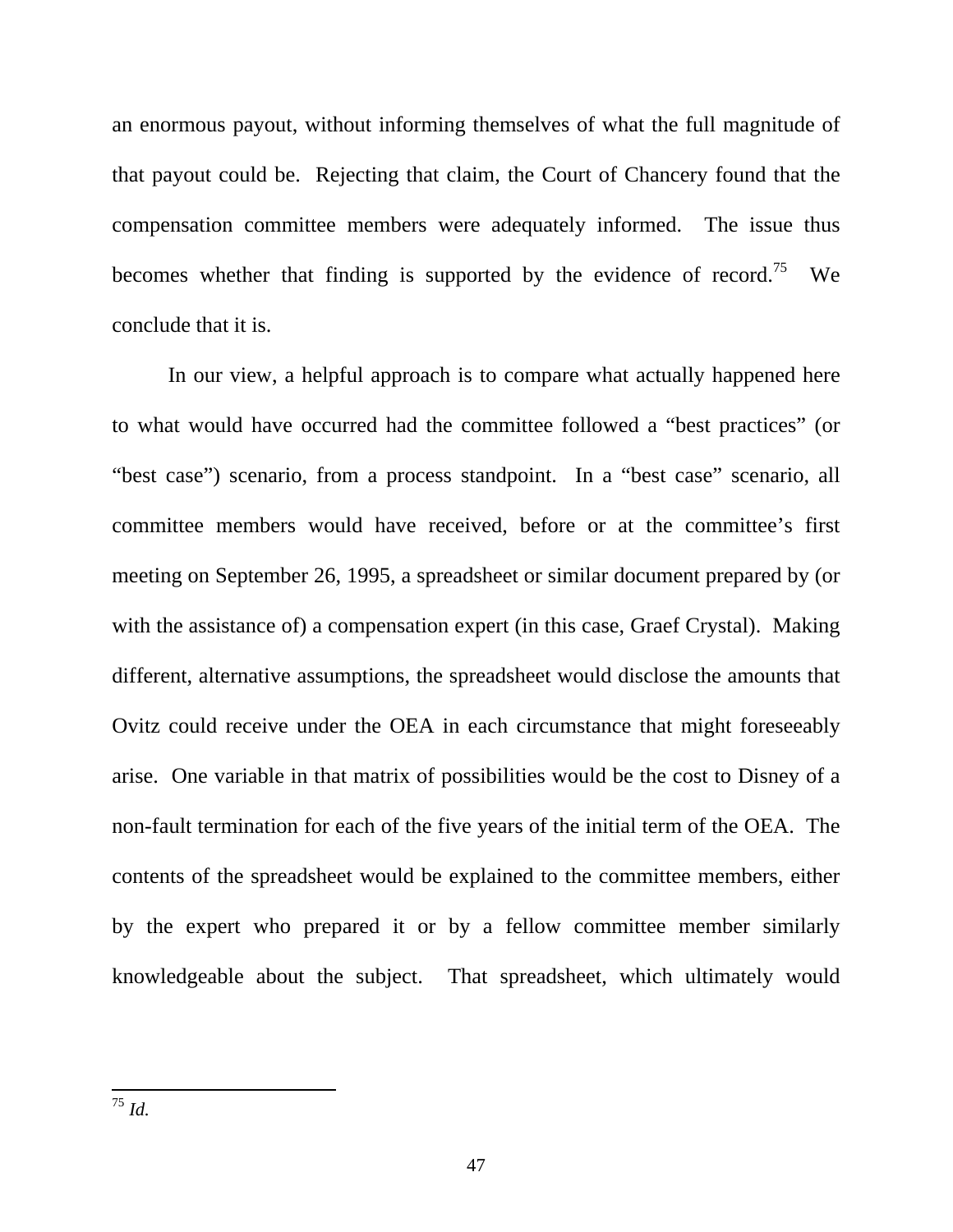become an exhibit to the minutes of the compensation committee meeting, would form the basis of the committee's deliberations and decision.

Had that scenario been followed, there would be no dispute (and no basis for litigation) over what information was furnished to the committee members or when it was furnished. Regrettably, the committee's informational and decisionmaking process used here was not so tidy. That is one reason why the Chancellor found that although the committee's process did not fall below the level required for a proper exercise of due care, it did fall short of what best practices would have counseled.

The Disney compensation committee met twice: on September 26 and October 16, 1995. The minutes of the September 26 meeting reflect that the committee approved the terms of the OEA (at that time embodied in the form of a letter agreement), except for the option grants, which were not approved until October 16—after the Disney stock incentive plan had been amended to provide for those options. At the September 26 meeting, the compensation committee considered a "term sheet"<sup>76</sup> which, in summarizing the material terms of the OEA, relevantly disclosed that in the event of a non-fault termination, Ovitz would receive: (i) the present value of his salary (\$1 million per year) for the balance of the contract term, (ii) the present value of his annual bonus payments (computed at

 $76$  The term sheet was attached as an exhibit to the September 26 minutes.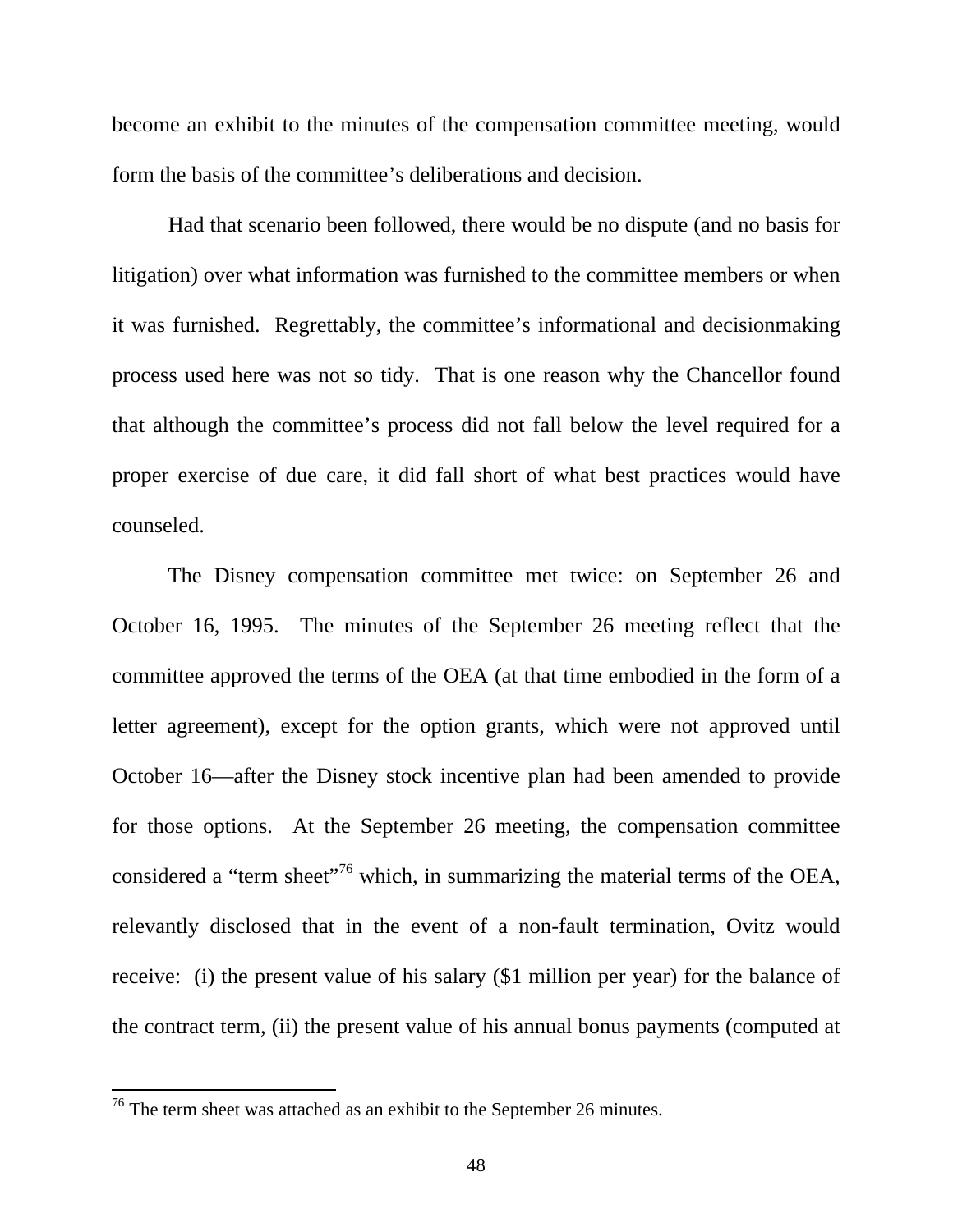\$7.5 million) for the balance of the contract term, (iii) a \$10 million termination fee, and (iv) the acceleration of his options for 3 million shares, which would become immediately exercisable at market price.

Thus, the compensation committee knew that in the event of an NFT, Ovitz's severance payment alone could be in the range of \$40 million cash,  $^{77}$  plus the value of the accelerated options. Because the actual payout to Ovitz was approximately \$130 million, of which roughly \$38.5 million was cash, the value of the options at the time of the NFT payout would have been about \$91.5 million.<sup>78</sup> Thus, the issue may be framed as whether the compensation committee members knew, at the time they approved the OEA, that the value of the option component of the severance package could reach the \$92 million order of magnitude if they terminated Ovitz without cause after one year. The evidentiary record shows that the committee members were so informed.

On this question the documentation is far less than what best practices would have dictated. There is no exhibit to the minutes that discloses, in a single

 $77$  The cash portion of the NFT payout after one year would be the sum of: (i) the present value of Ovitz's remaining salary over the life of the contract (4 years x \$1 million/yr = \$4 million, reduced to present value), plus (ii) the present value of his unpaid annual bonus payments (\$7.5) million/yr x 4 years =  $$30$  million, discounted to present value), plus (iii) \$10 million cash for the second tranche of options. These amounts total \$44 million before discounting the \$34 million of annual salaries and bonuses to present value. The actual cash payment to Ovitz was \$38.5 million, which, it would appear, reflects the then-present value of the \$34 million of salaries and bonuses.

 $78$  Or, if it is assumed that the compensation committee would have estimated the cash portion of an NFT payout after one year at \$40 million, then the value of the option portion would have been \$90 million.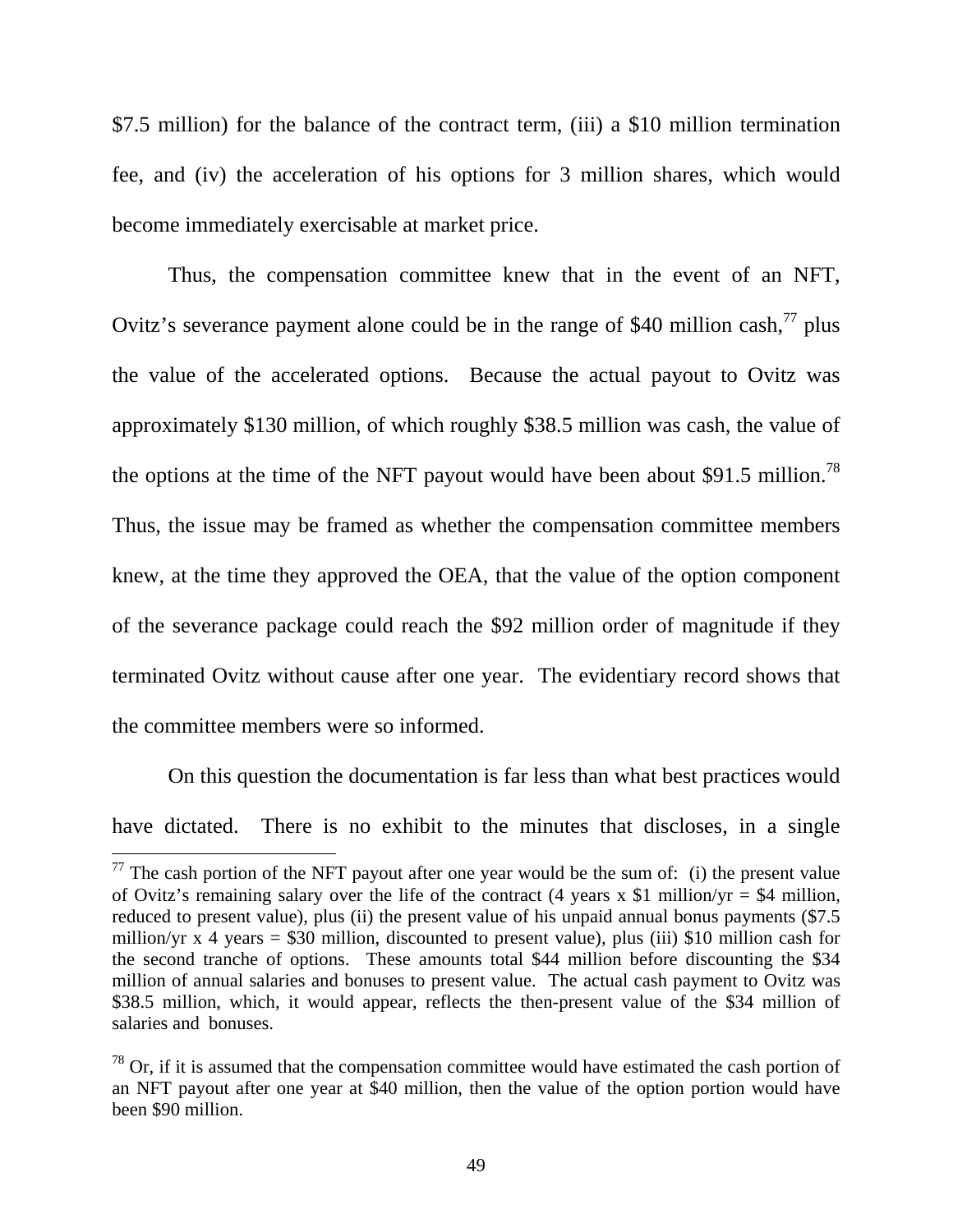document, the estimated value of the accelerated options in the event of an NFT termination after one year. The information imparted to the committee members on that subject is, however, supported by other evidence, most notably the trial testimony of various witnesses about spreadsheets that were prepared for the compensation committee meetings.

The compensation committee members derived their information about the potential magnitude of an NFT payout from two sources. The first was the value of the "benchmark" options previously granted to Eisner and Wells and the valuations by Watson of the proposed Ovitz options. Ovitz's options were set at 75% of parity with the options previously granted to Eisner and to Frank Wells. Because the compensation committee had established those earlier benchmark option grants to Eisner and Wells and were aware of their value, a simple mathematical calculation would have informed them of the potential value range of Ovitz's options. Also, in August and September 1995, Watson and Russell met with Graef Crystal to determine (among other things) the value of the potential Ovitz options, assuming different scenarios. Crystal valued the options under the Black-Scholes method, while Watson used a different valuation metric. Watson recorded his calculations and the resulting values on a set of spreadsheets that reflected what option profits Ovitz might receive, based upon a range of different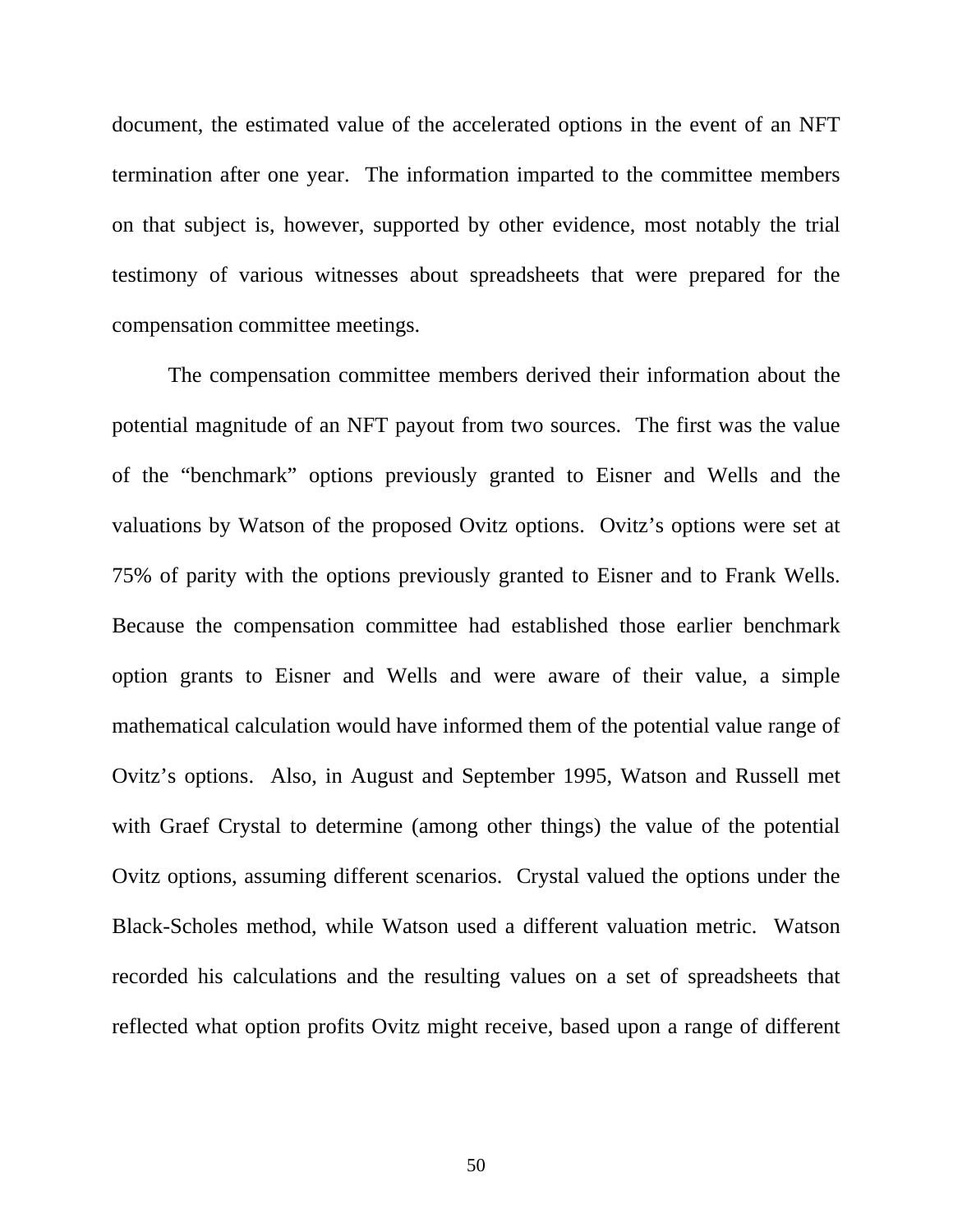assumptions about stock market price increases. Those spreadsheets were shared with, and explained to, the committee members at the September meeting.

The committee's second source of information was the amount of "downside protection" that Ovitz was demanding. Ovitz required financial protection from the risk of leaving a very lucrative and secure position at CAA, of which he was a controlling partner, to join a publicly held corporation to which Ovitz was a stranger, and that had a very different culture and an environment which prevented him from completely controlling his destiny. The committee members knew that by leaving CAA and coming to Disney, Ovitz would be sacrificing "booked" CAA commissions of \$150 to \$200 million—an amount that Ovitz demanded as protection against the risk that his employment relationship with Disney might not work out. Ovitz wanted at least \$50 million of that compensation to take the form of an "up-front" signing bonus. Had the \$50 million bonus been paid, the size of the option grant would have been lower. Because it was contrary to Disney policy, the compensation committee rejected the up-front signing bonus demand, and elected instead to compensate Ovitz at the "back end," by awarding him options that would be phased in over the five-year term of the OEA.

It is on this record that the Chancellor found that the compensation committee was informed of the material facts relating to an NFT payout. If measured in terms of the documentation that would have been generated if "best

51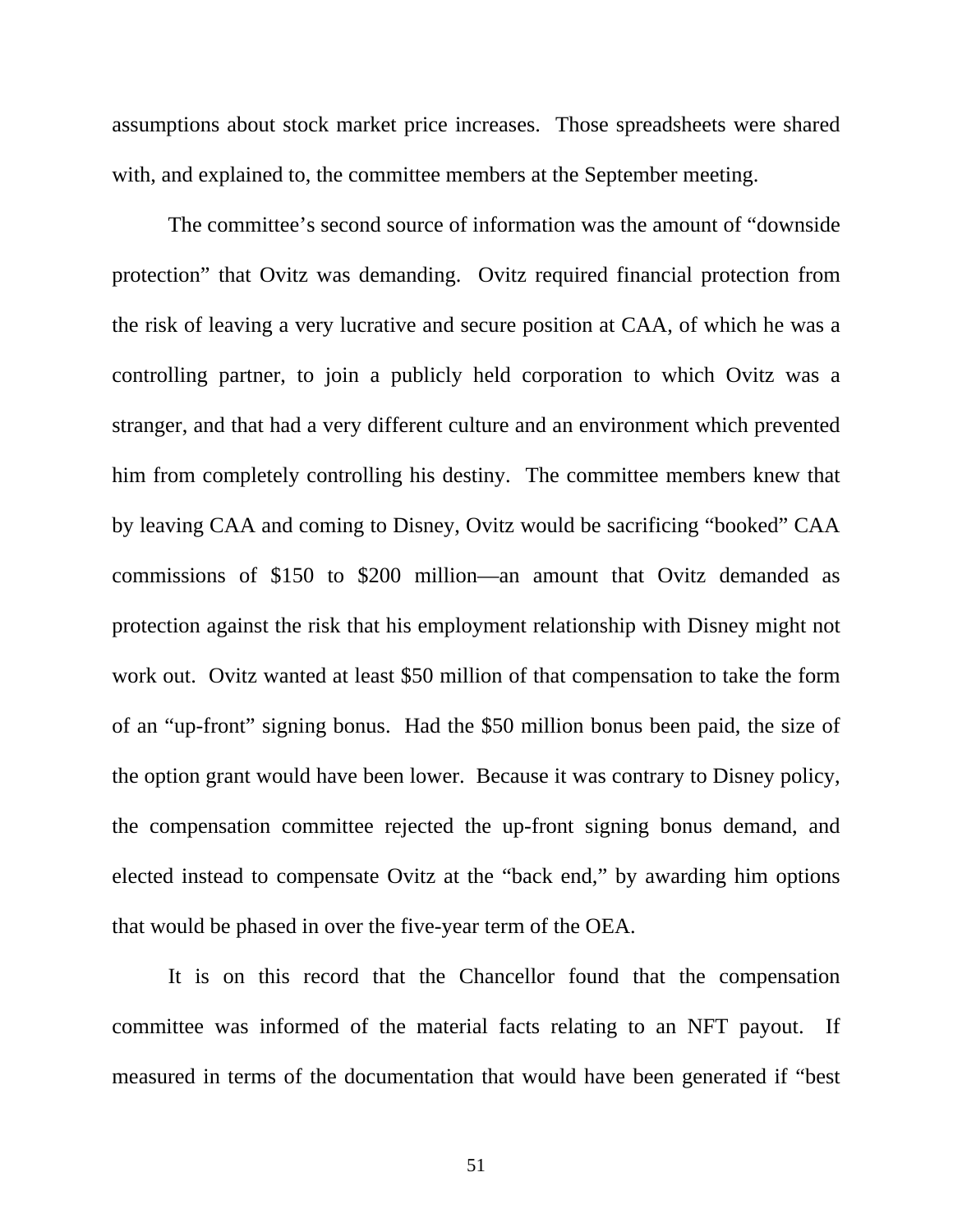practices" had been followed, that record leaves much to be desired. The Chancellor acknowledged that, and so do we. But, the Chancellor also found that despite its imperfections, the evidentiary record was sufficient to support the conclusion that the compensation committee had adequately informed itself of the potential magnitude of the entire severance package, including the options, that Ovitz would receive in the event of an early NFT.

 The OEA was specifically structured to compensate Ovitz for walking away from \$150 million to \$200 million of anticipated commissions from CAA over the five-year OEA contract term. This meant that if Ovitz was terminated without cause, the earlier in the contract term the termination occurred the larger the severance amount would be to replace the lost commissions. Indeed, because Ovitz was terminated after only one year, the total amount of his severance payment (about \$130 million) closely approximated the lower end of the range of Ovitz's forfeited commissions (\$150 million), less the compensation Ovitz received during his first and only year as Disney's President. Accordingly, the Court of Chancery had a sufficient evidentiary basis in the record from which to find that, at the time they approved the OEA, the compensation committee members were adequately informed of the potential magnitude of an early NFT severance payout.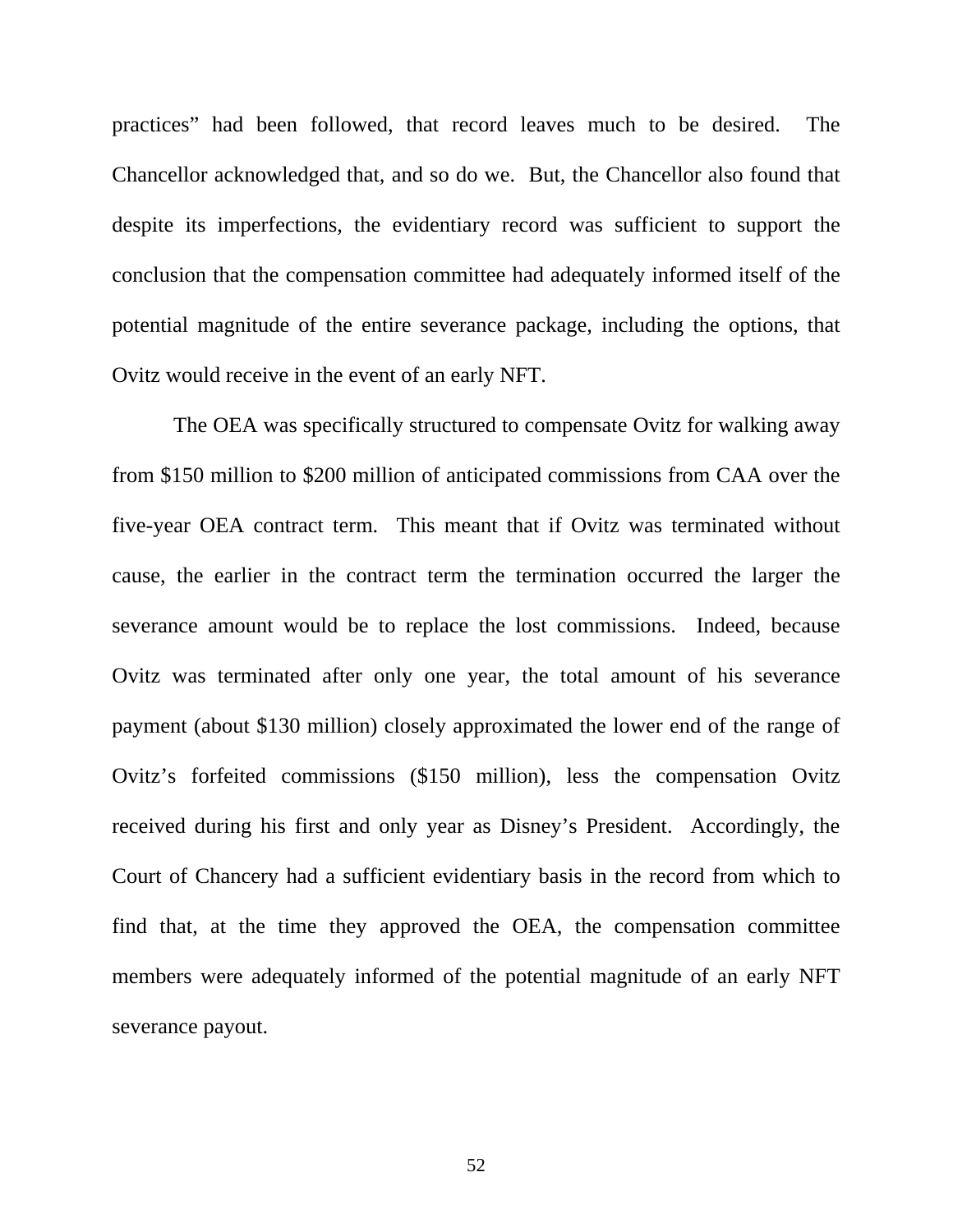Exposing the lack of merit in appellants' core due care claim enables us to address more cogently (and expeditiously) the appellants' fragmented subsidiary arguments. First, the appellants argue that not all members of the compensation committee reviewed the then-existing draft of the OEA. The Chancellor properly found that that was not required, because in this case the compensation committee was informed of the substance of the OEA.<sup>79</sup>

Second, appellants point out that the minutes of the September 26 compensation committee meeting recite no discussion of the grounds for which Ovitz could receive a non-fault termination. But the term sheet did include a description of the consequences of a not-for-cause termination, and the Chancellor found that although "no one on the committee recalled any discussion concerning the meaning of gross negligence or malfeasance," those terms "were not foreign to the board of directors, as the language was standard, and could be found, for example, in Eisner's, Wells', Katzenberg's and Roth's employment contracts."<sup>80</sup>

Third, contrary to the appellants' position, the compensation committee members did consider comparable employment agreements. The Chancellor found, as Russell's extensive notes demonstrated, that the comparable historical

 $79\text{As}$  the Court found, "the compensation committee was provided with a term sheet of the key terms of the OEA and a presentation was made by Russell (assisted by Watson), who had personal knowledge of the relevant information by virtue of his negotiations with Ovitz and discussions with Crystal." Post-trial Op. at \*45.

<sup>80</sup> *Id*. at \*9, n. 81.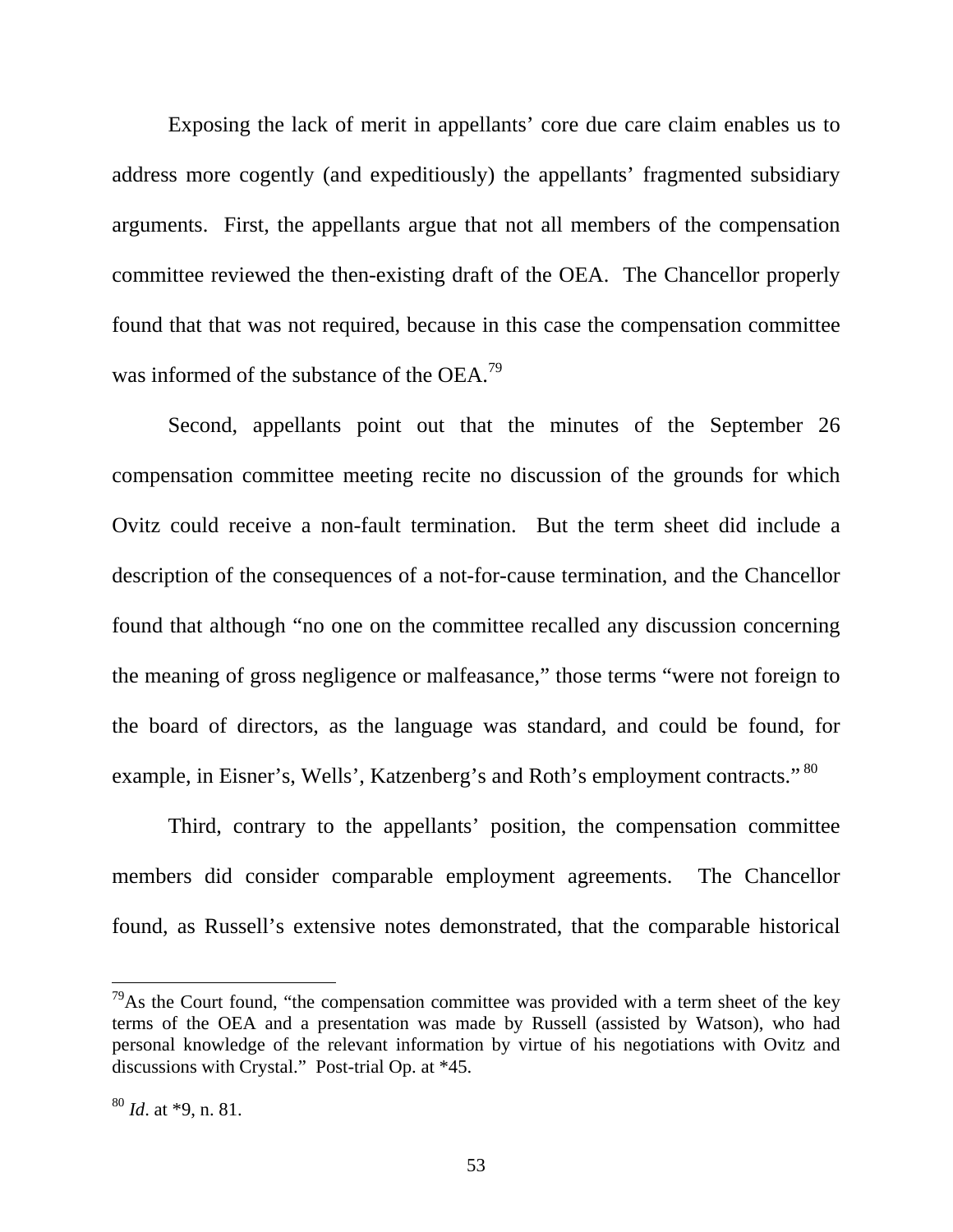option grants that Russell analyzed at the September 26 meeting were the grants to Eisner and Wells. The evidence also lays to rest the claim that the compensation committee members did not consider the economic impact of the extended exercisability of the options being granted to Ovitz. Russell and Crystal had assessed the value of those options using the Black-Scholes and other valuation methods during the two weeks preceding the September 26 compensation committee meeting. Russell summarized those analyses at that meeting, and (as earlier discussed) at the time the compensation committee members approved the OEA, they were informed of the magnitude of those values in the event of an NFT.

Fourth, the appellants stress that Crystal did not make a report in person to the compensation committee at its September 26 meeting. Although that is true, it is undisputed that Crystal was available by phone if the committee members had questions that could not be answered by those who were present. Moreover, Russell and Watson related the substance of Crystal's analysis and information to the committee. The Court of Chancery noted (and we agree) that although it might have been the better course of action, it was "not necessary for an expert to make a formal presentation at the committee meeting in order for the board to rely on that expert's analysis...."<sup>81</sup> Nor did the Chancellor find merit to the appellants' related argument that two committee members, Poitier and Lozano, were not entitled to

 $81$  *Id.* at \*45.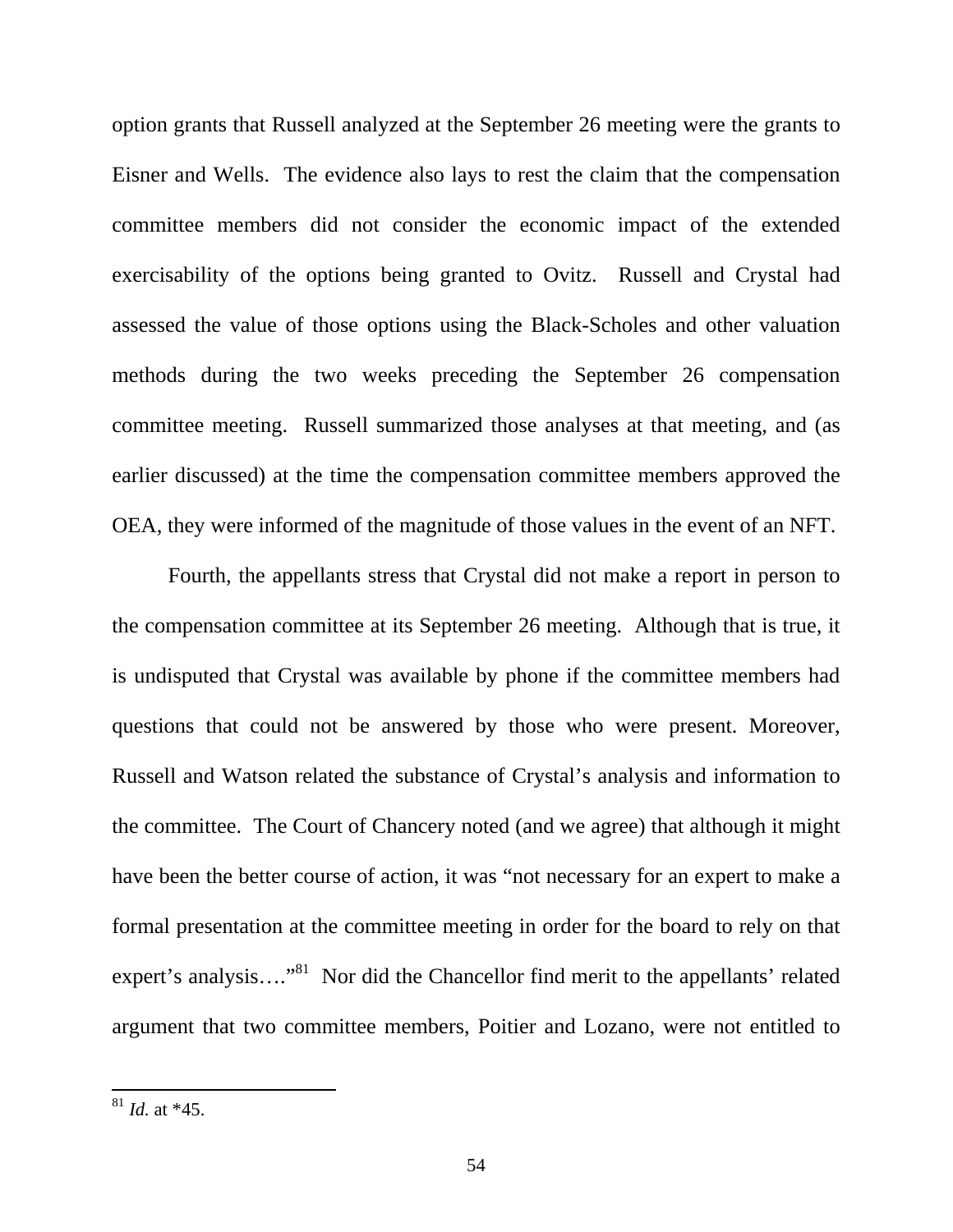rely upon the work performed by Russell, Watson and Crystal in August and September 1995, without having first seen all of the written materials generated during that process or having participated in the discussions held during that time. In reaching a contrary conclusion, the Chancellor found:

The compensation committee reasonably believed that the analysis of the terms of the OEA was within Crystal's professional or expert competence, and together with Russell and Watson's professional competence in those same areas, the committee relied on the information, opinions, reports and statements made by Crystal, even if Crystal did not relay the information, opinions, reports and statements in person to the committee as a whole. Crystal's analysis was not so deficient that the compensation committee would have reason to question it. Furthermore, Crystal appears to have been selected with reasonable care, especially in light of his previous engagements with the Company in connection with past executive compensation contracts that were structurally, at least, similar to the OEA. For all these reasons, the compensation committee also is entitled to the protections of 8 *Del. C.*  $\S$  141(e) in relying upon Crystal.<sup>82</sup>

 The Chancellor correctly applied Section 141(e) in upholding the reliance of Lozano and Poitier upon the information that Crystal, Russell and Watson furnished to them. To accept the appellants' narrow reading of that statute would eviscerate its purpose, which is to protect directors who rely in good faith upon information presented to them from various sources, including "any other person as to matters the member reasonably believes are within such person's professional

<sup>82</sup> *Id.* at \*46.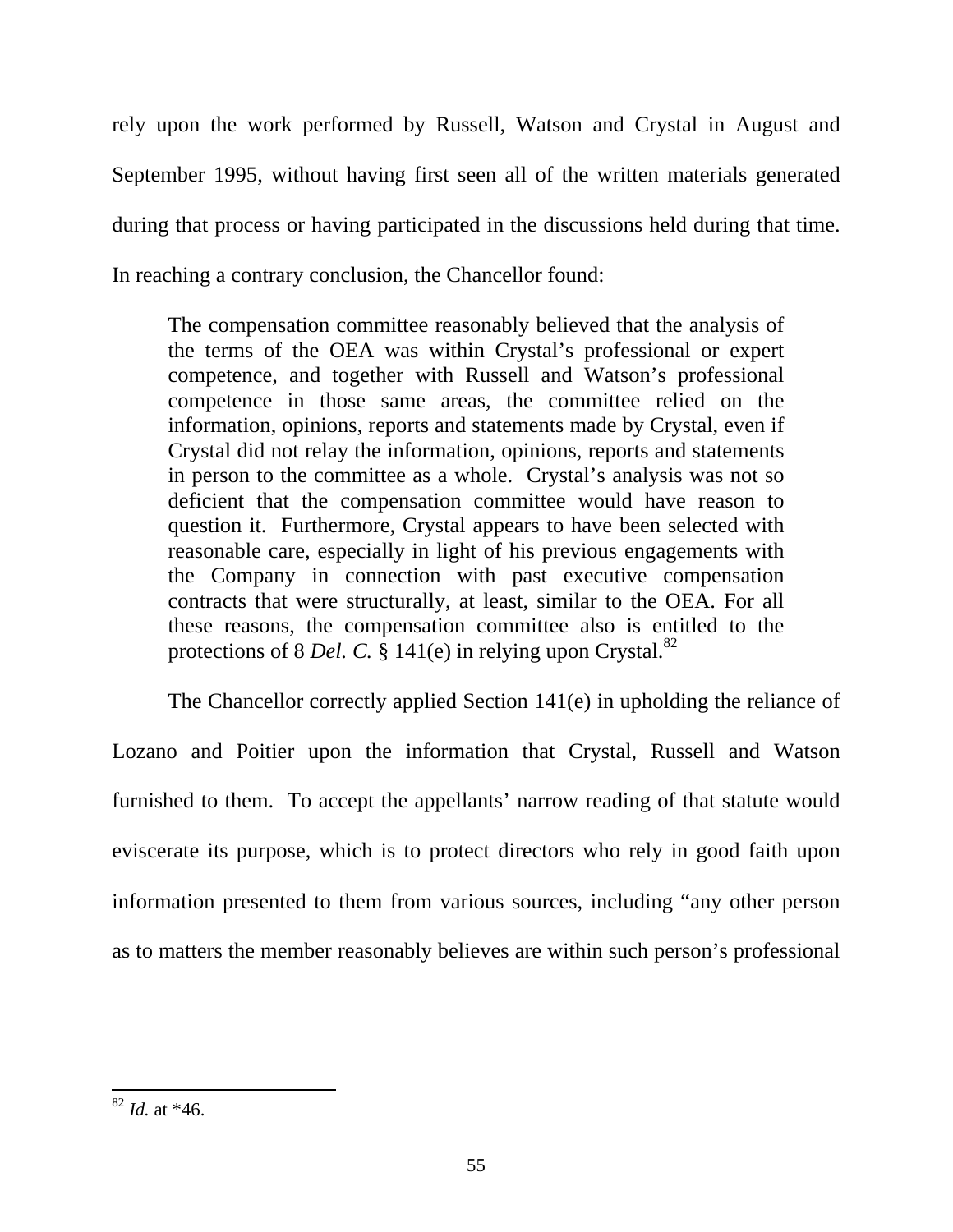or expert competence and who has been selected with reasonable care by and on behalf of the corporation."<sup>83</sup>

 Finally, the appellants contend that Poitier and Lozano did not review the spreadsheets generated by Watson at the September 26 meeting. The short answer is that even if Poitier and Lozano did not review the spreadsheets themselves, Russell and Watson adequately informed them of the spreadsheets' contents. The Court of Chancery explicitly found, and the record supports, that Poitier and Lozano "were informed by Russell and Watson of all *material* information reasonably available, even though they were not privy to every conversation or document exchanged amongst Russell, Watson, Crystal, and Ovitz's representatives."<sup>84</sup>

 For these reasons, we uphold the Chancellor's determination that the compensation committee members did not breach their fiduciary duty of care in approving the OEA.

 $\overline{a}$ 83 8 *Del. C.* § 141(e).

<sup>&</sup>lt;sup>84</sup> *Id.* at \*46 (emphasis in original). The appellants underscore that neither Poitier or Lozano could recall in their respective testimony, whether they had actually received or reviewed Watson's spreadsheets. The Court of Chancery, however, attributed that lack of recollection to the length of time that had passed since the meeting and credited Watson's testimony that he had shared his spreadsheets with the committee. We will not disturb that credibility determination.

The appellants also contend, in this connection, that Poitier and Lozano were not properly informed because they were not furnished with Crystal's August 26 letter. That letter, however, was based upon Crystal's misunderstanding about the guarantee originally proposed as a feature of the stock options. Once Russell cleared up that misunderstanding, Crystal revised his original letter to comport with the facts and sent the revised letter to Russell and Watson, who then described the revised letter's contents to Poitier and Lozano at the September 26, 1995 meeting.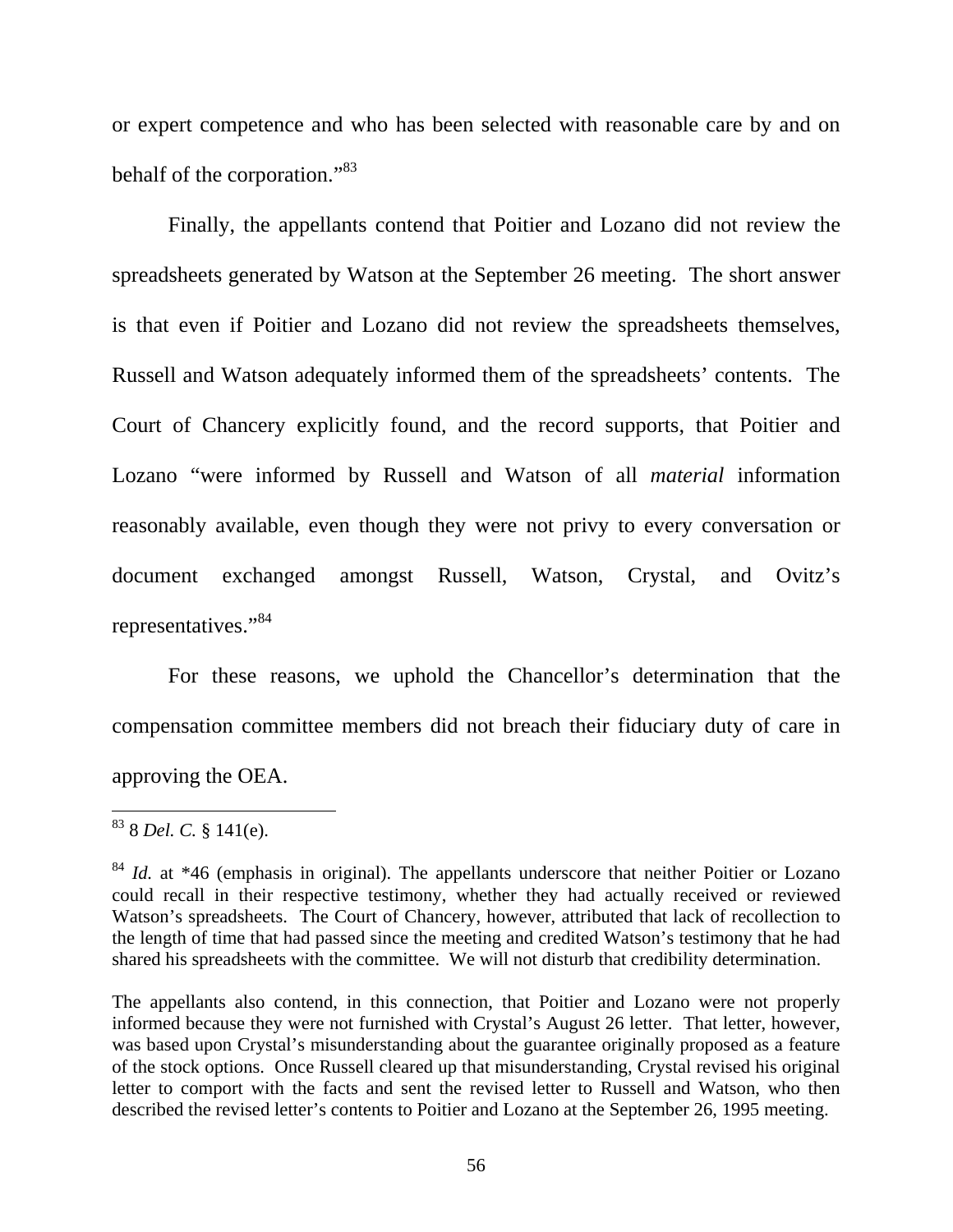## (e) HOLDING THAT THE REMAINING DISNEY DIRECTORS DID NOT FAIL TO EXERCISE DUE CARE IN APPROVING THE HIRING OF OVITZ AS THE PRESIDENT OF DISNEY

 The appellants' final claim in this category is that the Court of Chancery erroneously held that the remaining members of the old Disney board<sup>85</sup> had not breached their duty of care in electing Ovitz as President of Disney. This claim lacks merit, because the arguments appellants advance in this context relate to a different subject—the approval of the OEA, which was the responsibility delegated to the compensation committee, not the full board.

 The appellants argue that the Disney directors breached their duty of care by failing to inform themselves of all material information reasonably available with respect to Ovitz's employment agreement. We need not dwell on the specifics of this argument, because in substance they repeat the gross negligence claims previously leveled at the compensation committee—claims that were rejected by

<sup>&</sup>lt;sup>85</sup> The remaining old board members were Bollenbach, Litvack, Roy Disney, Nunis, Stern, Walker, O'Donovan, Murphy, Gold, Bowers, Wilson and Mitchell.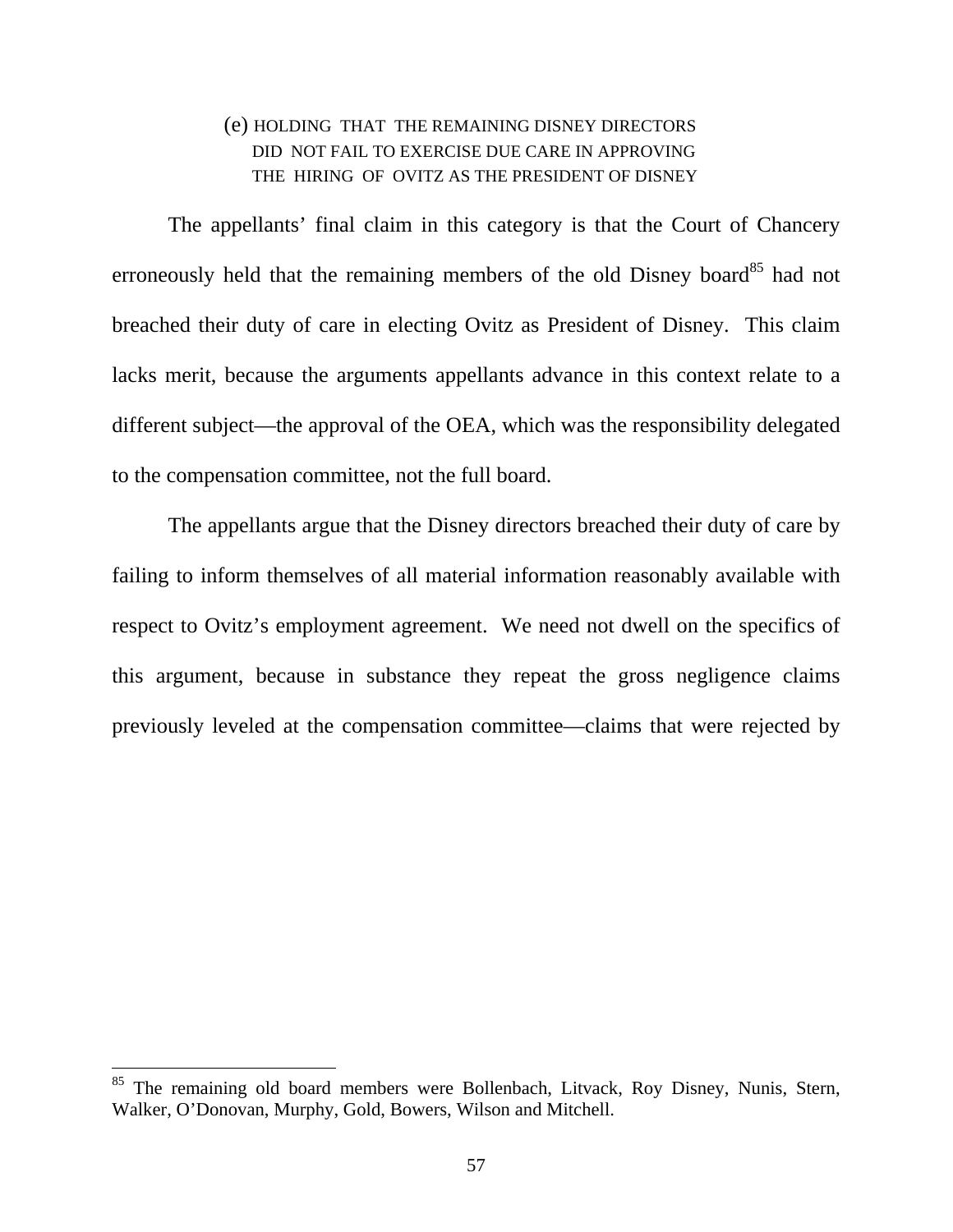the Chancellor and now also by this Court.<sup>86</sup> The only properly reviewable action of the entire board was its decision to elect Ovitz as Disney's President. In that context the sole issue, as the Chancellor properly held, is "whether [the remaining members of the old board] properly exercised their business judgment and acted in accordance with their fiduciary duties when they elected Ovitz to the Company's presidency."87 The Chancellor determined that in electing Ovitz, the directors were informed of all information reasonably available and, thus, were not grossly negligent. We agree.

 The Chancellor found and the record shows the following: well in advance of the September 26, 1995 board meeting the directors were fully aware that the Company needed—especially in light of Wells' death and Eisner's medical problems—to hire a "number two" executive and potential successor to Eisner. There had been many discussions about that need and about potential candidates who could fill that role even before Eisner decided to try to recruit Ovitz. Before the September 26 board meeting Eisner had individually discussed with each director the possibility of hiring Ovitz, and Ovitz's background and qualifications.

 $86$  Specifically, the appellants contend that the entire board: (1) did not review or discuss a spreadsheet showing the possible payouts to Ovitz in the event of an NFT; (2) were not given any written materials to review; (3) did not have any report, written or given in person, by a compensation expert; (4) had no idea that the OEA was then the richest pay package ever offered to a corporate officer; and (5) did not discuss the gross negligence or malfeasance standards that would control Ovitz's receipt of an NFT payout.

 $87$  Post-trial Op. at  $*47$ .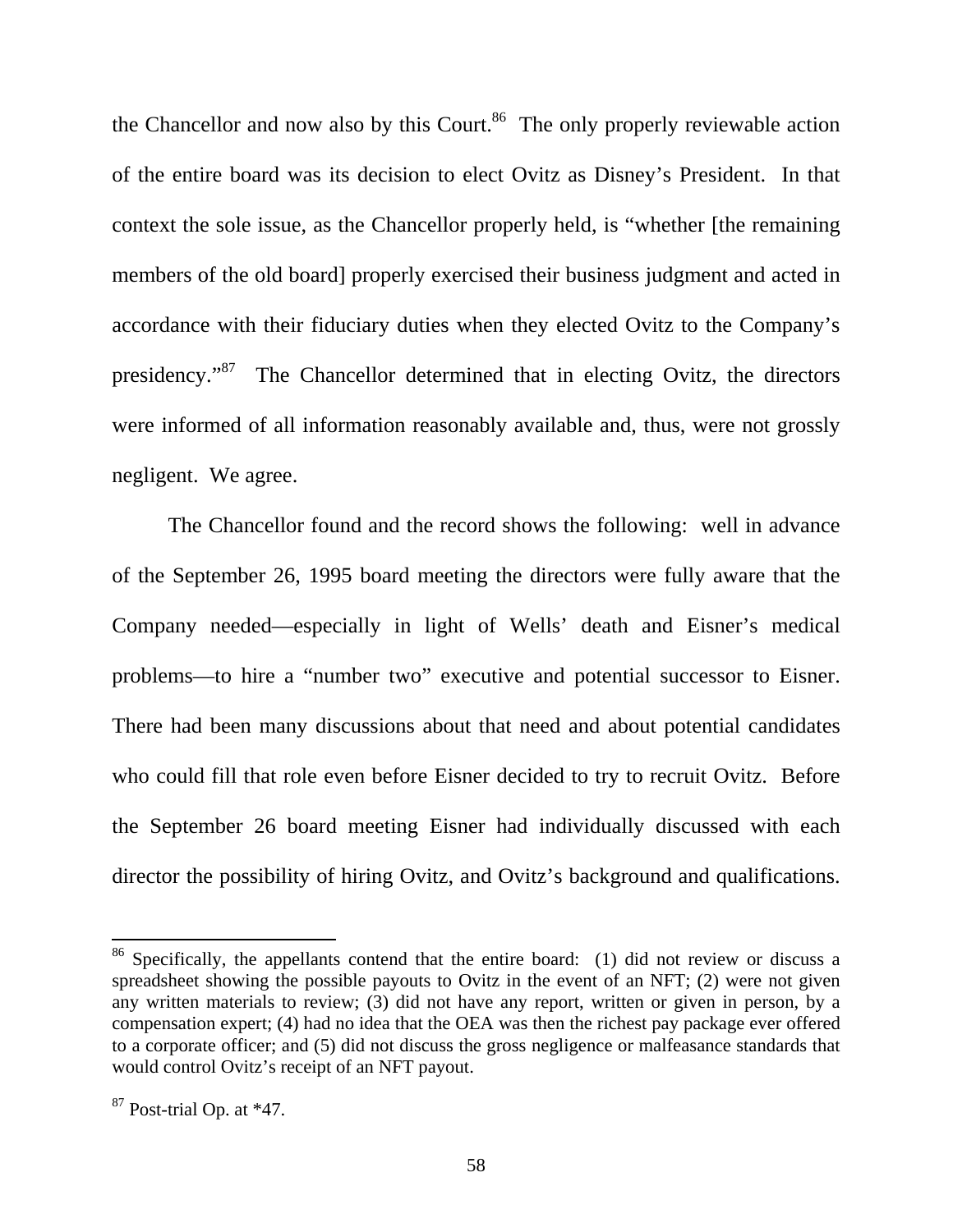The directors thus knew of Ovitz's skills, reputation and experience, all of which they believed would be highly valuable to the Company. The directors also knew that to accept a position at Disney, Ovitz would have to walk away from a very successful business—a reality that would lead a reasonable person to believe that Ovitz would likely succeed in similar pursuits elsewhere in the industry. The directors also knew of the public's highly positive reaction to the Ovitz announcement, and that Eisner and senior management had supported the Ovitz hiring.<sup>88</sup> Indeed, Eisner, who had long desired to bring Ovitz within the Disney fold, consistently vouched for Ovitz's qualifications and told the directors that he could work well with Ovitz.

 The board was also informed of the key terms of the OEA (including Ovitz's salary, bonus and options). Russell reported this information to them at the September 26, 1995 executive session, which was attended by Eisner and all nonexecutive directors. Russell also reported on the compensation committee meeting that had immediately preceded the executive session. And, both Russell and Watson responded to questions from the board. Relying upon the compensation

<sup>&</sup>lt;sup>88</sup> The directors were informed of the reporting structure to which Ovitz had agreed. That reporting structure resolved Litvack's and Bollenbach's initial personal reaction to being told that Ovitz would be coming to Disney.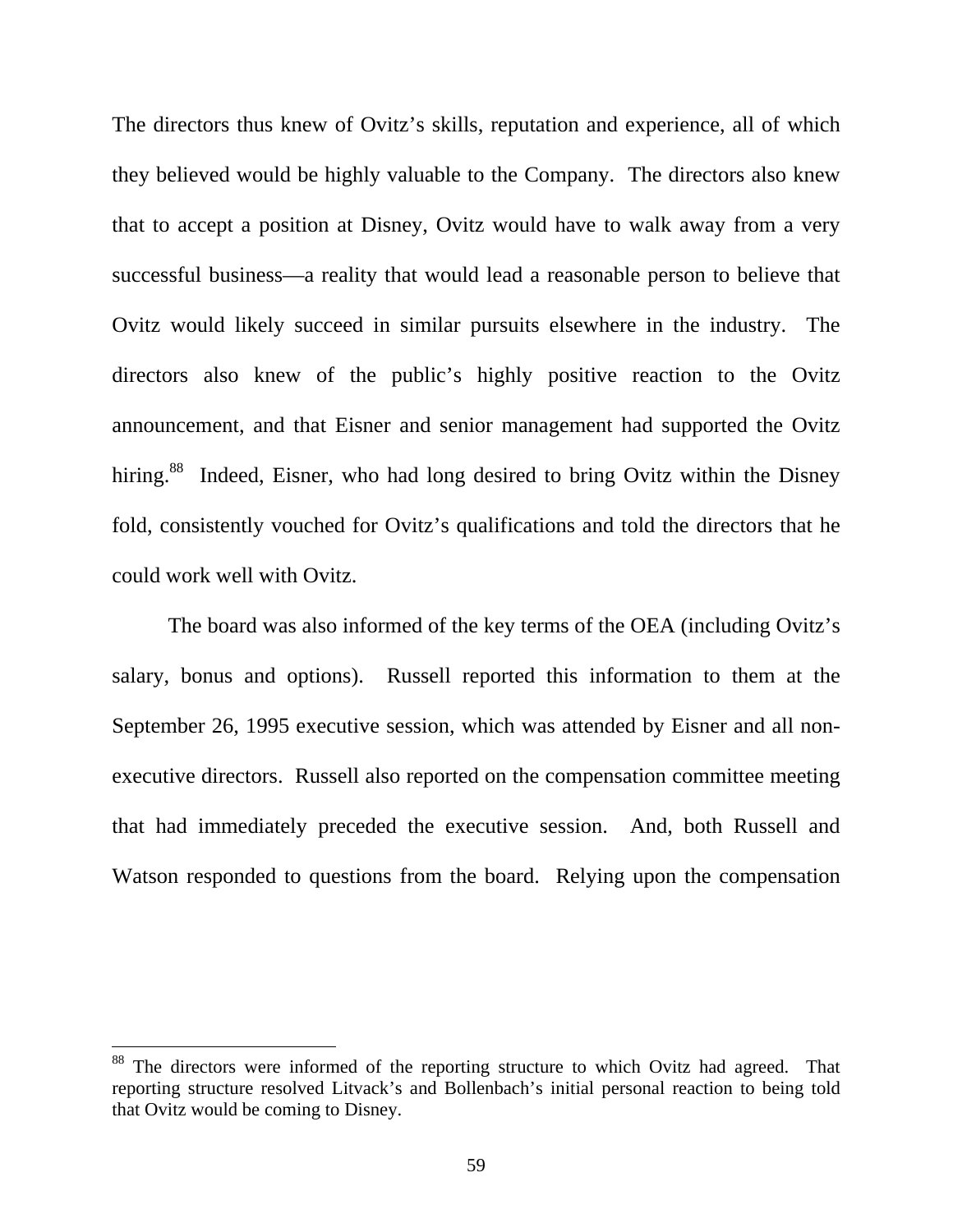committee's approval of the  $OEA^{89}$  and the other information furnished to them, the Disney directors, after further deliberating, unanimously elected Ovitz as President.

 Based upon this record, we uphold the Chancellor's conclusion that, when electing Ovitz to the Disney presidency the remaining Disney directors were fully informed of all material facts, and that the appellants failed to establish any lack of due care on the directors' part.

## 2. *The Good Faith Determinations*

 $\overline{a}$ 

The Court of Chancery held that the business judgment rule presumptions protected the decisions of the compensation committee and the remaining Disney directors, not only because they had acted with due care but also because they had not acted in bad faith. That latter ruling, the appellants claim, was reversible error because the Chancellor formulated and then applied an incorrect definition of bad faith.

In its Opinion the Court of Chancery defined bad faith as follows:

Upon long and careful consideration, I am of the opinion that the concept of *intentional dereliction of duty,* a *conscious disregard for one's responsibilities,* is an appropriate (although not the only) standard for determining whether fiduciaries have acted in good faith. Deliberate indifference and inaction *in the face of a duty to act* is, in

<sup>&</sup>lt;sup>89</sup> Contrary to the appellants' assertion (made with no citation of authority), the remaining board members were entitled to rely upon the compensation committee's approval of the OEA, and upon Russell's report of the discussions that occurred at the compensation committee meeting, when considering whether to elect Ovitz as President of Disney. 8 *Del. C.* § 141(e).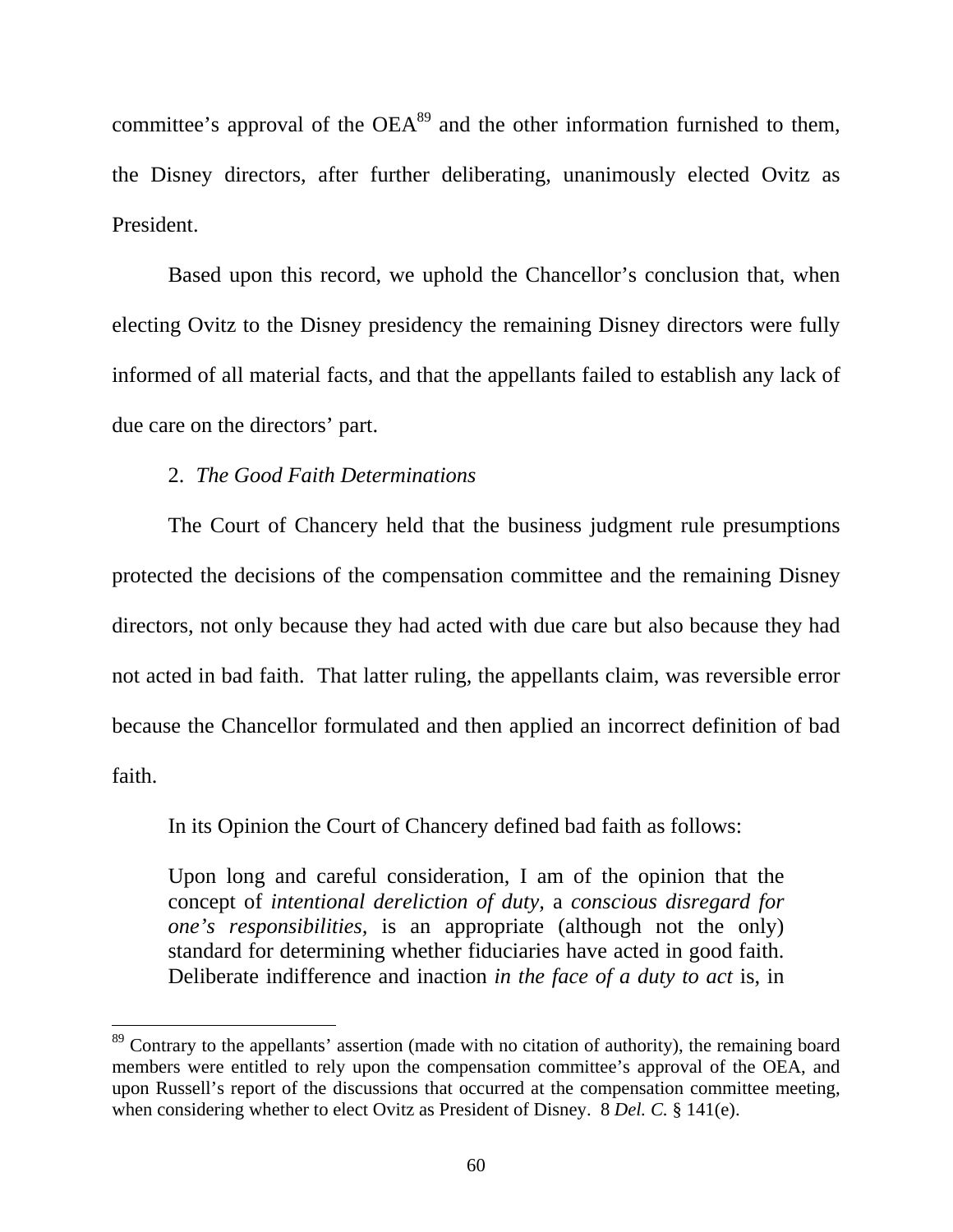my mind, conduct that is clearly disloyal to the corporation. It is the epitome of faithless conduct.<sup>90</sup>

The appellants contend that definition is erroneous for two reasons. First they claim that the trial court had adopted a different definition in its 2003 decision denying the motion to dismiss the complaint, and the Court's post-trial (2005) definition materially altered the 2003 definition to appellants' prejudice. Their argument runs as follows: under the Chancellor's 2003 definition of bad faith, the directors must have "*consciously and intentionally disregarded their responsibilities*, adopting a 'we don't care about the risks' attitude concerning a material corporate decision."<sup>91</sup> Under the 2003 formulation, appellants say, "directors violate their duty of good faith if they are making material decisions without adequate information and without adequate deliberation[,]"<sup>92</sup> but under the 2005 post-trial definition, bad faith requires proof of a subjective bad motive or intent. This definitional change, it is claimed, was procedurally prejudicial because appellants relied on the 2003 definition in presenting their evidence of bad faith at the trial. Without any intervening change in the law, the Court of Chancery could not unilaterally alter its definition and then hold the appellants to a higher, more stringent standard.

 $90$  Post-trial Op. at  $*36$  (italics in original, footnotes omitted).

<sup>91</sup> *In re Walt Disney Co. Derivative Litig.*, 825 A.2d 275, 289 (Del. Ch. 2003) (italics in original).

<sup>92</sup> Appellants' Opening Br. at 23.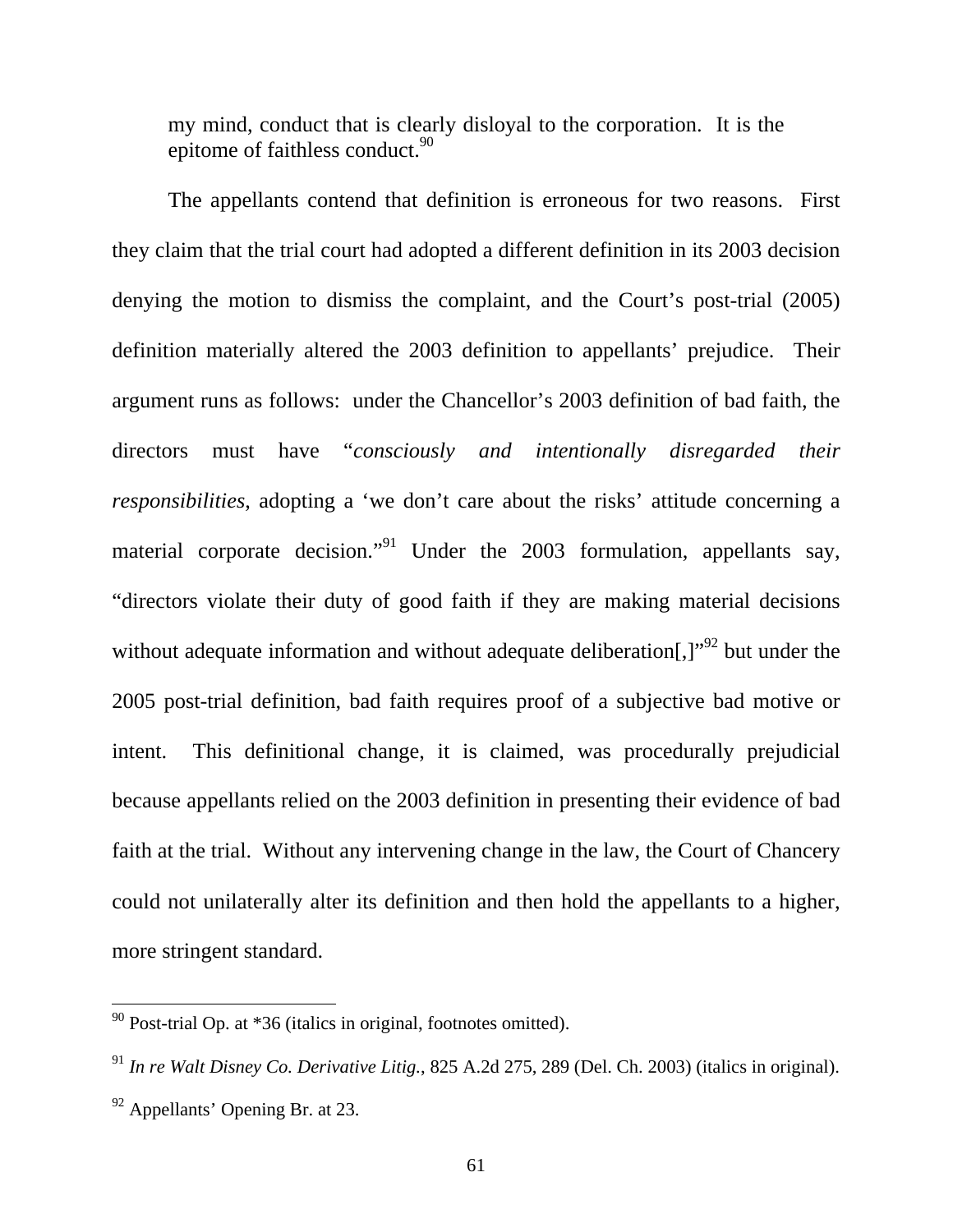Second, the appellants claim that the Chancellor's post-trial definition of bad faith is erroneous substantively. They argue that the 2003 formulation was (and is) the correct definition, because it is "logically tied to board decision-making under the duty of care."<sup>93</sup> The post-trial formulation, on the other hand, "wrongly incorporated substantive elements regarding the rationality of the decisions under review rather than being constrained, as in a due care analysis, to strictly procedural criteria."<sup>94</sup> We conclude that both arguments must fail.<sup>95</sup>

 The appellants' first argument—that there is a real, significant difference between the Chancellor's pre-trial and post-trial definitions of bad faith—is plainly wrong. We perceive no substantive difference between the Court of Chancery's 2003 definition of bad faith—a "conscious[] and intentional[] disregard[] [of] responsibilities, adopting a 'we don't care about the risks' attitude…"—and its 2005 post-trial definition—an "intentional dereliction of duty, a conscious disregard for one's responsibilities." Both formulations express the same concept, although in slightly different language.

<sup>93</sup> *Id.* 

<sup>94</sup> *Id.* at 4.

<sup>&</sup>lt;sup>95</sup> The appellants also assert that the Chancellor erred by imposing upon them the burden of proving that the Disney directors acted in bad faith. That argument fails because our decisions clearly hold that for purposes of rebutting the business judgment presumptions, the plaintiffs have the burden of proving bad faith. *Emerald Partners*, 787 A.2d at 91; *Brehm,* 746 A.2d at 264.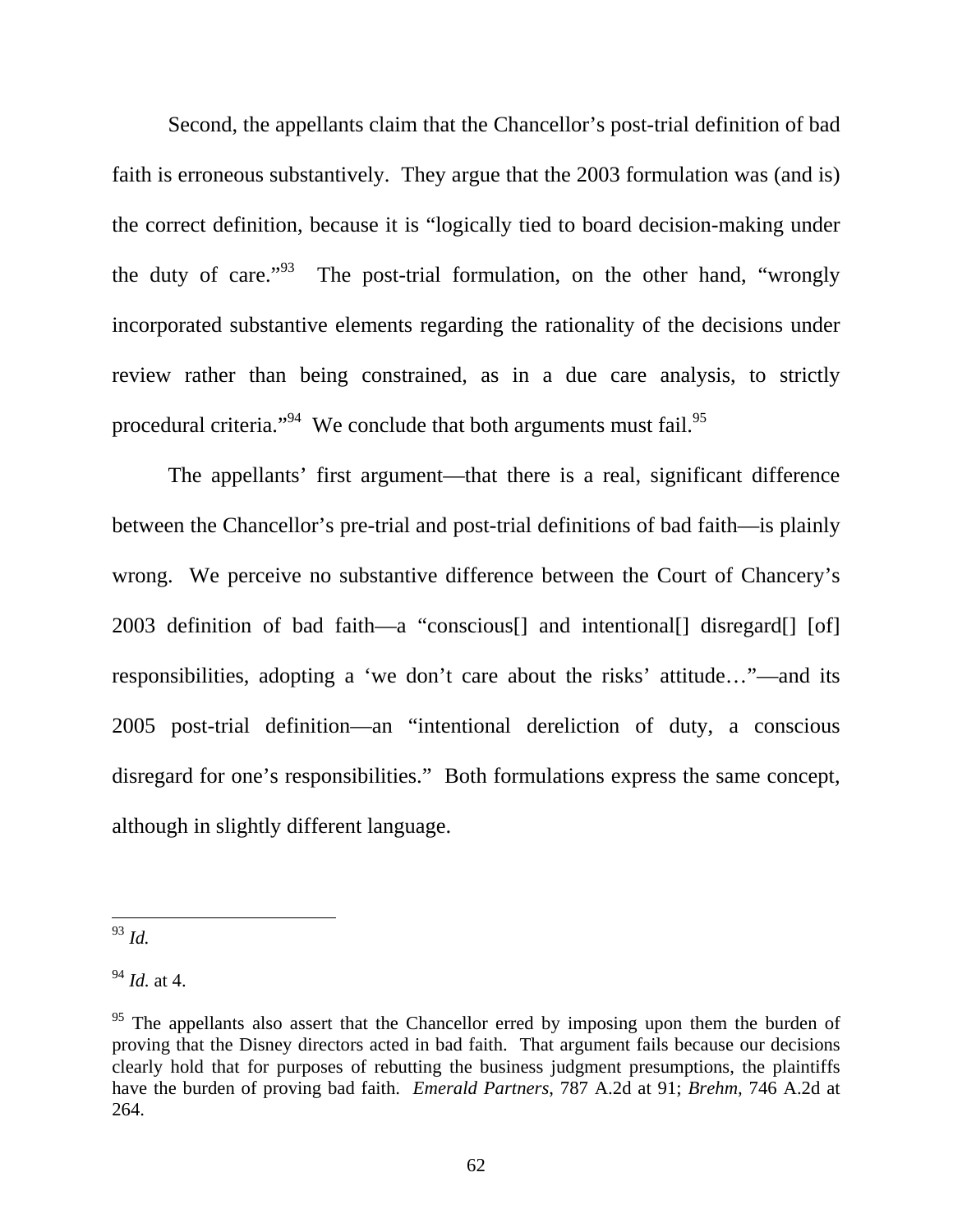The most telling evidence that there is no substantive difference between the two formulations is that the appellants are forced to contrive a difference. Appellants assert that under the 2003 formulation, "directors violate their duty of good faith if they are making material decisions without adequate information and without adequate deliberation."<sup>96</sup> For that *ipse dixit* they cite no legal authority.<sup>97</sup> That comes as no surprise because their verbal effort to collapse the duty to act in good faith into the duty to act with due care, is not unlike putting a rabbit into the proverbial hat and then blaming the trial judge for making the insertion.

The appellants essentially concede that their proof of bad faith is insufficient to satisfy the standard articulated by the Court of Chancery. That is why they ask this Court to treat a failure to exercise due care as a failure to act in good faith. Unfortunately for appellants, that "rule," even if it were accepted, would not help their case. If we were to conflate these two duties and declare that a breach of the duty to be properly informed violates the duty to act in good faith, the outcome would be no different, because, as the Chancellor and we now have held, the appellants failed to establish any breach of the duty of care. To say it differently,

<sup>&</sup>lt;sup>96</sup> Appellants' Opening Br. at 23.

 $97$  The appellants cite only the Chancellor's 2003 pre-trial Opinion (825 A.2d at 289). But nowhere on the cited page does the Court suggest, let alone rule, that making material decisions without adequate information and without adequate deliberation, without more, constitutes bad faith. To the contrary, immediately after identifying the good faith standard, the Court states that "[k]nowing or deliberate indifference by a director to his or her duty to act faithfully and with appropriate care is conduct that, in my opinion, that may not have been taken honestly and in good faith to advance the best interests of the company." *Id.*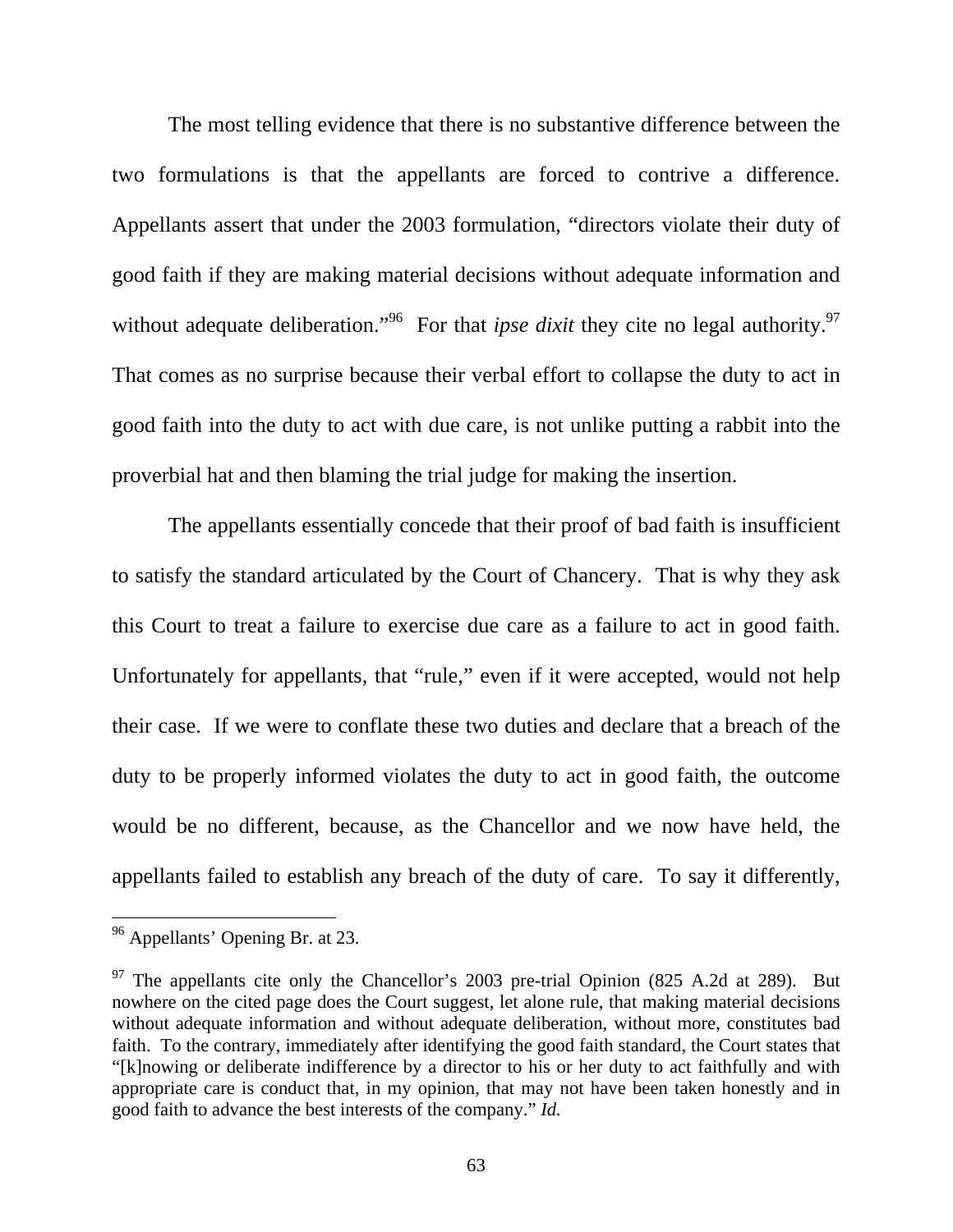even if the Chancellor's definition of bad faith were erroneous, the error would not be reversible because the appellants cannot satisfy the very test they urge us to adopt.

For that reason, our analysis of the appellants' bad faith claim could end at this point. In other circumstances it would. This case, however, is one in which the duty to act in good faith has played a prominent role, yet to date is not a welldeveloped area of our corporate fiduciary law.<sup>98</sup> Although the good faith concept has recently been the subject of considerable scholarly writing,<sup>99</sup> which includes

<sup>&</sup>lt;sup>98</sup> The Chancellor observed, after surveying the sparse case law on the subject, that both the meaning and the contours of the duty to act in good faith were "[s]hrouded in the fog of…hazy jurisprudence." Post-Trial Op. at \*35.

<sup>99</sup> *See, e.g*., Hillary A. Sale, *Delaware's Good Faith*, 89 CORNELL L. REV. 456 (2004); Matthew R. Berry, *Does Delaware's Section 102(b)(7) Protect Reckless Directors From Personal Liability? Only if Delaware Courts Act in Good Faith*, 79 WASH. L. REV. 1125 (2004); John L. Reed and Matt Neiderman, *Good Faith and the Ability of Directors to Assert § 102(b)(7) of the Delaware Corporation Law as a Defense to Claims Alleging Abdication, Lack of Oversight, and Similar Breaches of Fiduciary Duty*, 29 DEL. J. CORP. L. 111 (2004); David Rosenberg, *Making Sense of Good Faith in Delaware Corporate Fiduciary Law: A Contractarian Approach*, 29 DEL. J. CORP. L. 491 (2004); Sean J. Griffith, *Good Faith Business Judgment: A Theory of Rhetoric in Corporate Law Jurisprudence*, 55 DUKE L. J. 1 (2005) ("Griffith"); Melvin A. Eisenberg, *The Duty of Good Faith in Corporate Law*, 31 DEL. J. CORP. L. 1 (2005); Filippo Rossi, *Making Sense of the Delaware Supreme Court's Triad of Fiduciary Duties* (June 22, 2005), *available at* http://ssrn.com/abstract=755784; Christopher M. Bruner, *"Good Faith," State of Mind, and the Outer Boundaries of Director Liability in Corporate Law* (Boston Univ. Sch. of Law Working Paper No. 05-19), *available at* http://ssrn.com/abstract=832944; Sean J. Griffith & Myron T. Steele, *On Corporate Law Federalism Threatening the Thaumatrope,* 61 BUS. LAW. 1 (2005)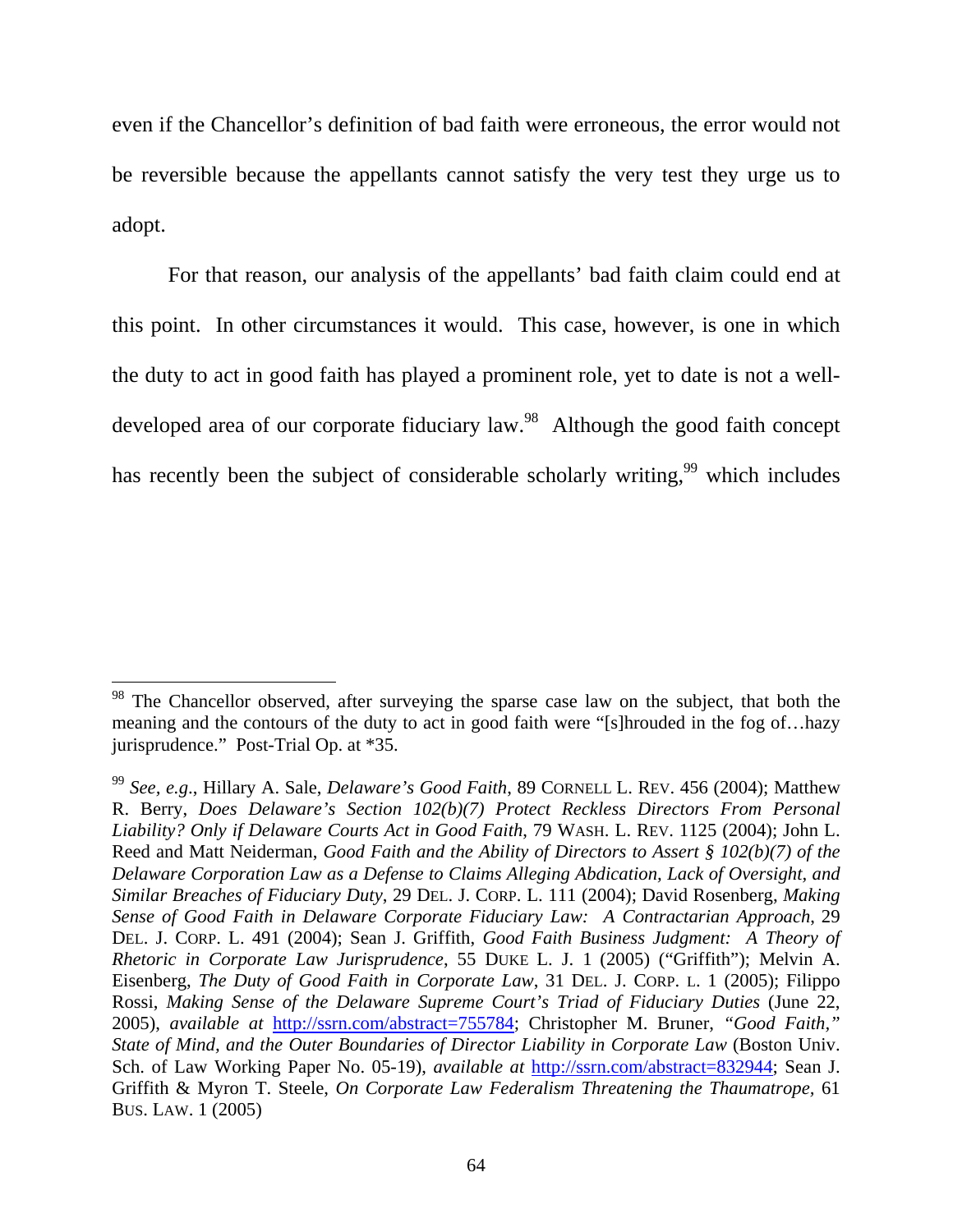articles focused on this specific case, $100$  the duty to act in good faith is, up to this point relatively uncharted. Because of the increased recognition of the importance of good faith, some conceptual guidance to the corporate community may be helpful. For that reason we proceed to address the merits of the appellants' second argument.

The precise question is whether the Chancellor's articulated standard for bad faith corporate fiduciary conduct—intentional dereliction of duty, a conscious disregard for one's responsibilities—is legally correct. In approaching that question, we note that the Chancellor characterized that definition as "*an* appropriate *(although not the only)* standard for determining whether fiduciaries have acted in good faith."<sup>101</sup> That observation is accurate and helpful, because as a matter of simple logic, at least three different categories of fiduciary behavior are candidates for the "bad faith" pejorative label.

The first category involves so-called "subjective bad faith," that is, fiduciary conduct motivated by an actual intent to do harm. That such conduct constitutes classic, quintessential bad faith is a proposition so well accepted in the liturgy of

<sup>100</sup> *See, e.g*., Robert Baker, *In Re Walt Disney: What It Means To The Definition Of Good Faith, Exculpatory Clauses, and the Nature of Executive Compensation*, 4 FLA. ST. U. BUS. REV. 261 (2004-2005); Tara L. Dunn, *The Developing Theory of Good Faith In Director Conduct: Are Delaware Courts Ready To Force Corporate Directors To Go Out-Of-Pocket After Disney IV?*, 83 DENV. U. L. REV. 531 (2005).

 $101$  Post-Trial Op. at  $*36$  (italics added, italics in original omitted).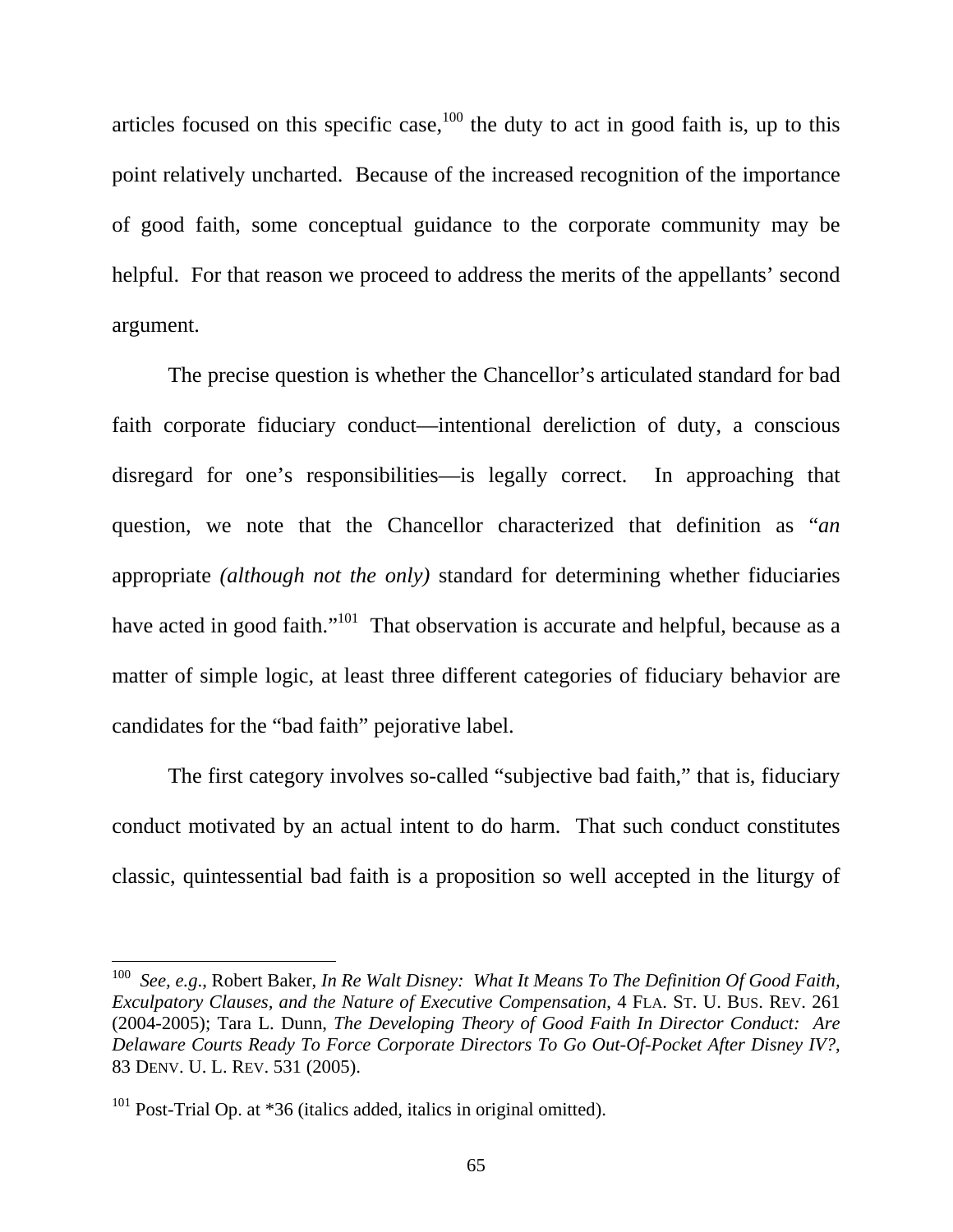fiduciary law that it borders on axiomatic.<sup>102</sup> We need not dwell further on this category, because no such conduct is claimed to have occurred, or did occur, in this case.

The second category of conduct, which is at the opposite end of the spectrum, involves lack of due care—that is, fiduciary action taken solely by reason of gross negligence and without any malevolent intent. In this case, appellants assert claims of gross negligence to establish breaches not only of director due care but also of the directors' duty to act in good faith. Although the Chancellor found, and we agree, that the appellants failed to establish gross negligence, to afford guidance we address the issue of whether gross negligence (including a failure to inform one's self of available material facts), without more, can also constitute bad faith. The answer is clearly no.

 From a broad philosophical standpoint, that question is more complex than would appear, if only because (as the Chancellor and others have observed) "issues of good faith are (to a certain degree) inseparably and necessarily intertwined with

<sup>&</sup>lt;sup>102</sup> The Chancellor so recognized. *Id.* at \*35 ("[A]n action taken with the intent to harm the corporation is a disloyal act in bad faith."). *See McGowan v. Ferro*, 859 A.2d 1012, 1036 (Del. Ch. 2004) ("Bad faith is 'not simply bad judgment or negligence,' but rather 'implies the conscious doing of a wrong because of dishonest purpose or moral obliquity…it contemplates a state of mind affirmatively operating with furtive design or ill will.'") (quoting *Desert Equities, Inc. v. Morgan Stanley Leveraged Equity Fund, II, L.P.*, 624 A.2d 1119, 1208, n. 16 (Del. 1993)).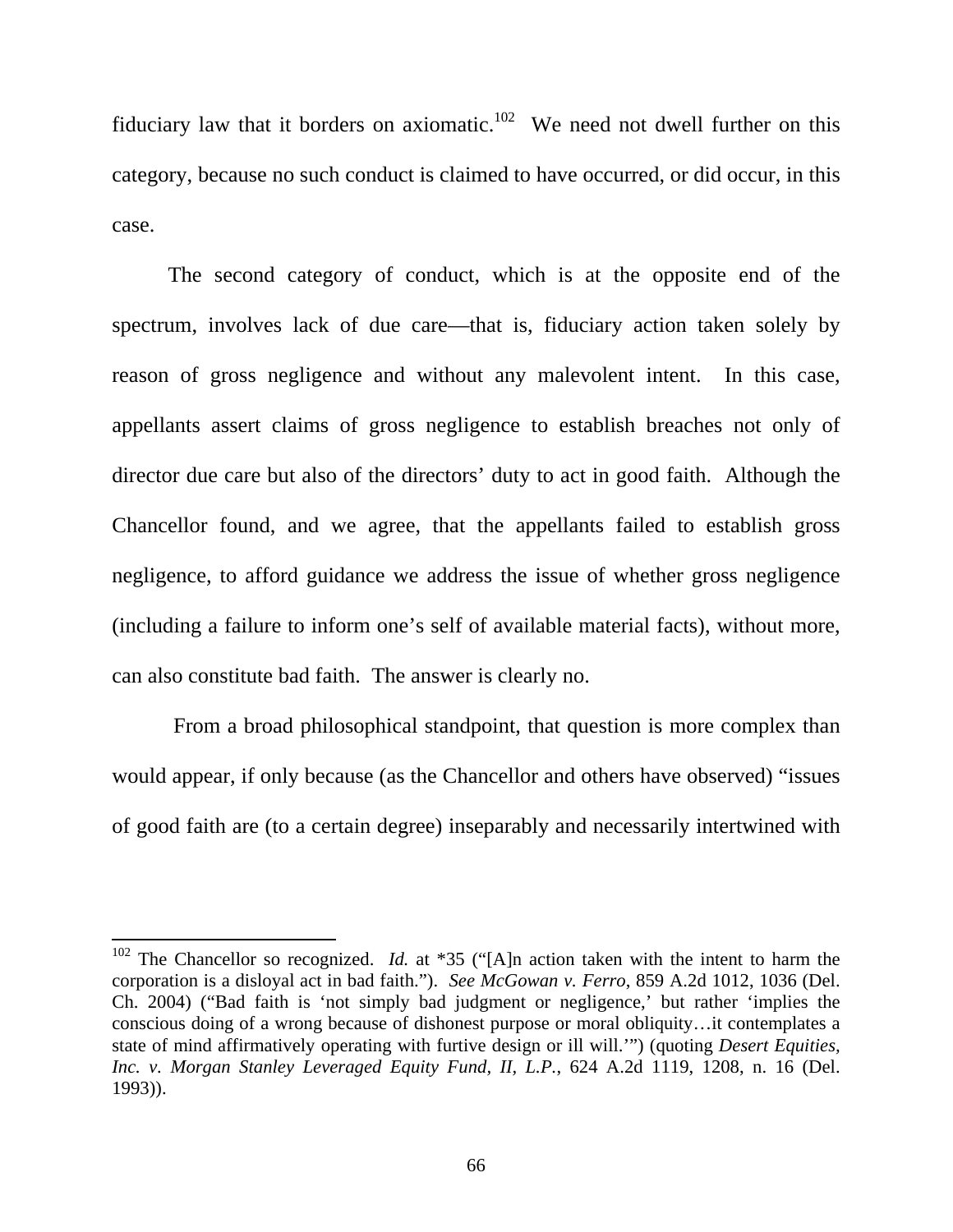the duties of care and loyalty...."<sup>103</sup> But, in the pragmatic, conduct-regulating legal realm which calls for more precise conceptual line drawing, the answer is that grossly negligent conduct, without more, does not and cannot constitute a breach of the fiduciary duty to act in good faith. The conduct that is the subject of due care may overlap with the conduct that comes within the rubric of good faith in a psychological sense, $104$  but from a legal standpoint those duties are and must remain quite distinct. Both our legislative history and our common law jurisprudence distinguish sharply between the duties to exercise due care and to act in good faith, and highly significant consequences flow from that distinction.

The Delaware General Assembly has addressed the distinction between bad faith and a failure to exercise due care (*i.e.,* gross negligence) in two separate contexts. The first is Section 102(b)(7) of the DGCL, which authorizes Delaware corporations, by a provision in the certificate of incorporation, to exculpate their directors from monetary damage liability for a breach of the duty of care.<sup>105</sup> That exculpatory provision affords significant protection to directors of Delaware  $\overline{a}$ 

<sup>103</sup> Post-trial Op. at \*31 (citing Griffith, *supra* note 99, at 15).

 $104$  An example of such overlap might be the hypothetical case where a director, because of subjective hostility to the corporation on whose board he serves, fails to inform himself of, or to devote sufficient attention to, the matters on which he is making decisions as a fiduciary. In such a case, two states of mind coexist in the same person: subjective bad intent (which would lead to a finding of bad faith) and gross negligence (which would lead to a finding of a breach of the duty of care). Although the coexistence of both states of mind may make them indistinguishable from a psychological standpoint, the fiduciary duties that they cause the director to violate—care and good faith—are legally separate and distinct.

<sup>105 8</sup> *Del. C.* § 102 (b)(7).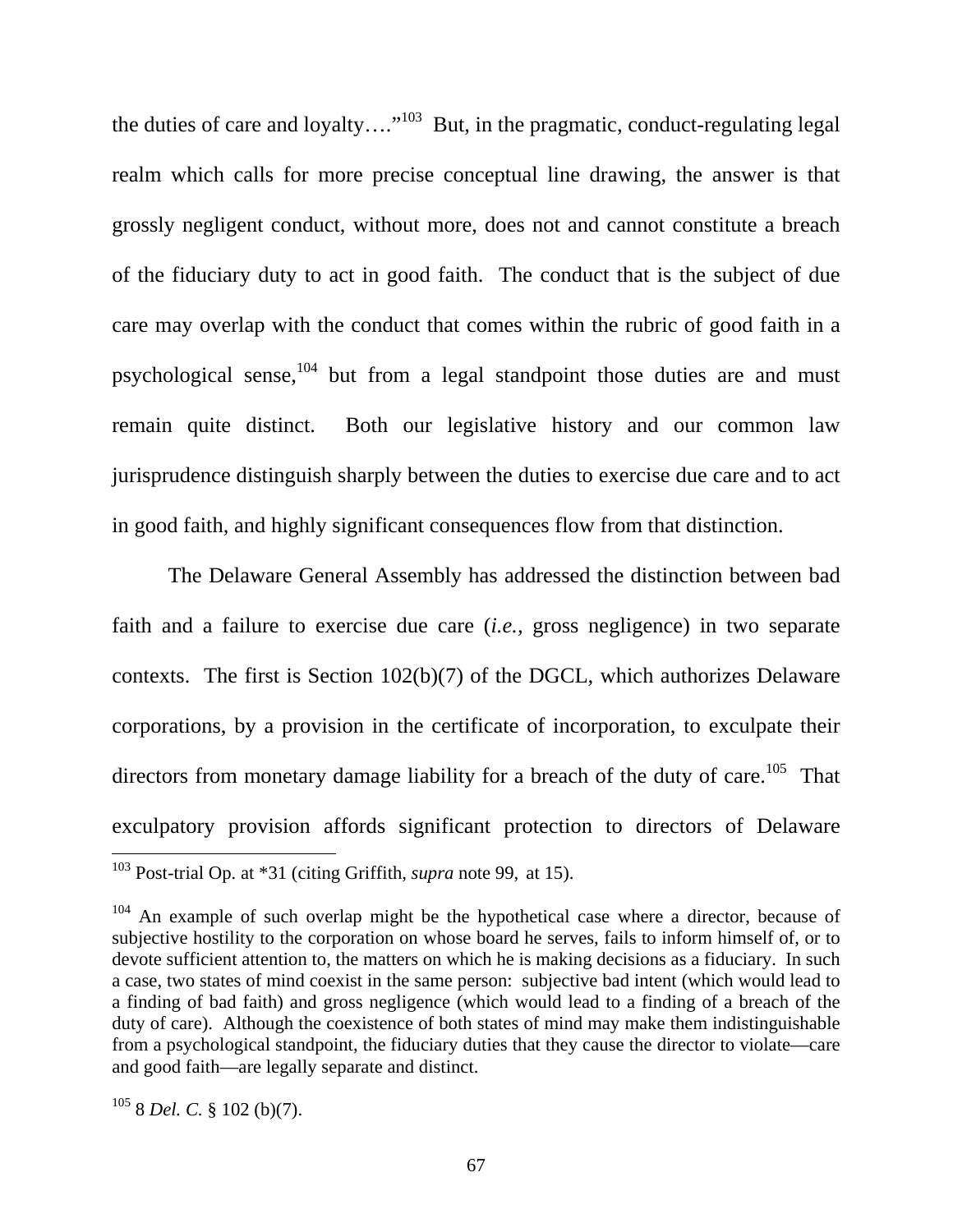corporations. The statute carves out several exceptions, however, including most relevantly, "for acts or omissions not in good faith…."106 Thus, a corporation can exculpate its directors from monetary liability for a breach of the duty of care, but not for conduct that is not in good faith. To adopt a definition of bad faith that would cause a violation of the duty of care automatically to become an act or omission "not in good faith," would eviscerate the protections accorded to directors by the General Assembly's adoption of Section 102(b)(7).

A second legislative recognition of the distinction between fiduciary conduct that is grossly negligent and conduct that is not in good faith, is Delaware's indemnification statute, found at 8 *Del. C.* § 145. To oversimplify, subsections (a) and (b) of that statute permit a corporation to indemnify (*inter alia*) any person who is or was a director, officer, employee or agent of the corporation against expenses (including attorneys' fees), judgments, fines and amounts paid in settlement of specified actions, suits or proceedings, where (among other things): (i) that person is, was, or is threatened to be made a party to that action, suit or proceeding, and (ii) that person "acted in good faith and in a manner the person reasonably believed to be in or not opposed to the best interests of the corporation…."<sup>107</sup> Thus, under Delaware statutory law a director or officer of a

<sup>106 8</sup> *Del. C.*§ 102 (b)(7)(ii).

 $107$  8 *Del. C.* §§ 145(a) & (b).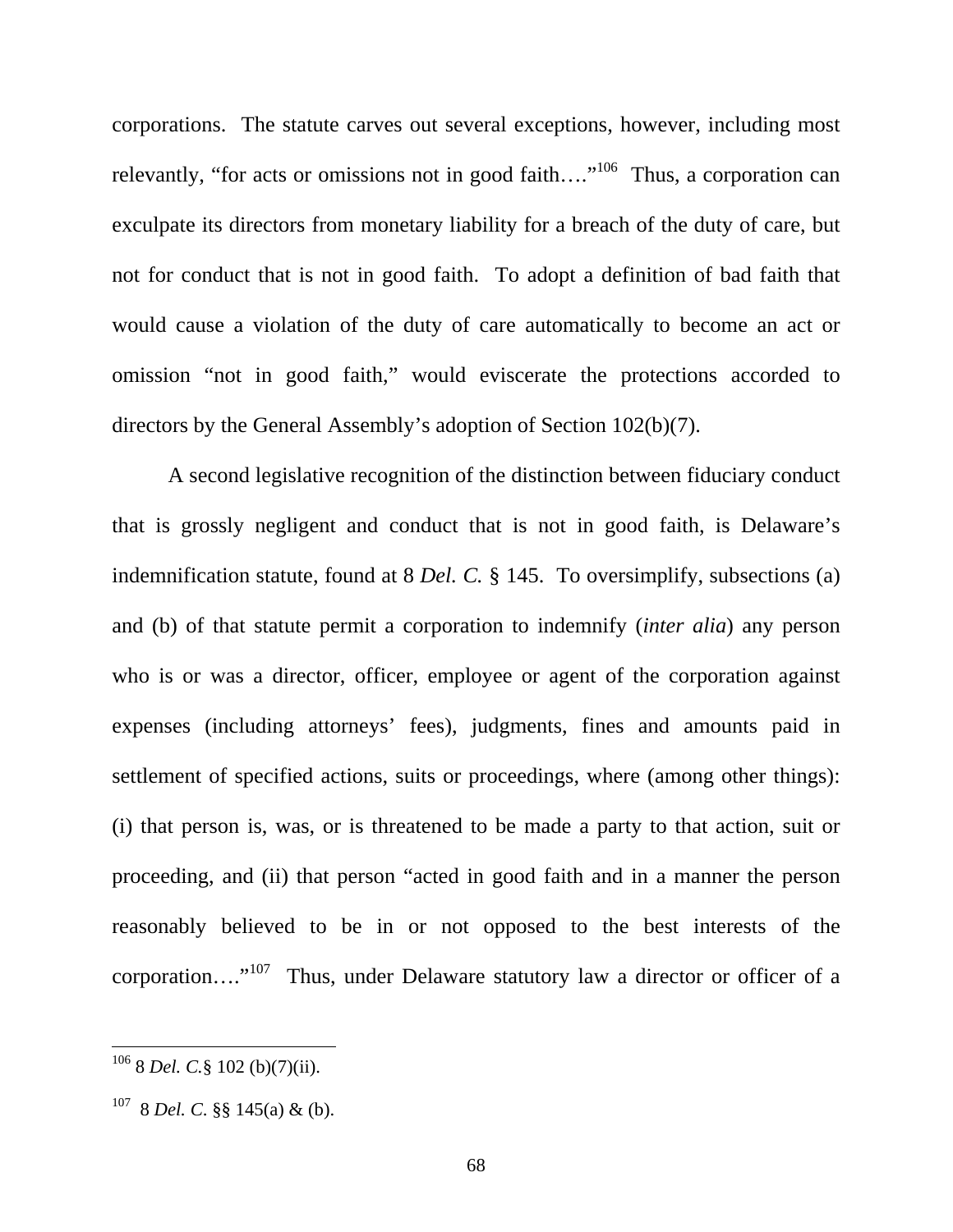corporation can be indemnified for liability (and litigation expenses) incurred by reason of a violation of the duty of care, but not for a violation of the duty to act in good faith.

Section 145, like Section 102(b)(7), evidences the intent of the Delaware General Assembly to afford significant protections to directors (and, in the case of Section 145, other fiduciaries) of Delaware corporations.<sup>108</sup> To adopt a definition that conflates the duty of care with the duty to act in good faith by making a violation of the former an automatic violation of the latter, would nullify those legislative protections and defeat the General Assembly's intent. There is no basis

<sup>108</sup> As we recently stated in *Stifel Financial Corp. v. Cochran*, 809 A.2d 555, 561 (Del. 2002):

The invariant policy of Delaware legislation on indemnification is to "promote the desirable end that corporate officials will resist what they consider unjustified suits and claims, secure in the knowledge that their reasonable expenses will be borne by the corporation they have served if they are vindicated" Folk, on Delaware General Corporation Law sec. 145 (2001). Beyond that, its larger purpose is "to encourage capable men to serve as corporate directors, secure in the knowledge that expenses incurred by them in upholding their honesty and integrity as directors will be borne by the directors they serve." *Id.*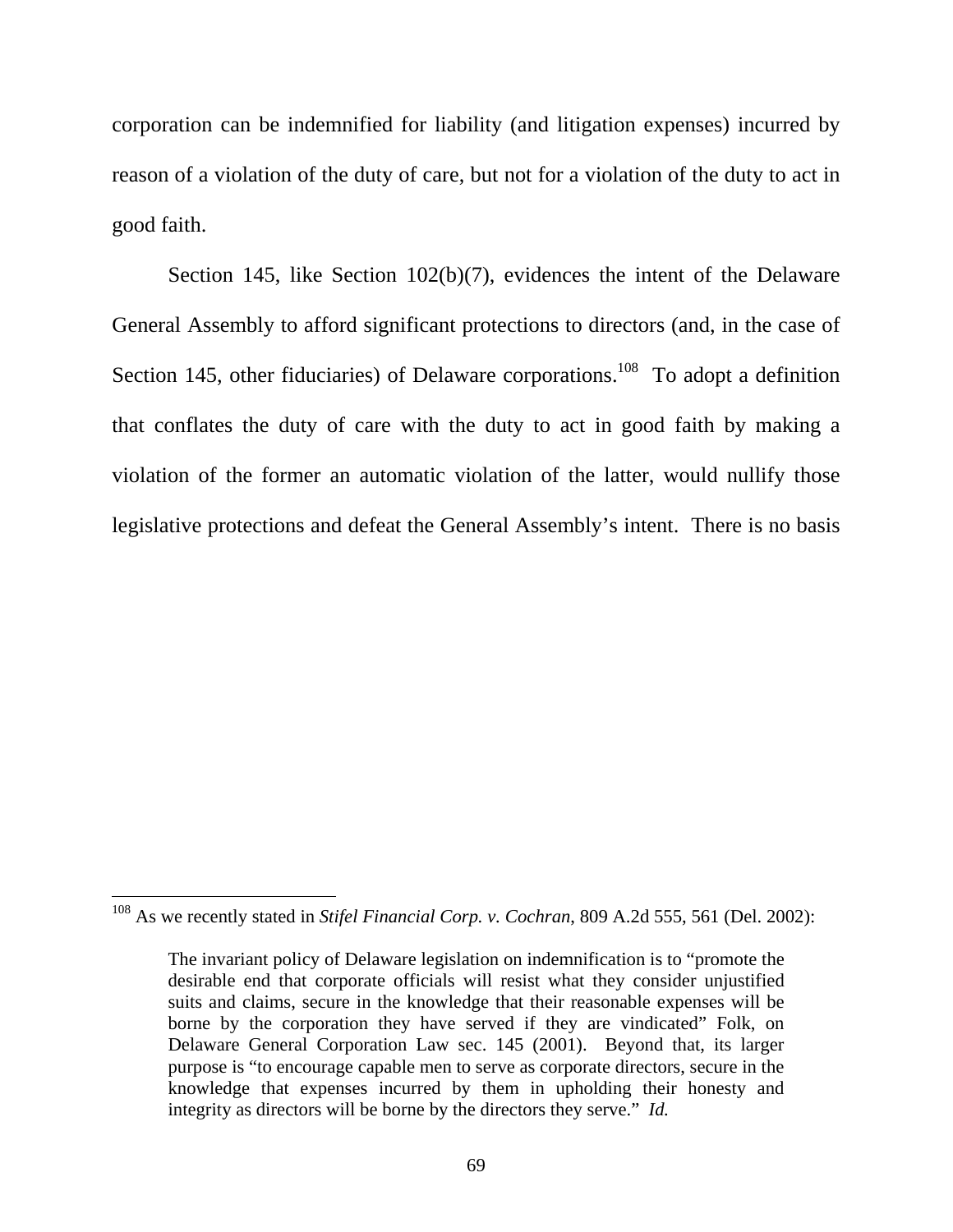in policy, precedent or common sense that would justify dismantling the distinction between gross negligence and bad faith.<sup>109</sup>

 That leaves the third category of fiduciary conduct, which falls in between the first two categories of (1) conduct motivated by subjective bad intent and (2) conduct resulting from gross negligence. This third category is what the Chancellor's definition of bad faith—intentional dereliction of duty, a conscious disregard for one's responsibilities—is intended to capture. The question is whether such misconduct is properly treated as a non-exculpable, nonindemnifiable violation of the fiduciary duty to act in good faith. In our view it must be, for at least two reasons.

 First, the universe of fiduciary misconduct is not limited to either disloyalty in the classic sense (*i.e.*, preferring the adverse self-interest of the fiduciary or of a related person to the interest of the corporation) or gross negligence. Cases have arisen where corporate directors have no conflicting self-interest in a decision, yet engage in misconduct that is more culpable than simple inattention or failure to be informed of all facts material to the decision. To protect the interests of the

 $109$  Basic to the common law of torts is the distinction between conduct that is negligent (or grossly negligent) and conduct that is intentional. And in the narrower area of corporation law, our jurisprudence has recognized the distinction between the fiduciary duties to act with due care, with loyalty, and in good faith, as well as the consequences that flow from that distinction. Recent Delaware case law precludes a recovery of rescissory (as distinguished from out-ofpocket) damages for a breach of the duty of care, but permits such a recovery for a breach of the duty of loyalty. *See Cinerama, Inc. v. Technicolor, Inc.*, 663 A.2d 1134, 1147-1150 (Del. Ch. 1994), *aff'd.*, 663 A.2d 1156 (Del. 1995).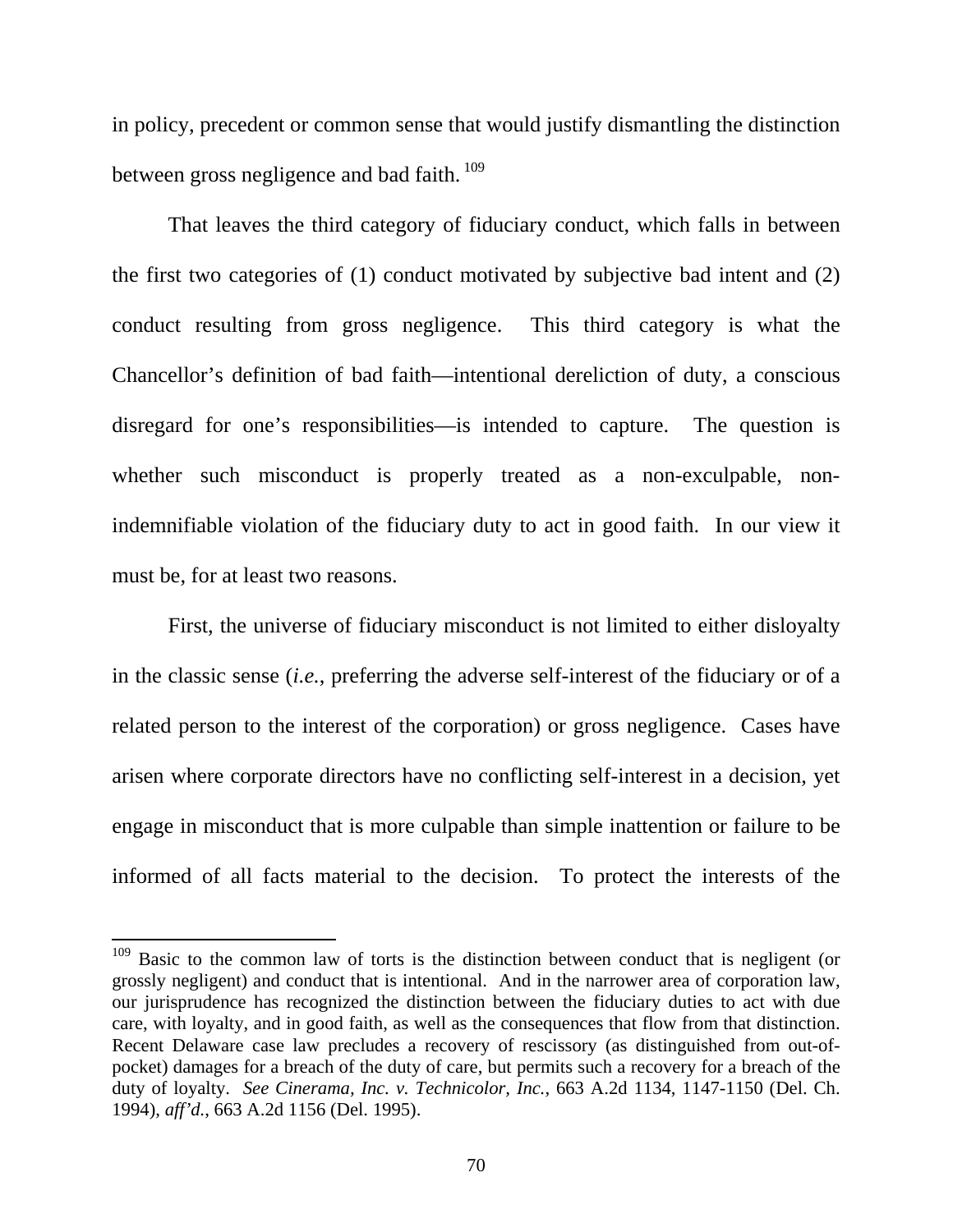corporation and its shareholders, fiduciary conduct of this kind, which does not involve disloyalty (as traditionally defined) but is qualitatively more culpable than gross negligence, should be proscribed. A vehicle is needed to address such violations doctrinally, and that doctrinal vehicle is the duty to act in good faith. The Chancellor implicitly so recognized in his Opinion, where he identified different examples of bad faith as follows:

The good faith required of a corporate fiduciary includes not simply the duties of care and loyalty, in the narrow sense that I have discussed them above, but all actions required by a true faithfulness and devotion to the interests of the corporation and its shareholders. A failure to act in good faith may be shown, for instance, where the fiduciary intentionally acts with a purpose other than that of advancing the best interests of the corporation, where the fiduciary acts with the intent to violate applicable positive law, or where the fiduciary intentionally fails to act in the face of a known duty to act, demonstrating a conscious disregard for his duties. There may be other examples of bad faith yet to be proven or alleged, but these three are the most salient. $110$ 

 $110$  Post-trial Op. at  $*36$  (footnotes omitted).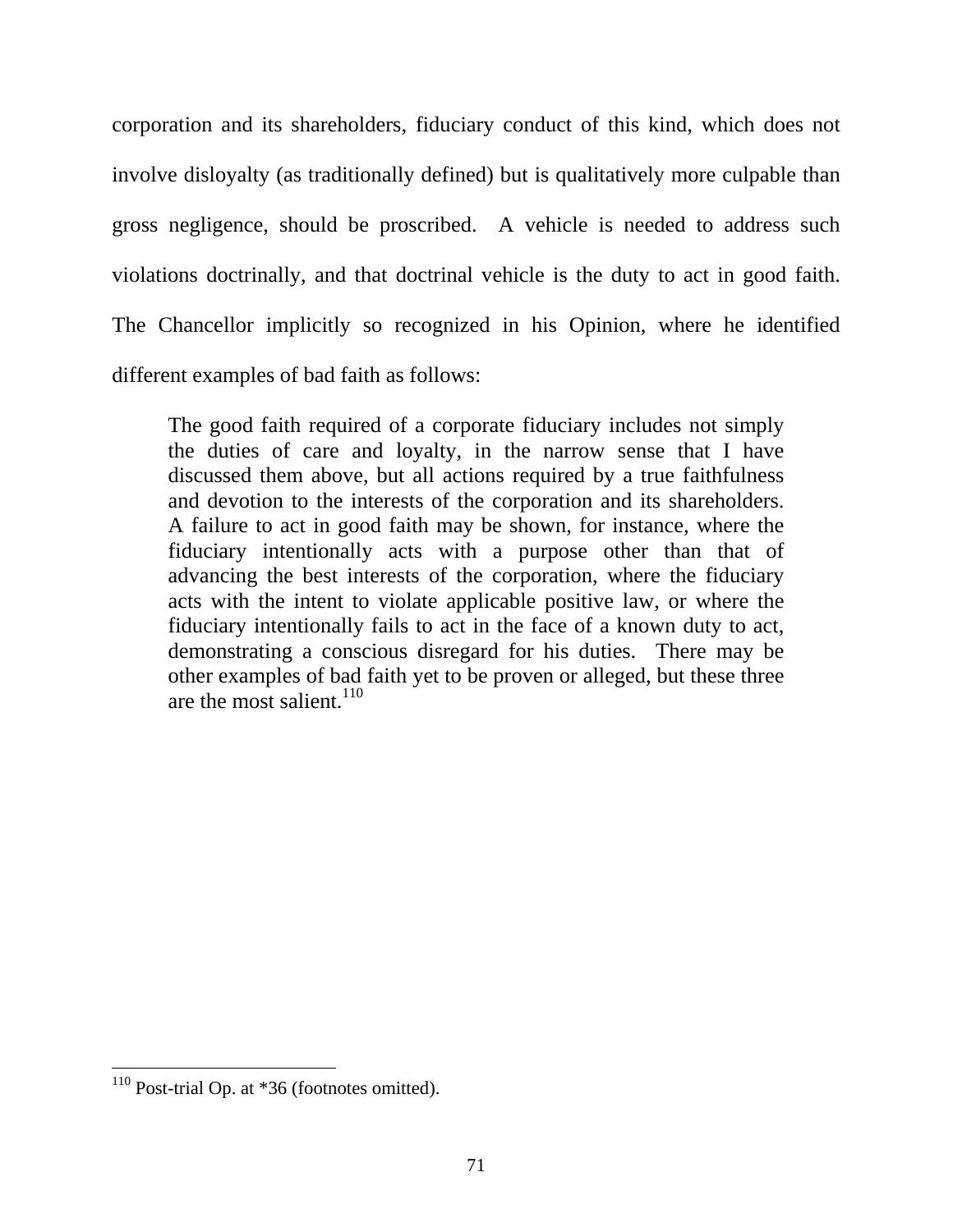Those articulated examples of bad faith are not new to our jurisprudence. Indeed, they echo pronouncements our courts have made throughout the decades. $111$ 

Second, the legislature has also recognized this intermediate category of fiduciary misconduct, which ranks between conduct involving subjective bad faith and gross negligence. Section  $102(b)(7)(ii)$  of the DGCL expressly denies money damage exculpation for "acts or omissions not in good faith or which involve intentional misconduct or a knowing violation of law." By its very terms that provision distinguishes between "intentional misconduct" and a "knowing violation of law" (both examples of subjective bad faith) on the one hand, and "acts…not in good faith," on the other. Because the statute exculpates directors only for conduct amounting to gross negligence, the statutory denial of exculpation for "acts…not in good faith" must encompass the intermediate category of misconduct captured by the Chancellor's definition of bad faith.

<sup>111</sup> *See, e.g.*, *Allaun v. Consol. Oil Co*., 147 A. 257, 261 (Del. Ch. 1929) (further judicial scrutiny is warranted if the transaction results from the directors' "reckless indifference to or a deliberate disregard of the interests of the whole body of stockholders"); *Gimbel v. Signal Cos., Inc.*, 316 A.2d 599, 604 (Del. Ch. 1974), *aff'd*, 316 A.2d 619 (Del. 1974) (injunction denied because, *inter alia*, there was "[n]othing in the record [that] would justify a finding…that the directors acted for any personal advantage or out of improper motive or intentional disregard of shareholder interests"); *In re Caremark Int'l Derivative Litig.*, 698 A.2d 959, 971 (Del. Ch. 1996) ("only a sustained or systematic failure of the board to exercise oversight—such as an utter failure to attempt to assure a reasonable information and reporting system exists—will establish the lack of good faith that is a necessary condition to liability."); *Nagy v. Bistricer*, 770 A.2d 43, 48, n.2 (Del. Ch. 2000) (observing that the utility of the duty of good faith "may rest in its constant reminder…that, regardless of his motive, a director who consciously disregards his duties to the corporation and its stockholders may suffer a personal judgment for monetary damages for any harm he causes," even if for a reason "other than personal pecuniary interest").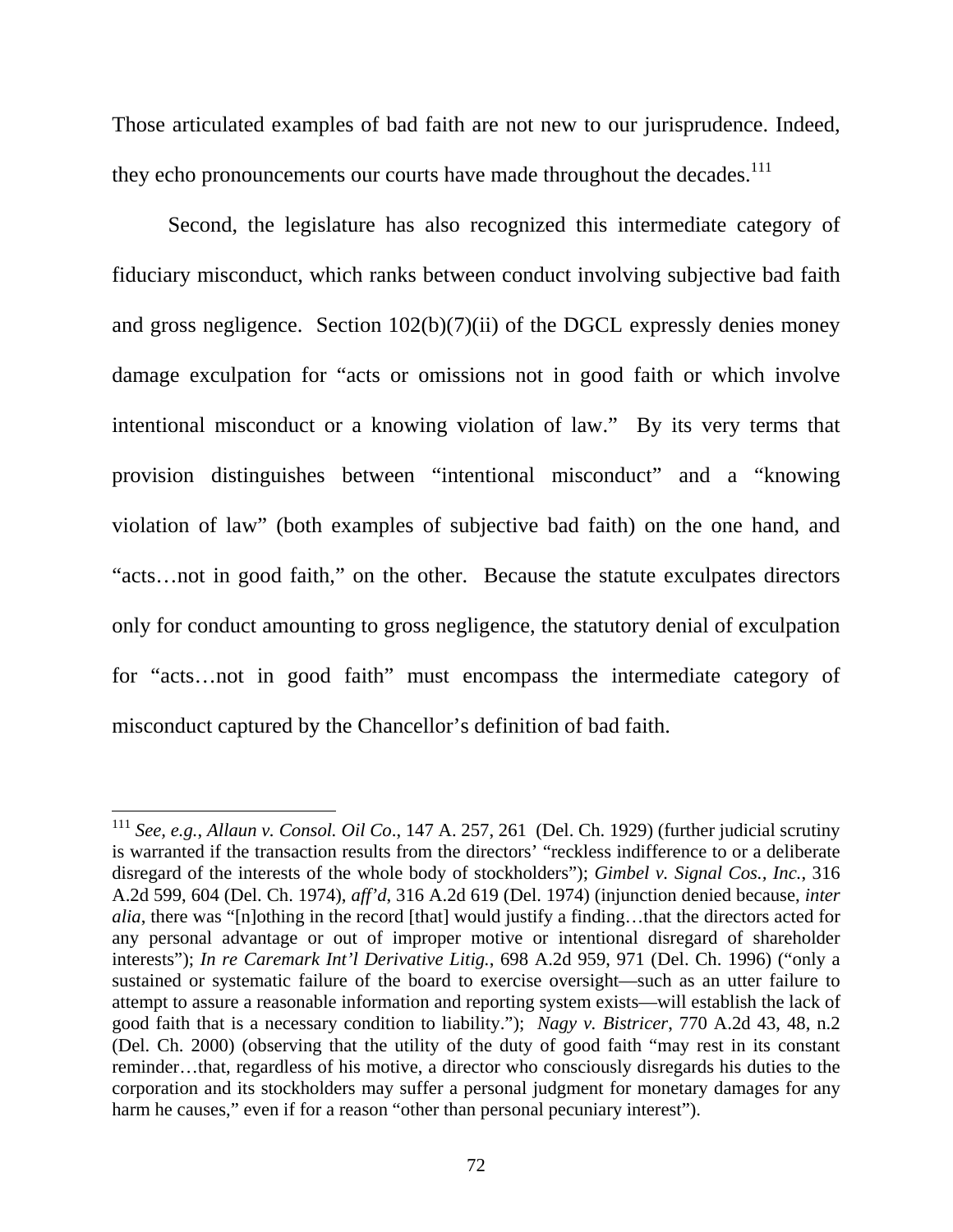For these reasons, we uphold the Court of Chancery's definition as a legally appropriate, although not the exclusive, definition of fiduciary bad faith. We need go no further. To engage in an effort to craft (in the Court's words) "a definitive and categorical definition of the universe of acts that would constitute bad faith $v^{112}$ would be unwise and is unnecessary to dispose of the issues presented on this appeal.

Having sustained the Chancellor's finding that the Disney directors acted in good faith when approving the OEA and electing Ovitz as President, we next address the claims arising out of the decision to pay Ovitz the amount called for by the NFT provisions of the OEA.

## **B. Claims Arising From The Payment Of The NFT Severance Payout To Ovitz**

 $\overline{a}$ 

The appellants advance three alternative claims (each accompanied by assorted subsidiary arguments) whose overall thrust is that even if the OEA approval was legally valid, the NFT severance payout to Ovitz pursuant to the OEA was not. Specifically, the appellants contend that: (1) only the full Disney board with the concurrence of the compensation committee—but not Eisner alone—was authorized to terminate Ovitz; (2) because Ovitz could have been

<sup>&</sup>lt;sup>112</sup> Post-trial Op. at \*36. For the same reason, we do not reach or otherwise address the issue of whether the fiduciary duty to act in good faith is a duty that, like the duties of care and loyalty, can serve as an independent basis for imposing liability upon corporate officers and directors. That issue is not before us on this appeal.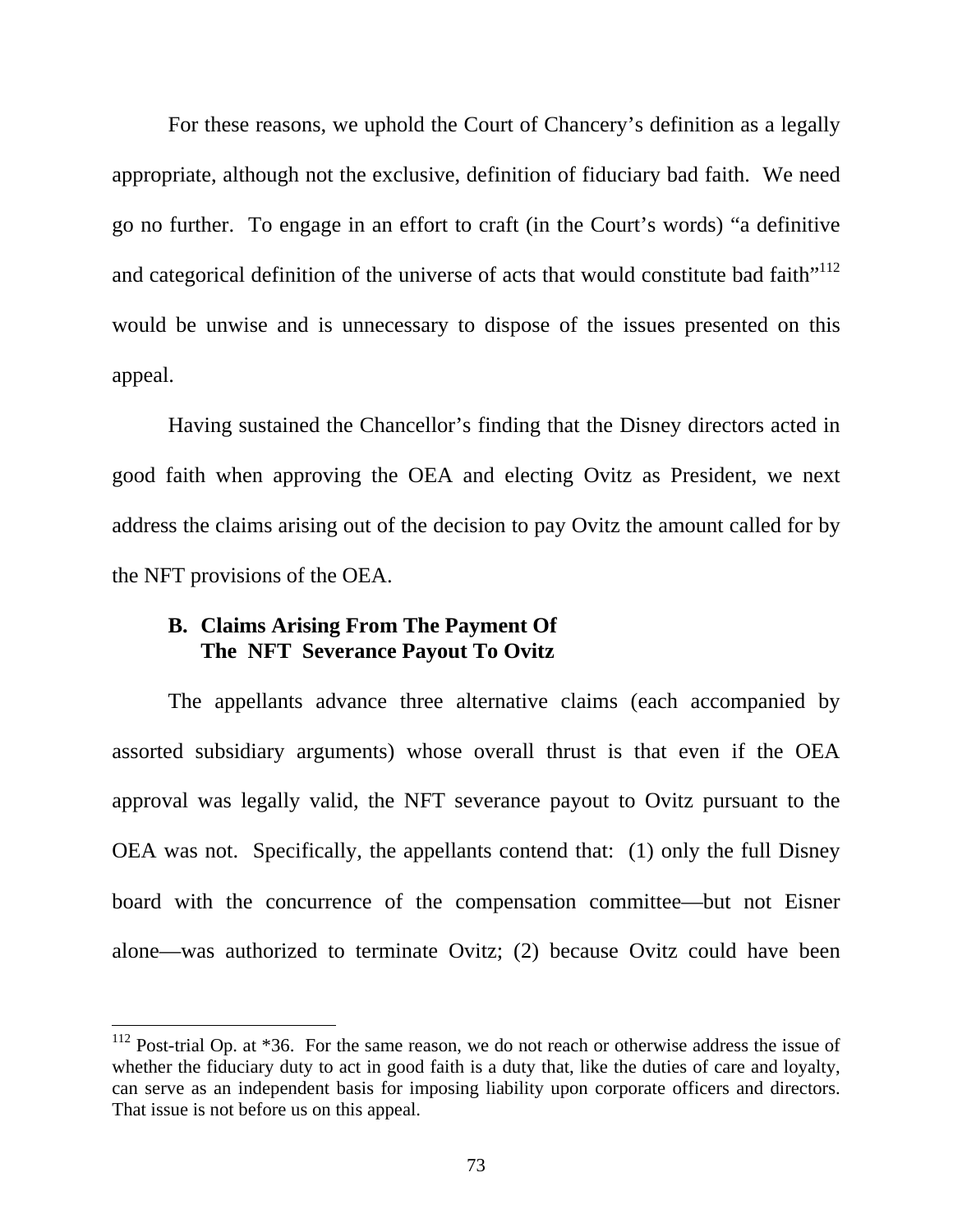terminated for cause, Litvack and Eisner acted without due care and in bad faith in reaching the contrary conclusion; and (3) the business judgment rule presumptions did not protect the new Disney board's acquiescence in the NFT payout, because the new board was not entitled to rely upon Eisner's and Litvack's contrary advice. Appellants urge that in rejecting these claims the Court of Chancery committed reversible error. We disagree.

## 1. *Was Action By The New Board Required To Terminate Ovitz As The President of Disney?*

 The Chancellor determined that although the board as constituted upon Ovitz's termination (the "new board") had the authority to terminate Ovitz, neither that board nor the compensation committee was required to act, because Eisner also had, and properly exercised, that authority. The new board, the Chancellor found, was not required to terminate Ovitz under the company's internal documents. Without such a duty to act, the new board's failure to vote on the termination could not give rise to a breach of the duty of care or the duty to act in good faith. Because those are conclusions of law that rest upon the Chancellor's legal construction of Disney's governing instruments, our review of them is plenary.<sup>113</sup>

 Article Tenth of the Company's certificate of incorporation in effect at the termination plainly states that:

<sup>113</sup> *Kahn v. Lynch Commc'ns Sys.*, 669 A.2d 79, 84 (Del. 1995).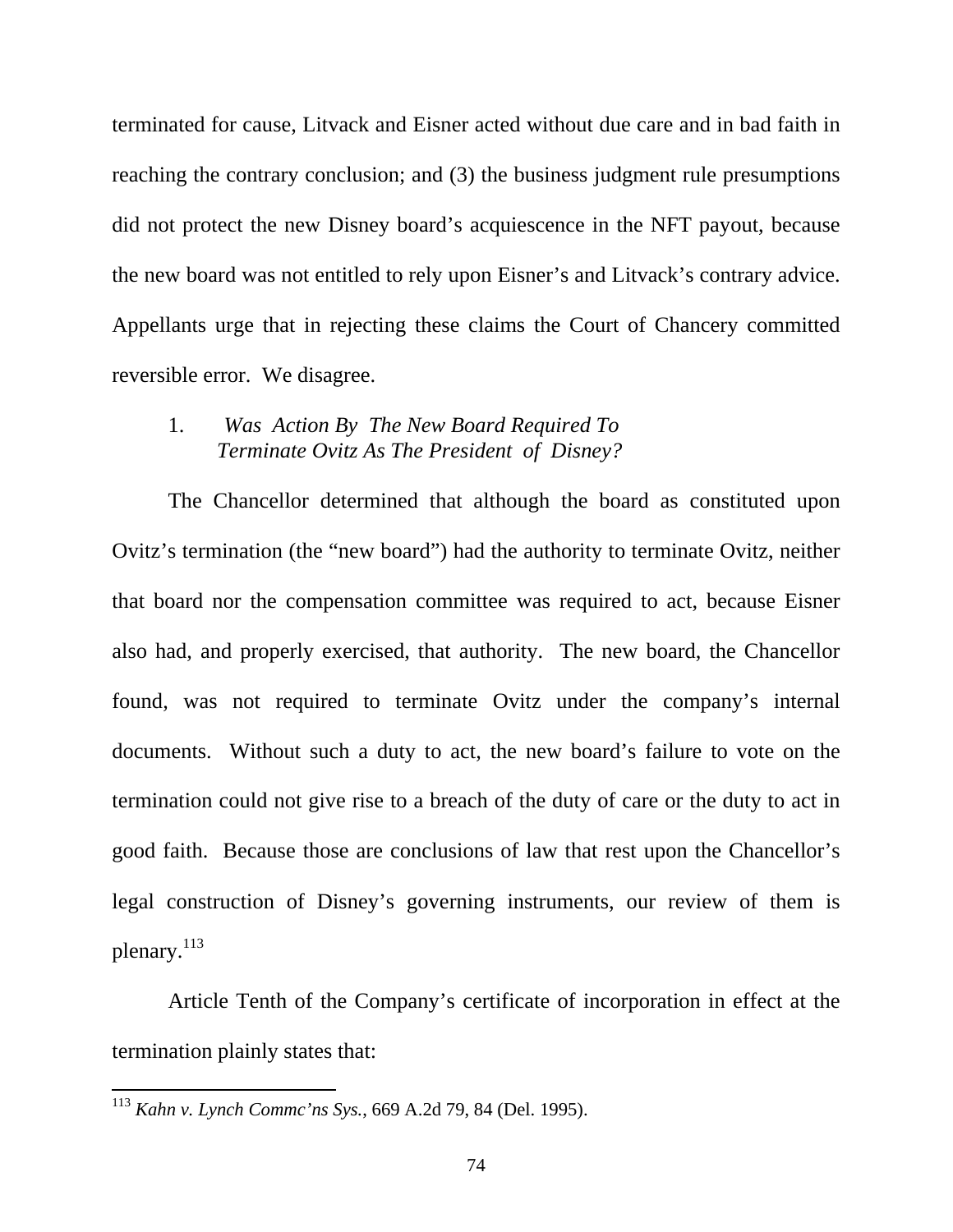The officers of the Corporation shall be chosen in such a manner, shall hold their offices for such terms and shall carry out such duties as are determined solely by the Board of Directors, subject to the right of the Board of Directors to remove any officer or officers at any time with or without cause.<sup>114</sup>

Article IV of Disney's bylaws provided that the Board Chairman/CEO "shall,

subject to the provisions of the Bylaws and the control of the Board of Directors,

have general and active management, direction, and supervision over the business

of the Corporation and over its officers...."<sup>115</sup> From these documents the Court of

Chancery concluded (*inter alia*) that:

1) the board of directors has the sole power to elect the officers of the Company;…3) the Chairman/CEO has "general and active management, direction and supervision over the business of the Corporation and over its officers," and that such management, direction and supervision is subject to the control of the board of directors; 4) the Chairman/CEO has the power to manage, direct and supervise the lesser officers and employees of the Company; 5) the board has the *right*, but not the *duty* to remove the officers of the Company with or without cause, and that right is non-exclusive; and 6) because that right is non-exclusive, and because the Chairman/CEO is affirmatively charged with the management, direction and supervision of the officers of the Company, together with the powers and duties incident to the office of chief executive, the Chairman/CEO, subject to the control of the board of directors, also possesses the *right* to remove the inferior officers and employees of the corporation.  $116$ 

 $\overline{a}$  $114$ Post-trial Op. at  $*48$ .

 $^{115}$  *Id.* 

<sup>&</sup>lt;sup>116</sup> *Id.* at \*49 (emphasis in original) (footnotes omitted).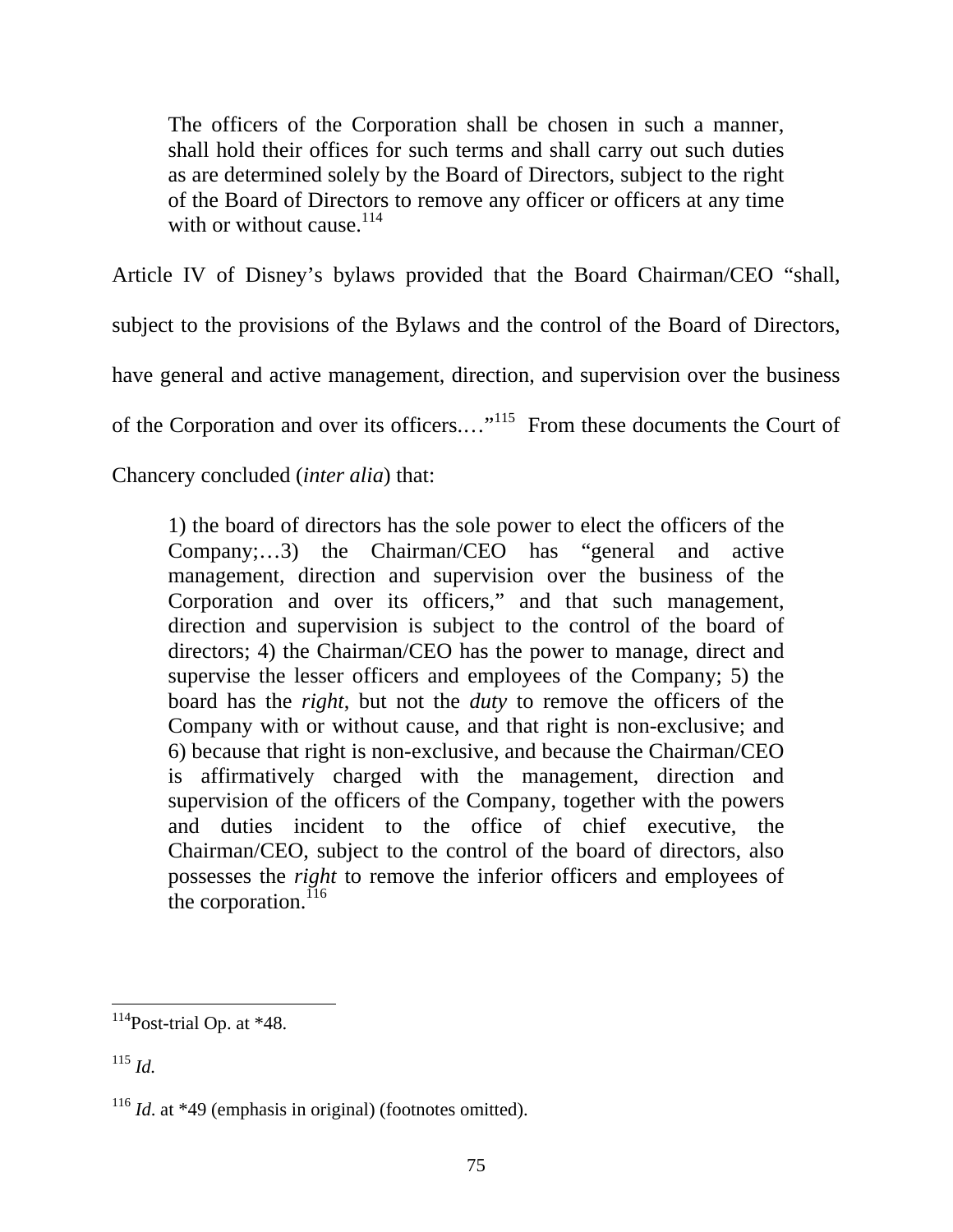The issue is whether the Chancellor's interpretation of these instruments, as giving the board and the Chairman/CEO concurrent power to terminate a lesser officer, is legally permissible. In two hypothetical cases there would be a clear answer. If the certificate of incorporation vested the power of removal exclusively in the board, then absent an express delegation of authority from the board, the presiding officer would have not have a concurrent removal power. If, on the other hand, the governing instruments expressly placed the power of removal in both the board and specified officers, then there would be concurrent removal power. $117$ This case does not fall within either hypothetical fact pattern, because Disney's governing instruments do not vest the removal power exclusively in the board, nor do they expressly give the Board Chairman/CEO a concurrent power to remove officers. Read together, the governing instruments do not yield a single, indisputably clear answer, and could reasonably be interpreted either way. For that reason, with respect to this specific issue, the governing instruments are ambiguous. $118$ 

Where corporate governing instruments are ambiguous, our case law permits a court to determine their meaning by resorting to well-established legal rules of

<sup>117</sup> *See* FLETCHER, *supra* note 46, at § 357.

<sup>118</sup> *Rhone-Poulenc Basic Chem. Co. v. Am. Motorists Ins. Co.,* 616 A.2d 1192, 1196 (Del. 1992) (ambiguity exists "when the provisions in controversy are reasonably or fairly susceptible of different interpretations or may have two or more different meanings").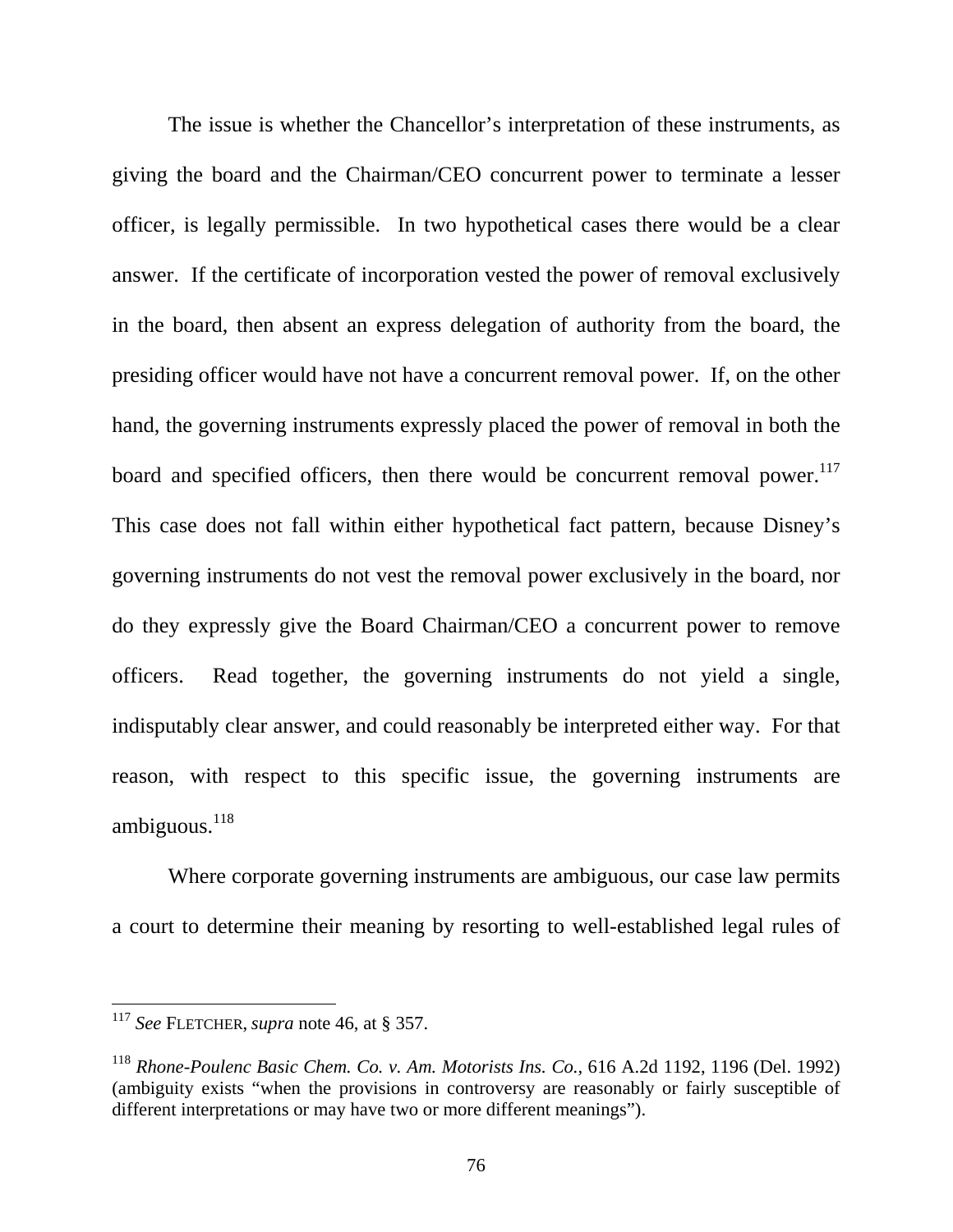construction,<sup>119</sup> which include the rules governing the interpretation of contracts.<sup>120</sup> One such rule is that where a contract is ambiguous, the court must look to extrinsic evidence to determine which of the reasonable readings the parties intended.<sup>121</sup>

Here, the extrinsic evidence clearly supports the conclusion that the board and Eisner understood that Eisner, as Board Chairman/CEO had concurrent power with the board to terminate Ovitz as President. In that regard, the Chancellor credited the testimony of new board members that Eisner, as Chairman and CEO, was empowered to terminate Ovitz without board approval or intervention; and also Litvack's testimony that during his tenure as general counsel, many Company officers were terminated and the board never once took action in connection with their terminations.<sup>122</sup> Because Eisner possessed, and exercised, the power to terminate Ovitz unilaterally, we find that the Chancellor correctly concluded that the new board was not required to act in connection with that termination, and,

<sup>119</sup> *Standard Power & Light Corp. v. Inv. Assoc.*, 48 A.2d 501 (Del. Ch. 1946); *aff'd*, 51 A.2d 572 (Del. 1947).

<sup>120</sup> *Ellingwood v. Wolf's Head Oil Ref. Co.*, 38 A.2d 743 (Del. Ch. 1944).

<sup>121</sup> *Eagle Industries, Inc. v. DeVilbiss Health Care, Inc.*, 702 A.2d 1228, 1232 (Del. 1997); *Pellaton v. The Bank of New York*, 592 A.2d 473, 478 (Del. 1991); *Harrah's Entertainment, Inc. v. JCC Holding Company*, 802 A.2d 294, 309 ((Del. Ch. 2002) (applying rule of construction to ambiguous corporate instruments).

 $122$  Post-trial Op. at  $*49$ , n. 571, 572. Nonetheless, the board was informed of, and supported, Eisner's decision.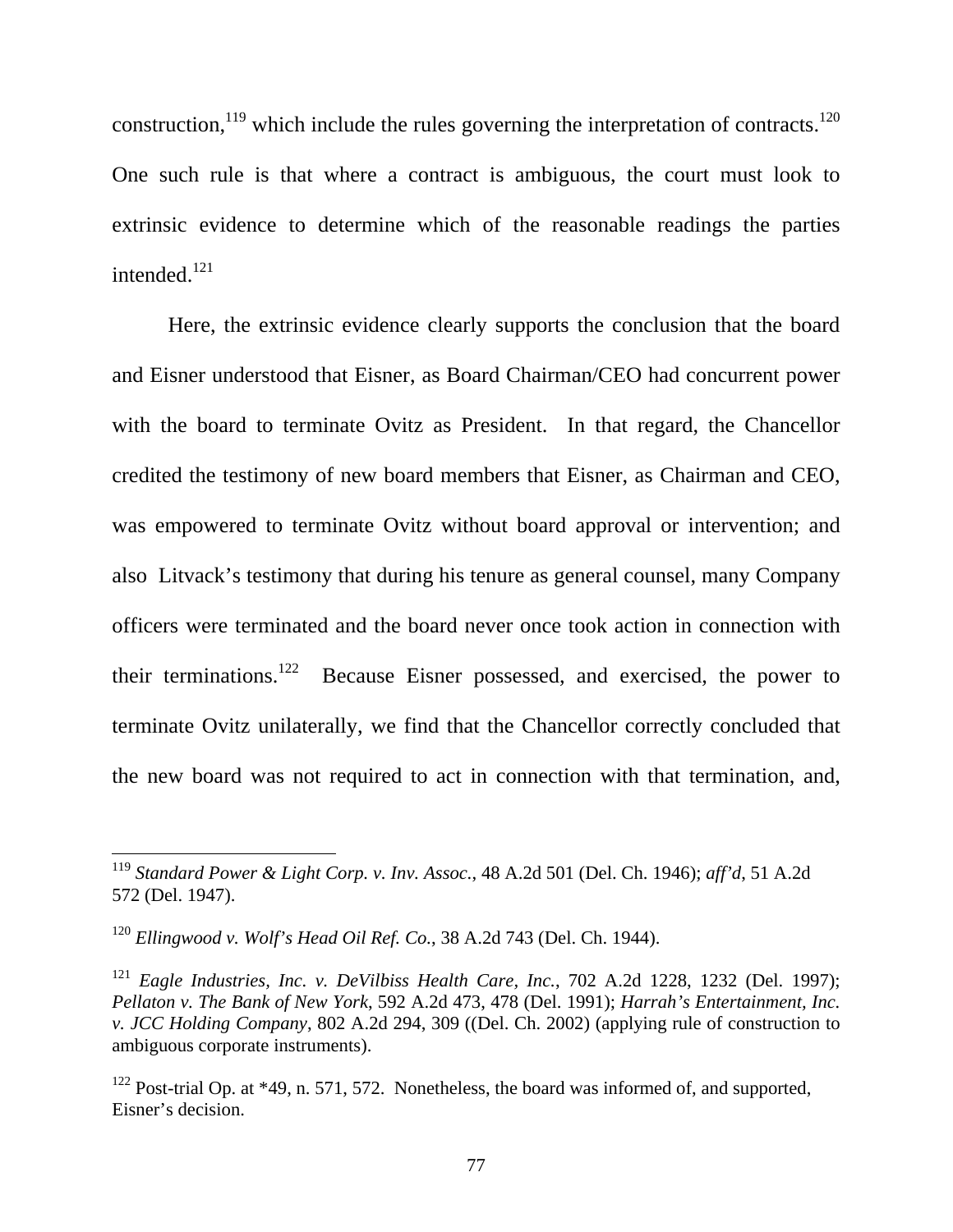therefore, the board did not violate any fiduciary duty to act with due care or in good faith.

As the Chancellor correctly held, the same conclusion is equally applicable to the compensation committee. The only role delegated to the compensation committee was "to establish and approve compensation for Eisner, Ovitz and other applicable Company executives and high paid employees."<sup>123</sup> The committee's September 26, 1995 approval of Ovitz's compensation arrangements "included approval for the termination provisions of the OEA, obviating any need to meet and approve the payment of the NFT upon Ovitz's termination."<sup>124</sup>

Because neither the new board nor the compensation committee was required to take any action that was subject to fiduciary standards, that leaves only the actions of Eisner and Litvack for our consideration. The appellants claim that

 $\overline{a}$ 123 *Id.* at \*49.

<sup>&</sup>lt;sup>124</sup> *Id.* To support their argument that the compensation committee's approval of the Ovitz termination was required, appellants point to a provision of the Option Plan giving the compensation committee "the sole power to make determinations regarding the termination of any participant's employment," including "the cause[s] therefor and the consequences thereof." That provision, however, is expressly limited by the language "or as otherwise may be provided by the [Compensation] Committee." Here, the compensation committee approved the OEA, which contained its own termination provisions and standards. Section 11 of the OEA provided that "the Company" shall determine if cause exists for a termination. The OEA does not purport to delegate any authority to the compensation committee to make such a determination. The Chancellor recognized that although the foregoing reasoning might not be dispositive, the limiting language of the Option Plan was "sufficiently ambiguous—as to whether action by the compensation committee is required in all terminations…of employees who possess options—to, in my opinion, absolve…the compensation committee for not acting with respect to Ovitz's termination." *Id.* at \*50.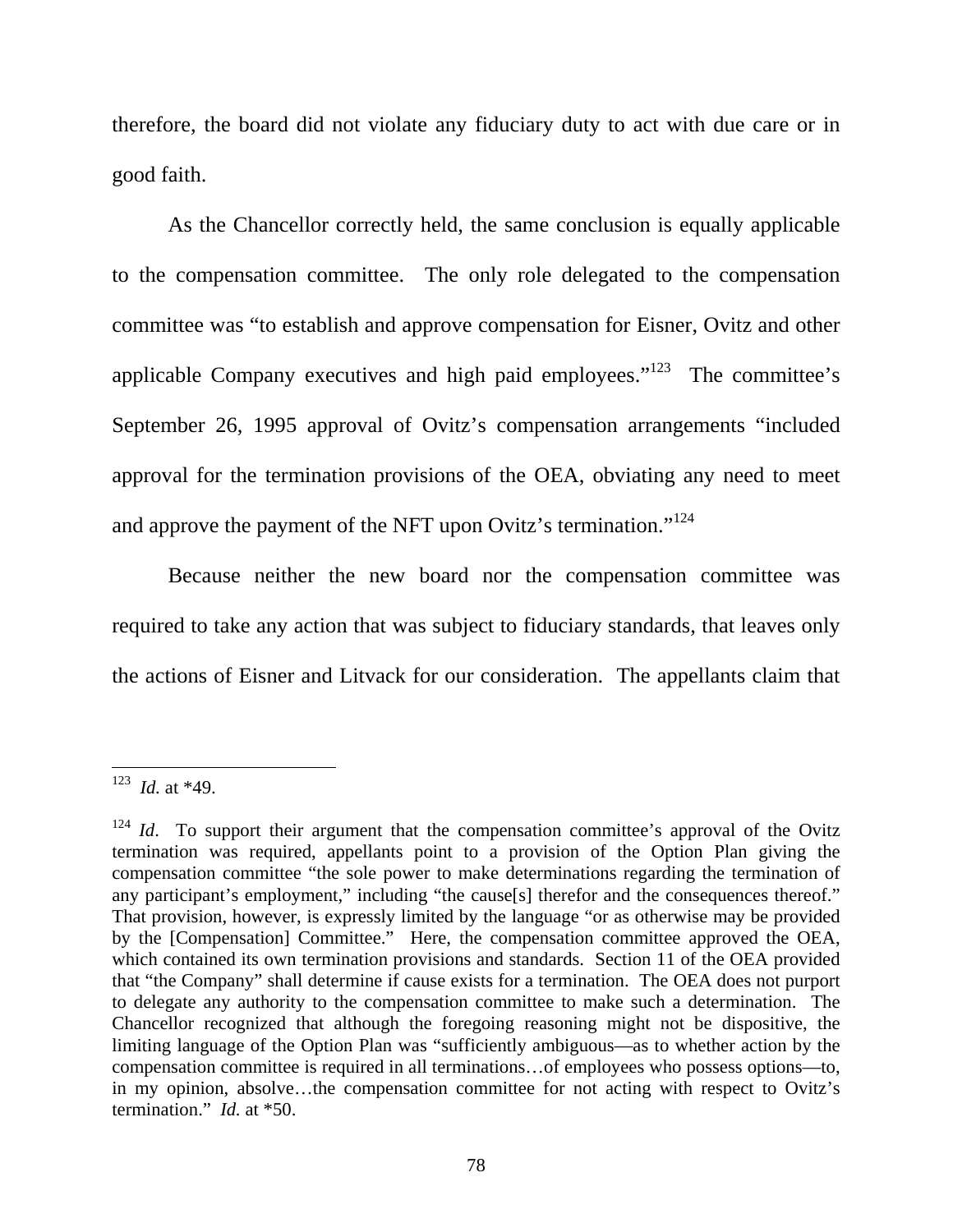in concluding that Ovitz could not be terminated "for cause," these defendants did not act with due care or in good faith. We next address that claim.

# 2. *In Concluding That Ovitz Could Not Be Terminated For Cause, Did Litvack or Eisner Breach Any Fiduciary Duty?*

 It is undisputed that Litvack and Eisner (based on Litvack's advice) both concluded that if Ovitz was to be terminated, it could only be without cause, because no basis existed to terminate Ovitz for cause. The appellants argued in the Court of Chancery that the business judgment presumptions do not protect that conclusion, because by permitting Ovitz to be terminated without cause, Litvack and Eisner acted in bad faith and without exercising due care. Rejecting that claim, the Chancellor determined independently, as a matter of fact and law, that (1) Ovitz had not engaged in any conduct as President that constituted gross negligence or malfeasance—the standard for an NFT under the OEA; and (2) in arriving at that same conclusion in 1996, Litvack and Eisner did not breach their fiduciary duty of care or their duty to act in good faith.

 The appellants now urge that those rulings constitute reversible error. To the extent the trial court's rulings are legal, we review them *de novo,* to the extent they involve factual findings based upon determinations of witness credibility, we will uphold them; $^{125}$  and to the extent a factual finding is based on an expert opinion, it

<sup>125</sup> *Hudak*, 806 A.2d at 151, n. 28.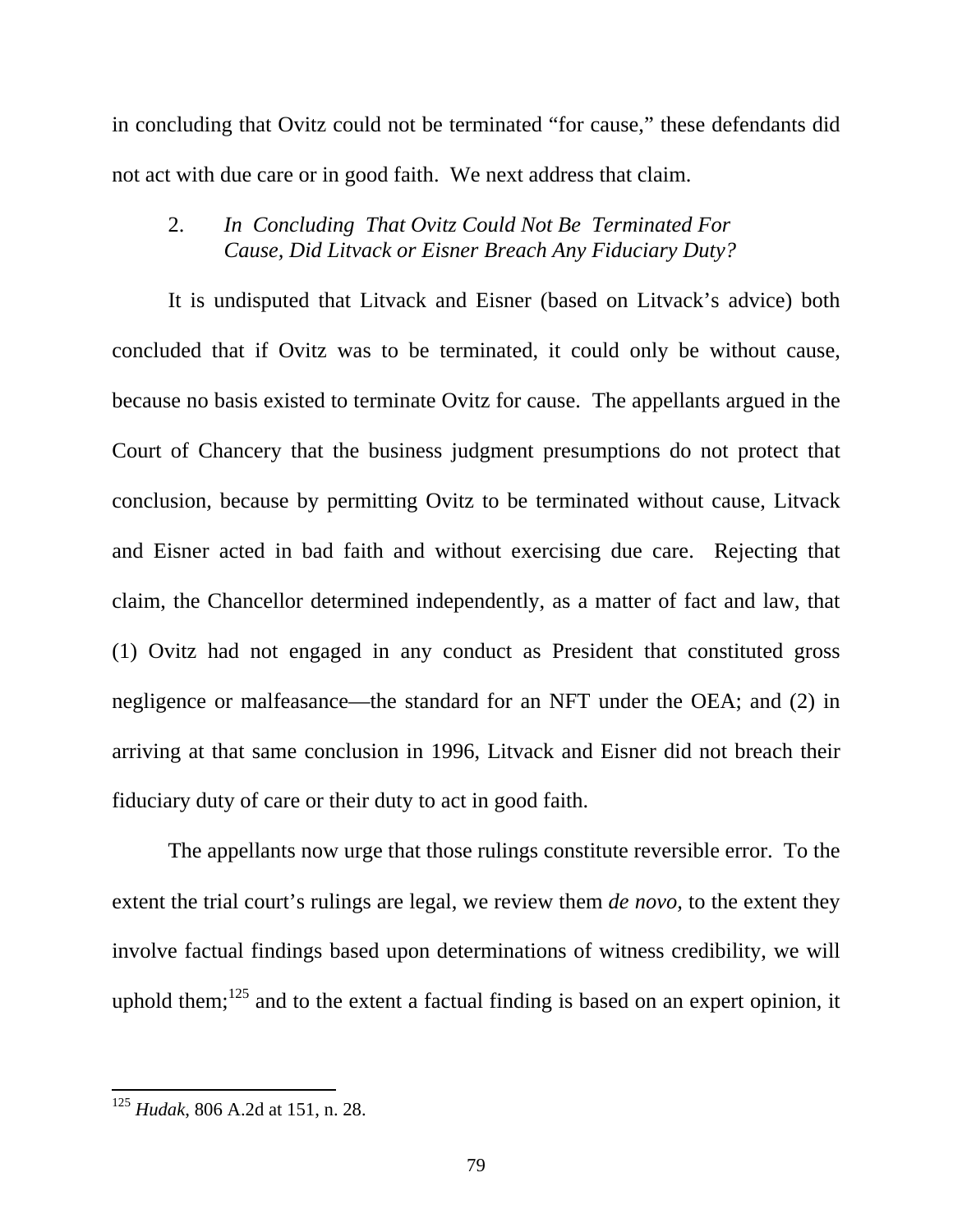"may be overturned only if arbitrary or lacking any evidentiary support."<sup>126</sup> Measured by these standards of review, the appellants have failed to establish error of any kind.

In determining independently that Ovitz could not have been fired for cause,

the Chancellor held:

…I conclude that given his performance, Ovitz could not have been fired for cause under the OEA. Any early termination of his employment, therefore, had to be in the form of an NFT. In reaching this conclusion, I rely on the expert reports of both [Larry] Feldman and [John] Fox, whose factual assumptions are generally consonant with my factual findings above. Nevertheless, by applying the myriad of definitions for gross negligence and malfeasance discussed by [John] Donohue, Feldman and Fox, I also independently conclude, based upon the facts as I have found them, that Ovitz did not commit gross negligence or malfeasance while serving as the Company's President.<sup>127</sup>

The appellants challenge this conclusion on two grounds: (1) that the trial court did not articulate its understanding of the good cause determination; and (2) the court did not cite any facts to support its findings. Neither argument is correct.

The Court of Chancery considered (even though it did not accept all of) the definitions of gross negligence and malfeasance advanced by trial experts Feldman, Donohue and Fox. Based upon the facts as found by the Court, the Chancellor concluded that under *all* the myriad definitions discussed by those

<sup>126</sup> *Cavalier Oil Corp. v. Harnett*, 564 A.2d 1137, 1146 (Del. 1989).

 $127$  Post-trial Op. at  $*39$ .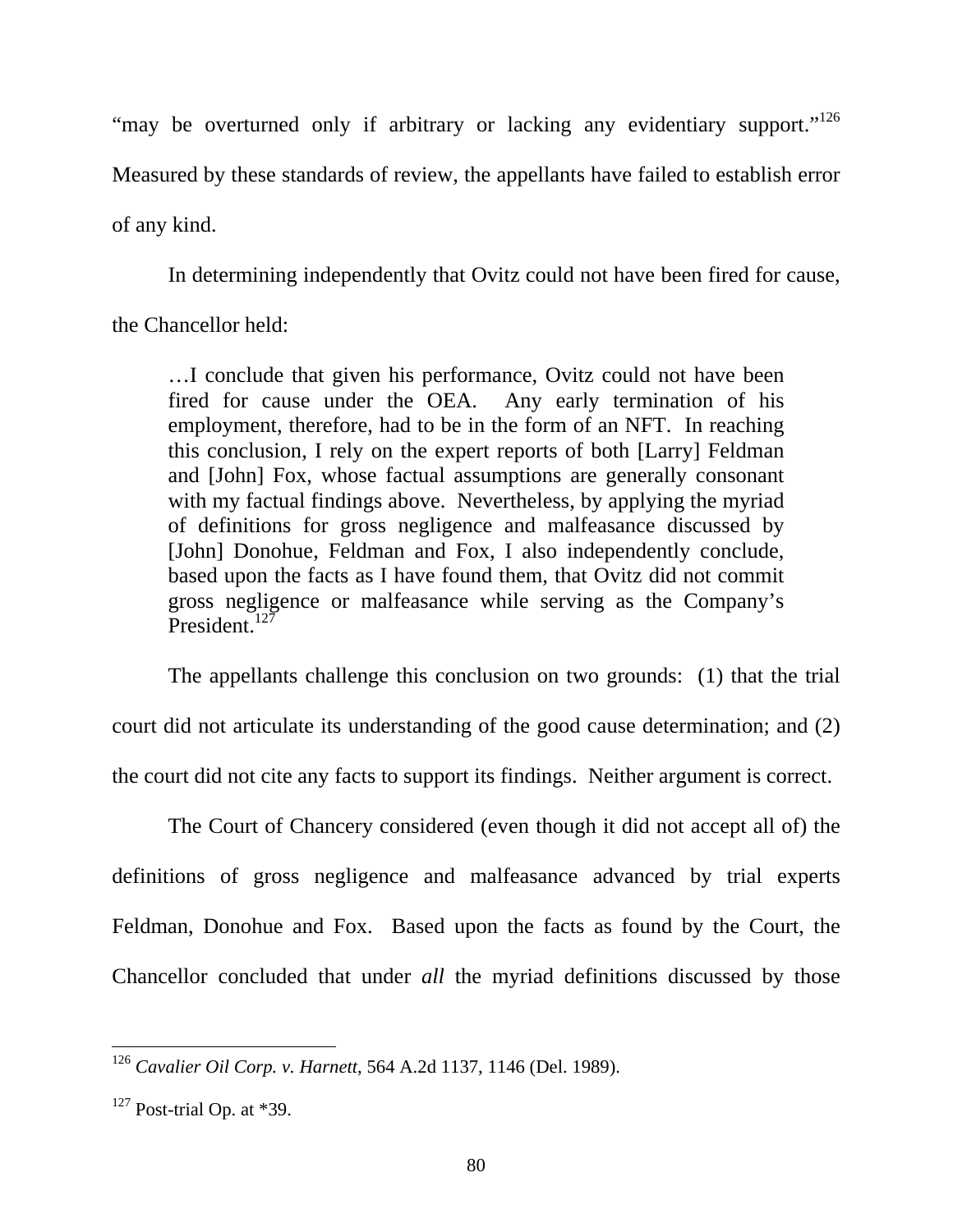experts, Ovitz did not commit gross negligence. The appellants have not shown that the Court of Chancery relied arbitrarily upon the definitions advanced by these experts. Nor could they, because the appellants' true quarrel is with the factual findings that underlie the Court's legal conclusion. The appellants are unable, however, to show that those findings, all of which are based on extensive trial testimony, witness credibility determinations, and highly textured treatment in the Post-trial Opinion, are in any way wrong.

At the trial level, the appellants attempted to show, as a factual matter, that Ovitz's conduct as President met the standard for a termination for cause, because (i) Ovitz intentionally failed to follow Eisner's directives and was insubordinate, (ii) Ovitz was a habitual liar, and (iii) Ovitz violated Company policies relating to expenses and to reporting gifts he gave while President of Disney. The Court found the facts contrary to appellants' position. As to the first accusation, the Court found that many of Ovitz's efforts failed to produce results "often because his efforts reflected an opposite philosophy than that held by Eisner, Iger, and Roth. This does not mean that Ovitz intentionally failed to follow Eisner's directives or that he was insubordinate."<sup>128</sup> As to the second, the Court found that:

In the absence of any concrete evidence that Ovitz told a material falsehood during his tenure at Disney, plaintiffs fall back on alleging that Ovitz's disclosures regarding his earn-out with, and past income from, CAA, were false or materially misleading. As a neutral fact-

<sup>128</sup> *Id.* at \*14.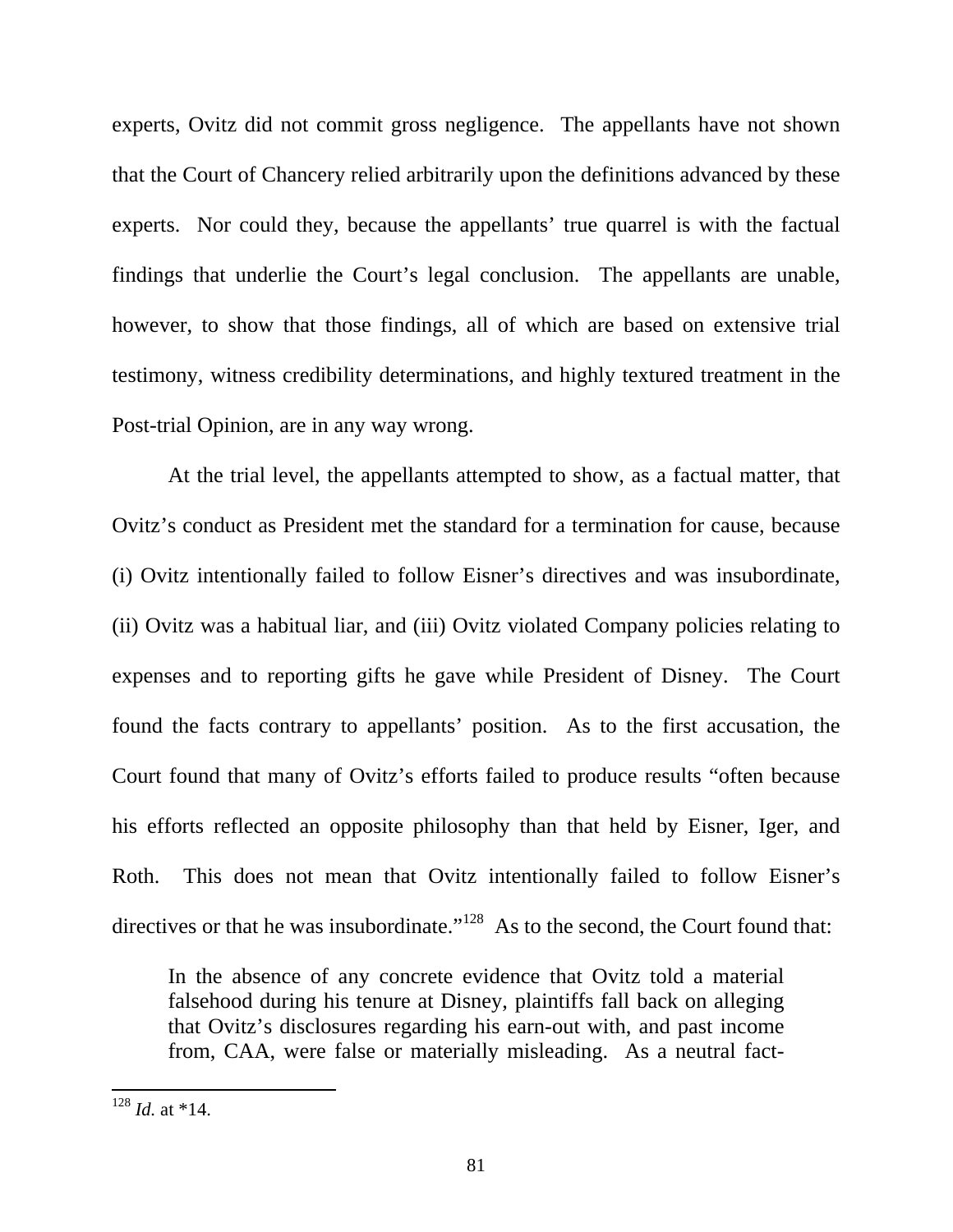finder, I find that the evidence simply does not support either of those assertions.129

And, as to the third accusation, the Court found "that Ovitz was not in violation of The Walt Disney Company's policies relating to expenses or giving and receiving gifts."130 Accordingly, the appellants' claim that the Chancellor incorrectly determined that Ovitz could not legally be terminated for cause lacks any factual foundation.

 Despite their inability to show factual or legal error in the Chancellor's determination that Ovitz could not be terminated for cause, appellants contend that Litvack and Eisner breached their fiduciary duty to exercise due care and to act in good faith in reaching that same conclusion. The Court of Chancery scrutinized the record to determine independently whether, in reaching their conclusion, Litvack and Eisner had separately exercised due care and acted in good faith. The Court determined that they had properly discharged both duties. Appellants' attack upon that determination lacks merit, because it is also without basis in the factual record.

 After considering the OEA and Ovitz's conduct, Litvack concluded, and advised Eisner, that Disney had no basis to terminate Ovitz for cause and that Disney should comply with its contractual obligations. Even though Litvack

 $129$  *Id.* at \*15.

 $130$  *Id.* at \*16.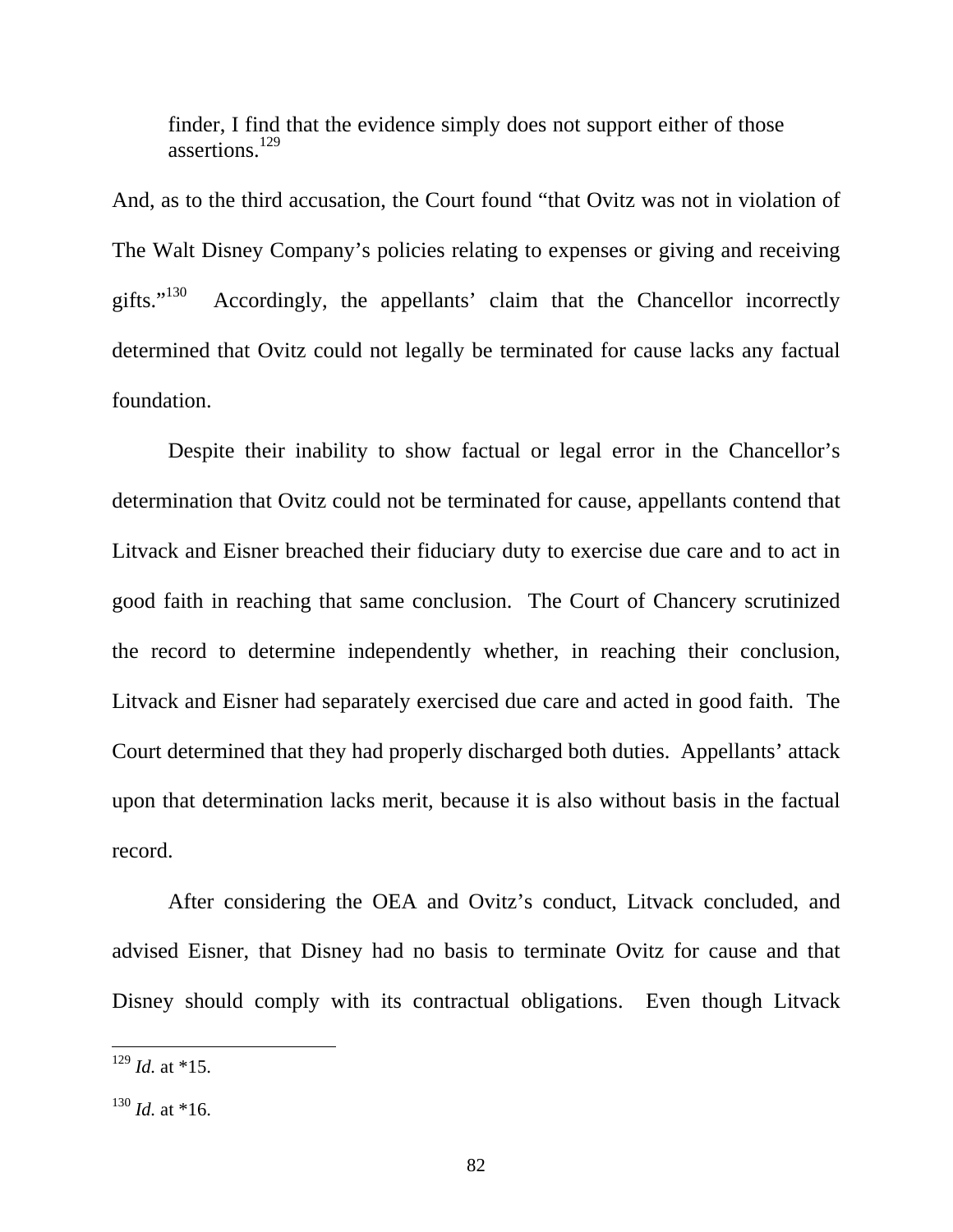personally did not want to grant a NFT to Ovitz, he concluded that for Disney to assert falsely that there was cause would be both unethical and harmful to Disney's reputation. As to Litvack, the Court of Chancery held:

I do not intend to imply by these conclusions that Litvack was an infallible source of legal knowledge. Nevertheless, Litvack's less astute moments as a legal counsel do not impugn his good faith or preparedness in reaching his conclusions with respect to whether Ovitz could have been terminated for cause….

\*\*\*

In conclusion, Litvack gave the proper advice and came to the proper conclusions when it was necessary. He was adequately informed in his decisions, and he acted in good faith for what he believed were the best interests of the Company.<sup>131</sup>

With respect to Eisner, the Chancellor found that faced with a situation where he was unable to work well with Ovitz, who required close and constant supervision, Eisner had three options: 1) keep Ovitz as President and continue trying to make things work; 2) keep Ovitz at Disney, but in a role other than as President; or 3) terminate Ovitz. The first option was unacceptable, and the second would have entitled Ovitz to the NFT, or at the very least would have resulted in a costly lawsuit to determine whether Ovitz was so entitled. After an unsuccessful effort to "trade" Ovitz to Sony, that left only the third option, which was to terminate Ovitz and pay the NFT. The Chancellor found that in choosing this alternative, Eisner had breached no duty and had exercised his business judgment:

 $\overline{a}$  $131$  *Id.* at \*50.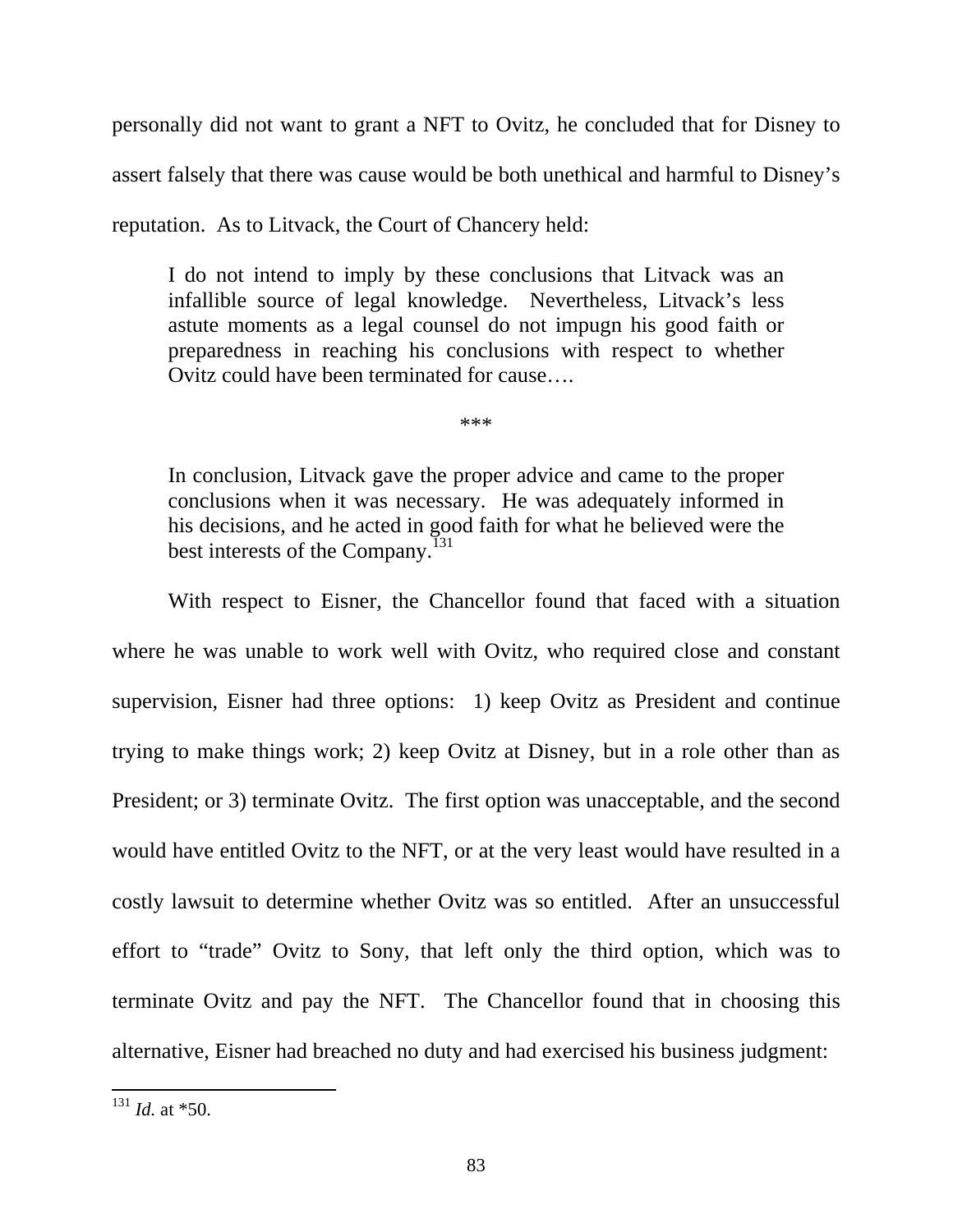…I conclude that Eisner's actions in connection with the termination are, for the most part, consistent with what is expected of a faithful fiduciary. Eisner unexpectedly found himself confronted with a situation that did not have an easy solution. He weighed the alternatives, received advice from counsel and then exercised his business judgment in the manner he thought best for the corporation. Eisner knew all the material information reasonably available when making the decision, he did not neglect an affirmative duty to act (or fail to cause the board to act) and he acted in what he believed were the best interests of the Company, taking into account the cost to the Company of the decision and the potential alternatives. Eisner was not personally interested in the transaction in any way that would make him incapable of exercising business judgment, and I conclude that the plaintiffs have not demonstrated by a preponderance of the evidence that Eisner breached his fiduciary duties or acted in bad faith in connection with Ovitz's termination and receipt of the NFT.  $^{132}$ 

These determinations rest squarely on factual findings that, in turn, are based upon the Chancellor's assessment of the credibility of Eisner and other witnesses. Even though the Chancellor found much to criticize in Eisner's "imperial CEO" style of governance, nothing has been shown to overturn the factual basis for the Court's conclusion that, in the end, Eisner's conduct satisfied the standards required of him as a fiduciary.<sup>133</sup>

 $132$  *Id.* at  $*51$ 

 $133$  Although the appellants continue to argue as fact that Eisner allowed Ovitz to receive an NFT as an act of friendship, the Chancellor found that Eisner did not want Ovitz to receive that payment. *Id.* at \*20 ("Despite the paucity of evidence, it is clear to the Court that both Eisner and Litvack wanted to fire Ovitz for cause to avoid the costly NFT payment, and perhaps out of personal motivations."). Appellants offer no tenable basis to overturn that finding.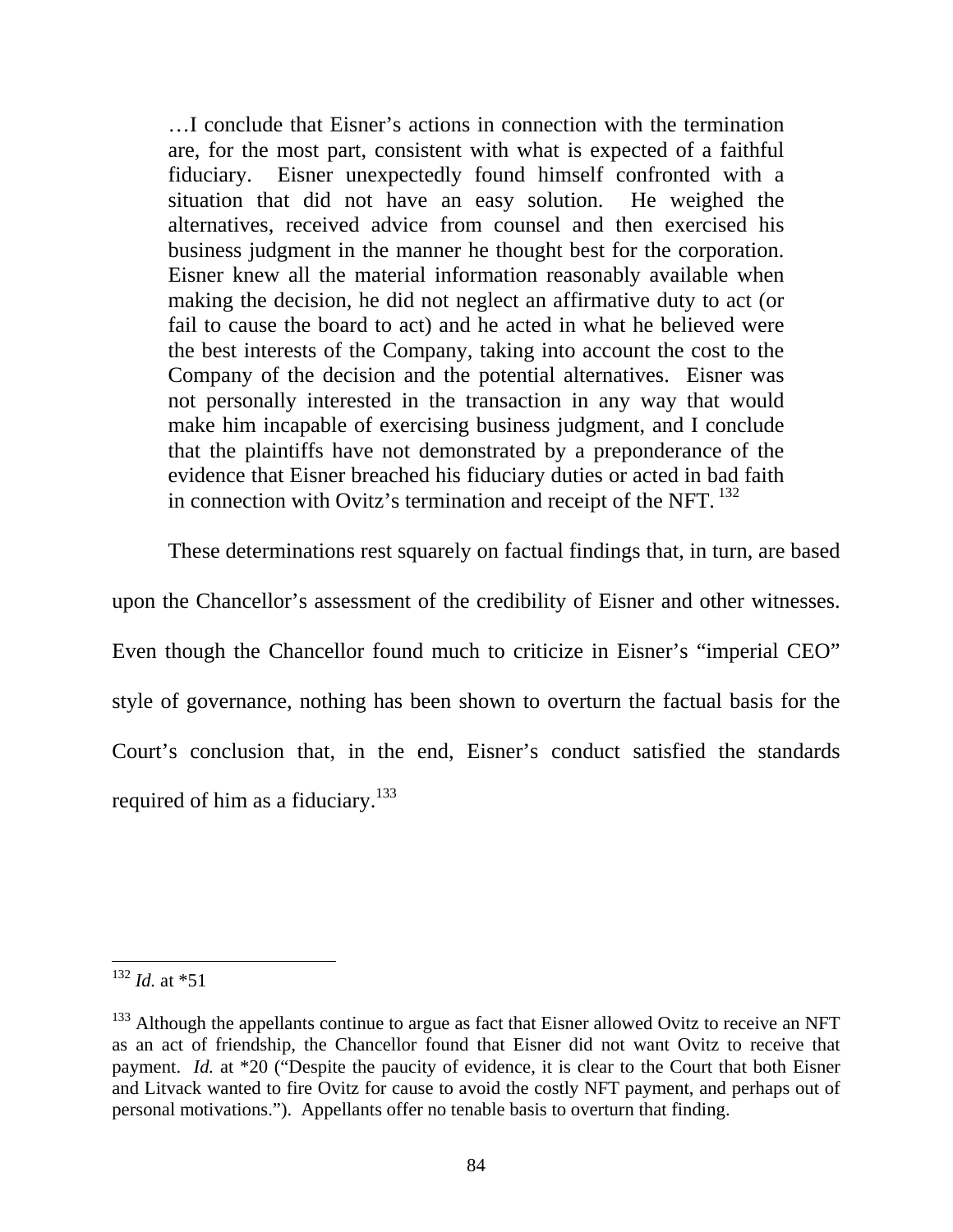3. *Were The Remaining Directors Entitled To Rely Upon Eisner's And Litvack's Advice That Ovitz Could Not Be Fired For Cause?* 

 The appellants' third claim of error challenges the Chancellor's conclusion that the remaining new board members could rely upon Litvack's and Eisner's advice that Ovitz could be terminated only without cause. The short answer to that challenge is that, for the reasons previously discussed, the advice the remaining directors received and relied upon was accurate. Moreover, the directors' reliance on that advice was found to be in good faith. Although formal board action was not necessary, the remaining directors all supported the decision to terminate Ovitz based on the information given by Eisner and Litvack. The Chancellor found credible the directors' testimony that they believed that Disney would be better off without Ovitz, and the appellants offer no basis to overturn that finding.

#### **\*\*\*\***

 To summarize, the Court of Chancery correctly determined that the decisions of the Disney defendants to approve the OEA, to hire Ovitz as President, and then to terminate him on an NFT basis, were protected business judgments, made without any violations of fiduciary duty. Having so concluded, it is unnecessary for the Court to reach the appellants' contention that the Disney defendants were required to prove that the payment of the NFT severance to Ovitz was entirely fair.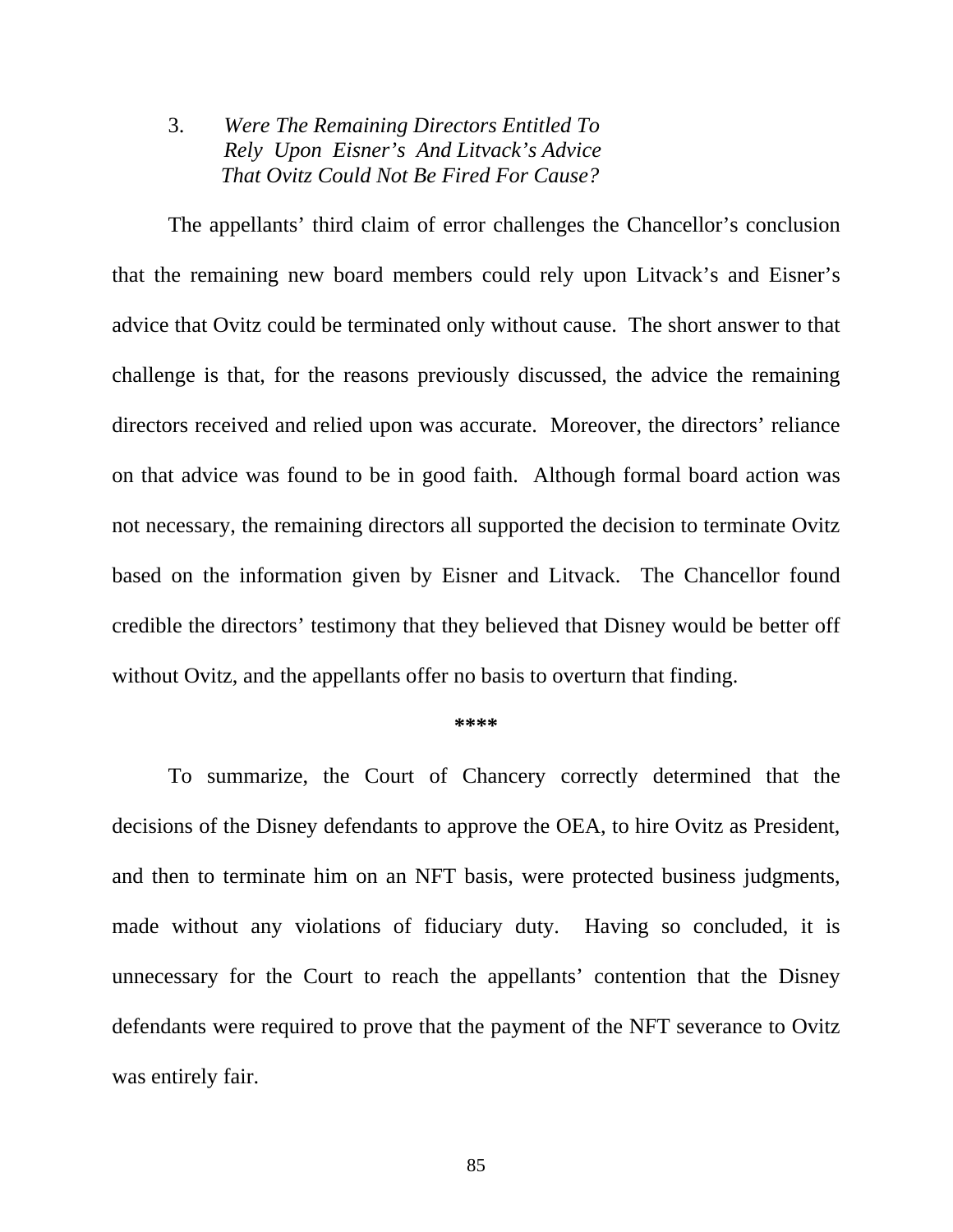### **V.** *THE WASTE CLAIM*

 The appellants' final claim is that even if the approval of the OEA was protected by the business judgment rule presumptions, the payment of the severance amount to Ovitz constituted waste. This claim is rooted in the doctrine that a plaintiff who fails to rebut the business judgment rule presumptions is not entitled to any remedy unless the transaction constitutes waste.<sup>134</sup> The Court of Chancery rejected the appellants' waste claim, and the appellants claim that in so doing the Court committed error.

To recover on a claim of corporate waste, the plaintiffs must shoulder the burden of proving that the exchange was "so one sided that no business person of ordinary, sound judgment could conclude that the corporation has received adequate consideration." $135$  A claim of waste will arise only in the rare, "unconscionable case where directors irrationally squander or give away corporate assets."<sup>136</sup> This onerous standard for waste is a corollary of the proposition that where business judgment presumptions are applicable, the board's decision will be upheld unless it cannot be "attributed to any rational business purpose."<sup>137</sup>

<sup>134</sup> *In re J.P. Stevens & Co., Inc. S'holders Litig*., 542 A.2d 770, 780 (Del. Ch. 1988).

<sup>135</sup> *Brehm*, 746 A.2d at 263.

 $^{136}$  *Id.* 

<sup>137</sup> *Sinclair Oil Corp. Levien*, 280 A.2d 717, 720 (Del. 1971); *see also Unocal Corp. v. Mesa Petroleum Co.*, 493 A.2d 946, 954 (Del. 1995).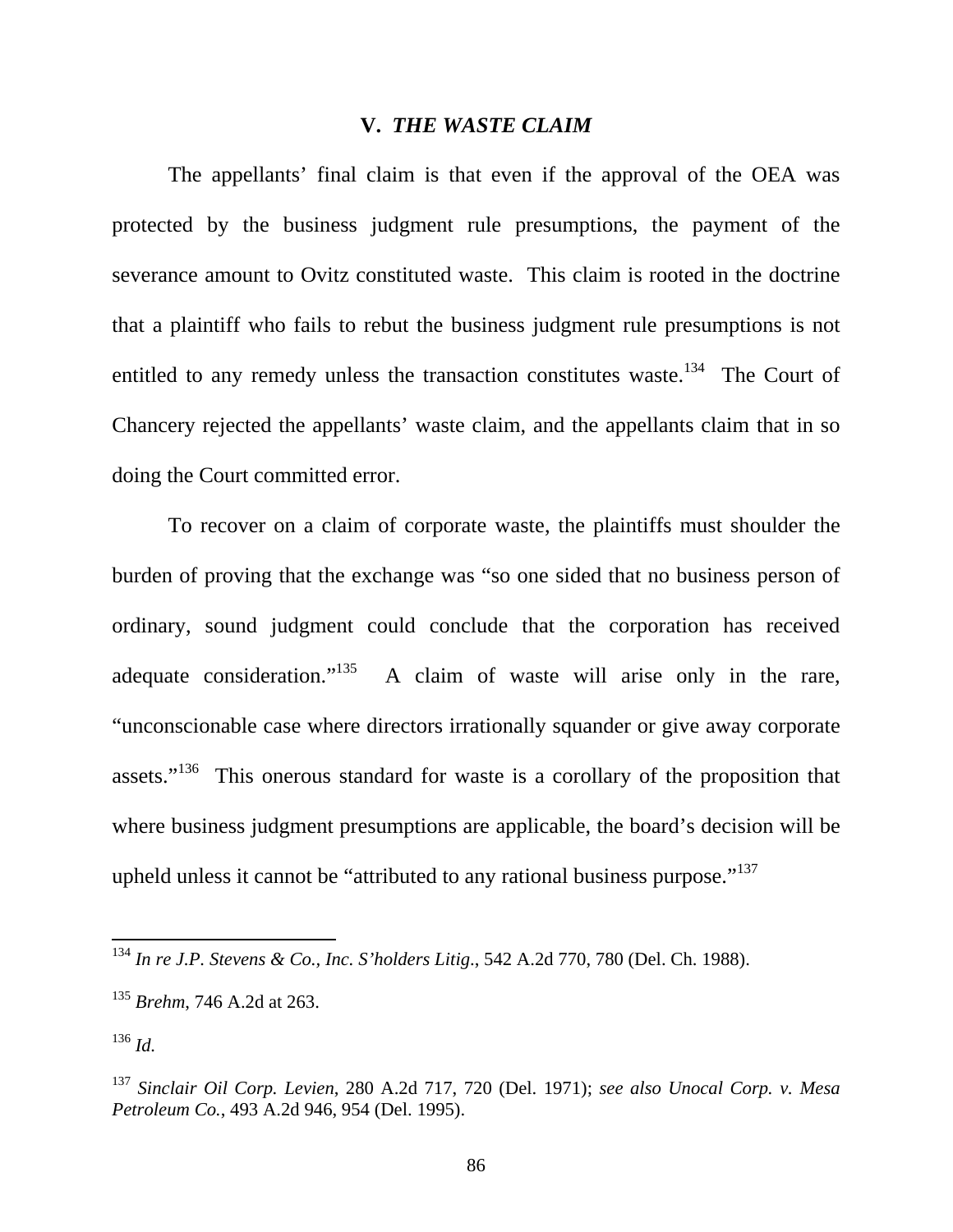The claim that the payment of the NFT amount to Ovitz, without more, constituted waste is meritless on its face, because at the time the NFT amounts were paid, Disney was contractually obligated to pay them. The payment of a contractually obligated amount cannot constitute waste, unless the contractual obligation is itself wasteful. Accordingly, the proper focus of a waste analysis must be whether the amounts required to be paid in the event of an NFT were wasteful *ex ante*.

Appellants claim that the NFT provisions of the OEA were wasteful because they incentivized Ovitz to perform poorly in order to obtain payment of the NFT provisions. The Chancellor found that the record did not support that contention:

 [T]erminating Ovitz and paying the NFT did not constitute waste because he could not be terminated for cause and because many of the defendants gave credible testimony that the Company would be better off without Ovitz, meaning that would be impossible for me to conclude that the termination and receipt of NFT benefits result in "an exchange that is so one sided that no business person of ordinary, sound judgment could conclude that the corporation has received adequate consideration," or a situation where the defendants have "irrationally squandered or given away corporate assets." In other words, defendants did not commit waste.<sup>138</sup>

That ruling is erroneous, the appellants argue, because the NFT provisions of the OEA were wasteful in their very design. Specifically, the OEA gave Ovitz every incentive to leave the Company before serving out the full term of his contract. The appellants urge that although the OEA may have induced Ovitz to

 $\overline{a}$  $138$  Post-trial Op. at  $*39$ .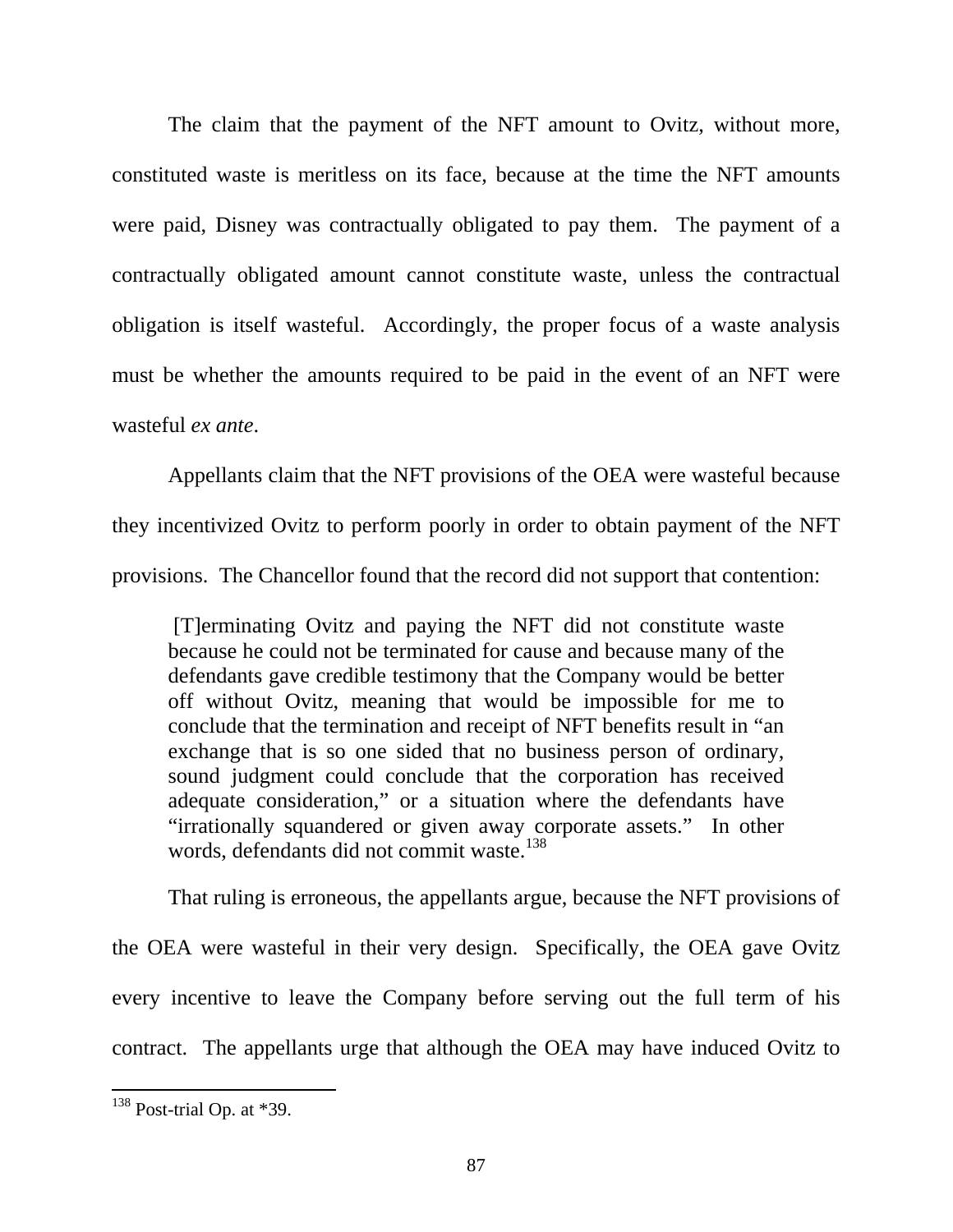join Disney as President, no contractual safeguards were in place to retain him in that position. In essence, appellants claim that the NFT provisions of the OEA created an irrational incentive for Ovitz to get himself fired.<sup>139</sup>

That claim does not come close to satisfying the high hurdle required to establish waste. The approval of the NFT provisions in the OEA had a rational business purpose: to induce Ovitz to leave CAA, at what would otherwise be a considerable cost to him, in order to join Disney.<sup>140</sup> The Chancellor found that the evidence does not support any notion that the OEA irrationally incentivized Ovitz to get himself fired.<sup>141</sup> Ovitz had no control over whether or not he would be fired, either with or without cause. To suggest that at the time he entered into the OEA Ovitz would engineer an early departure at the cost of his extraordinary reputation in the entertainment industry and his historical friendship with Eisner, is not only fanciful but also without proof in the record. Indeed, the Chancellor found that it was "patently unreasonable to assume that Ovitz intended to perform just poorly

<sup>&</sup>lt;sup>139</sup> The appellants also claim, because the Disney defendants had a rational basis to fire Ovitz for cause, the NFT payment to Ovitz constituted an unnecessary gift of corporate assets to Eisner's friend. Because we affirm the Court of Chancery's legal determination that no cause existed to terminate Ovitz, that claim lacks merit on its face.

<sup>140</sup> *See Kerbs v. California Eastern Airways*, 90 A.2d 652, 656 (Del. 1952) ("Sufficient consideration to the corporation may be, *inter alia*, the retention of the services of an employee, or the gaining of the services of a new employee, provided there is a reasonable relationship between the value of the services to be rendered by the employee and the value of the options granted as an inducement or compensation.").

<sup>&</sup>lt;sup>141</sup> Indeed, all the credible evidence supports the Chancellor's conclusion that Ovitz resisted, at every turn, all suggestions, communicated directly or indirectly by Eisner, that Ovitz leave Disney.